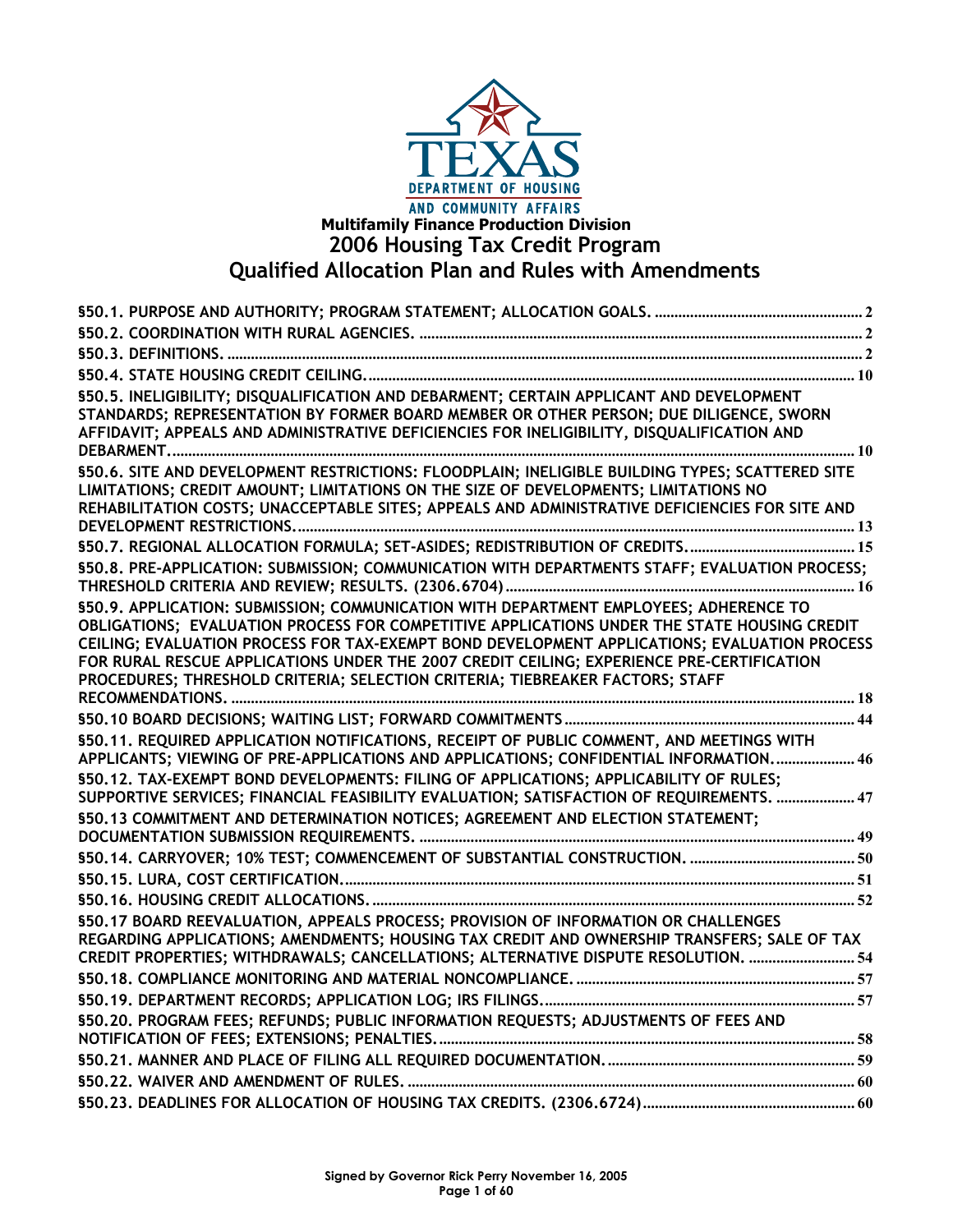# **§50.1. Purpose and Authority; Program Statement; Allocation Goals.**

(a) **Purpose and Authority.** The Rules in this chapter apply to the allocation by the Texas Department of Housing and Community Affairs (the Department) of Housing Tax Credits authorized by applicable federal income tax laws. The Internal Revenue Code of 1986, §42, as amended, provides for credits against federal income taxes for owners of qualified low-income rental housing Developments. That section provides for the allocation of the available tax credit amount by state housing credit agencies. Pursuant to Chapter 2306, Subchapter DD, Texas Government Code, the Department is authorized to make Housing Credit Allocations for the State of Texas. As required by the Internal Revenue Code, §42(m)(1), the Department developed this Qualified Allocation Plan (QAP) which is set forth in §§50.1 - 50.23 of this title. Sections in this chapter establish procedures for applying for and obtaining an allocation of Housing Tax Credits, along with ensuring that the proper threshold criteria, selection criteria, priorities and preferences are followed in making such allocations.

(b) **Program Statement.** The Department shall administer the program to encourage the development and preservation of appropriate types of rental housing for households that have difficulty finding suitable, accessible, affordable rental housing in the private marketplace; maximize the number of suitable, accessible, affordable residential rental units added to the state's housing supply; prevent losses for any reason to the state's supply of suitable, accessible, affordable residential rental units by enabling the Rehabilitation of rental housing or by providing other preventive financial support; and provide for the participation of for-profit organizations and provide for and encourage the participation of nonprofit organizations in the acquisition, development and operation of accessible affordable housing developments in rural and urban communities. (2306.6701)

(c) **Allocation Goals.** It shall be the goal of this Department and the Board, through these provisions, to encourage diversity through broad geographic allocation of tax credits within the state, and in accordance with the regional allocation formula; to promote maximum utilization of the available tax credit amount; and to allocate credits among as many different entities as practicable without diminishing the quality of the housing that is being built. The processes and criteria utilized to realize this goal are described in §50.8 and §50.9 of this title, without in any way limiting the effect or applicability of all other provisions of this title. (General Appropriation Act, Article VII, Rider 8(e))

## **§50.2. Coordination with Rural Agencies.**

To ensure maximum utilization and optimum geographic distribution of tax credits in rural areas, and to provide for sharing of information, efficient procedures, and fulfillment of Development compliance requirements in rural areas, the Department has entered into a Memorandum of Understanding (MOU) with the TX-USDA-RHS to coordinate on existing, Rehabilitation, and New Construction housing Developments financed by TX-USDA-RHS; and will jointly administer the Rural Regional Allocation with the Texas Office of Rural Community Affairs (ORCA). Through participation in hearings and meetings, ORCA will assist in developing all Threshold, Selection and Underwriting Criteria applied to Applications eligible for the Rural Regional Allocation. The Criteria will be approved by that Agency. To ensure that the Rural Regional Allocation receives a sufficient volume of eligible Applications, the Department and ORCA shall jointly implement outreach, training, and rural area capacity building efforts. (2306.6723)

## **§50.3. Definitions.**

The following words and terms, when used in this chapter, shall have the following meanings, unless the context clearly indicates otherwise.

(1) **Administrative Deficiencies**--The absence of information or a document from the Application as is required under §50.5, §50.6, §50.8(d) and §50.9(g), (h), i and (j) of this title.

(2) **Affiliate**--An individual, corporation, partnership, joint venture, limited liability company, trust, estate, association, cooperative or other organization or entity of any nature whatsoever that directly, or indirectly through one or more intermediaries, Controls, is Controlled by, or is under common Control with any other Person, and specifically shall include parents or subsidiaries. Affiliates also include all General Partners, Special Limited Partners and Principals with an ownership interest unless the entity is an experienced developer as described in §50.9(i)(20)(B) of this title.

(3) **Agreement and Election Statement**--A document in which the Development Owner elects, irrevocably, to fix the Applicable Percentage with respect to a building or buildings, as that in effect for the month in which the Department and the Development Owner enter into a binding agreement as to the housing credit dollar amount to be allocated to such building or buildings.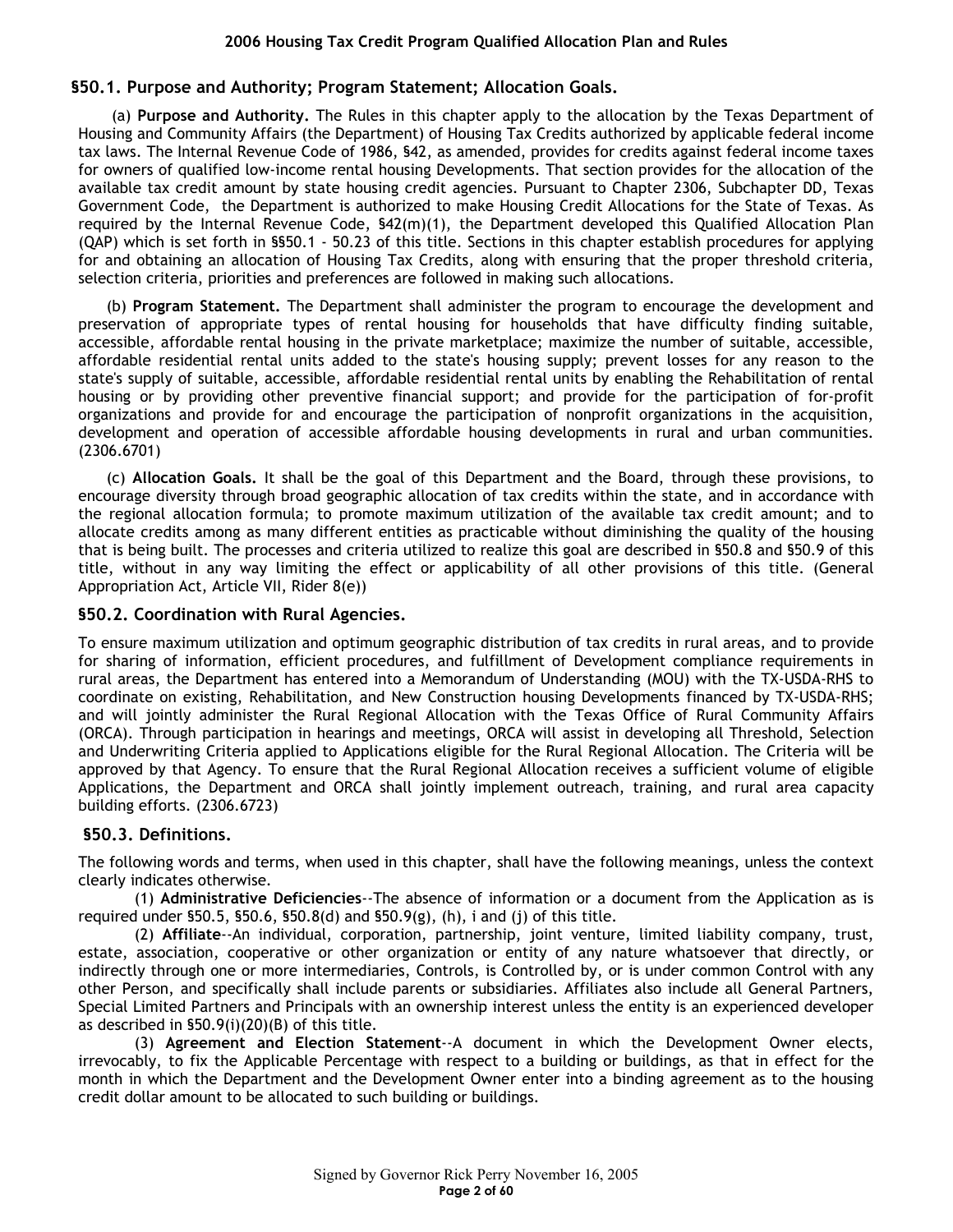(4) **Applicable Fraction**--The fraction used to determine the Qualified Basis of the qualified low-income building, which is the smaller of the Unit fraction or the floor space fraction, all determined as provided in the Code, §42(c)(1).

(5) **Applicable Percentage**--The percentage used to determine the amount of the Housing Tax Credit, as defined more fully in the Code, §42(b).

(A) For purposes of the Application, the Applicable Percentage will be projected at 10 basis points above the greater of:

(i) the current applicable percentage for the month in which the Application is submitted to the Department, or

(ii) the trailing 1-year, 2-year or 3-year average rate in effect during the month in which the Application is submitted to the Department.

(B) For purposes of making a credit recommendation at any other time, the Applicable Percentage will be based in order of priority on:

(i) The percentage indicated in the Agreement and Election Statement, if executed; or

(ii) The actual applicable percentage as determined by the Code, §42(b), if all or part of the Development has been placed in service and for any buildings not placed in service the percentage will be the actual percentage as determined by Code, §42(b) for the most current month; or

(iii) The percentage as calculated in subparagraph (A) of this paragraph if the Agreement and Election Statement has not been executed and no buildings have been placed in service.

(6) **Applicant**--Any Person or Affiliate of a Person who files a Pre-Application or an Application with the Department requesting a Housing Credit Allocation. (2306.6702)

(7) **Application**--An application, in the form prescribed by the Department, filed with the Department by an Applicant, including any exhibits or other supporting material. (2306.6702)

(8) **Application Acceptance Period**--That period of time during which Applications for a Housing Credit Allocation from the State Housing Credit Ceiling may be submitted to the Department as more fully described in §50.9(a) and §50.21 of this title. For Tax-Exempt Bond Developments this period is that period of time prior to the deadline stated in §50.12 of this title, and for Rural Rescue Applications this is that period of time stated in the Rural Rescue Policy.

(9) **Application Round**--The period beginning on the date the Department begins accepting Applications for the State Housing Credit Ceiling and continuing until all available Housing Tax Credits from the State Housing Credit Ceiling (as stipulated by the Department) are allocated, but not extending past the last day of the calendar year. (2306.6702)

(10) **Application Submission Procedures Manual**--The manual produced and amended from time to time by the Department which sets forth procedures, forms, and guidelines for the filing of Pre-Applications and Applications for Housing Tax Credits.

(11) **Area**--An incorporated place or Census Designated Place as defined by the U.S. Census Bureau. Developments located outside the boundaries of a place shall use the Area definition of the closest place.

(12) **Area Median Gross Income (AMGI)**--Area median gross household income, as determined for all purposes under and in accordance with the requirements of the Code, §42.

(13) **At-Risk Development**--a Development that: (2306.6702)

(A) has received the benefit of a subsidy in the form of a below-market interest rate loan, interest rate reduction, rental subsidy, Section 8 housing assistance payment, rental supplement payment, rental assistance payment, or equity incentive under the following federal laws, as applicable:

(i) Sections 221(d)(3) and (5), National Housing Act (12 U.S.C. Section 17151);

(ii) Section 236, National Housing Act (12 U.S.C. Section 1715z-1);

(iii) Section 202, Housing Act of 1959 (12 U.S.C. Section 1701q);

(iv) Section 101, Housing and Urban Development Act of 1965 (12 U.S.C. Section 1701s);

(v) the Section 8 Additional Assistance Program for housing developments with HUD-Insured and HUD-Held Mortgages administered by the United States Department of Housing and Urban Development;

(vi) the Section 8 Housing Assistance Program for the Disposition of HUD-Owned Projects administered by the United States Department of Housing and Urban Development;

(vii) Sections 514, 515, and 516, Housing Act of 1949 (42 U.S.C. Sections 1484, 1485, and 1486);

and

(viii) Section 42, of the Internal Revenue Code of 1986 (26 U.S.C. Section 42), and

(B) is subject to the following conditions:

(i) the stipulation to maintain affordability in the contract granting the subsidy is nearing expiration (expiration will occur within two calendar years of July 31 of the year the Application is submitted); or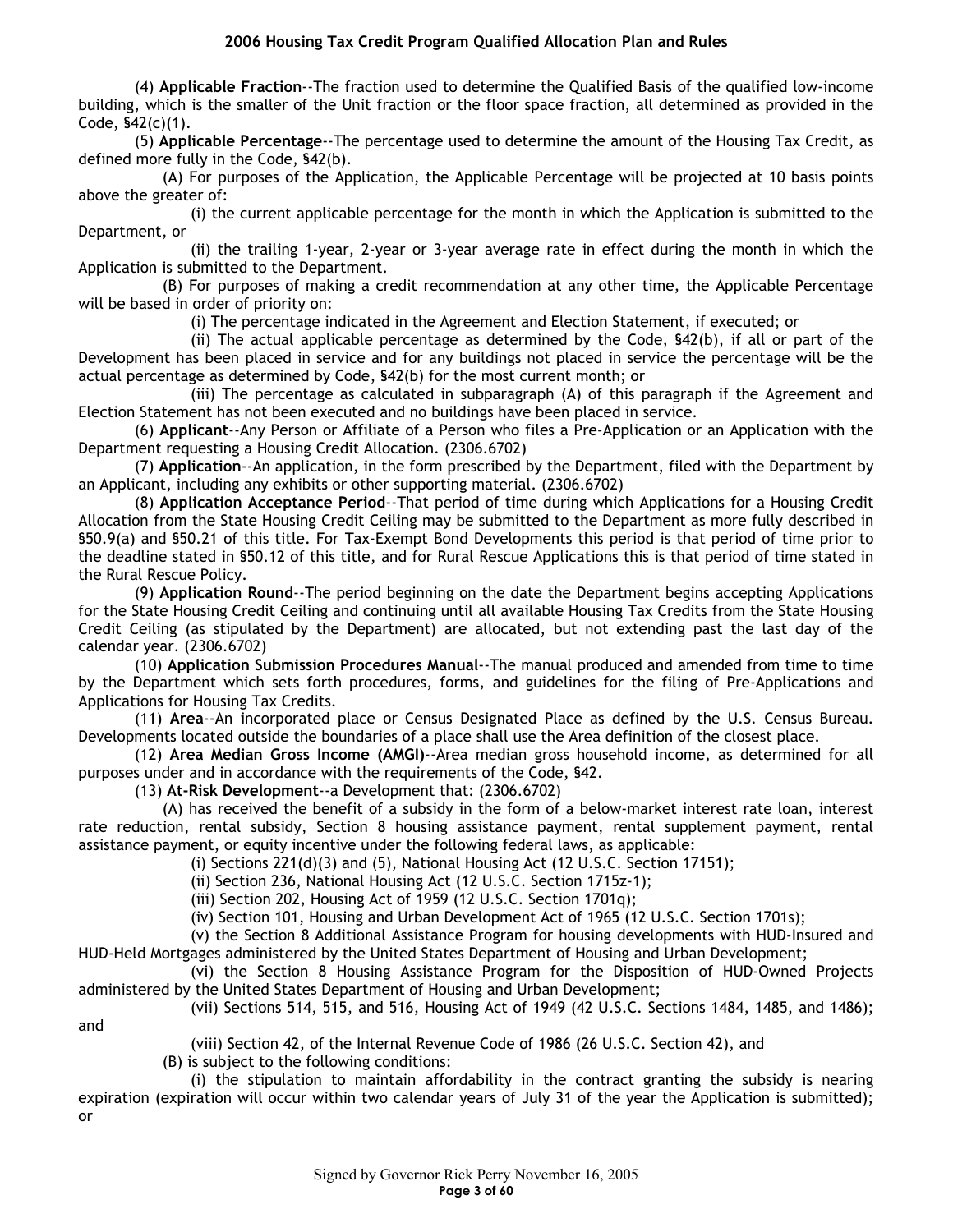(ii) the federally insured mortgage on the Development is eligible for prepayment or is nearing the end of its mortgage term (the term will end within two calendar years of July 31 of the year the Application is submitted).

(C) An Application for a Development that includes the demolition of the existing Units which have received the financial benefit described in subparagraph (A) of this paragraph will not qualify as an At-Risk Development unless the redevelopment will include the same site.

(D) Developments must be at risk of losing all affordability on the site. However, Developments that have an opportunity to retain or renew any of the financial benefit described in subparagraph (A) of this paragraph must retain or renew all possible financial benefit to qualify as an At-Risk Development.

(E) Nearing expiration on a requirement to maintain affordability includes Developments eligible to request a qualified contract under Section 42 of the Code. Evidence must be provided in the form of a copy of the recorded LURA, the first years IRS Forms 8609 for all buildings showing Part II completed and, if applicable, documentation from the original application regarding the right of first refusal.

(14) **Bedroom**--A portion of a Unit set aside for sleeping which is no less than 100 square feet; has no width or length less than 8 feet; has at least one window that provides exterior access; and has at least one closet that is not less than 2 feet deep and 3 feet wide and high enough to accommodate 5 feet of hanging space.

(15) **Board**--The governing Board of the Department. (2306.004)

(16) **Carryover Allocation**--An allocation of current year tax credit authority by the Department pursuant to the provisions of the Code, §42(h)(1)(C) and Treasury Regulations, §1.42-6.

(17) **Carryover Allocation Document**--A document issued by the Department, and executed by the Development Owner, pursuant to §50.14 of this title.

(18) **Carryover Allocation Procedures Manual**--The manual produced and amended from time to time by the Department which sets forth procedures, forms, and guidelines for filing Carryover Allocation requests.

(19) **Code**--The Internal Revenue Code of 1986, as amended from time to time, together with any applicable regulations, rules, rulings, revenue procedures, information statements or other official pronouncements issued thereunder by the United States Department of the Treasury or the Internal Revenue Service.

(20) **Colonia**--A geographic Area located in a county some part of which is within 150 miles of the international border of this state and that:

(A) has a majority population composed of individuals and families of low-income and very lowincome, based on the federal Office of Management and Budget poverty index, and meets the qualifications of an economically distressed Area under §17.921, Water Code; or

(B) has the physical and economic characteristics of a colonia, as determined by the Texas Water Development Board.

(21) **Commitment Notice**--A notice issued by the Department to a Development Owner pursuant to §50.13 of this title and also referred to as the "commitment."

(22) **Community Revitalization Plan--**A published document, approved and adopted by the local governing body by ordinance or resolution, that targets specific geographic areas for low-income residential Developments (serving residents at or below 60% of the area median income).

 (23) **Compliance Period**--With respect to a building, the period of 15 taxable years, beginning with the first taxable year of the Credit Period pursuant to the Code, §42(i)(1).

(24) **Control**--(including the terms "Controlling," "Controlled by", and/or "under common Control with") the possession, directly or indirectly, of the power to direct or cause the direction of the management and policies of any Person, whether through the ownership of voting securities, by contract or otherwise, including specifically ownership of more than 50% of the General Partner interest in a limited partnership, or designation as a managing General Partner of a limited liability company.

(25) **Cost Certification Procedures Manual**--The manual produced, and amended from time to time, by the Department which sets forth procedures, forms, and guidelines for filing requests for IRS Form(s) 8609 for Developments placed in service under the Housing Tax Credit Program.

(26) **Credit Period**--With respect to a building within a Development, the period of ten taxable years beginning with the taxable year the building is placed in service or, at the election of the Development Owner, the succeeding taxable year, as more fully defined in the Code, §42(f)(1).

(27) **Department**--The Texas Department of Housing and Community Affairs, an agency of the State of Texas, established by Chapter 2306, Texas Government Code, including Department employees and/or the Board. (2306.004)

(28) **Determination Notice**--A notice issued by the Department to the Development Owner of a Tax-Exempt Bond Development which states that the Development may be eligible to claim Housing Tax Credits without receiving an allocation of Housing Tax Credits from the State Housing Credit Ceiling because it satisfies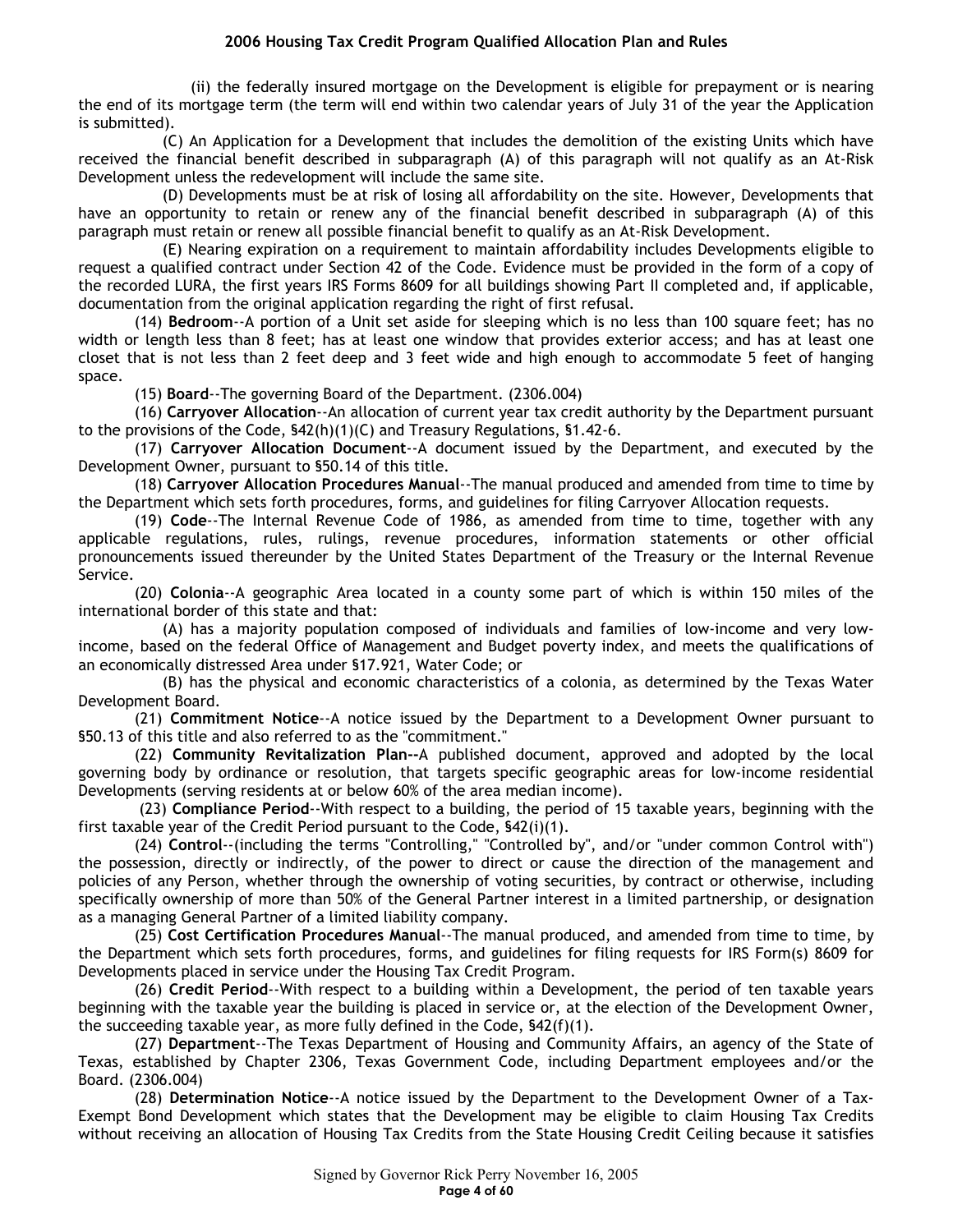the requirements of this QAP; sets forth conditions which must be met by the Development before the Department will issue the IRS Form(s) 8609 to the Development Owner; and specifies the Department's determination as to the amount of tax credits necessary for the financial feasibility of the Development and its viability as a rent restricted Development throughout the affordability period.  $(42(m)(1)(D))$ 

(29) **Developer**--Any Person entering into a contract with the Development Owner to provide development services with respect to the Development and receiving a fee for such services (which fee cannot exceed 15% of the Eligible Basis) and any other Person receiving any portion of such fee, whether by subcontract or otherwise.

(30) **Development**--A proposed qualified and/ or approved low-income housing project, as defined by the Code, §42(g), for New Construction or Rehabilitation, that consists of one or more buildings containing multiple Units, and that, if the Development shall consist of multiple buildings, is financed under a common plan and is owned by the same Person for federal tax purposes, and the buildings of which are either:

(A) located on a single site or contiguous site; or

(B) located on scattered sites and contain only rent-restricted units. (2306.6702)

(31) **Development Consultant**--Any Person (with or without ownership interest in the Development) who provides professional services relating to the filing of an Application, Carryover Allocation Document, and/or cost certification documents.

(32) **Development Owner**--Any Person, General Partner, or Affiliate of a Person who owns or proposes a Development or expects to acquire Control of a Development under a purchase contract approved by the Department. (2306.6702)

(33) **Development Team**--All Persons or Affiliates thereof that play a role in the development, construction, Rehabilitation, management and/or continuing operation of the subject Property, which will include any Development Consultant and Guarantor.

(34) **Economically Distressed Area**--Consistent with §17.921 of Texas Water Code, an Area in which:

(A) water supply or sewer services are inadequate to meet minimal needs of residential users as defined by Texas Water Development Board rules;

(B) financial resources are inadequate to provide water supply or sewer services that will satisfy those needs; and

(C) an established residential subdivision was located on June 1, 1989, as determined by the Texas Water Development Board.

(35) **Eligible Basis**--With respect to a building within a Development, the building's Eligible Basis as defined in the Code, §42(d).

(36) **Executive Award and Review Advisory Committee ("The Committee")**--A Departmental committee that will develop funding priorities and make funding and allocation recommendations to the Board based upon the evaluation of an Application in accordance with the housing priorities as set forth in Chapter 2306 of the Texas Government Code, and as set forth herein, and the ability of an Applicant to meet those priorities. (2306.1112)

(37) **Extended Housing Commitment**--An agreement between the Department, the Development Owner and all successors in interest to the Development Owner concerning the extended housing use of buildings within the Development throughout the extended use period as provided in the Code, §42(h)(6). The Extended Housing Commitment with respect to a Development is expressed in the LURA applicable to the Development.

(38) **General Contractor**--One who contracts for the construction or Rehabilitation of an entire Development, rather than a portion of the work. The General Contractor hires subcontractors, such as plumbing contractors, electrical contractors, etc., coordinates all work, and is responsible for payment to the subcontractors. This party may also be referred to as the "contractor."

(39) **General Partner**--That partner, or collective of partners, identified as the general partner of the partnership that is the Development Owner and that has general liability for the partnership. In addition, unless the context shall clearly indicate the contrary, if the Development Owner in question is a limited liability company, the term "General Partner" shall also mean the managing member or other party with management responsibility for the limited liability company.

(40) **Governmental Entity**--Includes federal or state agencies, departments, boards, bureaus, commissions, authorities, and political subdivisions, special districts and other similar entities.

(41) **Governmental Instrumentality**--A legal entity such as a housing authority of a city or county, a housing finance corporation, or a municipal utility, which is created by a local political subdivision under statutory authority and which instrumentality is authorized to transact business for the political subdivision.

(42) **Guarantor**--Means any Person that provides, or is anticipated to provide, a guaranty for the equity or debt financing for the Development.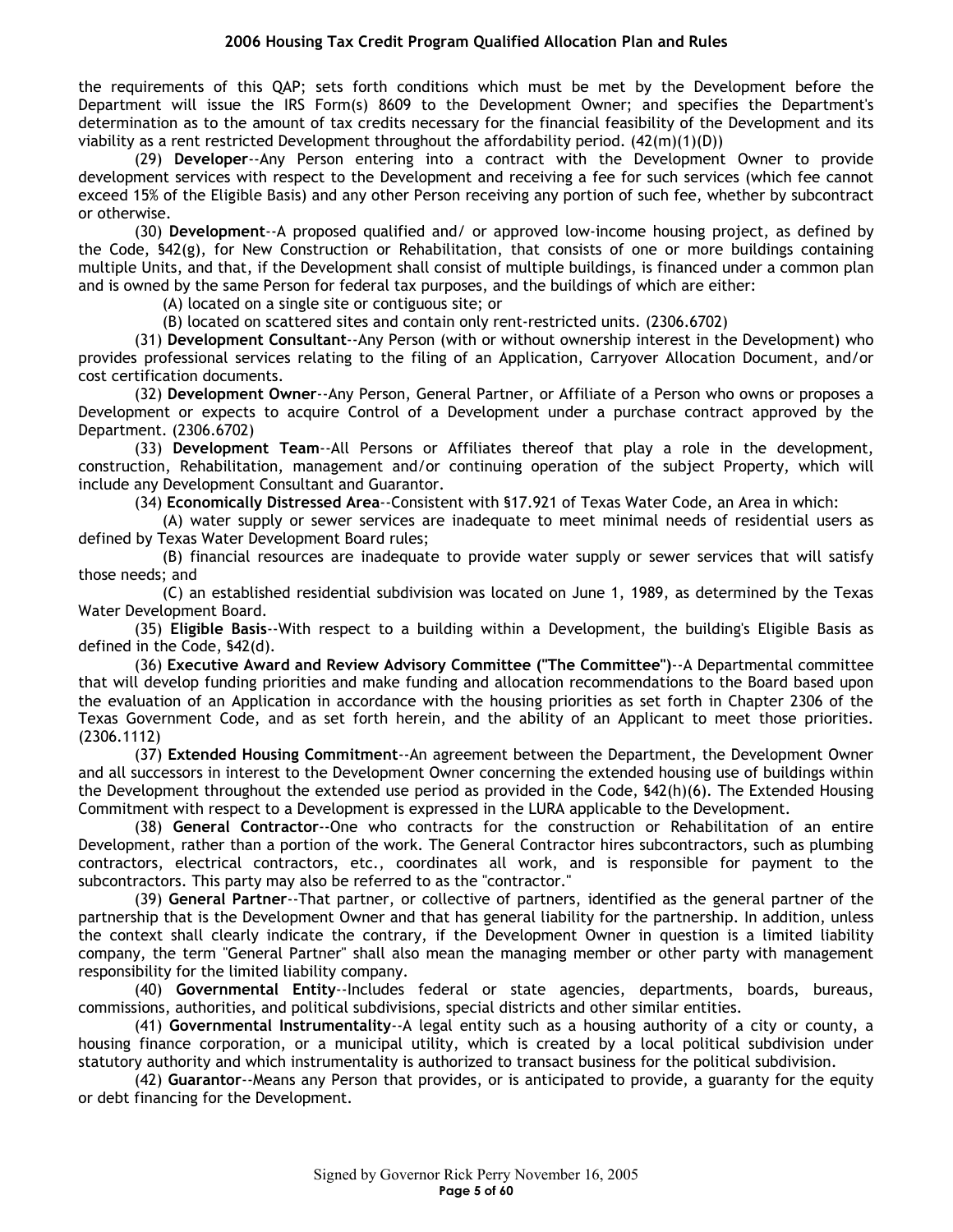(43) **Historically Underutilized Businesses (HUB)**--Any entity defined as a historically underutilized business with its principal place of business in the State of Texas in accordance with Chapter 2161, Texas Government Code.

(44) **Housing Credit Agency**--A Governmental Entity charged with the responsibility of allocating Housing Tax Credits pursuant to the Code, §42. For the purposes of this title, the Department is the sole "Housing Credit Agency" of the State of Texas.

(45) **Housing Credit Allocation**--An allocation by the Department to a Development Owner for a specific Application of Housing Tax Credits in accordance with the provisions of this title.

(46) **Housing Credit Allocation Amount**--With respect to a Development or a building within a Development, that amount the Department determines to be necessary for the financial feasibility of the Development and its viability as a Development throughout the affordability period and which it allocates to the Development.

(47) **Housing Tax Credit ("tax credits")**--A tax credit allocated, or for which a Development may qualify, under the Housing Tax Credit Program, pursuant to the Code, §42. (2306.6702)

(48) **HUD**--The United States Department of Housing and Urban Development, or its successor.

(49) **Ineligible Building Types**--Those Developments which are ineligible, pursuant to this QAP, for funding under the Housing Tax Credit Program, as follows:

(A) Hospitals, nursing homes, trailer parks, dormitories (or other buildings that will be predominantly occupied by students) or other facilities which are usually classified as transient housing (other than certain specific types of transitional housing for the homeless and single room occupancy units, as provided in the Code,  $$42(i)(3)(B(iii)$  and (iv)) are not eligible. However, structures formerly used as hospitals, nursing homes or dormitories are eligible for Housing Tax Credits if the Development involves the conversion of the building to a non-transient multifamily residential development. Refer to IRS Revenue Ruling 98-47 for clarification of assisted living.

(B) Any Qualified Elderly Development or age restricted buildings in Intergenerational Housing Developments of two stories or more that does not include elevator service for any Units or living space above the first floor.

(C) Any Qualified Elderly Development or age restricted buildings in Intergenerational Housing Developments with any Units having more than two bedrooms.

(D) Any Development with building(s) with four or more stories that does not include an elevator.

(E) Any Development proposing New Construction, other than a Development (New Construction or Rehabilitation) composed entirely of single-family dwellings, having more than 5% of the Units in the Development with four or more bedrooms.

(F) Any Development that violates the Integrated Housing Policy of the Department, §1.15 of this title.

(G) Any Development located in an Urban/Exurban Area involving any New Construction of additional Units (other than a Qualified Elderly Development and certain specific types of transitional housing for the homeless and single room occupancy units, as provided in the Code, §42(i)(3)(B)(iii) and (iv)) in which any of the designs in clauses (i) - (iii) of this subparagraph are proposed. For purposes of this limitation, a den, study or other similar space that could reasonably function as a bedroom will be considered a bedroom. For Applications involving a combination of single family detached dwellings and multifamily dwellings, the percentages in this subparagraph do not apply to the single family detached dwellings. An Application may reflect a total of Units for a given bedroom size greater than the percentages stated below to the extent that the increase is only to reach the next highest number divisible by four.

(i) more than 30% of the total Units are one bedroom Units; or

(ii) more than 55% of the total Units are two bedroom Units; or

(iii) more than 40% of the total Units are three bedroom Units.

(H) Any Development that includes age restricted units that are not consistent with the Intergenerational Housing definition and policy or a Qualified Elderly Development.

(50) **Intergenerational Housing**--Housing that includes specific units that are restricted to the age requirements of a Qualified Elderly Development and specific units that are not age restricted in the same Development that:

(A) have separate and specific buildings exclusively for the age restricted units

(B) have separate and specific leasing offices and leasing personnel exclusively for the age restricted units

(C) have separate and specific entrances, and other appropriate security measures for the age restricted units

(D) provide shared social service programs that encourage intergenerational activities but also provide separate amenities for each age group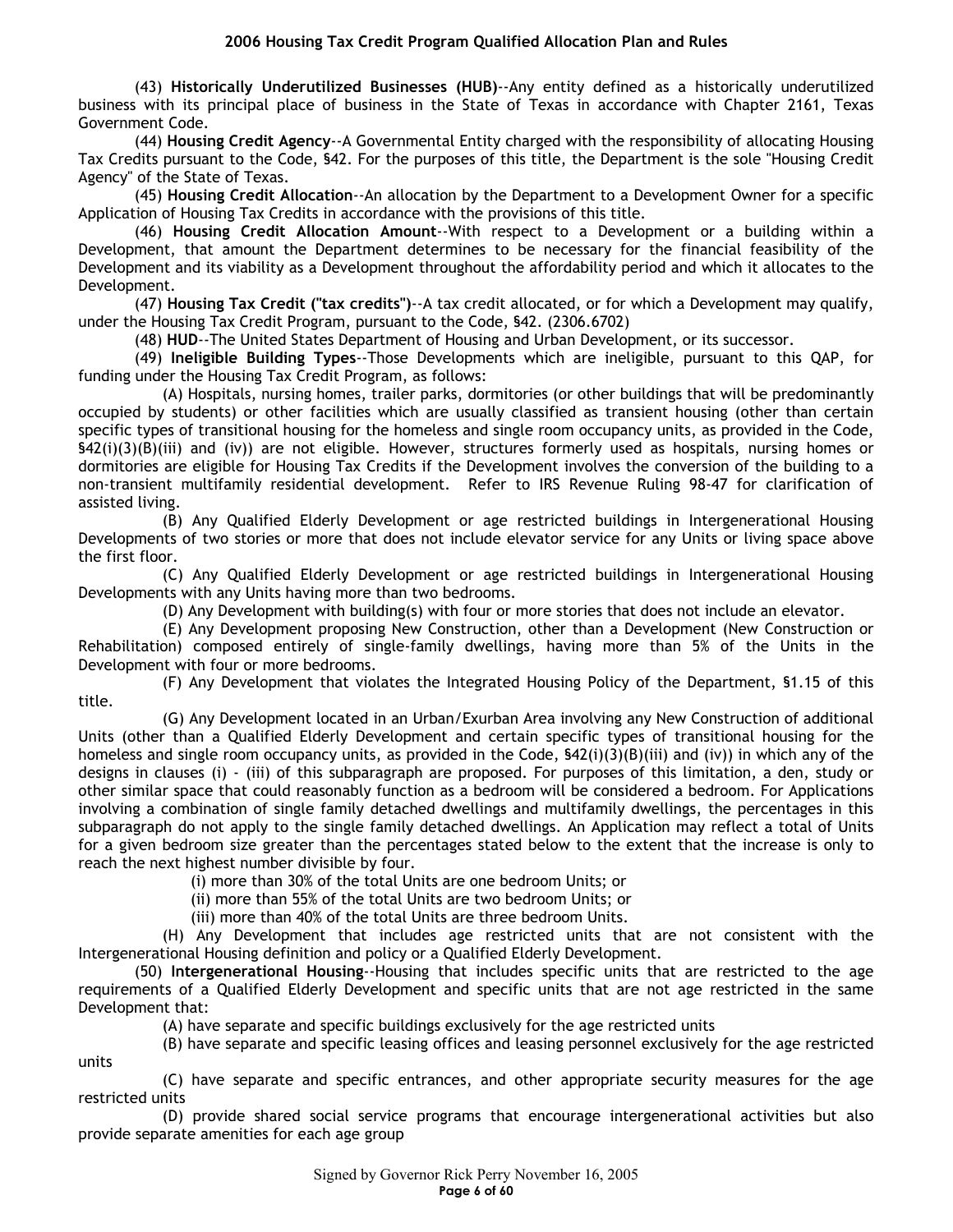(E) share the same Development site

(F) are developed and financed under a common plan and owned by the same Person for federal tax purposes; and

(G) meet the requirements of the federal Fair Housing Act.

(51) **IRS**--The Internal Revenue Service, or its successor.

(52) **Land Use Restriction Agreement (LURA)**--An agreement between the Department and the Development Owner which is binding upon the Development Owner's successors in interest, that encumbers the Development with respect to the requirements of this chapter, Chapter 2306, Texas Government Code, and the requirements of the Code, §42. (2306.6702)

(53) **Local Political Subdivision**--A county or municipality (city) in Texas. For purposes of §50.9(i)(5) of this title, a local political subdivision may act through a government instrumentality such as a housing authority, housing finance corporation, or municipal utility.

(54) **Material Noncompliance**--As defined in §60.1 of this title.

(55) **Minority Owned Business**--A business entity at least 51% of which is owned by members of a minority group or, in the case of a corporation, at least 51% of the shares of which are owned by members of a minority group, and that is managed and Controlled by members of a minority group in its daily operations. Minority group includes women, African Americans, American Indians, Asian Americans, and Mexican Americans and other Americans of Hispanic origin. (2306.6734)

(56) **New Construction--**Any Development not meeting the definition of Rehabilitation. (57) **ORCA**-- Office of Rural Community Affairs, as established by Chapter 487 of Texas Government Code. (2306.6702)

(58) **Person**--Means, without limitation, any natural person, corporation, partnership, limited partnership, joint venture, limited liability company, trust, estate, association, cooperative, government, political subdivision, agency or instrumentality or other organization or entity of any nature whatsoever and shall include any group of Persons acting in concert toward a common goal, including the individual members of the group.

(59) **Persons with Disabilities**--A person who:

(A) has a physical, mental or emotional impairment that:

(i) is expected to be of a long, continued and indefinite duration,

(ii) substantially impedes his or her ability to live independently, and

(iii) is of such a nature that the disability could be improved by more suitable housing conditions,

(B) has a developmental disability, as defined in the Developmental Disabilities Assistance and Bill of Rights Act (42 U.S.C. Section 15002), or

(C) has a disability, as defined in 24 CFR §5.403.

(60) **Persons with Special Needs--**Persons with alcohol and/or drug addictions, Colonia residents, Persons with Disabilities, victims of domestic violence, persons with HIV/AIDS, homeless populations and migrant farm workers.

(61) **Pre-Application**--A preliminary application, in a form prescribed by the Department, filed with the Department by an Applicant prior to submission of the Application, including any required exhibits or other supporting material, as more fully described in §50.8 and §50.21 of this title. (2306.6704)

(62) **Pre-Application Acceptance Period**--That period of time during which Pre-Applications for a Housing Credit Allocation from the State Housing Credit Ceiling may be submitted to the Department.

(63) **Principal**--the term Principal is defined as Persons that will exercise Control over a partnership, corporation, limited liability company, trust, or any other private entity. In the case of:

(A) partnerships, Principals include all General Partners, Special Limited Partners and Principals with ownership interest;

(B) corporations, Principals include any officer authorized by the board of directors to act on behalf of the corporation, including the president, vice president, secretary, treasurer and all other executive officers, and each stock holder having a ten percent or more interest in the corporation; and

(C) limited liability companies, Principals include all managing members, members having a ten percent or more interest in the limited liability company or any officer authorized to act on behalf of the limited liability company.

(64) **Property**--The real estate and all improvements thereon which are the subject of the Application (including all items of personal property affixed or related thereto), whether currently existing or proposed to be built thereon in connection with the Application.

(65) **Qualified Allocation Plan (QAP)**--

(A) As defined in  $$42(m)(1)(B)$ : Any plan which sets forth selection criteria to be used to determine housing priorities of the housing credit agency which are appropriate to local conditions; which also gives preference in allocating housing credit dollar amounts among selected projects to projects serving the lowestincome tenants, projects obligated to serve qualified tenants for the longest periods, and projects which are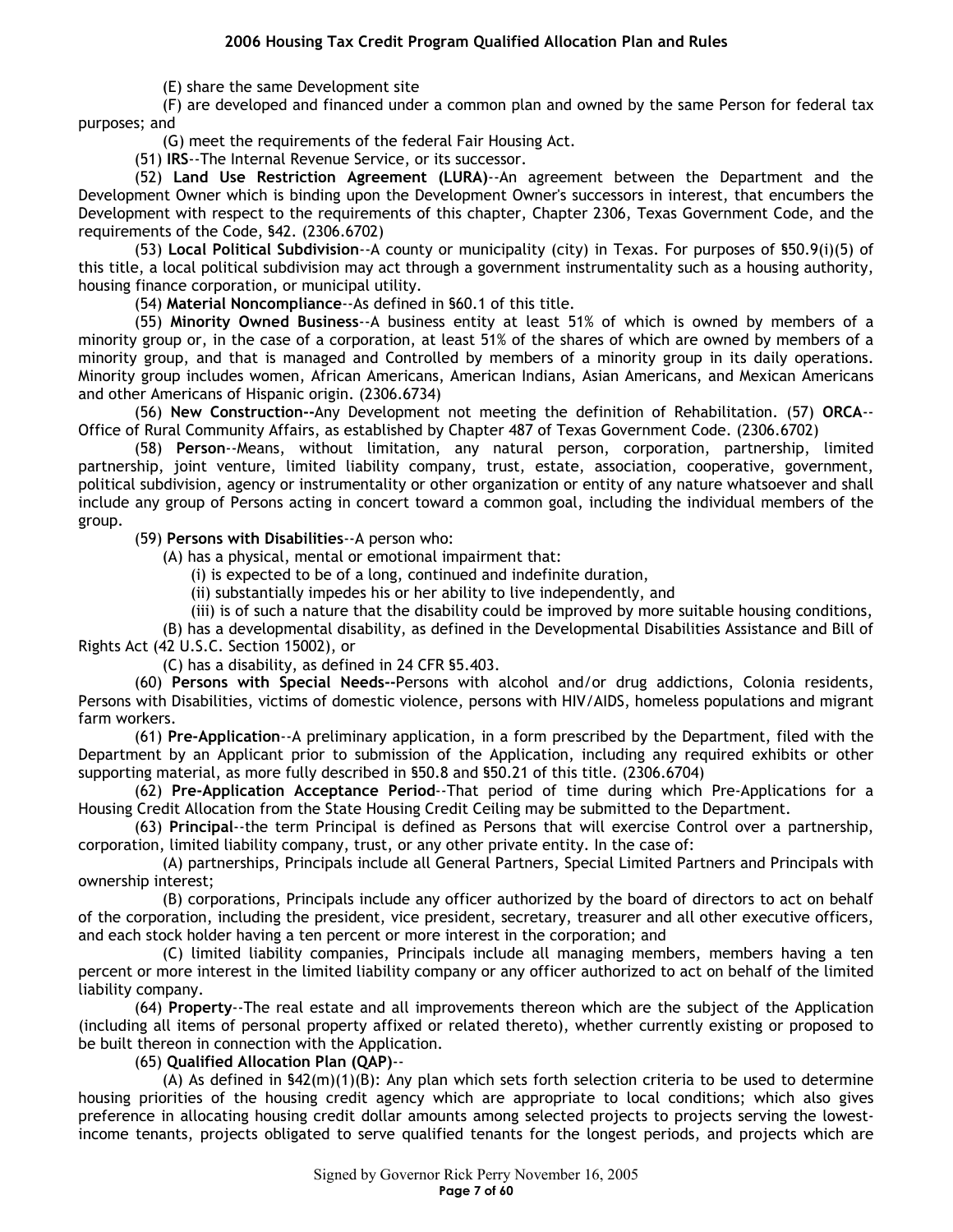located in qualified census tracts and the development of which contributes to a concerted community revitalization plan; and which provides a procedure that the agency (or an agent or other private contractor of such agency) will follow in monitoring for noncompliance with the provisions of \$42 and in notifying the Internal Revenue Service of such noncompliance which such agency becomes aware of and in monitoring for noncompliance with habitability standards through regular site visits.

(B) As defined in §2306.6702, Texas Government Code: A plan adopted by the board that provides the threshold, scoring, and underwriting criteria based on housing priorities of the Department that are appropriate to local conditions; provides a procedure for the Department, the Department's agent, or another private contractor of the Department to use in monitoring compliance with the qualified allocation plan and this subchapter; and consistent with §2306.6710(e), gives preference in housing tax credit allocations to Developments that, as compared to the other Developments:

(i) when practicable and feasible based on documented, committed, and available third-party funding sources, serve the lowest-income tenants per housing tax credit; and

(ii) produce for the longest economically feasible period the greatest number of high quality units committed to remaining affordable to any tenants who are income-eligible under the low-income housing tax credit program.

(66) **Qualified Basis**--With respect to a building within a Development, the building's Eligible Basis multiplied by the Applicable Fraction, within the meaning of the Code,  $\frac{542(c)(1)}{2}$ .

(67) **Qualified Census Tract**--Any census tract which is so designated by the Secretary of HUD in accordance with the Code, §42(d)(5)(C)(ii).

(68) **Qualified Elderly Development**--A Development which meets the requirements of the federal Fair Housing Act and:

(A) is intended for, and solely occupied by, individuals 62 years of age or older; or

(B) is intended and operated for occupancy by at least one individual 55 years of age or older per Unit, where at least 80% of the total housing Units are occupied by at least one individual who is 55 years of age or older; and where the Development Owner publishes and adheres to policies and procedures which demonstrate an intent by the owner and manager to provide housing for individuals 55 years of age or older. (See 42 U.S.C. Section 3607(b)).

(69) **Qualified Market Analyst**--A real estate appraiser certified or licensed by the Texas Appraiser Licensing and Certification Board, a real estate consultant, or other professional currently active in the subject property's market area who demonstrates competency, expertise, and the ability to render a high quality written report. The individual's performance, experience, and educational background will provide the general basis for determining competency as a Market Analyst. Competency will be determined by the Department, in its sole discretion. The Qualified Market Analyst must be a Third Party.

(70) **Qualified Nonprofit Organization**--An organization that is described in the Code, §501(c)(3) or (4), as these cited provisions may be amended from time to time, that is exempt from federal income taxation under the Code, §501(a), that is not affiliated with or Controlled by a for profit organization, and includes as one of its exempt purposes the fostering of low-income housing within the meaning of the Code, §42(h)(5)(C). A Qualified Nonprofit Organization may select to compete in one or more of the Set-Asides, including, but not limited to, the nonprofit Set-Aside, the At-Risk Development Set-Aside and the TX-USDA-RHS Allocation. (2306.6729)

(71) **Qualified Nonprofit Development**--A Development in which a Qualified Nonprofit Organization (directly or through a partnership or wholly-owned subsidiary) holds a controlling interest, materially participates (within the meaning of the Code, §469(h), as it may be amended from time to time) in its development and operation throughout the Compliance Period, and otherwise meets the requirements of the Code, §42(h)(5). (2306.6729)

(72) **Reference Manual**--That certain manual, and any amendments thereto, produced by the Department which sets forth reference material pertaining to the Housing Tax Credit Program.

(73) **Rehabilitation--**The improvement or modification of an existing structure through alterations, incidental additions or enhancements. Rehabilitation includes repairs necessary to correct the results of deferred maintenance, the replacement of principal fixtures and components, improvements to increase the efficient use of energy, and installation of security devices. Rehabilitation may include demolition, reconstruction and adding rooms outside the existing walls of a structure, but adding a housing unit is considered New Construction.

(74) **Related Party--**As defined, (2306.6702)

(A) The following individuals or entities:

(i) the brothers, sisters, spouse, ancestors, and descendants of a person within the third degree of consanguinity, as determined by Chapter 573, Texas Government Code;

(ii) a person and a corporation, if the person owns more than 50 percent of the outstanding stock of the corporation;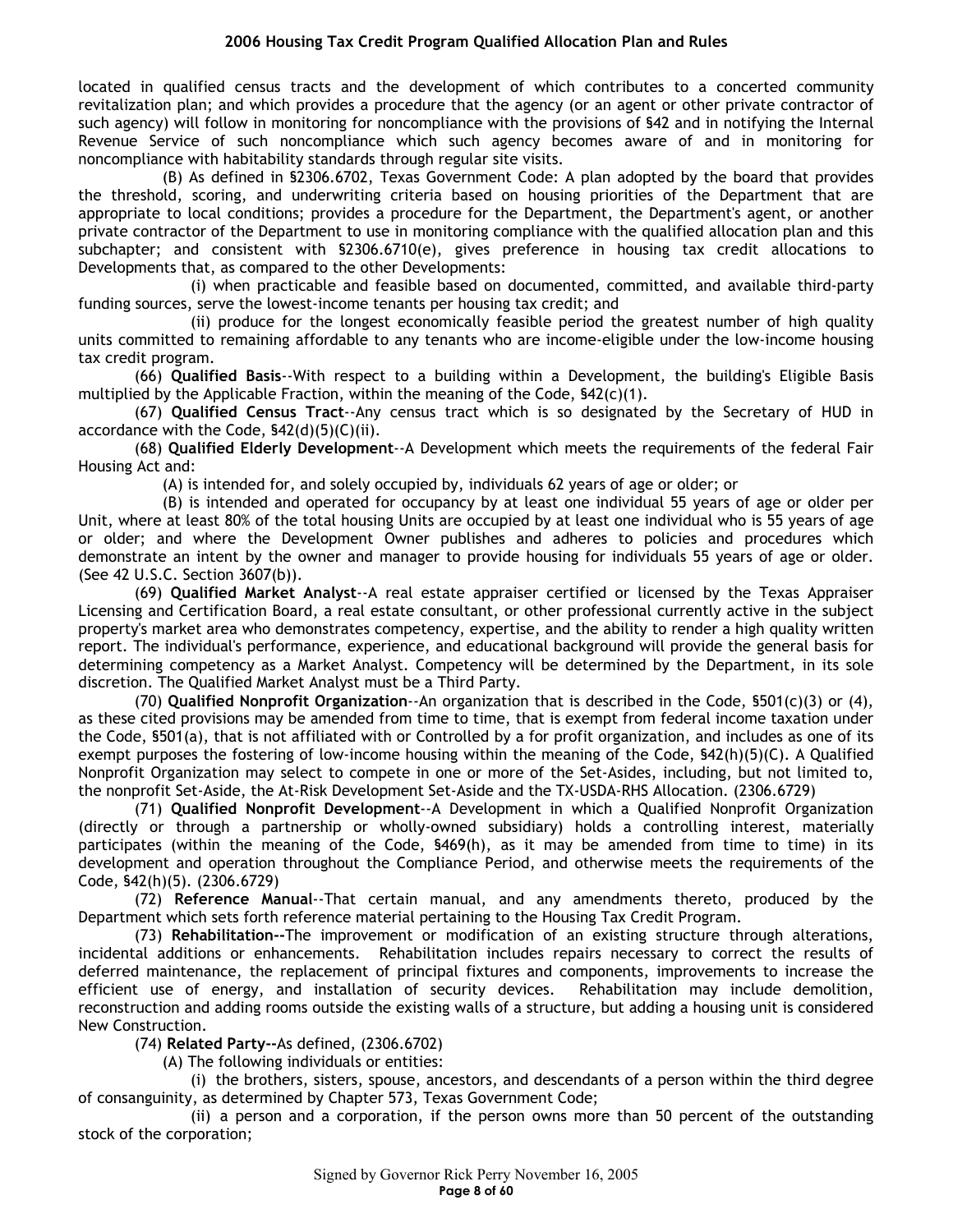(iii) two or more corporations that are connected through stock ownership with a common parent possessing more than 50 percent of:

(I) the total combined voting power of all classes of stock of each of the corporations that can vote;

(II) the total value of shares of all classes of stock of each of the corporations; or

(III) the total value of shares of all classes of stock of at least one of the corporations, excluding, in computing that voting power or value, stock owned directly by the other corporation;

(iv) a grantor and fiduciary of any trust;

(v) a fiduciary of one trust and a fiduciary of another trust, if the same person is a grantor of both trusts;

(vi) a fiduciary of a trust and a beneficiary of the trust;

(vii) a fiduciary of a trust and a corporation if more than 50 percent of the outstanding stock of the corporation is owned by or for:

(I) the trust; or

venture;

seq.), or

(II) a person who is a grantor of the trust;

(viii) a person or organization and an organization that is tax-exempt under the Code, §501(a), and that is controlled by that person or the person's family members or by that organization;

(ix) a corporation and a partnership or joint venture if the same persons own more than:

(I) 50 percent of the outstanding stock of the corporation; and

(II) 50 percent of the capital interest or the profits' interest in the partnership or joint

(x) an S corporation and another S corporation if the same persons own more than 50 percent of the outstanding stock of each corporation;

(xi) an S corporation and a C corporation if the same persons own more than 50 percent of the outstanding stock of each corporation;

(xii) a partnership and a person or organization owning more than 50 percent of the capital interest or the profits' interest in that partnership; or

(xiii) two partnerships, if the same person or organization owns more than 50 percent of the capital interests or profits' interests.

(B) Nothing in this definition is intended to constitute the Department's determination as to what relationship might cause entities to be considered "related" for various purposes under the Code.

(75) **Rules**--The Department's Housing Tax Credit Program Qualified Allocation Plan and Rules as presented in this title.

(76) **Rural Area**--An area that is located:

(A) outside the boundaries of a primary metropolitan statistical area or a metropolitan statistical area;

(B) within the boundaries of a primary metropolitan statistical area or a metropolitan statistical area, if the statistical area has a population of 20,000 or less and does not share a boundary with an urban area; or

(C) in an area that is eligible for New Construction or Rehabilitation funding by TX-USDA-RHS. (2306.6702)

(77) **Rural Development**--A Development located within a Rural Area. A Rural Development may not exceed 76 Units if New Construction.

(78) **Selection Criteria**--Criteria used to determine housing priorities of the State under the Housing Tax Credit Program as specifically defined in §50.9(i) of this title.

(79) **Set-Aside**--A reservation of a portion of the available Housing Tax Credits under the State Housing Credit Ceiling to provide financial support for specific types of housing or geographic locations or serve specific types of Applications or Applicants as permitted by the Qualified Allocation Plan on a priority basis. (2306.6702)

(80) **State Housing Credit Ceiling**--The limitation on the aggregate amount of Housing Credit Allocations that may be made by the Department during any calendar year, as determined from time to time by the Department in accordance with the Code, §42(h)(3)(C).

(81) **Student Eligibility**--Per the Code, §42(i)(3)(D), A unit shall not fail to be treated as a low-income unit merely because it is occupied:

(A) by an individual who is:

(i) a student and receiving assistance under Title IV of the Social Security Act (42 U.S.C. §§601 et

(ii) enrolled in a job training program receiving assistance under the Job Training Partnership Act (29 USCS §§1501 et seq., generally; for full classification, consult USCS Tables volumes) or under other similar Federal, State, or local laws, or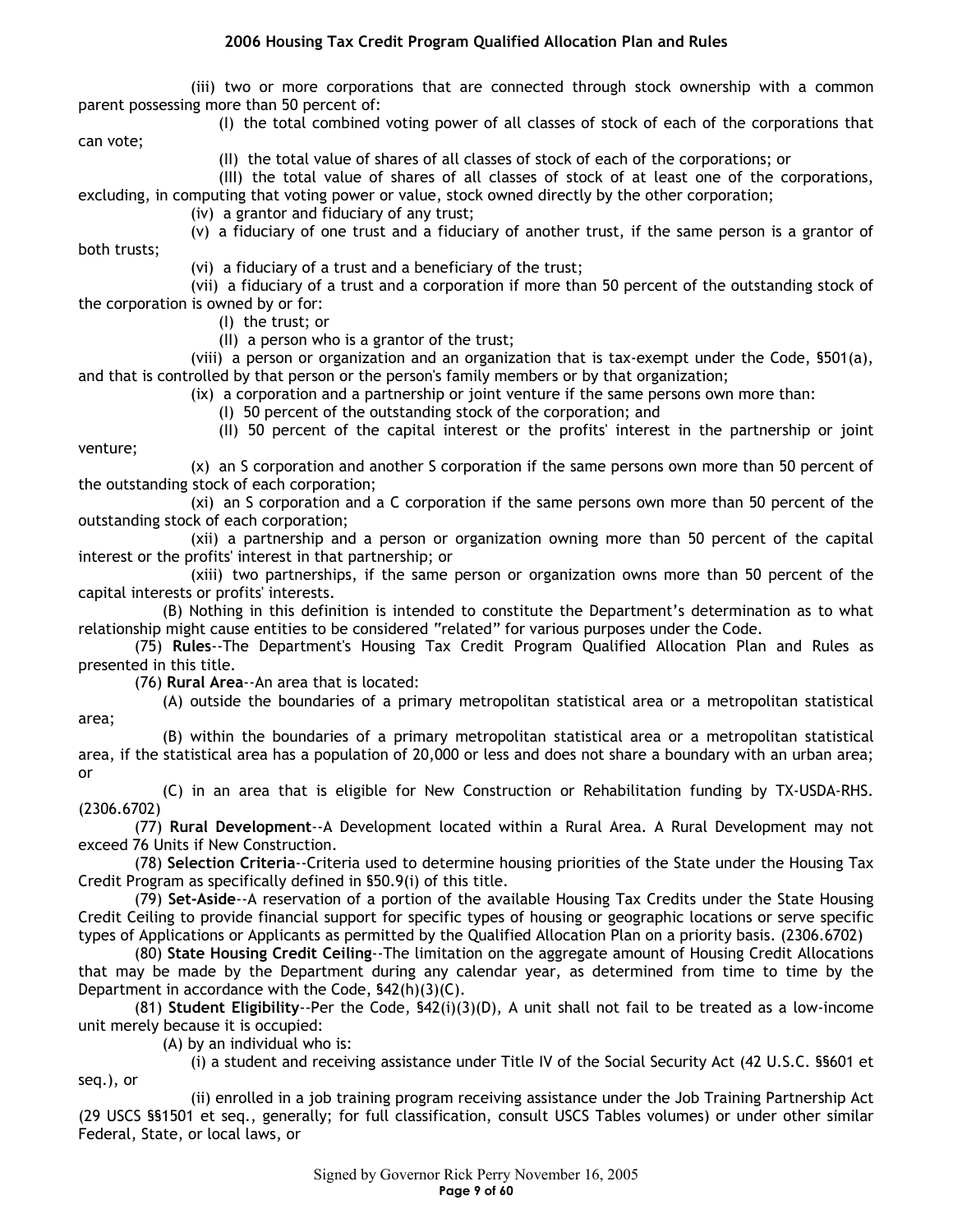(B) entirely by full-time students if such students are:

(i) single parents and their children and such parents and children are not dependents (as defined in section 152) of another individual, or

(ii) married and file a joint return.

(82) **Tax-Exempt Bond Development**--A Development requesting or having been awarded housing tax credits and which receives a portion of its financing from the proceeds of tax-exempt bonds which are subject to the state volume cap as described in the Code, §42(h)(4), such that the Development does not receive an allocation of tax credit authority from the State Housing Credit Ceiling.

(83) **Third Party**--A Third Party is a Person who is not an:

(A) Applicant, General Partner, Developer, or General Contractor, or

(B) an Affiliate or a Related Party to the Applicant, General Partner, Developer or General Contractor, or

(C) Person(s) receiving any portion of the contractor fee or developer fee.

(84) **Threshold Criteria**--Criteria used to determine whether the Development satisfies the minimum level of acceptability for consideration as specifically defined in §50.9(h) of this title. (2306.6702)

(85) **Total Housing Development Cost**--The total of all costs incurred or to be incurred by the Development Owner in acquiring, constructing, rehabilitating and financing a Development, as determined by the Department based on the information contained in the Application. Such costs include reserves and any expenses attributable to commercial areas. Costs associated with the sale or use of Housing Tax Credits to raise equity capital shall also be included in the Total Housing Development Cost. Such costs include but are not limited to syndication and partnership organization costs and fees, filing fees, broker commissions, related attorney and accounting fees, appraisal, engineering, and the environmental site assessment.

(86) **TX-USDA-RHS**--The Rural Housing Services (RHS) of the United States Department of Agriculture (USDA) serving the State of Texas (formerly known as TxFmHA) or its successor.

(87) **Unit**--Any residential rental unit in a Development consisting of an accommodation including a single room used as an accommodation on a non-transient basis, that contains complete physical facilities and fixtures for living, sleeping, eating, cooking and sanitation. (2306.6702) For purposes of completing the Rent Schedule for loft or studio type Units (which still must meet the definition of Bedroom), a Unit with 649 square feet or less is considered an efficiency unit, a Unit with 650 to 899 square feet is considered not more than a one-bedroom Unit, a Unit with 900 to 999 square feet is considered not more than a two-bedroom Unit, a Unit with 1000 to 1199 square feet is considered not more than a three-bedroom Unit, and a Unit with 1200 square feet or more is considered a four bedroom unit.

(88) **Urban/Exurban Area**-- Non-Rural Areas located within the boundaries of a metropolitan Area as designated by the US Office of Management and Budget as of November 1, 2005, or for Tax-Exempt Bond Developments or other Applications not applying for Housing Tax Credits, but applying only under other Multifamily Programs (HOME, Housing Trust Fund, etc.), the date Volume III is submitted to the Department.

# **§50.4. State Housing Credit Ceiling.**

The Department shall determine the State Housing Credit Ceiling for each calendar year as provided in the Code, §42(h)(3)(C), using such information and guidance as may be made available by the Internal Revenue Service. The Department shall publish each such determination in the *Texas Register* within 30 days after the receipt of such information as is required for that purpose by the Internal Revenue Service. The aggregate amount of commitments of Housing Credit Allocations made by the Department during any calendar year shall not exceed the State Housing Credit Ceiling for such year as provided in the Code, §42. As permitted by §42(h)(4), Housing Credit Allocations made to Tax-Exempt Bond Developments are not included in the State Housing Credit Ceiling.

# **§50.5. Ineligibility; Disqualification and Debarment; Certain Applicant and Development Standards; Representation by Former Board Member or Other Person; Due Diligence, Sworn Affidavit; Appeals and Administrative Deficiencies for Ineligibility, Disqualification and Debarment.**

(a) **Ineligibility.** An Application is ineligible if:

(1) The Applicant, Development Owner, Developer or Guarantor has been or is barred, suspended, or terminated from procurement in a state or federal program or listed in the List of Parties Excluded from Federal Procurement or Non-Procurement Programs; or, (2306.6721(c)(2))

(2) The Applicant, Development Owner, Developer or Guarantor has been convicted of a state or federal crime involving fraud, bribery, theft, misrepresentation of material fact, misappropriation of funds, or other similar criminal offenses within fifteen years preceding the Application deadline; or,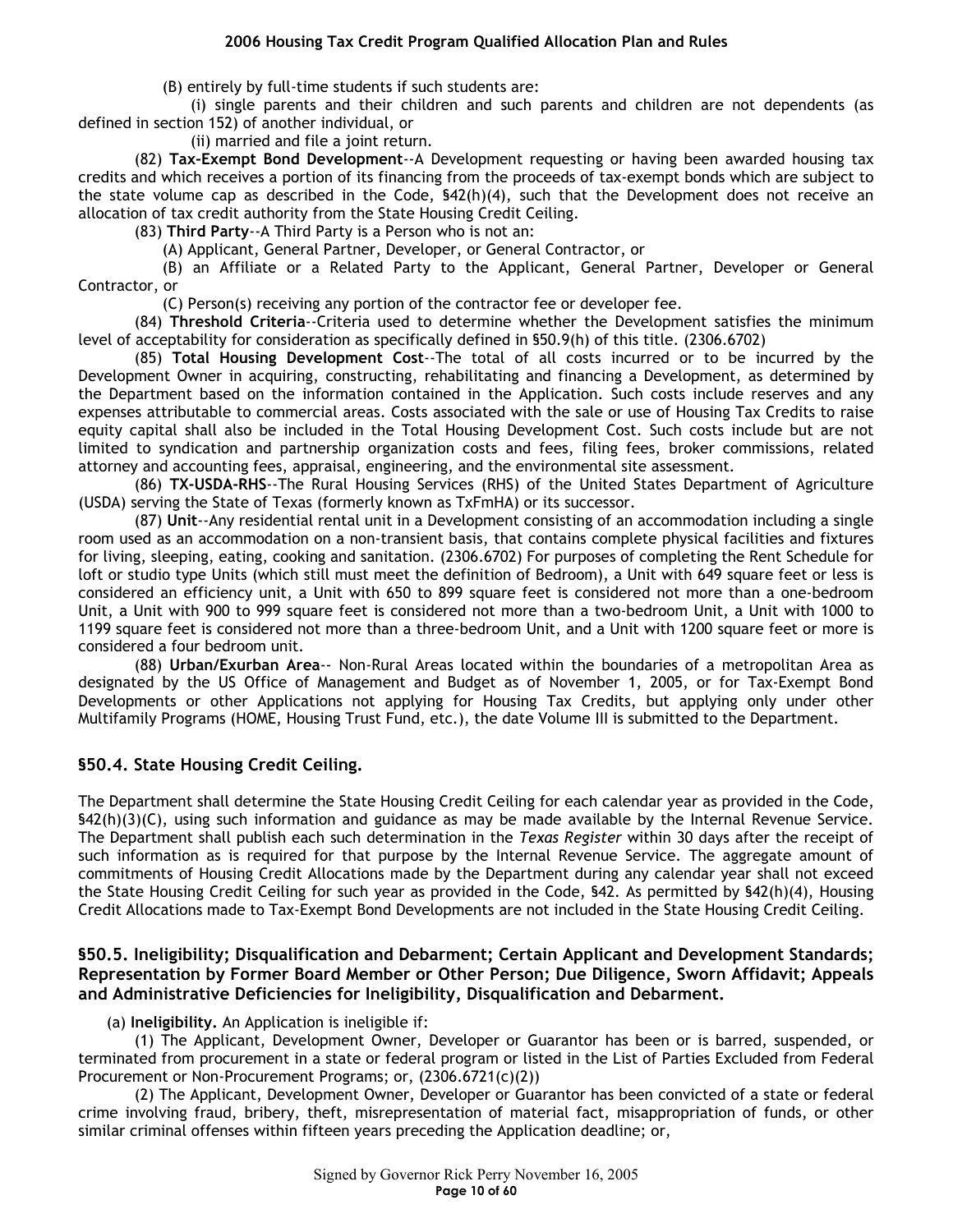(3) The Applicant, Development Owner, Developer or Guarantor at the time of Application is: subject to an enforcement or disciplinary action under state or federal securities law or by the NASD; is subject to a federal tax lien; or is the subject of an enforcement proceeding with any Governmental Entity; or

(4) The Applicant, Development Owner, Developer or Guarantor with any past due audits has not submitted those past due audits to the Department in a satisfactory format. A Person is not eligible to receive a commitment of Housing Tax Credits from the Department if any audit finding or questioned or disallowed cost is unresolved as of June 1 of each year, or for Tax-Exempt Bond Developments or other Applications not applying for Housing Tax Credits, but applying only under other Multifamily Programs (HOME, Housing Trust Fund, etc.) no later than 30 days after Volume III of the application is submitted; or

(5) (2306.6703(a)(1)) At the time of Application or at any time during the two-year period preceding the date the Application Round begins (or for Tax-Exempt Bond Developments any time during the two-year period preceding the date the Application is submitted to the Department), the Applicant or a Related Party is or has been:

(A) a member of the Board; or

(B) the Executive Director, a Deputy Executive Director, the Director of Multifamily Finance Production, the Director of Portfolio Management and Compliance, the Director of Real Estate Analysis, or a manager over housing tax credits employed by the Department.

(6) (2306.6703(a)(2)) The Applicant proposes to replace in less than 15 years any private activity bond financing of the Development described by the Application, unless:

(A) the Applicant proposes to maintain for a period of 30 years or more 100 percent of the Development Units supported by Housing Tax Credits as rent-restricted and exclusively for occupancy by individuals and families earning not more than 50 percent of the Area Median Gross Income, adjusted for family size; and

(B) at least one-third of all the units in the Development are public housing units or Section 8 Development-based units; or,

(7) The Development is located in a municipality or, if located outside a municipality, a county, that has more than twice the state average of units per capita supported by Housing Tax Credits or private activity bonds at the time the Application Round begins (or for Tax-Exempt Bond Developments at the time the reservation is made by the Texas Bond Review Board) unless the Applicant: (2306.6703(a)(4))

(A) has obtained prior approval of the Development from the governing body of the appropriate municipality or county containing the Development; and

(B) has included in the Application a written statement of support from that governing body referencing this rule and authorizing an allocation of housing tax credits for the Development;

(C) For purposes of this paragraph, evidence under subparagraphs (A) and (B) of this paragraph must be received by the Department no later than April 1, 2006 (or for Tax-Exempt Bond Developments no later than 14 days before the Board meeting where the credits will be considered) and may not be more than one year old; or

(8) The Applicant proposes to construct a new Development that is located one linear mile (measured by a straight line on a map) or less from a Development that: (2306.6703(a)(3))

(A) serves the same type of household as the new Development, regardless of whether the Developments serve families, elderly individuals, or another type of household;

(B) has received an allocation of Housing Tax Credits (including Tax-Exempt Bond Developments) for New Construction at any time during the three-year period preceding the date the application round begins (or for Tax-Exempt Bond Developments the three-year period preceding the date the Volume I is submitted); and

(C) has not been withdrawn or terminated from the Housing Tax Credit Program.

(D) An Application is not ineligible under this paragraph if:

(i) the Development is using federal HOPE VI funds received through the United States Department of Housing and Urban Development; locally approved funds received from a public improvement district or a tax increment financing district; funds provided to the state under the Cranston-Gonzalez National Affordable Housing Act (42 U.S.C. Section 12701 et seq.); or funds provided to the state and participating jurisdictions under the Housing and Community Development Act of 1974 (42 U.S.C. Section 5301 et seq.); or

(ii) the Development is located in a county with a population of less than one million; or

(iii) the Development is located outside of a metropolitan statistical area; or

(iv) the local government where the Development is to be located has by vote specifically allowed the construction of a new Development located within one linear mile or less from a Development described under subparagraphs (A) - (C) of this paragraph. For purposes of this clause, evidence of the local government vote or evidence required by subparagraph (D) of this paragraph must be received by the Department no later than April 1, 2006 (or for Tax-Exempt Bond Developments no later than 14 days before the Board meeting where the credits will be committed) and may not be more than one year old.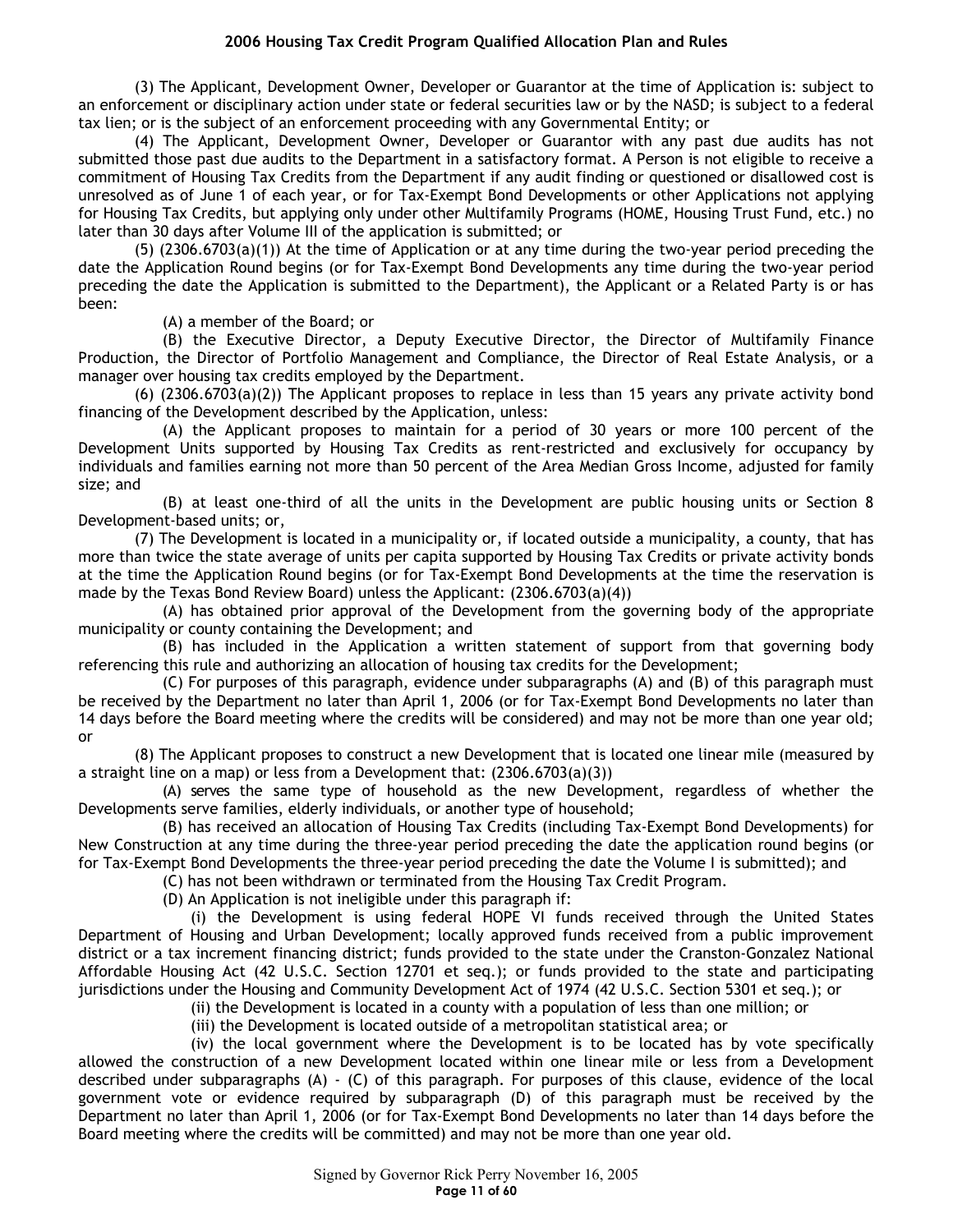(E) In determining the age of an existing development as it relates to the application of the threeyear period, the development will be considered from the date the Board took action on approving the allocation of tax credits. In dealing with ties between two or more Developments as it relates to this rule, refer to §50.9(j).

(9) A submitted Application has an entire Volume of the application missing; has excessive omissions of documentation from the Threshold Criteria or Uniform Application documentation; or is so unclear, disjointed or incomplete that a thorough review can not reasonably be performed by the Department, as determined by the Department.

(b) **Disqualification and Debarment.** The Department will disqualify an Application, and/or debar a Person (see §2306.6721, Texas Government Code), if it is determined by the Department that any issues identified in the paragraphs of this subsection exist. The Department may debar a Person for one year from the date of debarment, or until the violation causing the debarment has been remedied, whichever term is longer, if the Department determines the facts warrant it.. Causes for disqualification and debarment include: (2306.6721)

(1) The provision of fraudulent information, knowingly falsified documentation, or other intentional or negligent material misrepresentation in the Application or other information submitted to the Department at any stage of the evaluation or approval process; or,

(2) The Applicant, Development Owner, Developer or Guarantor or anyone that has ownership interest in the Development Owner, Developer or Guarantor that is active in the ownership or Control of one or more other rent restricted rental housing properties in the state of Texas administered by the Department is in Material Noncompliance with the LURA (or any other document containing an Extended Housing Commitment) or the program rules in effect for such property as further described in §60.1 of this title on May 1, 2006 or for Tax-Exempt Bond Developments or other Applications not applying for Housing Tax Credits, but applying only under other Multifamily Programs (HOME, Housing Trust Fund, etc.) no later than 30 days after Volume III of the application is submitted;  $(2306.6721(c)(3))$  or

(3) The Applicant, Development Owner, Developer or Guarantor or anyone that has ownership interest in the Development Owner, Developer or Guarantor that is active in the ownership or Control of one or more other rent restricted rental housing properties outside of the state of Texas has an incidence of Material Noncompliance with the LURA or the program rules in effect for such tax credit property as further described in §60.1 of this title on May 1, 2006 or for Tax-Exempt Bond Developments or other Applications not applying for Housing Tax Credits, but applying only under other Multifamily Programs (HOME, Housing Trust Fund, etc.) no later than 30 days after Volume III of the application is submitted; or

(4) The Applicant, Development Owner, Developer, or any Guarantor, or any Affiliate of such entity has been a Principal of any entity that failed to make all loan payments to the Department in accordance with the terms of the loan, as amended, or was otherwise in default with any provisions of any loans from the Department.

(5) The Applicant or the Development Owner that is active in the ownership or Control of one or more tax credit properties in the state of Texas has failed to pay in full any fees within 30 days of when they were billed by the Department, as further described in §50.20 of this title; or

(6) the Applicant or a Related Party and any Person who is active in the construction, Rehabilitation, ownership, or Control of the proposed Development, including a General Partner or contractor, and a Principal or Affiliate of a General Partner or contractor, or an individual employed as a lobbyist by the Applicant or a Related Party, communicates with any Board member during the period of time beginning on the date an Application is filed and ending on the date the Board makes a final decision with respect to any approval of that Application, unless the communication takes place at any board meeting or public hearing held with respect to that Application. Communication with Department staff must be in accordance with §50.9(b) of this title; violation of the communication restrictions of §50.9(b) is also a basis for disqualification and/or debarment. (2306.1113)

(7) It is determined by the Department's General Counsel that there is evidence that establishes probable cause to believe that an Applicant, Development Owner, Developer, or any of their employees or agents has violated a state revolving door or other standard of conduct or conflict of interest statute, including §2306.6733, Texas Government Code, or a section of Chapter 572, Texas Government Code, in making, advancing, or supporting the Application.

(8) Applicants may be ineligible as further described in §50.17(d)(8) of this title.

(9) The Applicant or a Related Party has failed to comply in the past with, or materially violates, any condition imposed by the Department in connection with the allocation of Housing Tax Credits, or has repeatedly violated a LURA.  $(2306.6721(b), (c)(1)$  and  $(c)(3)$ .

(c) **Certain Applicant and Development Standards.** Notwithstanding any other provision of this section, the Department may not allocate tax credits to a Development proposed by an Applicant if the Department determines that: (2306.223)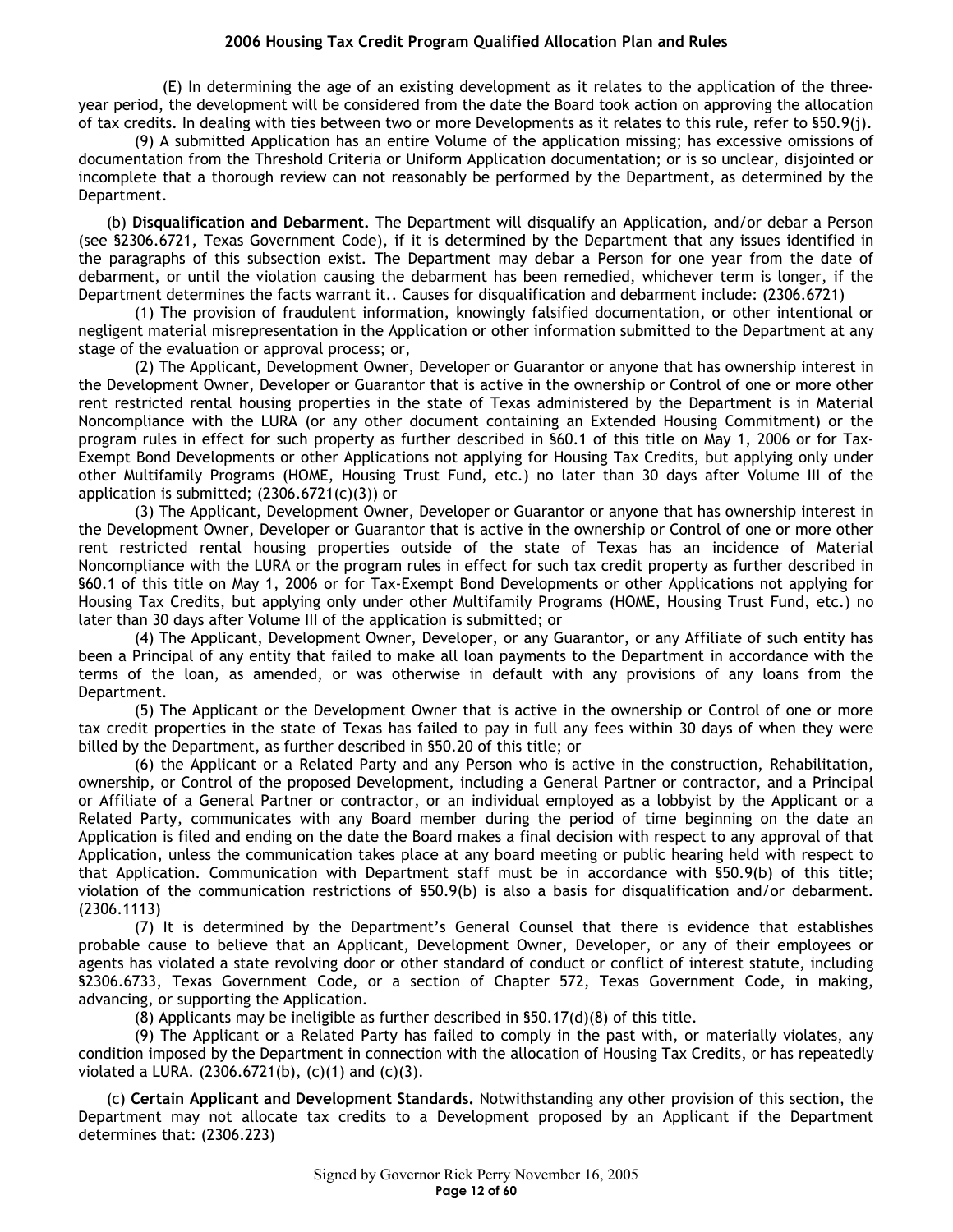(1) the Development is not necessary to provide needed decent, safe, and sanitary housing at rental prices that individuals or families of low and very low-income or families of moderate income can afford;

(2) the Development Owner undertaking the proposed Development will not supply well-planned and well-designed housing for individuals or families of low and very low-income or families of moderate income;

(3) the Development Owner is not financially responsible;

(4) the Development Owner has contracted, or will contract for the proposed Development with, a Developer that:

(A) is on the Department's debarred list, including any parts of that list that are derived from the debarred list of the United States Department of Housing and Urban Development;

(B) has breached a contract with a public agency and failed to cure that breach; or

(C) misrepresented to a subcontractor the extent to which the Developer has benefited from contracts or financial assistance that has been awarded by a public agency, including the scope of the Developer's participation in contracts with the agency and the amount of financial assistance awarded to the Developer by the agency;

(5) the financing of the housing Development is not a public purpose and will not provide a public benefit; and

(6) the Development will be undertaken outside the authority granted by this chapter to the Department and the Development Owner.

#### (d) **Representation by Former Board Member or Other Person.** (2306.6733)

(1) A former Board member or a former executive director, deputy executive director, director of multifamily finance production, director of portfolio management and compliance, director of real estate analysis or manager over housing tax credits previously employed by the Department may not:

(A) for compensation, represent an Applicant or one of its Related Parties for an allocation of tax credits before the second anniversary of the date that the Board member's, director's, or manager's service in office or employment with the Department ceased;

(B) represent any Applicant or a Related Party of an Applicant or receive compensation for services rendered on behalf of any Applicant or Related Party regarding the consideration of an Application in which the former board member, director, or manager participated during the period of service in office or employment with the Department, either through personal involvement or because the matter was within the scope of the board member's, director's, or manager's official responsibility; or for compensation, communicate directly with a member of the legislative branch to influence legislation on behalf of an Applicant or Related Party before the second anniversary of the date that the board member's, director's, or manager's service in office or employment with the Department ceased.

(2) A Person commits a criminal offense if the Person violates section 2306.6733. An offense under this section is a Class A misdemeanor.

(e) **Due Diligence, Sworn Affidavit.** In exercising due diligence in considering information of possible ineligibility, possible grounds for disqualification and debarment, Applicant and Development standards, possible improper representation or compensation, or similar matters, the Department may request a sworn affidavit or affidavits from the Applicant, Development Owner, Developer, Guarantor, or other persons addressing the matter. If an affidavit determined to be sufficient by the Department is not received by the Department within seven business days of the date of the request by the Department, the Department may terminate the Application.

 (f) **Appeals and Administrative Deficiencies for Ineligibility, Disqualification and Debarment.** An Applicant or Person found ineligible, disqualified, debarred or otherwise terminated under subsections (a) - (e) of this section will be notified in accordance with the Administrative Deficiency process described in §50.9(d)(4) of this title. They may also utilize the appeals process described in §50.17(b) of this title. (2306.6721(d))

**§50.6. Site and Development Restrictions: Floodplain; Ineligible Building Types; Scattered Site Limitations; Credit Amount; Limitations on the Size of Developments; Limitations no Rehabilitation Costs; Unacceptable Sites; Appeals and Administrative Deficiencies for Site and Development Restrictions.** 

(a) **Floodplain.** Any Development proposing New Construction located within the 100 year floodplain as identified by the Federal Emergency Management Agency (FEMA) Flood Insurance Rate Maps must develop the site so that all finished ground floor elevations are at least one foot above the flood plain and parking and drive areas are no lower than six inches below the floodplain, subject to more stringent local requirements. If no FEMA Flood Insurance Rate Maps are available for the proposed Development, flood zone documentation must be provided from the local government with jurisdiction identifying the 100 year floodplain. No buildings or roads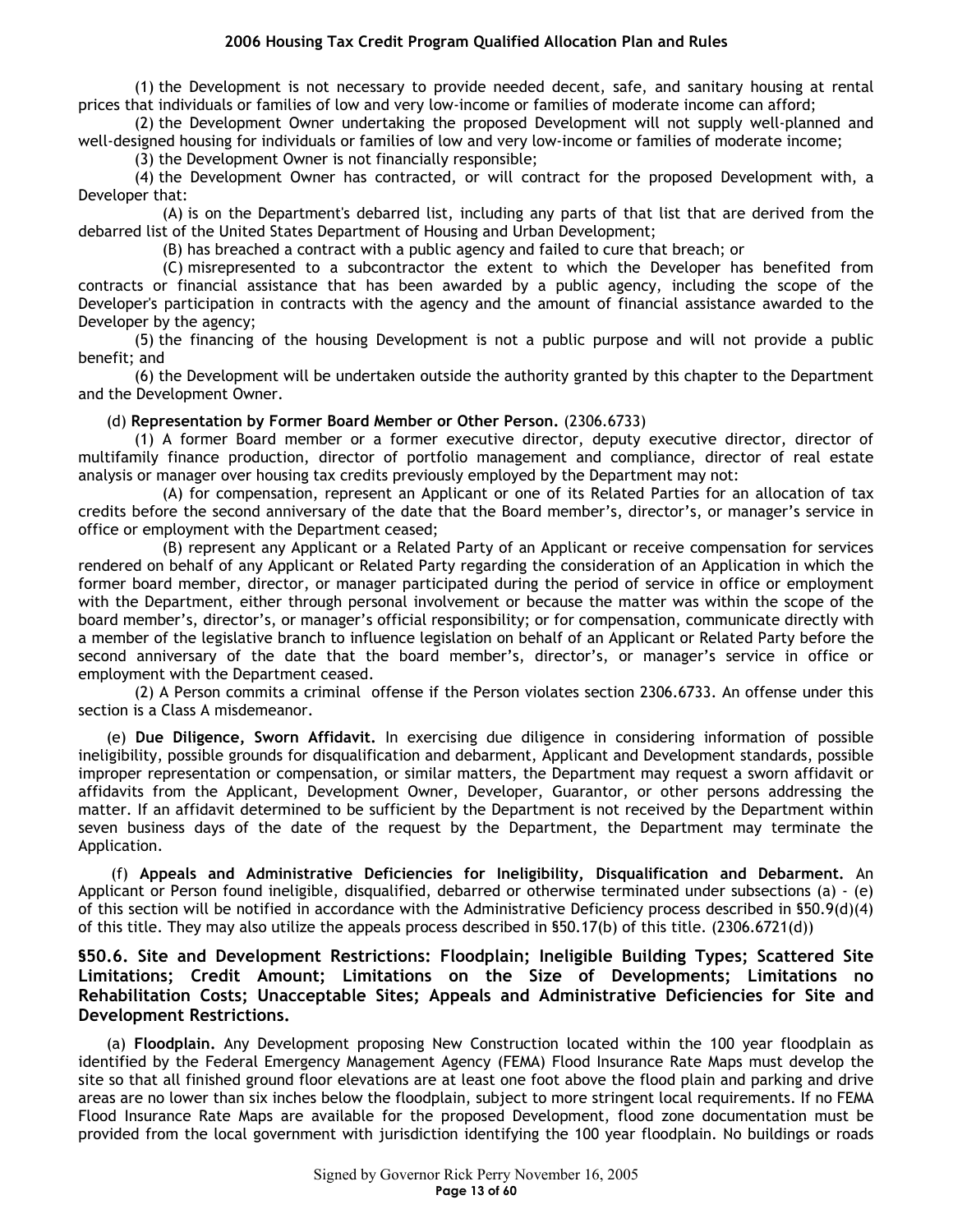that are part of a Development proposing Rehabilitation, with the exception of developments with federal funding assistance from HUD or TX USDA-RHS, will be permitted in the 100 year floodplain unless they already meet the requirements established in this subsection for New Construction.

(b) **Ineligible Building Types**. Applications involving Ineligible Building Types as defined in §50.3(49) of this title will not be considered for allocation of tax credits.

(c) **Scattered Site Limitations.** Consistent with §50.3(30) of this title, a Development must be financed under a common plan, be owned by the same Person for federal tax purposes, and the buildings may be either located on a single site or contiguous site, or be located on scattered sites and contain only rent-restricted units.

(d) **Credit Amount.** The Department shall issue tax credits only in the amount needed for the financial feasibility and viability of a Development throughout the affordability period. The issuance of tax credits or the determination of any allocation amount in no way represents or purports to warrant the feasibility or viability of the Development by the Department, or that the Development will qualify for and be able to claim Housing Tax Credits. The Department will limit the allocation of tax credits to no more than \$1.2 million per Development. The Department shall not allocate more than \$2 million of tax credits in any given Application Round to any Applicant, Developer, Related Party or Guarantor; Housing Tax Credits approved by the Board during the 2006 calendar year, including commitments from the 2006 Credit Ceiling and forward commitments from the 2007 Credit Ceiling, are applied to the credit cap limitation for the 2006 Application Round. In order to encourage the capacity enhancement of developers in rural areas, the Department will prorate the credit amount allocated in situations where an Application is submitted in the Rural Regional Allocation and the Development has 76 Units or less. To be considered for this provision, a copy of a Joint Venture Agreement and narrative on how this builds the capacity of the inexperienced developers is required. Tax-Exempt Bond Development Applications are not subject to these Housing Tax Credit limitations, and Tax-Exempt Bond Developments will not count towards the total limit on tax credits per Applicant. The limitation does not apply (2306.6711(b)):

(1) to an entity which raises or provides equity for one or more Developments, solely with respect to its actions in raising or providing equity for such Developments (including syndication related activities as agent on behalf of investors);

(2) to the provision by an entity of "qualified commercial financing" within the meaning of the Code (without regard to the 80% limitation thereof);

(3) to a Qualified Nonprofit Organization or other not-for-profit entity, to the extent that the participation in a Development by such organization consists only of the provision of loan funds, grants or social services; and

(4) to a Development Consultant with respect to the provision of consulting services, provided the Development Consultant fee received for such services does not exceed 10% of the fee to be paid to the Developer (or 20% for Qualified Nonprofit Developments), or \$150,000, whichever is greater.

#### (e) **Limitations on the Size of Developments.**

(1) The minimum Development size will be 16 Units if the Development involves Housing Tax Credits. The minimum Development size will be 4 Units if the funding source only involves the Housing Trust Fund or HOME Program.

(2) Rural Developments involving New Construction will be limited to 76 Units. Rural Developments involving only Rehabilitation do not have a size limitation.

(3) Developments involving New Construction, that are not Tax-Exempt Bond Developments, will be limited to 252 Total Units, wherein the maximum Department administered Units will be limited to 200 Units. Tax-Exempt Bond Developments will be limited to 252 Total Units. These maximum Unit limitations also apply to those Developments which involve a combination of Rehabilitation and New Construction. Developments that consist solely of acquisition/Rehabilitation or Rehabilitation only may exceed the maximum Unit restrictions. For those Developments which are a second phase or are otherwise adjacent to an existing tax credit Development unless such proposed Development is being constructed to provide replacement of previously existing affordable multifamily units on its site (in a number not to exceed the original units being replaced) or that were originally located within a one mile radius from the proposed Development, the combined Unit total for the Developments may not exceed the maximum allowable Development size, unless the first phase has been completed and has attained Sustaining Occupancy (as defined in §1.31 of this title) for at least six months.

**(f) Limitations on the Location of Developments.** Staff will only recommend, and the Board may only allocate, housing tax credits from the Credit Ceiling to more than one Development in the same calendar year if the Developments are, or will be, located more than one linear mile apart as determined by the Department. If the Board forward commits credits from the following year's allocation of credits, the Development is considered to be in the calendar year in which the Board votes, not in the year of the Credit Ceiling. This limitation applies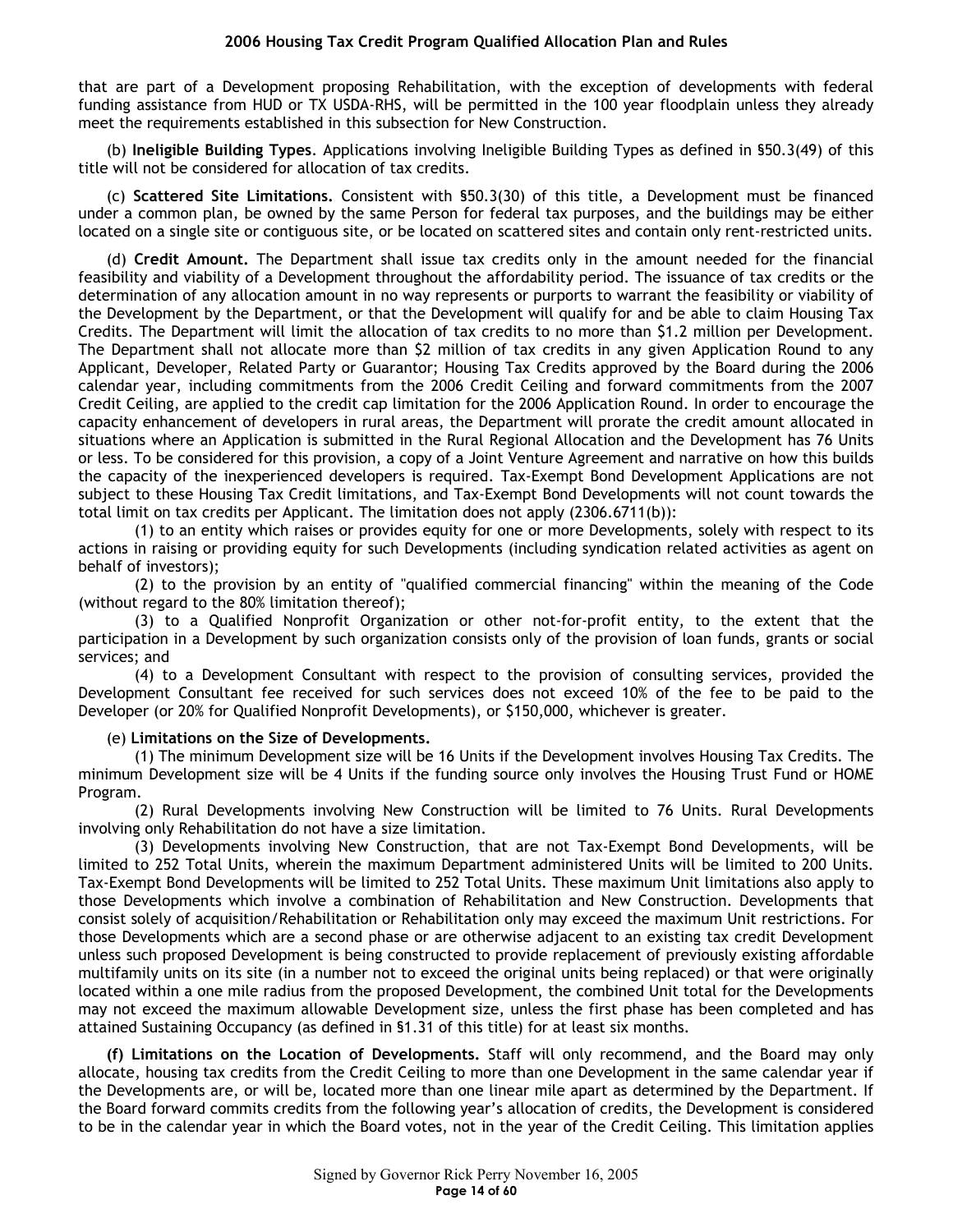only to communities contained within counties with populations exceeding one million (which for calendar year 2006 are Harris, Dallas, Tarrant and Bexar Counties). For purposes of this rule, any two sites not more than one linear mile apart are deemed to be "in a single community." (2306.6711) This restriction does not apply to the allocation of housing tax credits to Developments financed through the Tax-Exempt Bond program, including the Tax-Exempt Bond Developments under review and existing Tax-Exempt Bond Developments in the Department's portfolio. (2306.67021)

(g) **Rehabilitation Costs.** Rehabilitation Developments must establish that the Rehabilitation will substantially improve the condition of the housing and will involve at least \$12,000 per Unit in direct hard costs unless financed with TX-USDA-RHS in which case the minimum is \$6,000.

(h) **Unacceptable Sites**. Developments will be ineligible if the Development is located on a site that is determined to be unacceptable by the Department.

(i) **Appeals and Administrative Deficiencies for Site and Development Restrictions.** An Application or Development found to be in violation under subsections (a) - (h) of this section will be notified in accordance with the Administrative Deficiency process described in §50.9(d)(4) of this title. They may also utilize the appeals process described in §50.17(b) of this title.

## **§50.7. Regional Allocation Formula; Set-Asides; Redistribution of Credits.**

(a) **Regional Allocation Formula.** As required by §2306.111(d), Texas Government Code, the Department uses a regional distribution formula developed by the Department to distribute credits from the State Housing Credit Ceiling to all urban/exurban areas and rural areas. The formula is based on the need for housing assistance, and the availability of housing resources in those urban/exurban areas and rural areas, and the Department uses the information contained in the Department's annual state low income housing plan and other appropriate data to develop the formula. This formula establishes separate targeted tax credit amounts for rural areas and urban/exurban areas within each of the Uniform State Service Regions. Each Uniform State Service Region's targeted tax credit amount will be published on the Department's web site. The regional allocation for rural areas is referred to as the Rural Regional Allocation and the regional allocation for urban/exurban areas is referred to as the Urban/Exurban Regional Allocation. Developments qualifying for the Rural Regional Allocation must meet the Rural Development definition. At least 5% of each region's allocation for each calendar year shall be allocated to Developments which are financed through TX-USDA-RHS, that meet the definition of a Rural Development, do not exceed 76 Units if New Construction, and have filed an "Intent to Request 2006 Housing Tax Credits" form by the Pre-Application submission deadline. These Developments will be attributed to the Rural Regional Allocation in each region where they are located. Developments financed through TX-USDA-RHS's 538 Guaranteed Rural Rental Housing Program will not be considered under this set-aside. Commitments of 2006 Housing Tax Credits issued by the Board in 2005 will be applied to each Set-Aside, Rural Regional Allocation, Urban/Exurban Regional Allocation and TX-USDA-RHS Allocation for the 2006 Application Round as appropriate.

 (b) **Set-Asides.** An Applicant may elect to compete in as many of the following Set-Asides for which the proposed Development qualifies: ( 2306.111(d))

(1) At least 10% of the State Housing Credit Ceiling for each calendar year shall be allocated to Qualified Nonprofit Developments which meet the requirements of the Code, §42(h)(5). Qualified Nonprofit Organizations must have the Controlling interest in the Qualified Nonprofit Development applying for this Set-Aside. If the organization's Application is filed on behalf of a limited partnership, the Qualified Nonprofit Organization must be the controlling managing General Partner. If the organization's Application is filed on behalf of a limited liability company, the Qualified Nonprofit Organization must be the controlling Managing Member. Additionally, a Qualified Nonprofit Development submitting an Application in the nonprofit set-aside must have the nonprofit entity or its nonprofit affiliate or subsidiary be the Developer or a co-Developer as evidenced in the development agreement. (2306.6729 and 2306.6706(b))

(2) At least 15% of the allocation to each Uniform State Service Region will be set aside for allocation under the At-Risk Development Set-Aside. Through this Set-Aside, the Department, to the extent possible, shall allocate credits to Applications involving the preservation of Developments designated as At-Risk Developments as defined in §50.3(13) of this title. (2306.6714). To qualify as an At-Risk Development, the Applicant must provide evidence that it either is not eligible to renew, retain or preserve any portion of the financial benefit described in §50.3(13)(A) of this title, or provide evidence that it will renew, retain or preserve the financial benefit described in §50.3(13)(A) of this title; and must have filed an "Intent to Request 2006 Housing Tax Credits" form by the Pre-Application submission deadline.

(c) **Redistribution of Credits.** (2306.111(d)) If any amount of housing tax credits remain after the initial commitment of housing tax credits among the Rural Regional Allocation and Urban/Exurban Regional Allocation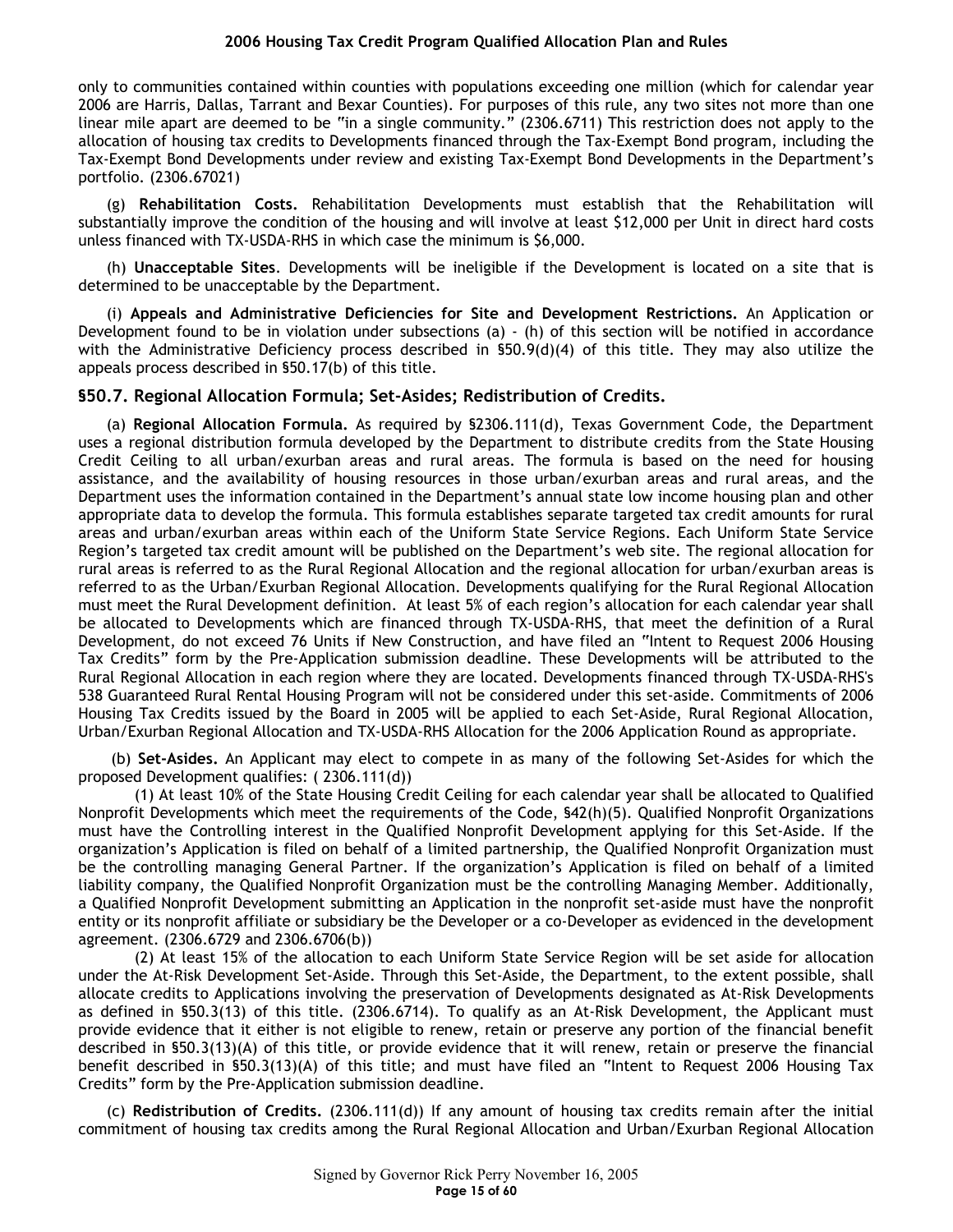within each Uniform State Service Region and among the Set-Asides, the Department may redistribute the credits amongst the different regions and Set-Asides depending on the quality of Applications submitted as evaluated under the factors described in §50.9(d) of this title, the need to most closely achieve regional allocation goals and then the level of demand exhibited in the Uniform State Service Regions during the Allocation Round. However as described in subsection (b)(1) of this section, no more than 90% of the State's Housing Credit Ceiling for the calendar year may go to Developments which are not Qualified Nonprofit Developments. If credits will be transferred from a Uniform State Service Region which does not have enough qualified Applications to meet its regional credit distribution amount, then those credits will be apportioned to the other Uniform State Service Regions.

## **§50.8. Pre-Application: Submission; Communication with Departments Staff; Evaluation Process; Threshold Criteria and Review; Results.** (2306.6704)

(a) **Pre-Application Submission**. Any Applicant requesting a Housing Credit Allocation may submit a Pre-Application to the Department during the Pre-Application Acceptance Period along with the required Pre-Application Fee as described in §50.20 of this title. Only one Pre-Application may be submitted by an Applicant for each site under the State Housing Credit Ceiling. The Pre-Application submission is a voluntary process. While the Pre-Application Acceptance Period is open, Applicants may withdraw their Pre-Application and subsequently file a new Pre-Application utilizing the original Pre-Application Fee that was paid as long as no evaluation was performed by the Department. The Department is authorized to request the Applicant to provide additional information it deems relevant to clarify information contained in the Pre-Application or to submit documentation for items it considers to be Administrative Deficiencies. The rejection of a Pre-Application shall not preclude an Applicant from submitting an Application with respect to a particular Development or site at the appropriate time.

(b) **Communication with the Department.** Applicants that submit a Pre-Application are restricted from communication with Department staff as provided in §50.9(b) of this title. (2306.1113)

(c) **Pre-Application Evaluation Process.** Eligible Pre-Applications will be evaluated for Pre-Application Threshold Criteria. A TX-USDA-RHS 515 Development (only for Rehabilitation) will receive the Pre-Application points further outlined in §50.9(i) of this title upon submission to the Department of an executed TX-USDA-RHS letter indication TX-USDA-RHS has received a Consent Request, also referred to as a preliminary Submittal, as described in 7 CFR 3560.406. Applications involving New Construction that are associated with a TX-USDA-RHS Development are not exempt from Pre-Application and are eligible to compete for the Pre-Application points further outlined in §50.9(i) of this title. An Application that has not received confirmation from the state office of RHS of its financing from TX-USDA-RHS may qualify for Pre-Application points, but such points shall be withdrawn upon the Development's receipt of TX-USDA-RHS financing. Pre-Applications that are found to have Administrative Deficiencies will be handled in accordance with §50.9(d)(4) of this title. Department review at this stage is limited and not all issues of eligibility and threshold are reviewed at Pre-Application. Acceptance by staff of a Pre-Application does not ensure that an Applicant satisfies all Application eligibility, Threshold or documentation requirements. The Department is not responsible for notifying an Applicant of potential areas of ineligibility or threshold deficiencies at the time of Pre-Application.

(d) **Pre-Application Threshold Criteria and Review**. Applicants submitting a Pre-Application will be required to submit information demonstrating their satisfaction of the Pre-Application Threshold Criteria. The Pre-Applications not meeting the Pre-Application Threshold Criteria will be terminated and the Applicant will receive a written notice to the effect that the Pre-Application Threshold Criteria have not been met. The Department shall not be responsible for the Applicant's failure to meet the Pre-Application Threshold Criteria and any failure of the Department's staff to notify the Applicant of such inability to satisfy the Pre-Application Threshold Criteria shall not confer upon the Applicant any rights to which it would not otherwise be entitled. The Pre-Application Threshold Criteria include:

(1) Submission of a "Pre-Application Submission Form" and "Certification of Pre-Application Itemized Self-Score" and

(2) Evidence of property control through March 1, 2006 as evidenced by the documentation required under §50.9(h)(7)(A) of this title.

(3) Evidence in the form of a certification that all of the notifications required under this paragraph have been made. Notifications under subparagraph (B)(i) of this paragraph must be made by the deadlines described in that clause; notifications under subparagraphs  $(B)(ii) - (ix)$  of this paragraph must be made prior to the close of the Pre-Application Acceptance Period. (2306.6704) Evidence of notification must meet the requirements identified in subparagraph (A) of this paragraph to all of the individuals and entities identified in subparagraph (B) of this paragraph. Evidence of such notifications shall include a certification in the format provided by the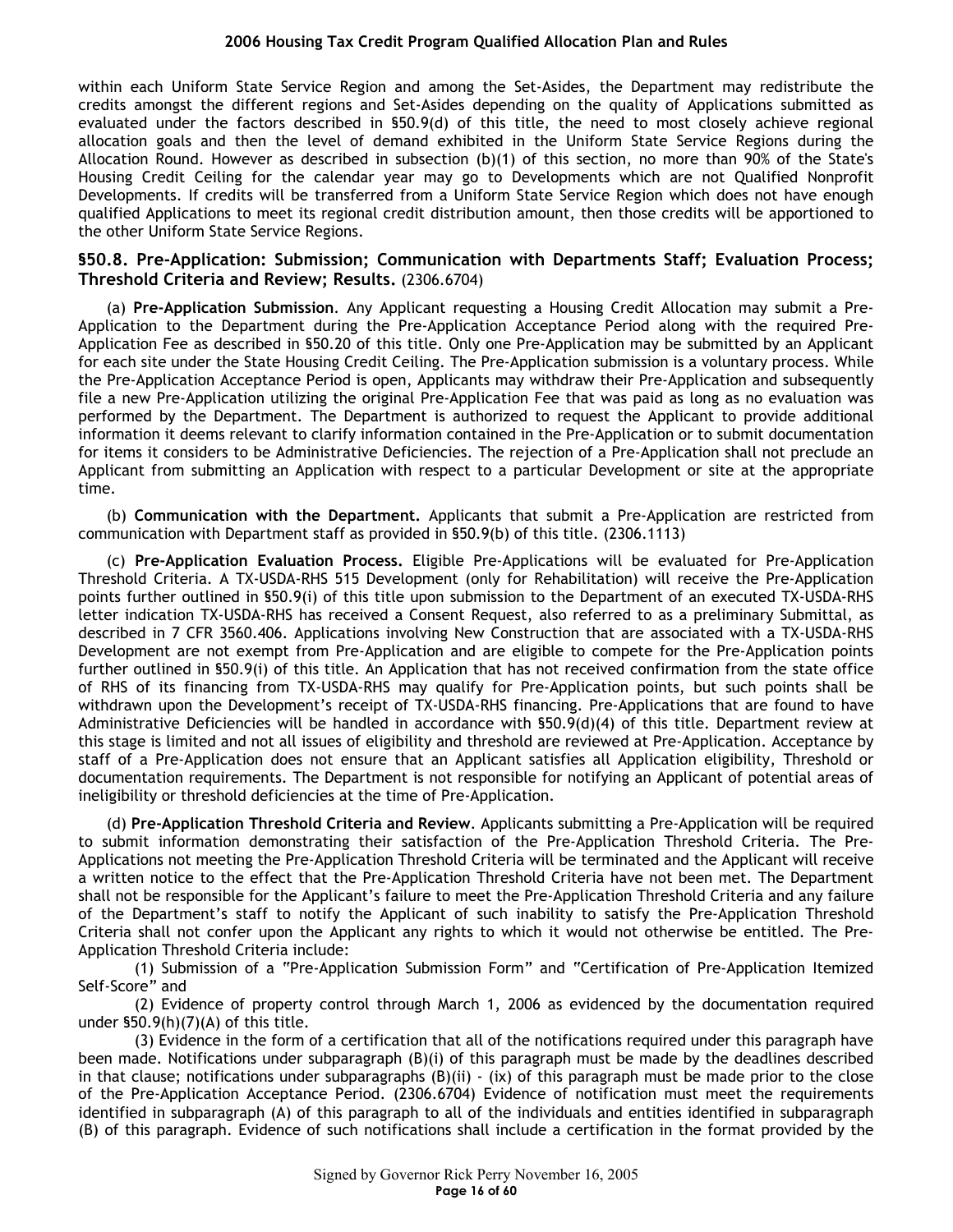Department that the Applicant made the notifications to all required individuals and entities in the format provided by the Department on or before the deadlines. (2306.6704)

(A) Each such notice must include, at a minimum, all of the following:

(i) The Applicant's name, address, individual contact name and phone number;

(ii) The Development name, address, city and county;

(iii) A statement informing the entity or individual being notified that the Applicant is submitting a request for Housing Tax Credits with the Texas Department of Housing and Community Affairs;

(iv) Statement of whether the Development proposes New Construction or Rehabilitation;

(v) The type of Development being proposed (single family homes, duplex, apartments, townhomes, highrise etc.) and population being served (family, Intergenerational Housing, or elderly);

(vi) The approximate total number of Units and approximate total number of low-income

(vii) The approximate percentage of Units serving each level of AMGI (e.g. 20% at 50% of AMGI, etc.) and the percentage of Units that are market rate;

(viii) The number of Units and proposed rents (less utility allowances) for the low-income Units and the number of Units and the proposed rents for any market rate Units. Rents to be provided are those that are effective at the time of the Pre-Application, which are subject to change as annual changes in the area median income occur; and

(ix) The expected completion date if credits are awarded.

(B) Notification must be sent to all of the following individuals and entities. Officials to be notified are those officials in office at the time the Pre-Application is submitted.

(i) Neighborhood Organizations on record with the state or county. Applicants must provide evidence that neighborhood organizations were notified pursuant to this subsection. Evidence in the form of a certification must be provided that a letter requesting information on neighborhood organizations on record with the state or county in which the Development is to be located and whose boundaries contain the proposed Development site and meeting the requirements of "Neighborhood Organization Request" as outlined in the Application was sent no later than December 20, 2005 to the local elected official for the city or if located outside of a city, then the county where the Development is proposed to be located. If the Development is located in a jurisdiction that has district based local elected officials, or both at-large and district based local elected officials, the request must be made to the city council member or county commissioner representing that district; if the Development is located in a jurisdiction that has only at-large local elected officials, the request must be made to the mayor or county judge for the jurisdiction. For urban/exurban areas, entities identified in the letter from the local elected official whose boundaries include the proposed Development and whose listed address has the same zip code as the zip code for the Development must be provided with written notification. If any other zip codes exist within a half mile of the Development site, then all entities identified in the letters with those adjacent zip codes must also be provided with written notification. For rural areas, all entities identified in the letters whose listed address is within a half mile of the Development site must be provided with written notification. If the Applicant can certify that there are no neighborhood organizations on any list from the local elected officials which are required to be notified pursuant to this subsection, then such certification in lieu of notification may be acceptable. If no reply letter is received from the local elected officials by January 1, 2006, (or For Tax-Exempt Bond Developments or Applications not applying for Tax Credits, but applying only for other Multifamily Programs such as HOME, Housing Trust Fund, etc., by 7 days prior to the submission of the Application) then the Applicant must submit a statement attesting to that fact. If an Applicant has knowledge of any neighborhood organizations on record with the state or county in which the Development is to be located and whose boundaries contain the proposed Development site, the Applicant must notify those organizations. In the event that local elected officials refer the Applicant to another source, the Applicant must request neighborhood organizations from that source in the same format. If the Applicant has no knowledge of neighborhood organizations within whose boundaries the Development is proposed to be located, the Applicant must attest to that fact in the format provided by the Department as part of the Application.

(ii) Superintendent of the school district containing the Development;

(iii) Presiding officer of the board of trustees of the school district containing the

Development;

Units;

(iv) Mayor of any municipality containing the Development;

Development;

- (v) All elected members of the governing body of any municipality containing the
- (vi) Presiding officer of the governing body of the county containing the Development;
- (vii) All elected members of the governing body of the county containing the Development;
- (viii) State senator of the district containing the Development; and

(ix) State representative of the district containing the Development.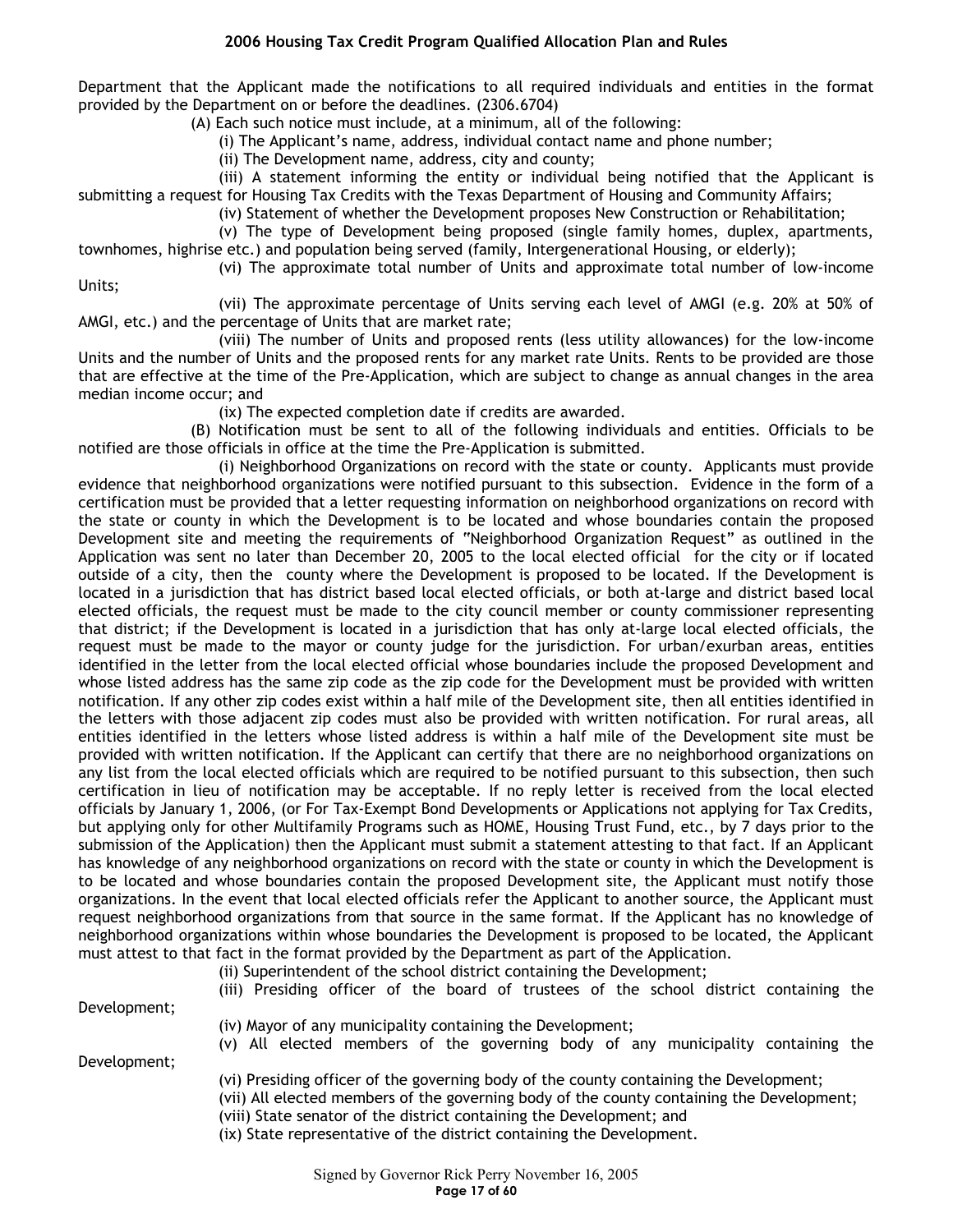(e) **Pre-Application Results**. Only Pre-Applications which have satisfied all of the Pre-Application Threshold Criteria requirements set forth in subsection (d) of this section and §50.9(i)(12) of this title, will be eligible for Pre-Application points. The order and scores of those Developments released on the Pre-Application Submission Log do not represent a commitment on the part of the Department or the Board to allocate tax credits to any Development and the Department bears no liability for decisions made by Applicants based on the results of the Pre-Application Submission Log. Inclusion of a Development on the Pre-Application Submission Log does not ensure that an Applicant will receive points for a Pre-Application.

**§50.9. Application: Submission; Communication with Department Employees; Adherence to Obligations; Evaluation Process for Competitive Applications Under the State Housing Credit Ceiling; Evaluation Process for Tax-Exempt Bond Development Applications; Evaluation Process for Rural Rescue Applications Under the 2007 Credit Ceiling; Experience Pre-Certification Procedures; Threshold Criteria; Selection Criteria; Tiebreaker Factors; Staff Recommendations.** 

(a) **Application Submission.** Any Applicant requesting a Housing Credit Allocation or a Determination Notice must submit an Application, and the required Application fee as described in §50.20 of this title, to the Department during the Application Acceptance Period. Only complete Applications will be accepted. All required volumes must be appropriately bound as required by the Application Submission Procedures Manual and fully complete for submission and received by the Department not later than 5:00 p.m. on the date the Application is due. Only one Application may be submitted for a site in an Application Round. While the Application Acceptance Period is open, Applicants may withdraw their Application and subsequently file a new Application utilizing the original Pre-Application Fee that was paid as long as no evaluation was performed by the Department. The Department is authorized, but not required, to request the Applicant to provide additional information it deems relevant to clarify information contained in the Application or to submit documentation for items it considers to be an Administrative Deficiency, including ineligibility criteria, site and development restrictions, and threshold and selection criteria documentation. (2306.6708) An Applicant may not change or supplement an Application in any manner after the filing deadline, and may not add any set-asides, increase their credit amount, or revise their unit mix (both income levels and bedroom mixes), except in response to a direct request from the Department to remedy an Administrative Deficiency as further described in §50.3(1) of this title or by amendment of an Application after a commitment or allocation of tax credits as further described in §50.17(d) of this title.

(b) **Communication with Department Employees.** Communication with Department staff by Applicants that submit a Pre-Application or Application must follow the following requirements. During the period beginning on the date a Development Pre-Application or Application is filed and ending on the date the Board makes a final decision with respect to any approval of that Application, the Applicant or a Related Party, and any Person that is active in the construction, rehabilitation, ownership or Control of the proposed Development including a General Partner or contractor and a Principal or Affiliate of a General Partner or contractor, or individual employed as a lobbyist by the Applicant or a Related Party, may communicate with an employee of the Department about the Application orally or in written form, which includes electronic communications through the Internet, so long as that communication satisfies the conditions established under paragraphs (1) - (3) of this subsection. Section 50.5(b)(6) of this title applies to all communication with Board members. Communications with Department employees is unrestricted during any board meeting or public hearing held with respect to that Application.

(1) The communication must be restricted to technical or administrative matters directly affecting the Application;

(2) The communication must occur or be received on the premises of the Department during established business hours;

(3) a record of the communication must be maintained by the Department and included with the Application for purposes of board review and must contain the date, time, and means of communication; the names and position titles of the persons involved in the communication and, if applicable, the person's relationship to the Applicant; the subject matter of the communication; and a summary of any action taken as a result of the communication. (2306.1113)

(c) **Adherence to Obligations.** (2306.6720, General Appropriation Act, Article VII, Rider 8(a)) All representations, undertakings and commitments made by an Applicant in the application process for a Development, whether with respect to Threshold Criteria, Selection Criteria or otherwise, shall be deemed to be a condition to any Commitment Notice, Determination Notice, or Carryover Allocation for such Development, the violation of which shall be cause for cancellation of such Commitment Notice, Determination Notice, or Carryover Allocation by the Department, and if concerning the ongoing features or operation of the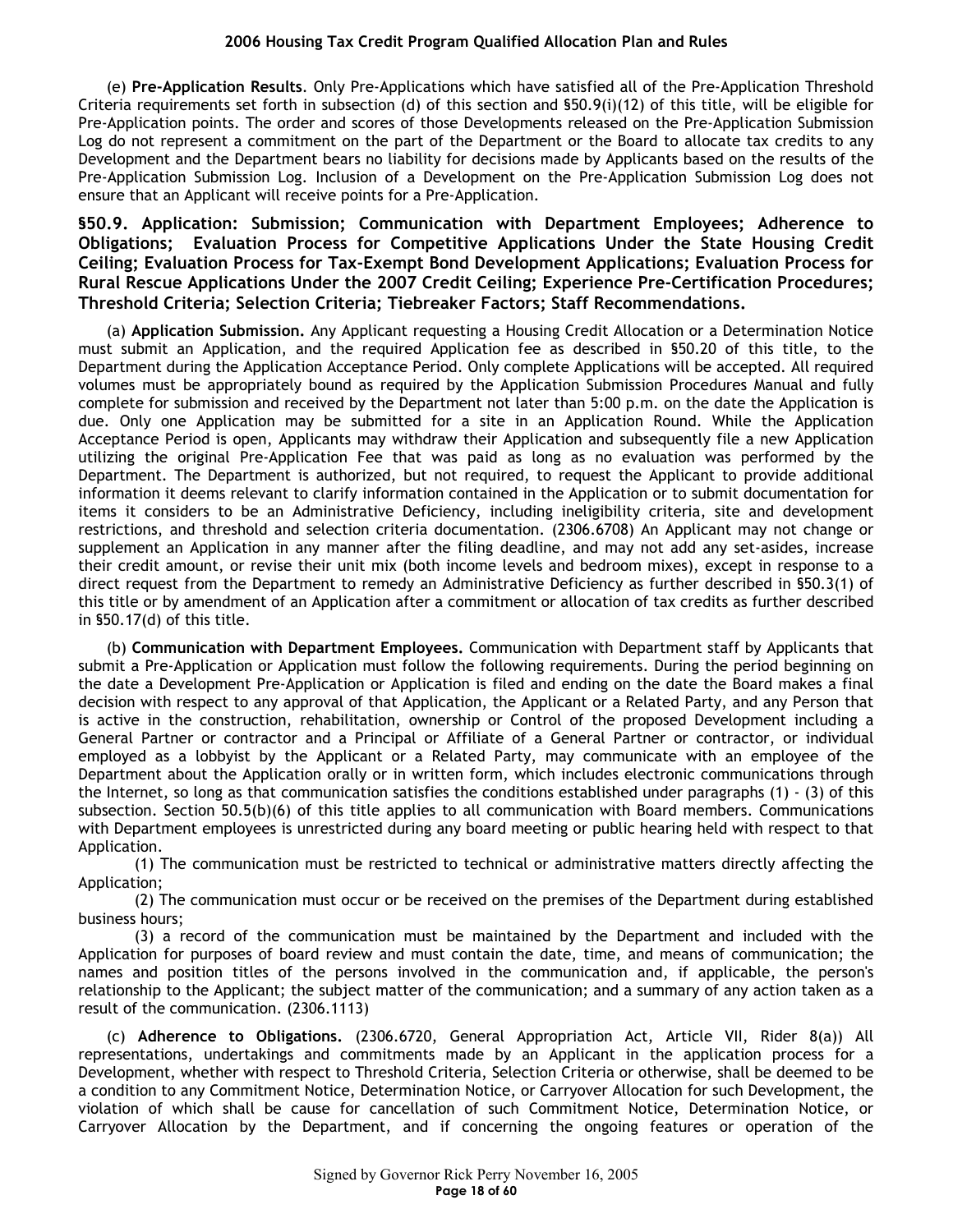Development, shall be enforceable even if not reflected in the LURA. All such representations are enforceable by the Department and the tenants of the Development, including enforcement by administrative penalties for failure to perform, as stated in the representations and in accordance with the LURA. Effective December 1, 2006 (meaning this does not apply to amendments received prior to this effective date and does not apply to 2006 Tax Credit Applications), if a Development Owner does not produce the Development as represented in the Application and in any amendments approved by the Department subsequent to the Application, or does not provide the necessary evidence for points received for the Commitment of Development Funding by Local Political Subdivisions by the required deadline (unless granted an extension by the Department):

(1) the Development Owner must provide a plan to the Department, for approval and subsequent implementation, that incorporates additional amenities to compensate for the non-conforming components; and

(2) the Board will opt either to terminate the Application and rescind the Commitment Notice, Determination Notice or Carryover Allocation Agreement as applicable or the Department must:

(A) Reduce the score by ten points for applications for tax credits that are submitted by an Applicant or Affiliate related to the Development Owner of the non-conforming Development by ten points for the two Application Rounds concurrent to, or following, the date that the non-conforming aspect, or lack of financing, was identified by the Department; and

(B) prohibit eligibility to apply for tax credits for a Tax-Exempt Bond Development that are submitted by an Applicant or Affiliate related to the Development Owner of the non-conforming Development for 12 months from the date that the non-conforming aspect, or lack of financing, was identified by the Department.

(d) **Evaluation Process for Competitive Applications Under the State Housing Credit Ceiling.** Applications submitted for competitive consideration under the State Housing Credit Ceiling will be reviewed according to the process outlined in this subsection. An Application, during any of these stages of review, may be determined to be ineligible as further described in §50.5; Applicants will be promptly notified in these instances.

(1) Eligibility and Selection Criteria Review. All Applications will first be reviewed as described in this paragraph. Applications will be confirmed for eligibility under §50.5 of this chapter and Set-Aside eligibility will be confirmed. Then, each Application will be preliminarily scored according to the Selection Criteria listed in subsection (i) of this section. When a particular scoring criterion involves multiple points, the Department will award points to the proportionate degree, in its determination, to which a proposed Development complied with that criterion. As necessary to complete this process only, Administrative Deficiencies may be issued to the Applicant. This process will generate a preliminary Department score for every application.

(2) Priority Review Assessment. Each Application will be assessed based on either the Applicant's selfscore or the Department's preliminary score, region, and any Set-Asides that the Application indicates it is eligible for, consistent with paragraph (5) of this subsection. Those Applications that appear to be most competitive will be designated as "priority" Applications. Applications that do not appear to be competitive may not be reviewed in detail for Threshold Criteria during the Application Round.

(3) Threshold Criteria Review. Applications that are designated as "priority" from the Priority Review Assessment will be evaluated in detail for eligibility under §50.6 of this chapter and against the Threshold Criteria. Applications not meeting Threshold Criteria will be notified of any Administrative Deficiencies, in which event the Applicant is given an opportunity to correct such deficiencies. Applications not meeting Threshold Criteria after receipt and review of the Administrative Deficiency response will be terminated and the Applicant will be provided a written notice to that effect. The Department shall not be responsible for the Applicant's failure to meet the Threshold Criteria, and any failure of the Department's staff to notify the Applicant of such inability to satisfy the Threshold Criteria shall not confer upon the Applicant any rights to which it would not otherwise be entitled. Not all Applications will be reviewed in detail for Threshold Criteria. To the extent that the review of Threshold Criteria documentation, or submission of Administrative Deficiency documentation, alters the score assigned to the Application, Applicants will be notified of their final score. As Applications are evaluated under this Review process, a final score by the Department may remove the Application from "priority" status at which point other Applications may be designated as "priority" and reviewed under this paragraph.

(4) Administrative Deficiencies. If an Application contains deficiencies which, in the determination of the Department staff, require clarification or correction of information submitted at the time of the Application, the Department staff may request clarification or correction of such Administrative Deficiencies. Because the review for Eligibility and Selection, and Threshold Criteria may occur separately, Administrative Deficiency requests may be made several times. The Department staff will request clarification or correction in a deficiency notice in the form of a facsimile, email (if an email address is provided by the Applicant) and a telephone call to the Applicant and one other party identified by the Applicant in the Application advising that such a request has been transmitted. If Administrative Deficiencies are not clarified or corrected to the satisfaction of the Department within five business days of the deficiency notice date, then for competitive Applications under the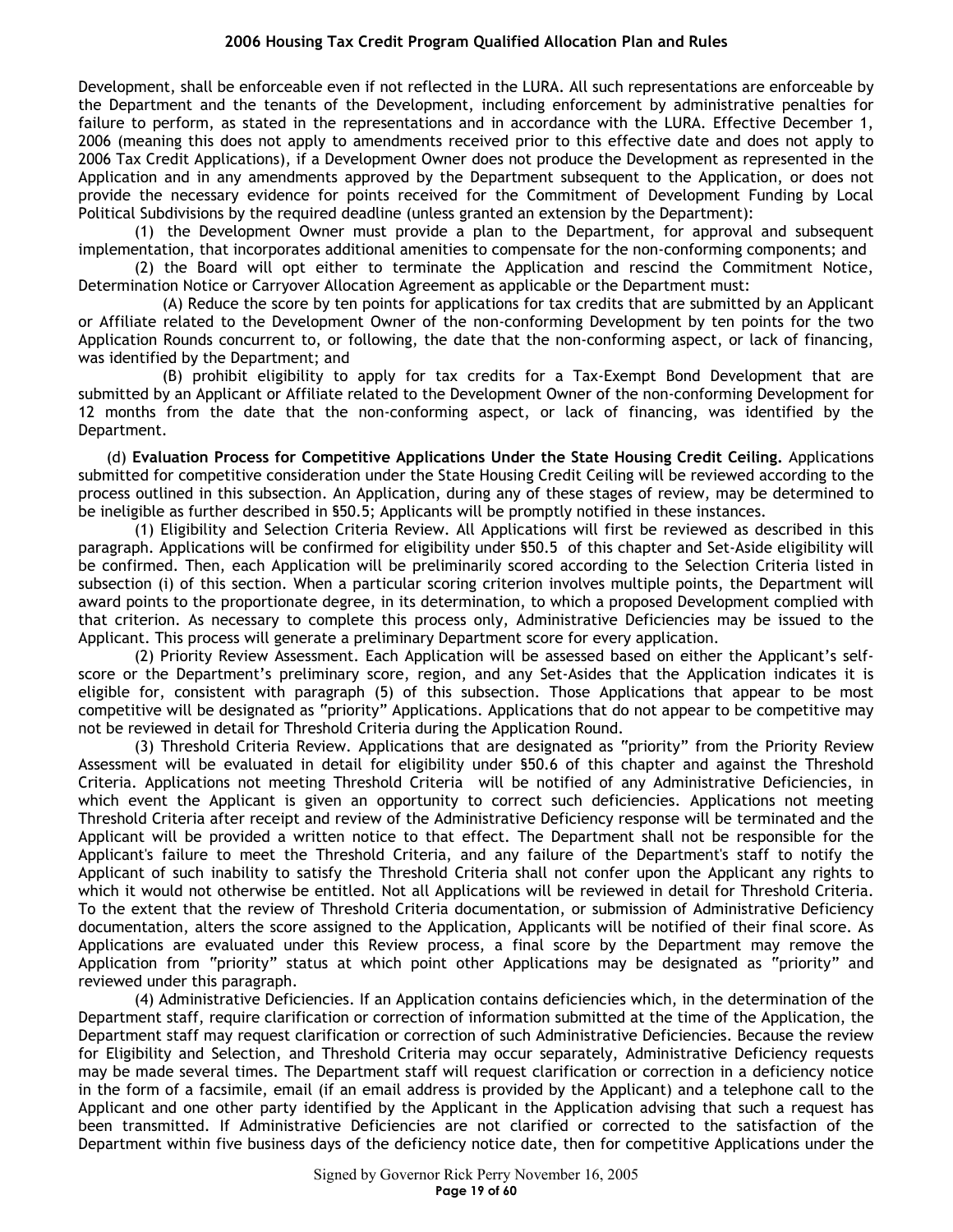State Housing Credit Ceiling five points shall be deducted from the Selection Criteria score for each additional day the deficiency remains unresolved. If deficiencies are not clarified or corrected within seven business days from the deficiency notice date, then the Application shall be terminated. The time period for responding to a deficiency notice begins at the start of the business day following the deficiency notice date. Deficiency notices may be sent to an Applicant prior to or after the end of the Application Acceptance Period.

(5) Subsequent Evaluation of Prioritized Applications and Methodology for Award Recommendations to the Board. The Department will assign, as herein described, Developments for review for financial feasibility by the Department's Real Estate Analysis Division – in general these will be those applications identified as "priority". This prioritization order will also be used in making recommendations to the Board. Assignments will be determined by first selecting the Applications with the highest scores in the At-Risk Set-Aside and TX-USDA-RHS Allocation within each Uniform State Service Region until the minimum requirements stated in §50.7(b) are attained. Remaining funds within each Uniform State Service Region will then be selected based on the highest scoring Developments, regardless of Set-Aside, in accordance with the requirements under §50.7(a) of this title for a Rural Regional Allocation and Urban/Exurban Regional Allocation. After this priority review has occurred, staff will review priority applications to ensure that at least 10% of the priority applications are qualified Nonprofits to satisfy the Nonprofit Set-Aside. If 10% is not met, then the Department will add the highest Qualified Nonprofits statewide until the 10% Nonprofit Set-Aside is met. Selection for each of the Set-Asides will take precedence over selection for the Rural Regional Allocation and Urban/Exurban Regional Allocation. Funds for the Rural Regional Allocation or Urban/Exurban Regional Allocation within a region, for which there are no eligible feasible applications, will be redistributed as provided in §50.7(c) of this title, Redistribution of Credits. If the Department determines that an allocation recommendation would cause a violation of the \$2 million limit described in §50.6(d) of this title, the Department will make its recommendation by selecting the Development(s) that most effectively satisfies(y) the Department's goals in meeting set-aside and regional allocation goals. Based on Application rankings, the Department shall continue to underwrite Applications until the Department has processed enough Applications satisfying the Department's underwriting criteria to enable the allocation of all available housing tax credits according to regional allocation goals and Set-Aside categories. To enable the Board to establish a Waiting List, the Department shall underwrite as many additional Applications as necessary to ensure that all available housing tax credits are allocated within the period required by law. (2306.6710(a), (b) and (d); 2306.111)

(6) Underwriting Evaluation and Criteria. The Department shall underwrite an Application to determine the financial feasibility of the Development and an appropriate level of housing tax credits. In determining an appropriate level of housing tax credits, the Department shall, at a minimum, evaluate the cost of the Development based on acceptable cost parameters as adjusted for inflation and as established by historical final cost certifications of all previous housing tax credit allocations for the county in which the Development is to be located; if certifications are unavailable for the county, then the metropolitan statistical area in which the Development is to be located; or if certifications are unavailable under the county or the metropolitan statistical area, then the Uniform State Service Region in which the Development is to be located. Underwriting of a Development will include a determination by the Department, pursuant to the Code, §42, that the amount of credits recommended for commitment to a Development is necessary for the financial feasibility of the Development and its long-term viability as a qualified rent restricted housing property. In making this determination, the Department will use the Underwriting Rules and Guidelines, §1.32 of this title. Receipt of feasibility points under §50.9(i)(1) of this title does not ensure that an Application will be considered feasible during the feasibility evaluation by the Real Estate Analysis Division and conversely, a Development may be found feasible during the feasibility evaluation by the Real Estate Analysis Division even if it did not receive points under §50.9(i)(1) of this title. (2306.6711(b); 2306.6710(d))

(A) The Department may have an external party perform the underwriting evaluation to the extent it determines appropriate. The expense of any external underwriting evaluation shall be paid by the Applicant prior to the commencement of the aforementioned evaluation.

(B) The Department will reduce the Applicant's estimate of Developer's and/or Contractor fees in instances where these exceed the fee limits determined by the Department. In the instance where the Contractor is an Affiliate of the Development Owner and both parties are claiming fees, Contractor's overhead, profit, and general requirements, the Department shall be authorized to reduce the total fees estimated to a level that it determines to be reasonable under the circumstances. Further, the Department shall deny or reduce the amount of Housing Tax Credits allocated with respect to any portion of costs which it deems excessive or unreasonable. Excessive or unreasonable costs may include developer fee attributable to Related Party acquisition costs. The Department also may require bids or Third Party estimates in support of the costs proposed by any Applicant.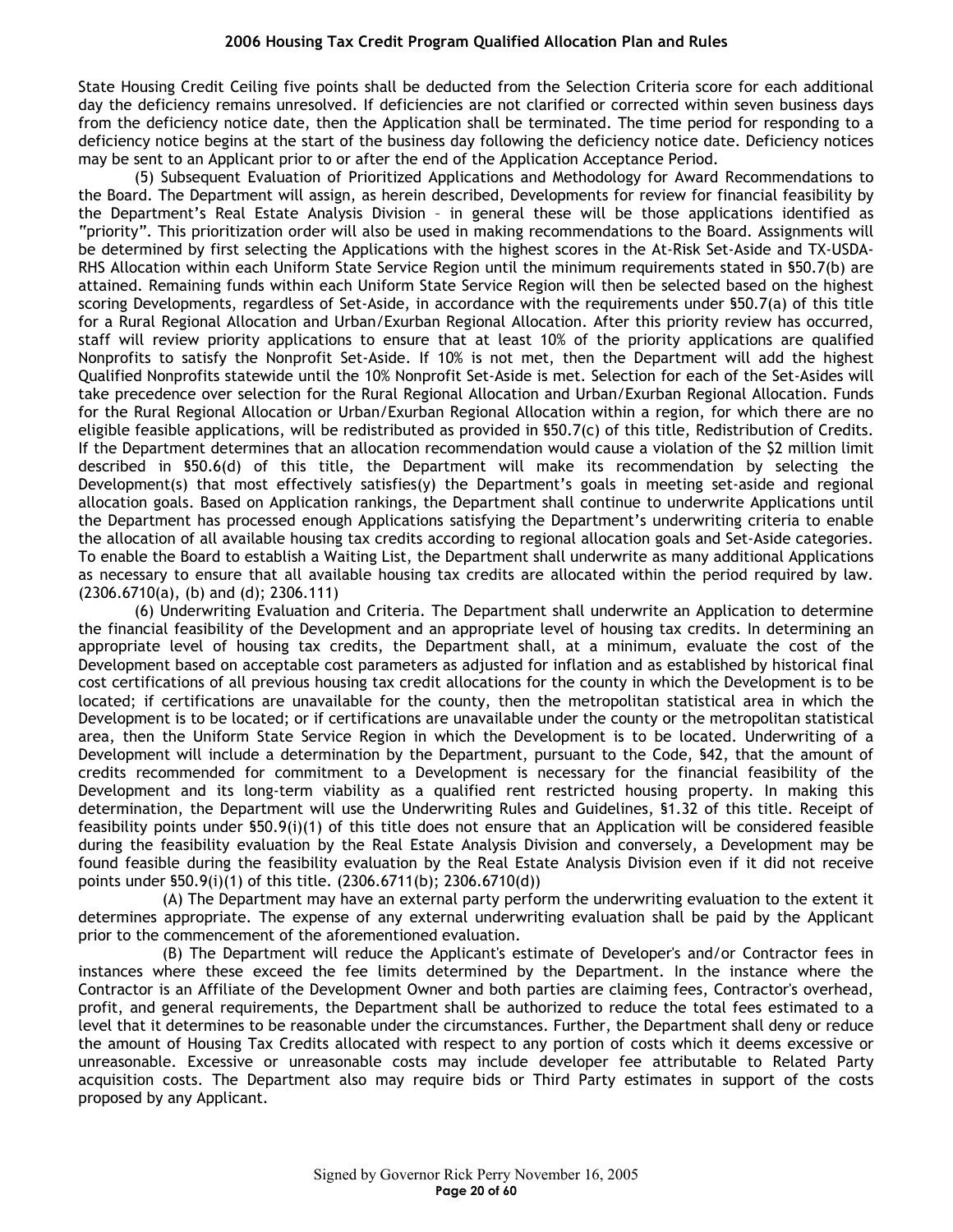(7) Compliance Evaluation. After the Department has determined which Developments will be reviewed for financial feasibility, those same Developments will be reviewed for evaluation of the compliance status by the Department's Portfolio Management and Compliance Division, in accordance with Chapter 60 of this title.

(8) Site Evaluation. Site conditions shall be evaluated through a physical site inspection by the Department or its assigns. Such inspection will evaluate the site based upon the criteria set forth in the Site Evaluation form provided in the Application and the inspector shall provide a written report of such site evaluation. The evaluations shall be based on the condition of the surrounding neighborhood, including appropriate environmental and aesthetic conditions and proximity to retail, medical, recreational, and educational facilities, and employment centers. The site's appearance to prospective tenants and its accessibility via the existing transportation infrastructure and public transportation systems shall be considered. "Unacceptable" sites include, without limitation, those containing a non-mitigable environmental factor that may adversely affect the health and safety of the residents. For Developments applying under the TX-USDA-RHS Set-Aside, the Department may rely on the physical site inspection performed by TX-USDA-RHS.

**(e) Evaluation Process for Tax-Exempt Bond Development Applications.** Applications submitted for consideration as Tax-Exempt Bond Developments will be reviewed according to the process outlined in this subsection. An Application, during any of these stages of review, may be determined to be ineligible as further described in §50.5; Applicants will be promptly notified in these instances.

(1) Eligibility and Threshold Criteria Review. All Tax-Exempt Bond Development Applications will first be reviewed as described in this paragraph. Tax-Exempt Bond Development Applications will be confirmed for eligibility under §50.5 and §50.6 of this chapter and Applications will be evaluated in detail against the Threshold Criteria. Tax-Exempt Bond Development Applications found to be ineligible and/or not meeting Threshold Criteria will be notified of any Administrative Deficiencies, in which event the Applicant is given an opportunity to correct such deficiencies. Applications not meeting Threshold Criteria after receipt and review of the Administrative Deficiency response will be terminated and the Applicant will be provided a written notice to that effect. The Department shall not be responsible for the Applicant's failure to meet the Threshold Criteria, and any failure of the Department's staff to notify the Applicant of such inability to satisfy the Threshold Criteria shall not confer upon the Applicant any rights to which it would not otherwise be entitled. Not all Applications will be reviewed in detail for Threshold Criteria.

(2) Administrative Deficiencies. If an Application contains deficiencies which, in the determination of the Department staff, require clarification or correction of information submitted at the time of the Application, the Department staff may request clarification or correction of such Administrative Deficiencies as further described in subsection (d)(4) of this section.

(3) Underwriting and Compliance Evaluation and Criteria. The Department will assign all eligible Tax-Exempt Bond Development Applications meeting the eligibility and threshold requirements for review for financial feasibility by the Department's Real Estate Analysis Division The Department shall underwrite an Application to determine the financial feasibility of the Development and an appropriate level of housing tax credits as further described in subsection (d)(6) of this section. Tax-Exempt Bond Development Applications will also be reviewed for evaluation of the compliance status by the Department's Portfolio Management and Compliance Division in accordance with Chapter 60 of this title.

(4) Site Evaluation. Site conditions shall be evaluated through a physical site inspection by the Department or its assigns as further described in subsection  $(d)(8)$  of this section.

**(f) Evaluation Process for Rural Rescue Applications Under the 2007 Credit Ceiling.** Applications submitted for consideration as Rural Rescue Applications pursuant to §50.10(c) of this title under the 2007 Credit Ceiling will be reviewed according to the process outlined in this subsection. A Rural Rescue Application, during any of these stages of review, may be determined to be ineligible as further described in §50.5 of this chapter; Applicants will be promptly notified in these instances.

(1) Eligibility and Threshold Criteria Review. All Rural Rescue Applications will first be reviewed as described in this paragraph. Rural Rescue Applications will be confirmed for eligibility under §50.5 and §50.6 of this chapter, Set-Aside and Rural Rescue eligibility will be confirmed, and Applications will be evaluated in detail against the Threshold Criteria. Applications found to be ineligible and/or not meeting Threshold Criteria will be notified of any Administrative Deficiencies, in which event the Applicant is given an opportunity to correct such deficiencies. Applications not meeting Threshold Criteria after receipt and review of the Administrative Deficiency response will be terminated and the Applicant will be provided a written notice to that effect. The Department shall not be responsible for the Applicant's failure to meet the Threshold Criteria, and any failure of the Department's staff to notify the Applicant of such inability to satisfy the Threshold Criteria shall not confer upon the Applicant any rights to which it would not otherwise be entitled. Not all Applications will be reviewed in detail for Threshold Criteria.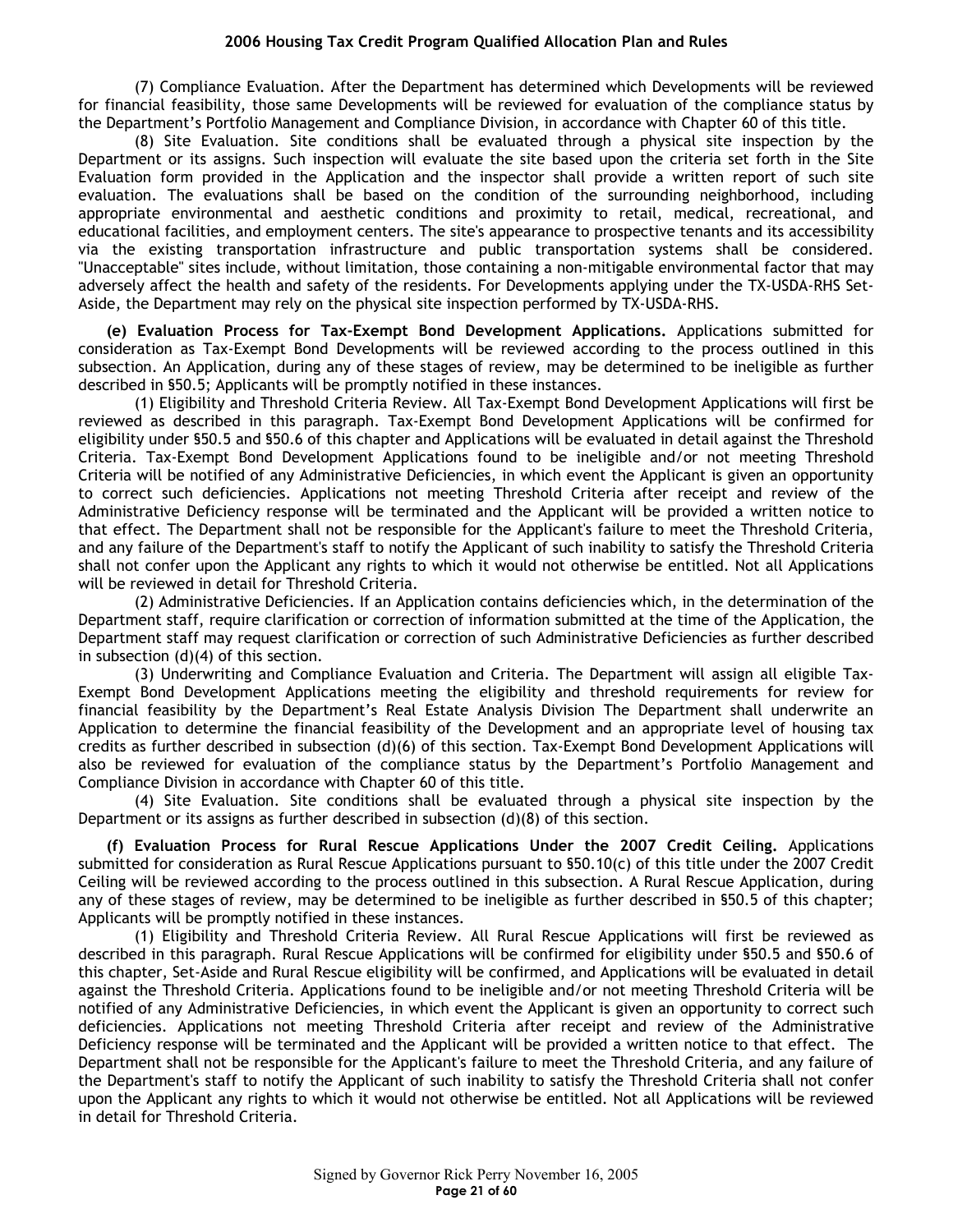(2) Selection Criteria Review. All Rural Rescue Applications will be evaluated against the Selection Criteria and a score will be assigned to the Application. The minimum score for Selection Criteria is not required to be achieved to be eligible.

(3) Administrative Deficiencies. If an Application contains deficiencies which, in the determination of the Department staff, require clarification or correction of information submitted at the time of the Application, the Department staff may request clarification or correction of such Administrative Deficiencies as further described in subsection (d)(4) of this section.

(4) Underwriting and Compliance Evaluation and Criteria. The Department will assign all eligible Tax-Exempt Bond Development Applications meeting the eligibility and threshold requirements for review for financial feasibility by the Department's Real Estate Analysis Division The Department shall underwrite an Application to determine the financial feasibility of the Development and an appropriate level of housing tax credits as further described in subsection (d)(6) of this section. Tax-Exempt Bond Development Applications will also be reviewed for evaluation of the previous participation by the Department's Portfolio Management and Compliance Division in accordance with Chapter 60 of this title.

(5) Site Evaluation. Site conditions shall be evaluated through a physical site inspection by the Department or its assigns as further described in subsection (d)(8) of this section.

(g) Experience Pre-Certification Procedures. No later than 14 days prior to the close of the Application Acceptance Period, an Applicant must submit the documents required in this subsection to obtain the required pre-certification. For Applications submitted for Tax-Exempt Bond Developments or Applications not applying for Tax Credits, but applying only under other Multifamily Programs (HOME, Housing Trust Fund, etc.) all of the documents in this section must be submitted with the Application. Upon receipt of the evidence required under this section, a certification from the Department will be provided to the Applicant for inclusion in their Application(s). Evidence must show that one of the Development Owner's General Partners, the Developer or their Principals have a record of successfully constructing or developing residential units (single family or multifamily) in the capacity of owner, General Partner or Developer. If a Public Housing Authority organized an entity for the purpose of developing residential units the Public Housing Authority shall be considered a principal for the purpose of this requirement. If the individual requesting the certification was not the Development Owner, General Partner or Developer, but was the individual within one of those entities doing the work associated with the development of the units, the individual must show that the units were successfully developed as required below, and also provide written confirmation from the entity involved stating that the individual was the person responsible for the development. If rehabilitation experience is being claimed to qualify for an Application involving new construction, then the rehabilitation must have been substantial and involved at least \$6,000 of direct hard cost per unit.

of:

(1) The term "successfully" is defined as acting in a capacity as the owner, General Partner, or Developer

(A) at least 100 residential units or 80 percent of the total number of Units the applicant is applying to build (e.g. you must have 40 units successfully built to apply for 50 Units); or

(B) at least 36 residential units if the Development applying for credits is a Rural Development; or

(C) at least 25 residential units if the Development applying for credits has 36 or fewer total Units.

(2) One of the following documents must be submitted: American Institute of Architects (AIA) Document A111 - Standard Form of Agreement Between Owner & Contractor, AIA Document G704 - Certificate of Substantial Completion, IRS Form 8609, HUD Form 9822, development agreements, partnership agreements, or other documentation satisfactory to the Department verifying that the Development Owner's General Partner, partner (or if Applicant is to be a limited liability company, the managing member), Developer or their Principals have the required experience. If submitting the IRS Form 8609, only one form per Development is required. The evidence must clearly indicate:

(A) that the Development has been completed (i.e. Development Agreements, Partnership Agreements, etc. must be accompanied by certificates of completion);

(B) that the names on the forms and agreements tie back to the Development Owner's General Partner, partner (or if Applicant is to be a limited liability company, the managing member), Developer or their Principals as listed in the Application; and

(C) the number of units completed or substantially completed.

(h) **Threshold Criteria.** The following Threshold Criteria listed in this subsection are mandatory requirements at the time of Application submission unless specifically indicated otherwise:

(1) Completion and submission of the Application, which includes the entire Uniform Application and any other supplemental forms which may be required by the Department. (2306.1111)

(2) Completion and submission of the Site Packet as provided in the Application.

(3) Set-Aside Eligibility. Documentation must be provided that confirms eligibility for all Set-Asides under which the Application is seeking funding as required in the Application.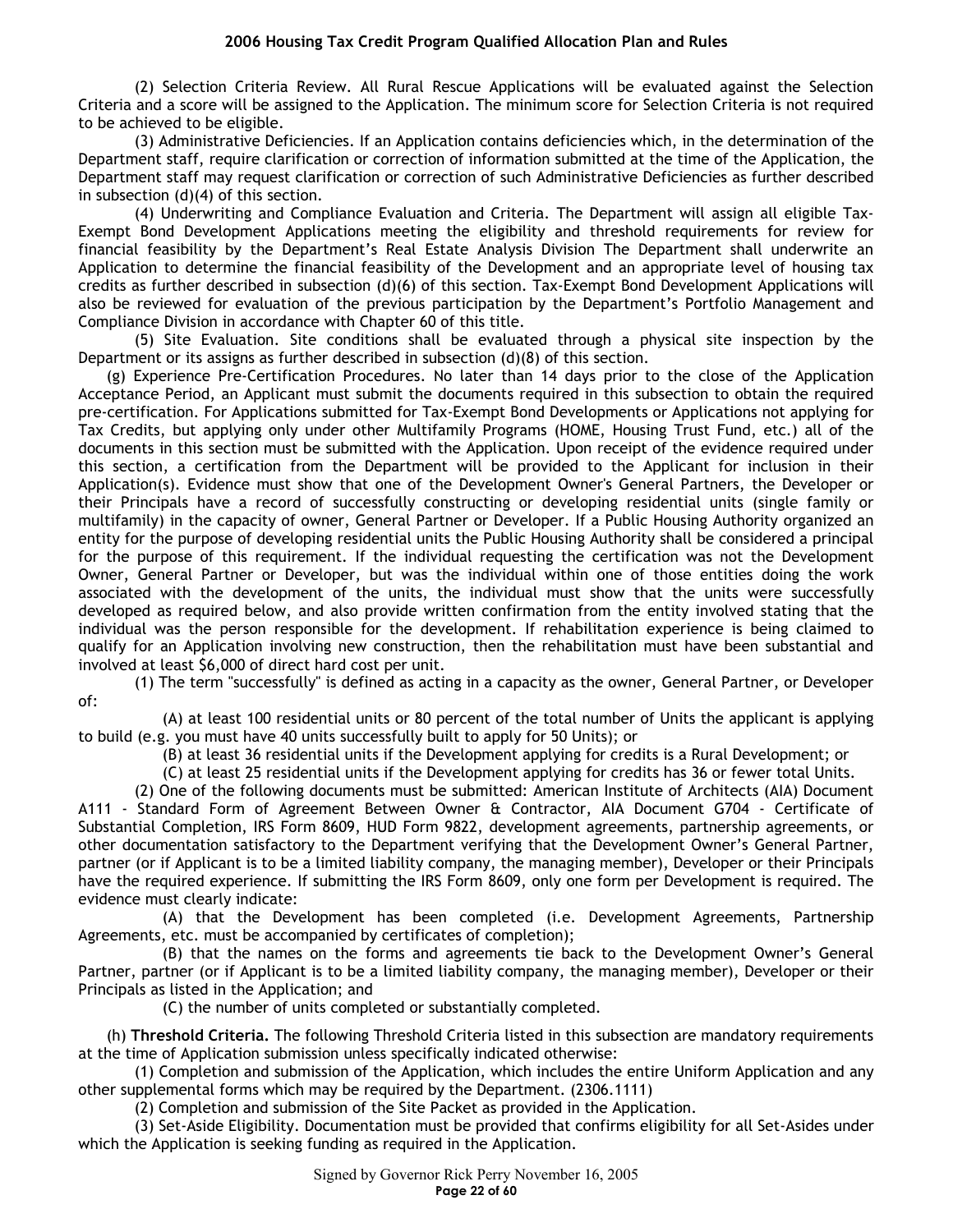(4) Certifications. The "Certification Form" provided in the Application confirming the following items:

(A) A certification of the basic amenities selected for the Development. All Developments, must meet at least the minimum threshold of points. These points are not associated with the selection criteria points in subsection (i) of this section. The amenities selected must be made available for the benefit of all tenants. If fees in addition to rent are charged for amenities reserved for an individual tenant's use, then the amenity may not be included among those provided to satisfy this requirement. Developments must provide a minimum number of common amenities in relation to the Development size being proposed. The amenities selected must be selected from clause (ii) of this subparagraph and made available for the benefit of all tenants. Developments proposing Rehabilitation or proposing Single Room Occupancy will receive double points for each item. Applications for scattered site housing, including New Construction, Rehabilitation, and single-family design, will have the threshold test applied based on the number of Units per individual site. Any future changes in these amenities, or substitution of these amenities, must be approved by the Department in accordance with §50.17(d) of this title and may result in a decrease in awarded credits if the substitution or change includes a decrease in cost, or in the cancellation of a Commitment Notice or Carryover Allocation if all of the Common Amenities claimed are no longer met.

(i) Applications must meet a minimum threshold of points (based on the total number of Units in the Development) as follows:

(I) Total Units are less than 13, 0 points are required to meet Threshold for Rehabilitation and 1 point is required for New Construction;

(II) Total Units are between 13 and 24, 1 point is required to meet Threshold;

(III) Total Units are between 25 and 40, 3 points are required to meet Threshold;

(IV) Total Units are between 41 and 76, 6 points are required to meet Threshold;

(V) Total Units are between 77 and 99, 9 points are required to meet Threshold;

(VI) Total Units are between 100 and 149, 12 points are required to meet Threshold;

(VII) Total Units are between 150 and 199, 15 points are required to meet Threshold;

(VIII) Total Units are 200 or more, 18 points are required to meet Threshold.

(ii) Amenities for selection include those items listed in subclauses (I)  $-$  (XXIV) of this clause. Both Developments designed for families and Qualified Elderly Developments can earn points for providing each identified amenity unless the item is specifically restricted to one type of Development. All amenities must meet accessibility standards as further described in §50.9(h)(4)(D) and (F) of this title. An Application can only count an amenity once, therefore combined functions (a library which is part of a community room) only count under one category. Spaces for activities must be sized appropriately to serve the anticipated population.

(I) Full perimeter fencing (2 points);

(II) Controlled gate access (1 point);

(III) Gazebo w/sitting area (1 point);

(IV) Accessible walking path (1 point);

(V) Community gardens (1 point);

(VI) Community laundry room (1 point);

(VII) Public telephone(s) available to tenants 24 hours a day (2 points);

(VIII) Barbecue grills and picnic tables--at least one for every 50 Units (1 point);

(IX) Covered pavilion that includes barbecue grills and tables (2 points);

(X) Swimming pool (3 points);

(XI) Furnished fitness center (2 points);

(XII) Equipped Business Center (computer and fax machine) or Equipped Computer Learning

Center (2 points);

(XIII) Furnished Community room (1 point);

(XIV) Library (separate from the community room) (1 point);

(XV) Enclosed sun porch or covered community porch/patio (2 points);

(XVI) Service coordinator office in addition to leasing offices (1 point);

(XVII) Senior Activity Room (Arts and Crafts, etc.)-–Only Qualified Elderly Developments Eligible (2 points);

(XVIII) Health Screening Room (1 point);

(XIX) Secured Entry (elevator buildings only)--(1 point);

(XX) Horseshoe, Lawn Bowling Courts, Croquet Courts, Bocce Ball Courts, Putting Green or Shuffleboard Court--Only Qualified Elderly Developments Eligible (1 point);

(XXI) Community Dining Room w/full or warming kitchen--Only Qualified Elderly Developments Eligible (3 points);

(XXII) Two Children's Playgrounds Equipped for 5 to 12 year olds, two Tot Lots, or one of each--Only Family Developments Eligible (2 points) or one point for one playground or one tot lot;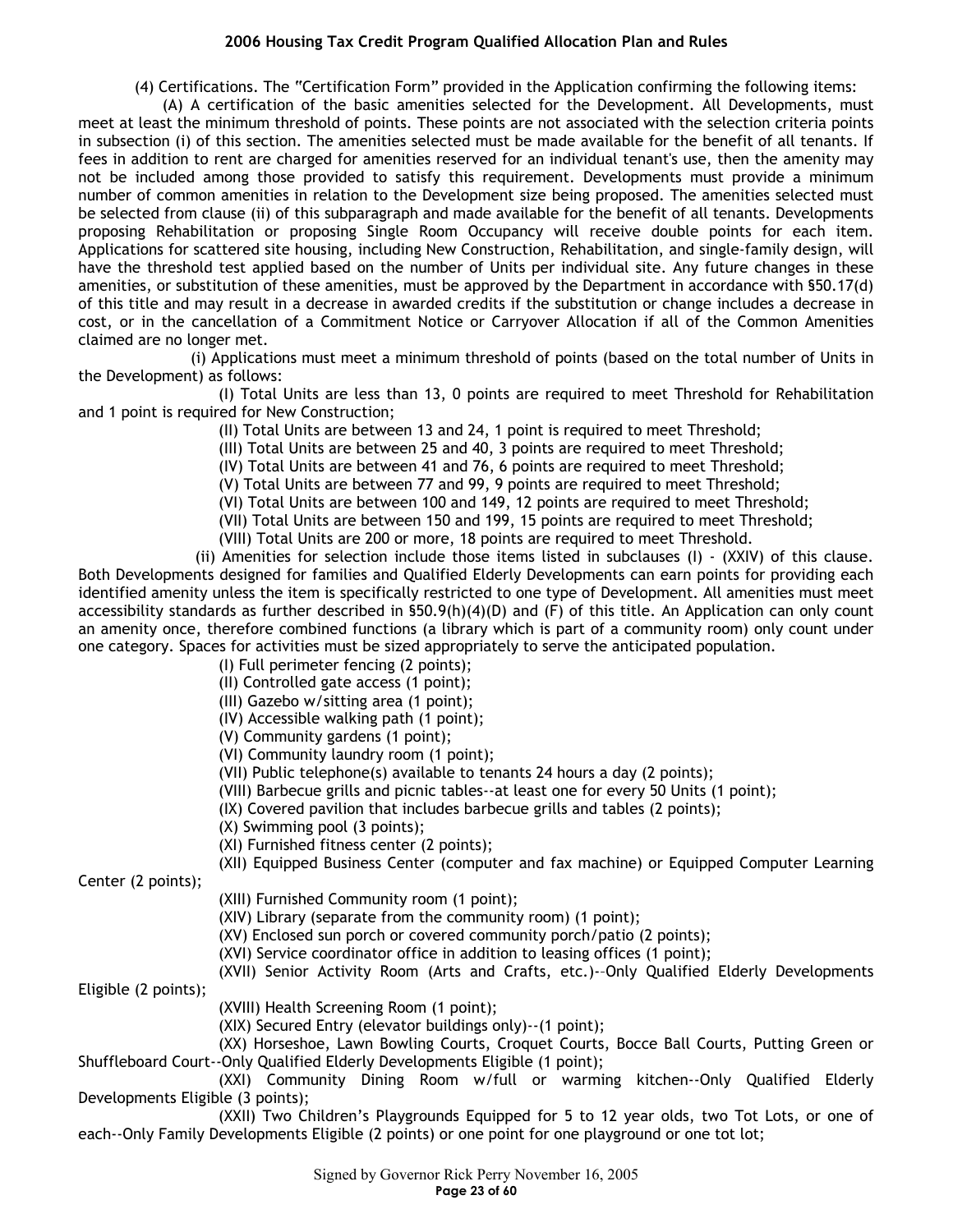(XXIII) Sport Court (Tennis, Basketball or Volleyball)--Only Family Developments Eligible (2

points); or

(XXIV) Furnished and staffed Children's Activity Center--Only Family Developments Eligible (3

points). (B) A certification that the Development will have all of the following Unit Amenities (not required for Single Room Occupancy Developments). If fees in addition to rent are charged for amenities, then the amenity may not be included among those provided to satisfy this requirement. Any future changes in these amenities, or substitution of these amenities, may result in a decrease in awarded credits if the substitution or change includes a decrease in cost or in a cancellation of a Commitment Notice or Carryover Allocation if the Threshold Criteria are no longer met.

(i) All New Construction Units must be built with three networks: One network installed for phone using CAT5e or better wiring; a second network for data installed using CAT5e or better wiring; and a third network for TV services using COAX cable;

(ii) Mini blinds or window coverings for all windows;

- (iii) Dishwasher and Disposal (not required for TX-USDA-RHS Developments);
- (iv) Refrigerator;
- (v) Oven/Range;
- (vi) Exhaust/vent fans in bathrooms; and
- (vii) Ceiling fans in living areas and bedrooms.

(C) A certification that the Development will adhere to the Texas Property Code relating to security devices and other applicable requirements for residential tenancies, and will adhere to local building codes or if no local building codes are in place then to the most recent version of the International Building Code.

(D) A certification that the Applicant is in compliance with state and federal laws, including but not limited to, fair housing laws, including Chapter 301, Property Code, Title VIII of the Civil Rights Act of 1968 (42 U.S.C. Section 3601 et seq.), and the Fair Housing Amendments Act of 1988 (42 U.S.C. Section 3601 et seq.); the Civil Rights Act of 1964 (42 U.S.C. Section 2000a et seq.); the Americans with Disabilities Act of 1990 (42 U.S.C. Section 12101 et seq.); the Rehabilitation Act of 1973 (29 U.S.C. Section 701 et seq.); Fair Housing Accessibility; the Texas Fair Housing Act; and that the Development is designed consistent with the Fair Housing Act Design Manual produced by HUD, the Code Requirements for Housing Accessibility 2000 (or as amended from time to time) produced by the International Code Council and the Texas Accessibility Standards. (2306.257; 2306.6705(7))

(E) A certification that the Applicant will attempt to ensure that at least 30% of the construction and management businesses with which the Applicant contracts in connection with the Development are Minority Owned Businesses, and that the Applicant will submit a report at least once in each 90-day period following the date of the Commitment Notice until the Cost Certification is submitted, in a format prescribed by the Department and provided at the time a Commitment Notice is received, on the percentage of businesses with which the Applicant has contracted that qualify as Minority Owned Businesses. (2306.6734)

(F) Pursuant to §2306.6722, any Development supported with a housing tax credit allocation shall comply with the accessibility standards that are required under Section 504, Rehabilitation Act of 1973 (29 U.S.C. Section 794), and specified under 24 C.F.R. Part 8, Subpart C. The Applicant must provide a certification from an accredited architect or Department-approved third party accessibility specialist, that the Development will comply with the accessibility standards that are required under Section 504, Rehabilitation Act of 1973 (29 U.S.C. Section 794), and specified under 24 C.F.R. Part 8, Subpart C and this subparagraph. This includes that for all New Construction Developments, a minimum of five percent of the total dwelling Units or at least one Unit, whichever is greater, shall be made accessible for individuals with mobility impairments. A Unit that is on an accessible route and is adaptable and otherwise compliant with sections 3–8 of the Uniform Federal Accessibility Standards (UFAS), shall be deemed to meet this requirement. An additional two percent of the total dwelling Units, or at least one Unit, whichever is greater, shall be accessible for individuals with hearing or vision impairments. Additionally, in Developments involving New Construction where some Units are two-stories and are normally exempt from Fair Housing accessibility requirements, a minimum of 20% of each Unit type (i.e. one bedroom, two bedroom, three bedroom) must provide an accessible entry level and all common-use facilities in compliance with the Fair Housing Guidelines, and include a minimum of one bedroom and one bathroom or powder room at the entry level. A similar certification will also be required after the Development is completed from an inspector, architect, or accessibility specialist. Any Developments designed as single family structures must also satisfy the requirements of §2306.514, Texas Government Code. (2306.6722 and 2306.6730)

(G) A certification that the Development will be equipped with energy saving devices that meet the standard statewide energy code adopted by the state energy conservation office, unless historic preservation codes permit otherwise for a Development involving historic preservation. All Units must be air-conditioned. The measures must be certified by the Development architect as being included in the design of each tax credit Unit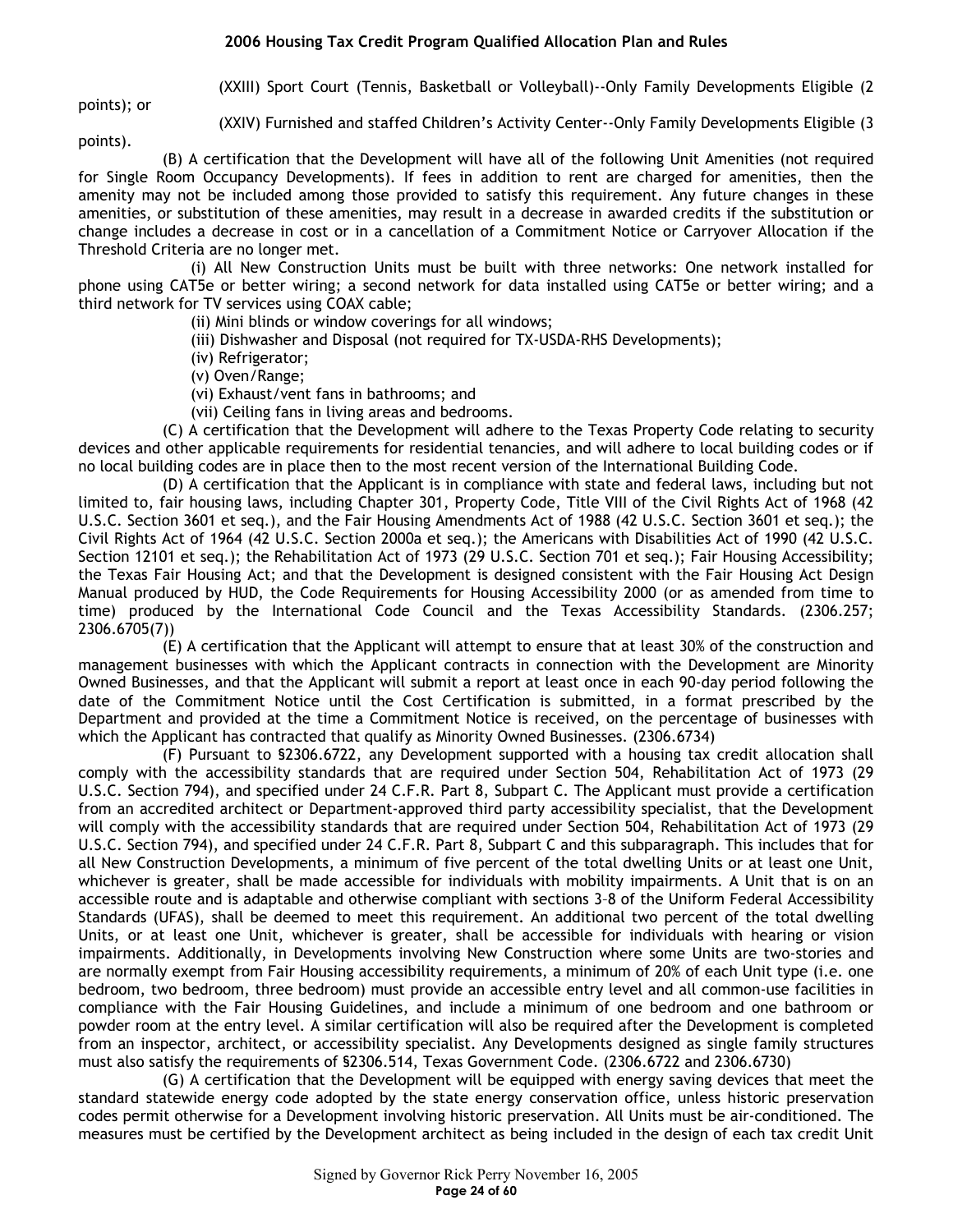at the time the 10% Test Documentation is submitted and in actual construction upon Cost Certification. (2306.6725(b)(1))

(H) A certification that the Development will be built by a General Contractor that satisfies the requirements of the General Appropriation Act, Article VII, Rider 8(c) applicable to the Department which requires that the General Contractor hired by the Development Owner or the Applicant, if the Applicant serves as General Contractor, must demonstrate a history of constructing similar types of housing without the use of federal tax credits.

(I) A certification that the Development Owner agrees to establish a reserve account consistent with 2306.186 Texas Government Code and as further described in §1.37 of this title.

(J) A certification that the Applicant, Developer, or any employee or agent of the Applicant has not formed a neighborhood organization for purposes of subsection 50.9(i)(2) of this title, has not given money or a gift to cause the neighborhood organization to take its position of support or opposition, nor has provided any assistance to a neighborhood organization to meet the requirements under 50.9(i)(2) of this title which are not allowed under that subsection, as it relates to the Applicant's Application or any other Application under consideration in 2006.

(K) A certification that the Development Owner will cooperate with the local public housing authority, to the extent there are any, in accepting tenants from their waiting lists  $(42(m)(1)(C)(vi)$ .

(5) Design Items. This exhibit will provide:

(A) All of the architectural drawings identified in clauses (i) - (iii) of this subparagraph. While full size design or construction documents are not required, the drawings must have an accurate and legible scale and show the dimensions. All Developments involving New Construction, or conversion of existing buildings not configured in the Unit pattern proposed in the Application, must provide all of the items identified in clauses (i) - (iii) of this subparagraph. For Developments involving Rehabilitation for which the Unit configurations are not being altered, only the items identified in clauses (i) and (ii) of this subparagraph are required:

(i) a site plan which:

survey;

(I) is consistent with the number of Units and Unit mix specified in the "Rent Schedule" provided in the Application;

(II) identifies all residential and common buildings and amenities; and

(III) clearly delineates the flood plain boundary lines and all easements shown in the site

(ii) floor plans and elevations for each type of residential building and each common area building clearly depicting the height of each floor and a percentage estimate of the exterior composition; and

(iii) Unit floor plans for each type of Unit showing special accessibility and energy features. The net rentable areas these Unit floor plans represent should be consistent with those shown in the "Rent Schedule" provided in the application;and

(B) A boundary survey of the proposed Development site and of the property to be purchased. In cases where more property is purchased than the proposed site of the Development, the survey or plat must show the survey calls for both the larger site and the subject site. The survey does not have to be recent; but it must show the property purchased and the property proposed for development. In cases where the site of the Development is only a part of the site being purchased, the depiction or drawing of the Development portion may be professionally compiled and drawn by an architect, engineer or surveyor.

(6) Evidence of the Development's development costs and corresponding credit request and syndication information as described in subparagraphs (A) - (G) of this paragraph.

(A) A written narrative describing the financing plan for the Development, including any nontraditional financing arrangements; the use of funds with respect to the Development; the funding sources for the Development including construction, permanent and bridge loans, rents, operating subsidies, and replacement reserves; and the commitment status of the funding sources for the Development. This information must be consistent with the information provided throughout the Application. (2306.6705(a)(1))

(B) All Developments must submit the "Development Cost Schedule" provided in the Application. This exhibit must have been prepared and executed not more than 6 months prior to the close of the Application Acceptance Period.

(C) Provide a letter of commitment from a syndicator that, at a minimum, provides an estimate of the amount of equity dollars expected to be raised for the Development in conjunction with the amount of housing tax credits requested for allocation to the Development Owner, including pay-in schedules, syndicator consulting fees and other syndication costs. No syndication costs should be included in the Eligible Basis.  $(2306.6705(a)(2)$  and  $(3))$ 

(D) For Developments located in a Qualified Census Tract (QCT) as determined by the Secretary of HUD and qualifying for a 30% increase in Eligible Basis, pursuant to the Code, §42(d)(5)(C), Applicants must submit a copy of the census map clearly showing that the proposed Development is located within a QCT. Census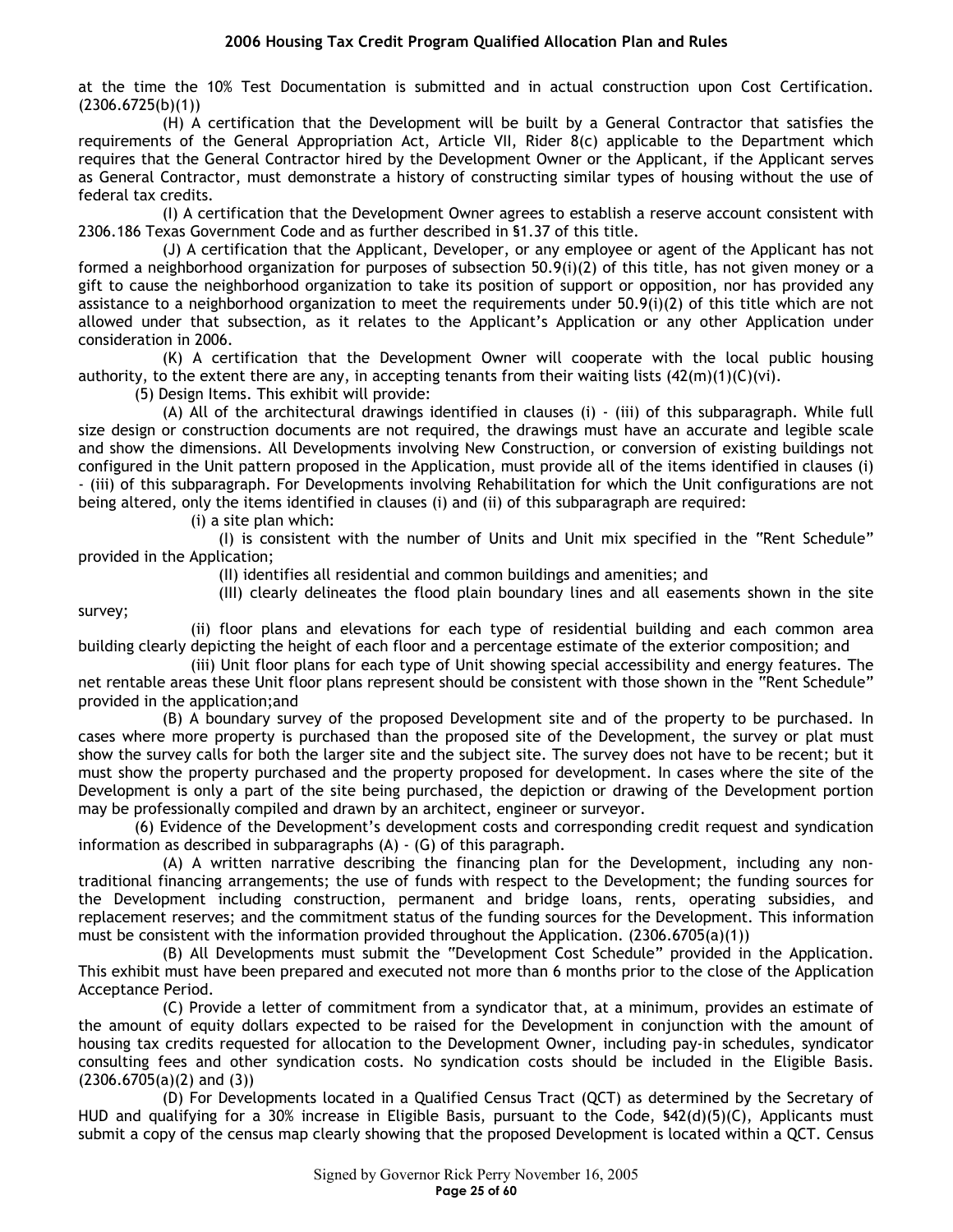tract numbers must be clearly marked on the map, and must be identical to the QCT number stated in the Department's Reference Manual.

(E) Rehabilitation Developments must submit a Property Condition Assessment meeting the requirements of paragraph (14)(C) of this subsection.

(F) If offsite costs are included in the budget as a line item, or embedded in the site acquisition contract, or referenced in the utility provider letters, then the supplemental form "Off Site Cost Breakdown" must be provided.

(G) If projected site work costs include unusual or extraordinary items or exceed \$7,500 per Unit, then the Applicant must provide a detailed cost breakdown prepared by a Third Party engineer or architect, and a letter from a certified public accountant allocating which portions of those site costs should be included in Eligible Basis and which ones may be ineligible.

(7) Evidence of readiness to proceed as evidenced by at least one of the items under each of subparagraphs (A) - (D) of this paragraph:

(A) Evidence of Property control in the name of the Development Owner. If the evidence is not in the name of the Development Owner, then the documentation should reflect an expressed ability to transfer the rights to the Development Owner. All of the sellers of the proposed Property for the 36 months prior to the first day of the Application Acceptance Period and their relationship, if any, to members of the Development team must be identified at the time of Application (not required at Pre-Application).. One of the following items described in clauses (i) - (iii) of this subparagraph must be provided:

(i) a recorded warranty deed; or

(ii) a contract for lease (the minimum term of the lease must be at least 45 years) which is valid for the entire period the Development is under consideration for tax credits; or

(iii) a contract for sale, an exclusive option to purchase or earnest money contract (which must show that the earnest money has been deposited) which is valid for the entire period the Development is under consideration for tax credits. If the acquisition can be characterized as an identity of interest transaction as described in §1.32(e)(1)(B), the following must be provided:

(I) documentation of the original acquisition cost in the form of a settlement statement or, if a settlement statement is not available, the seller's most recent audited financial statement indicating the asset value for the proposed Property, and

(II) if the original acquisition cost evidenced by (I) of this clause is less than the acquisition cost claimed in the application,

(-a-) an appraisal meeting the requirements of paragraph (14)(D) of this subsection, and

(-b-) any other verifiable costs of owning, holding, or improving the Property that when added to the value from subclause (I) of this clause justifies the Applicant's proposed acquisition amount.

(-1-) For land-only transactions, documentation of owning, holding or improving costs since the original acquisition date may include Property taxes, interest expense, a calculated return on equity at a rate consistent with the historical returns of similar risks, the cost of any physical improvements made to the Property, the cost of rezoning, replatting or developing the Property, or any costs to provide or improve access to the Property.

(-2-) For transactions which include existing buildings that will be rehabilitated or otherwise maintained as part of the Development, documentation of owning, holding, or improving costs since the original acquisition date may include capitalized costs of improvements to the Property, a calculated return on equity at a rate consistent with the historical returns of similar risks, and allow the cost of exit taxes not to exceed an amount necessary to allow the sellers to be made whole in the original and subsequent investment in the Property and avoid foreclosure.

(iv) As described in clauses (ii) and (iii) of this title, Property control must be continuous. Closing on the Property is acceptable, as long as evidence is provided that there was no period in which control was not retained.

(B) Evidence from the appropriate local municipal authority that satisfies one of clauses (i) - (iii) of this subparagraph. Documentation may be from more than one department of the municipal authority and must have been prepared and executed not more than 6 months prior to the close of the Application Acceptance Period. (2306.6705(5))

(i) a letter from the chief executive officer of the political subdivision or another local official with appropriate jurisdiction stating that the Development is located within the boundaries of a political subdivision which does not have a zoning ordinance; the letter must also state that the Development fulfills a need for additional affordable rental housing as evidenced in a local consolidated plan, comprehensive plan, or other local planning document; or if no such planning document exists, then the letter from the local municipal authority must state that there is a need for affordable housing.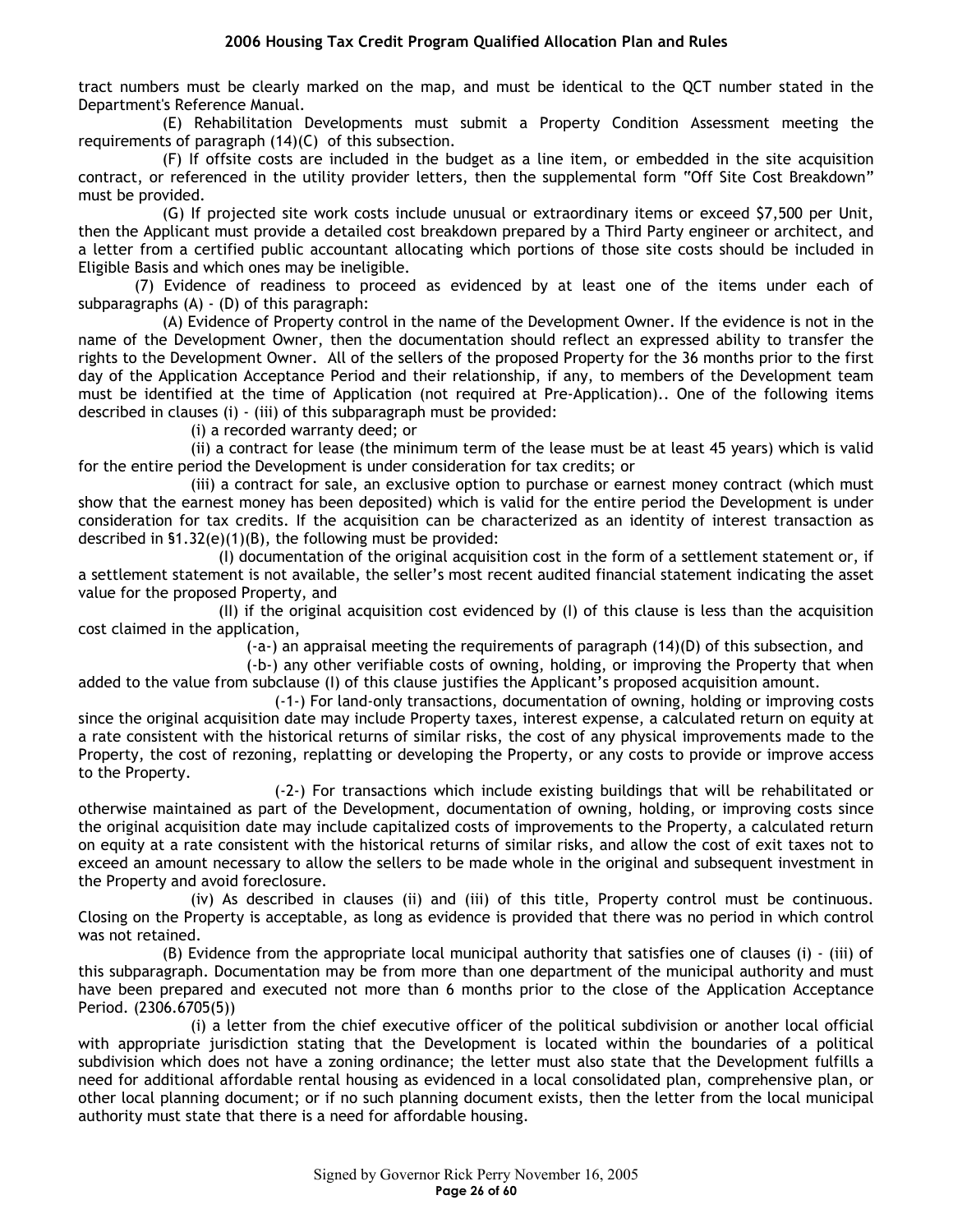(ii) a letter from the chief executive officer of the political subdivision or another local official with appropriate jurisdiction stating that:

(I) the Development is permitted under the provisions of the zoning ordinance that applies to the location of the Development or that there is not a zoning requirement; or

(II) the Applicant is in the process of seeking the appropriate zoning and has signed and provided to the political subdivision a release agreeing to hold the political subdivision and all other parties harmless in the event that the appropriate zoning is denied, and a time schedule for completion of appropriate zoning. The Applicant must also provide at the time of Application a copy of the application for appropriate zoning filed with the local entity responsible for zoning approval and proof of delivery of that application in the form of a signed certified mail receipt, signed overnight mail receipt, or confirmation letter from said official. Final approval of appropriate zoning must be achieved and documentation of acceptable zoning for the Development, as proposed in the Application, must be provided to the Department at the time the Commitment Fee, or Determination Notice Fee, is paid. If this evidence is not provided with the Commitment Fee, any commitment of credits will be rescinded. No extensions may be requested for the deadline for submitting evidence of final approval of appropriate zoning.

(iii) In the case of a Rehabilitation Development, if the property is currently a non-conforming use as presently zoned, a letter which discusses the items in subclauses (I) - (IV) of this clause:

(I) a detailed narrative of the nature of non-conformance;

(II) the applicable destruction threshold;

(III) owner's rights to reconstruct in the event of damage; and

(IV) penalties for noncompliance.

(C) Evidence of interim and permanent financing sufficient to fund the proposed Total Housing Development Cost less any other funds requested from the Department and any other sources documented in the Application. Such evidence must be consistent with the sources and uses of funds represented in the Application and shall be provided in one or more of the following forms described in clauses (i) - (iv) of this subparagraph:

(i) bona fide financing in place as evidenced by:

(I) a valid and binding loan agreement;

(II) deed(s) of trust in the name of the Development Owner expressly allowing transfer to the Development Owner; and

(III) for TX-USDA-RHS 515 Developments involving Rehabilitation, an executed TX-USDA-RHS letter indicating TX-USDA-RHS has received a Consent Request, also referred to as a Preliminary Submittal, as described in 7 CFR 3560.406; or,

(ii) bona fide commitment or term sheet for the interim and permanent loans issued by a lending institution or mortgage company that is actively and regularly engaged in the business of lending money which is addressed to the Development Owner and which has been executed by the lender (the term of the loan must be for a minimum of 15 years with at least a 30 year amortization). The commitment must state an expiration date and all the terms and conditions applicable to the financing including the mechanism for determining the interest rate, if applicable, and the anticipated interest rate and any required Guarantors. Such a commitment may be conditional upon the completion of specified due diligence by the lender and upon the award of tax credits; or,

(iii) any Federal, State or local gap financing, whether of soft or hard debt, must be identified at the time of Application. At a minimum, evidence from the lending agency that an application for funding has been made and a term sheet which clearly describes the amount and terms of the funding, and the date by which the funding determination will be made and any commitment issued, must be submitted. Evidence of application for funding from another Department program is not required except as indicated on the Uniform Application, as long as the Department funding is on a concurrent funding period with the Application submitted and the Applicant clearly indicates that such an application has been filed as required by the Application Submission Procedures Manual. If the commitment from the other funding source has not been received by the date the Department's Commitment Notice is to be submitted, the Application will be reevaluated for financial feasibility. If the Application is infeasible without the other funding source, the Commitment Notice will be rescinded; or

(iv) if the Development will be financed through Development Owner contributions, provide a letter from an Third Party CPA verifying the capacity of the Development Owner to provide the proposed financing with funds that are not otherwise committed together with a letter from the Development Owner's bank or banks confirming that sufficient funds are available to the Development Owner. Documentation must have been prepared and executed not more than 6 months prior to the close of the Application Acceptance Period.

(D) Provide the documents in clause (i) – (iii) of this subparagraph:

(i) a copy of the full legal description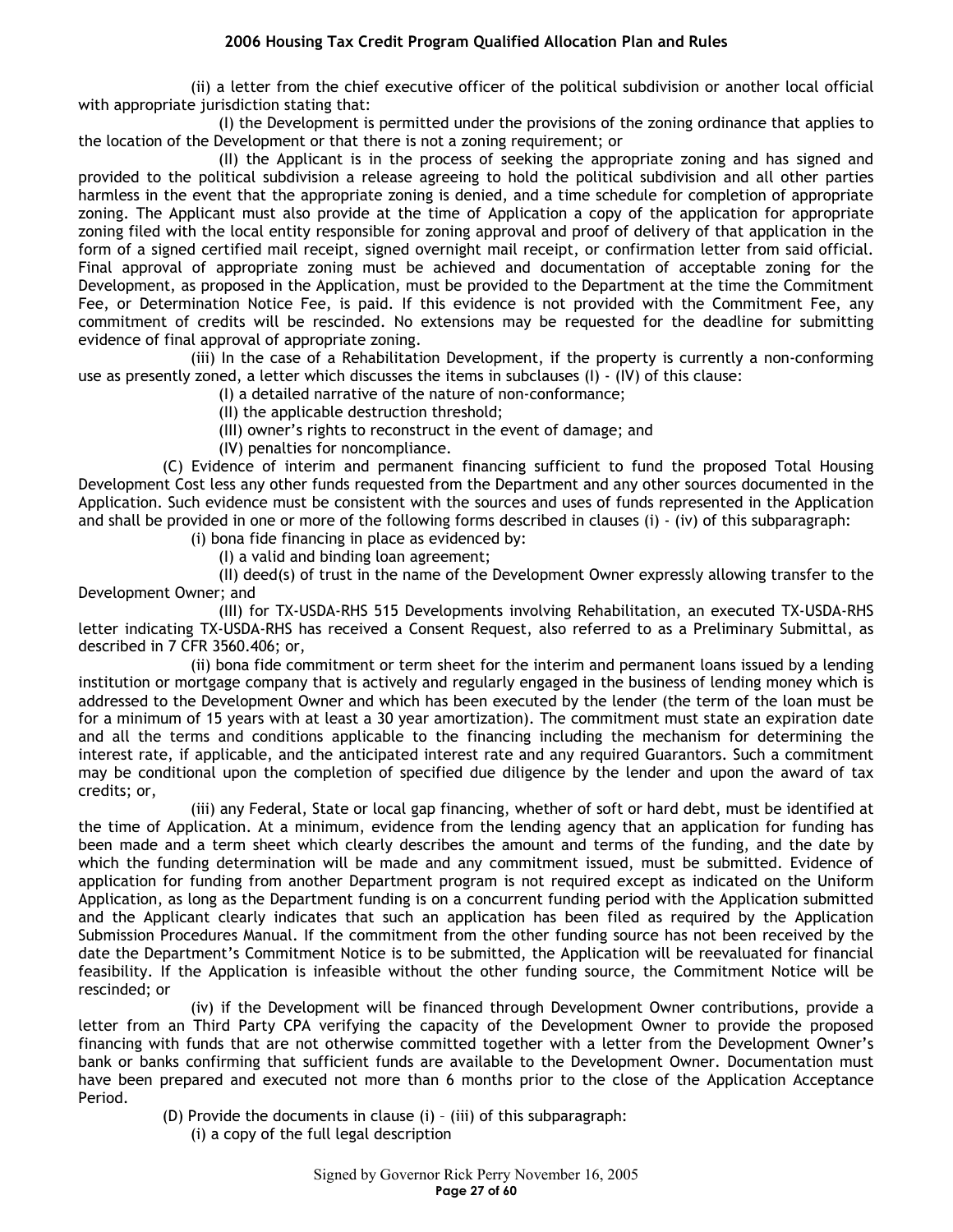(ii) a current valuation report from the county tax appraisal district and documentation of the current total property tax rate for the proposed Property, and

(iii) a copy of:

(I) the current title policy which shows that the ownership (or leasehold) of the land/Development is vested in the exact name of the Development Owner; or

(II) a current title commitment with the proposed insured matching exactly the name of the Development Owner and the title of the Property/Development vested in the exact name of the seller or lessor as indicated on the sales contract or lease.

(III) if the title policy or commitment is more than six months old as of the day the Application Acceptance Period closes, then a letter from the title company indicating that nothing further has transpired on the policy or commitment.

(8) Evidence in the form of a certification of all of the notifications described in the subparagraphs of this paragraph. Such notices must be prepared in accordance with the "Public Notifications" statement provided in the Application.

(A) Evidence of notification meeting the requirements identified in clause (i) of this subparagraph to all of the individuals and entities identified in clause (ii) of this subparagraph. Evidence of such notifications must be in the form of a certification in the format provided by the Department that the Applicant made the notifications to all required individuals and entities in the format provided by the Department on or before the deadlines Notification must not be older than three months from the first day of the Application Acceptance Period. (2306.6705(9)) If evidence of these notifications was submitted with the Pre-Application Threshold for the same Application and satisfied the Department's review of Pre-Application Threshold, then no additional notification is required at Application, except that re-notification is required by tax credit Applicants who have submitted a change in the Application, whether from Pre-Application to Application or as a result of a deficiency that reflects a total Unit increase of greater than 10%, an increase of greater than 10% for any given level of AMGI, or a change to the population being served (elderly, Intergenerational Housing or family). For Applications submitted for Tax-Exempt Bond Developments or Applications not applying for Tax Credits, but applying only under other Multifamily Programs (HOME, Housing Trust Fund, etc.), notification and proof thereof must not be older than three months prior to the date the Volume III of the Application is submitted.

(i) Each such notice must include, at a minimum, all of the following:

(I) The Applicant's name, address, individual contact name and phone number;

(II) The Development name, address, city and county;

(III) A statement informing the entity or individual being notified that the Applicant is submitting a request for Housing Tax Credits with the Texas Department of Housing and Community Affairs;

(IV) Statement of whether the Development proposes New Construction or Rehabilitation;

(V) The type of Development being proposed (single family homes, duplex, apartments, townhomes, highrise etc.) and population being served (family, Intergenerational Housing or elderly);

(VI) The approximate total number of Units and approximate total number of low-income Units;

(VII) The approximate percentage of Units serving each level of AMGI (e.g. 20% at 50% of AMGI, etc.) and the percentage of Units that are market rate;

(VIII) The number of Units and proposed rents (less utility allowances) for the low-income Units and the number of Units and the proposed rents for any market rate Units. Rents to be provided are those that are effective at the time of the Application, which are subject to change as annual changes in the area median income occur; and

(IX) The expected completion date if credits are awarded.

(ii) Notification must be sent to all of the following individuals and entities. Officials to be notified are those officials in office at the time the Application is submitted.

(I) Neighborhood Organizations on record with the state or county. Applicants must provide evidence that neighborhood organizations were notified pursuant to this subsection. Evidence in the form of a certification must be provided that a letter requesting information on neighborhood organizations on record with the state or county in which the Development is to be located and whose boundaries contain the proposed Development site and meeting the requirements of "Neighborhood Organization Request" as outlined in the Application was sent no later than January 15, 2006 (or for Tax-Exempt Bond Applications or Rural Rescue Applications not later than 21 days prior to submission of the Threshold documentation) to the local elected official for the city or if located outside of a city, then the county where the Development is proposed to be located. If the Development is located in a jurisdiction that has district based local elected officials, or both atlarge and district based local elected officials, the request must be made to the city council member or county commissioner representing that district; if the Development is located in a jurisdiction that has only at-large local elected officials, the request must be made to the mayor or county judge for the jurisdiction. For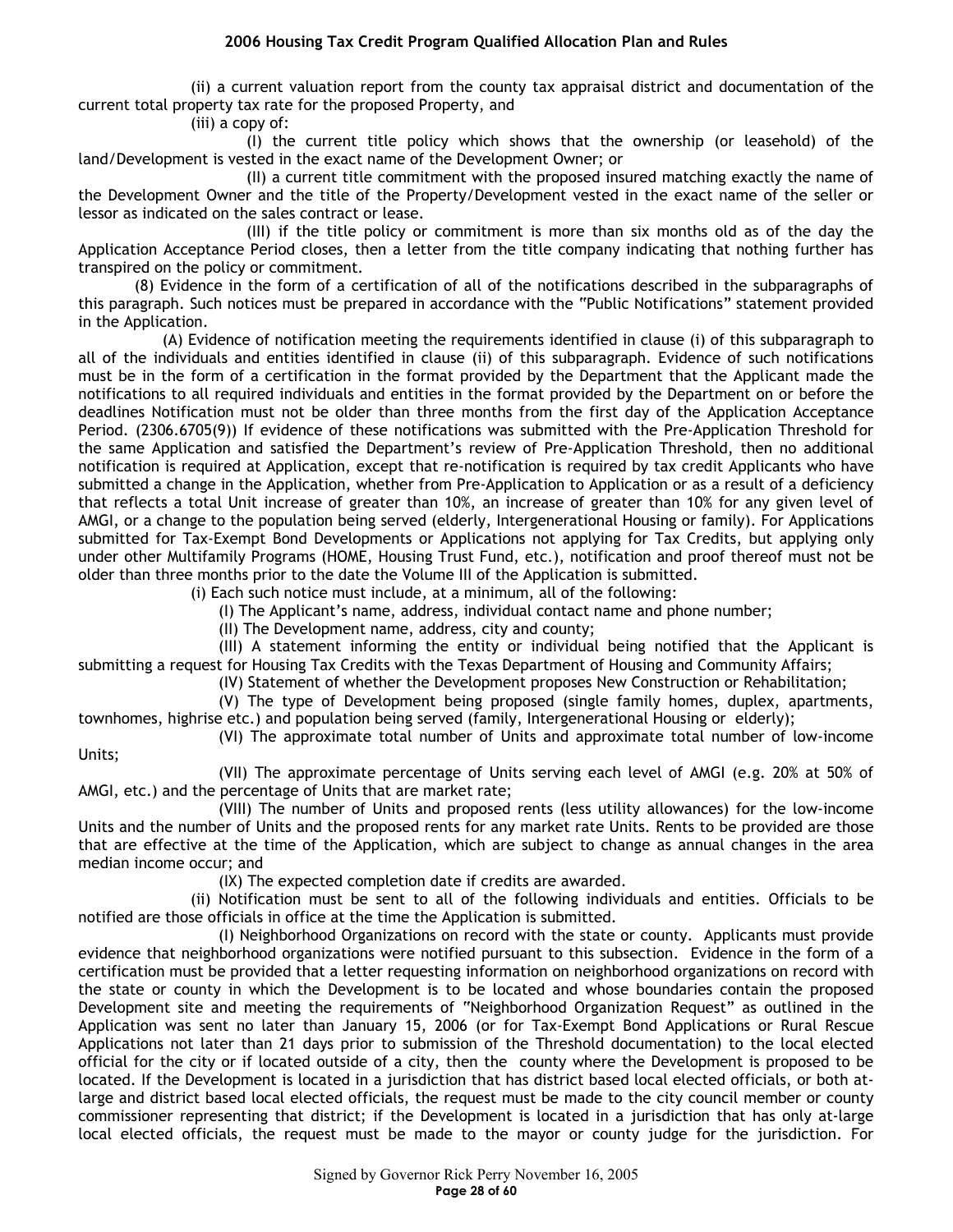urban/exurban areas, entities identified in the letters from the local elected official whose boundaries include the proposed Development and whose listed address has the same zip code as the zip code for the Development must be provided with written notification. If any other zip codes exist within a half mile of the Development site, then all entities identified in the letters with those adjacent zip codes must also be provided with written notification. For rural areas, all entities identified in the letters whose listed address is within a half mile of the Development site must be provided with written notification. If the Applicant can certify that there are no neighborhood organizations on a list from the local elected officials which are required to be notified pursuant to this subsection, then such certification in lieu of notification may be acceptable. If no reply letter is received from the local elected officials by February 25, 2006, (or For Tax-Exempt Bond Developments or Applications not applying for Tax Credits, but applying only for other Multifamily Programs such as HOME, Housing Trust Fund, etc., by 7 days prior to the submission of the Application) then the Applicant must submit a statement attesting to that fact. If an Applicant has knowledge of any neighborhood organizations on record with the state or county in which the Development is to be located and whose boundaries contain the proposed Development site, the Applicant must notify those organizations. In the event that local elected officials refer the Applicant to another source, the Applicant must also request neighborhood organizations from that source in the same format. If the Applicant has no knowledge of neighborhood organizations within whose boundaries the Development is proposed to be located, the Applicant must attest to that fact in the format provided by the Department as part of the Application.

(II) Superintendent of the school district containing the Development;

(III) Presiding officer of the board of trustees of the school district containing the

Development;

Development;

(IV) Mayor of the governing body of any municipality containing the Development;

(V) All elected members of the governing body of any municipality containing the

- (VI) Presiding officer of the governing body of the county containing the Development;
- (VII) All elected members of the governing body of the county containing the Development;
- (VIII) State senator of the district containing the Development; and
- (IX) State representative of the district containing the Development.

(B) Signage on Property or Alternative. A Public Notification Sign shall be installed on the Development site prior to the date the Application is submitted. For Tax-Exempt Bond Developments the sign must be installed no later than 30 days after the Department's receipt of Volumes I and II. Evidence submitted with the Application must include photographs of the site with the installed sign and invoice receipt confirming installation from the entity that installed the sign. The sign must be at least 4 feet by 8 feet in size and located within twenty feet of, and facing, the main road adjacent to the site. The sign shall be continuously maintained on the site until the day that the Board takes final action on the Application for the Development. The information and lettering on the sign must meet the requirements identified in the Application. For Tax-Exempt Bond Developments for which the Department is not the issuer of the bonds, the Applicant must certify to the fact that the date, time and location of the TEFRA hearing are indicated on the sign as soon as the hearing has been scheduled. As an alternative to installing a Public Notification Sign and at the same required time, the Applicant may instead, at the Applicant's option, mail written notification to those addresses described in either clause (i) or (ii) of this subparagraph. This written notification must include the information otherwise required for the sign as provided in the Application. If the Applicant chooses to provide this mailed notice in lieu of signage, the final Application must include a map of the proposed Development site and mark the distance required by clause (i) or (ii) of this subparagraph, up to 1,000 feet, showing street names and addresses; a list of all addresses the notice was mailed to; an exact copy of the notice that was mailed; and a certification that the notice was mailed through the U.S. Postal Service and stating the date of mailing. If the option in clause (i) of this subparagraph is used, then evidence must be provided affirming the local zoning notification requirements.

(i) All addresses required for notification by local zoning notification requirements. For example, if the local zoning notification requirement is notification to all those addresses within 200 feet, then that would be the distance used for this purpose; or

(ii) For Developments located in communities that do not have zoning, communities that do not require a zoning notification, or those located outside of a municipality, all addresses located within 1,000 feet of any part of the proposed Development site.

(C) If any of the Units in the Development are occupied at the time of Application, then the Applicant must certify that they have notified each tenant at the Development and let the tenants know of the Department's public hearing schedule for comment on submitted Applications.

(9) Evidence of the Development's proposed ownership structure and the Applicant's previous experience as described in subparagraphs (A) - (E) of this paragraph.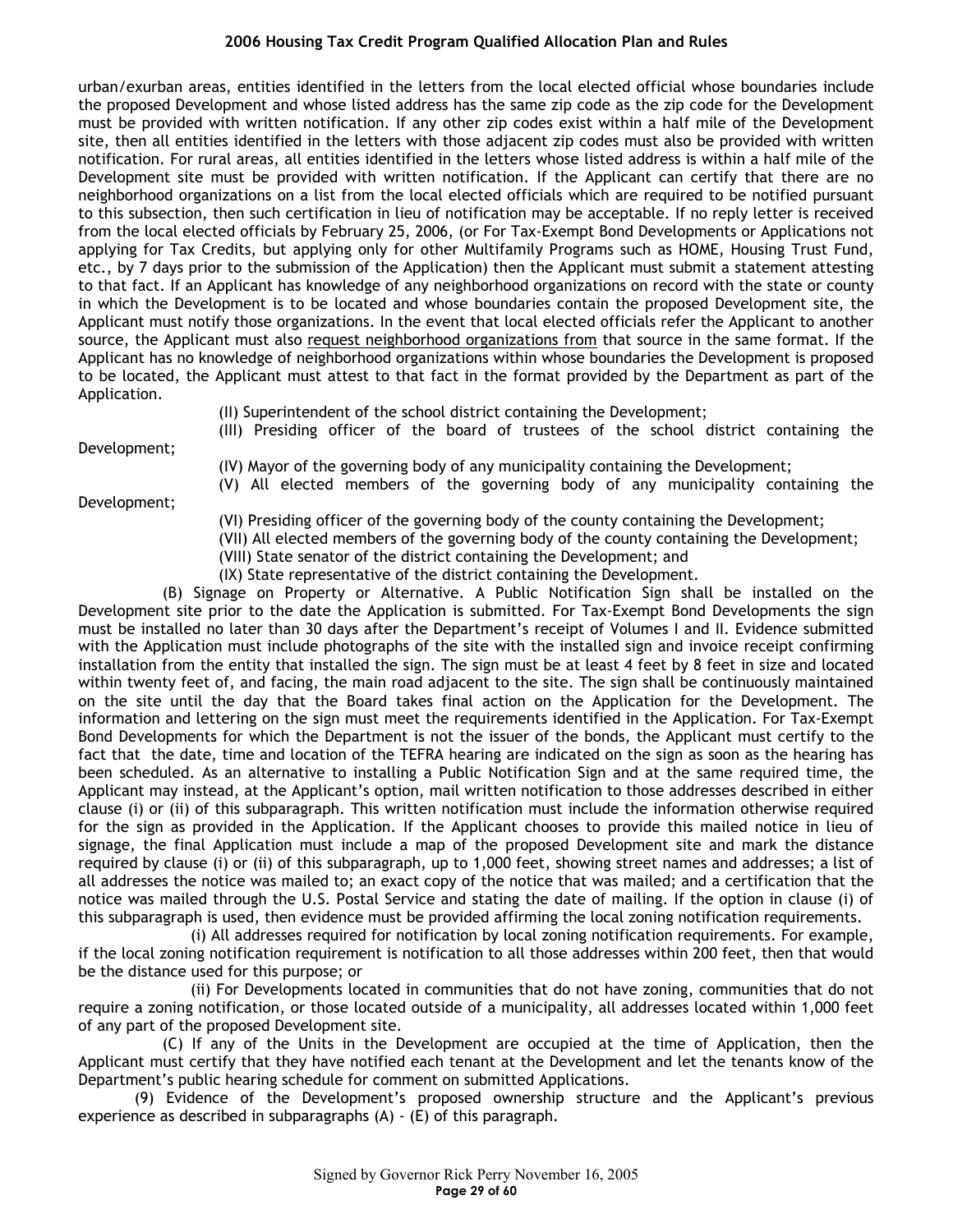(A) Chart which clearly illustrates the complete organizational structure of the final proposed Development Owner and of any Developer or Guarantor, providing the names and ownership percentages of all Persons having an ownership interest in the Development Owner or the Developer or Guarantor, as applicable, whether directly or through one or more subsidiaries.

(B) Each Applicant, Development Owner, Developer or Guarantor, or any entity shown on an organizational chart as described in subparagraph (A) of this paragraph that has ownership interest in the Development Owner, Developer or Guarantor, shall provide the following documentation, as applicable:

(i) For entities that are not yet formed but are to be formed either in or outside of the state of Texas, a certificate of reservation of the entity name from the Texas Secretary of State; or

(ii) For existing entities whether formed in or outside of the state of Texas, evidence that the entity has the authority to do business in Texas or has applied for such authority.

(C) Evidence that each entity shown on the organizational chart described in subparagraph (A) of this paragraph that has ownership interest in the Development Owner, Developer or Guarantor, has provided a copy of the completed and executed Previous Participation and Background Certification Form to the Department. Nonprofit entities, public housing authorities and publicly traded corporations are required to submit documentation for the entities involved; documentation for individual board members and executive directors is required for this exhibit. Any Person receiving more than 10% of the Developer fee will also be required to submit documents for this exhibit. The 2006 versions of these forms, as required in the Uniform Application, must be submitted. Units of local government are also required to submit this document. The form must include a list of all developments that are, or were, previously under ownership or Control of the Person. All participation in any TDHCA funded or monitored activity, including non-housing activities, must be disclosed.

(D) Evidence in the form of a certification from the Applicant, that each entity shown on the organizational chart described in subparagraph (A) of this paragraph that has ownership interest in the Development Owner, Developer or Guarantor, and has, or has had, ownership or Control of affordable housing, being housing that receives any form of financing and/or assistance from any Governmental Entity for the purpose of enhancing affordability to persons of low or moderate income, outside the state of Texas, that such Persons have submitted the appropriate "National Previous Participation and Background Certification Form"to the appropriate Housing Credit Agency for each state in which they have developed or operated affordable housing. Nonprofit entities and public housing authorities are only required to submit documentation for the entity itself; documentation for board members and executive directors is not required for this exhibit. Any Person receiving more than 10% of the Developer fee will also be required to submit documents for this exhibit. This form is only necessary when the Developments involved are outside the state of Texas. An original form is not required.

(E) Evidence, in the form of a certification, that one of the Development Owner's General Partners, the Developer or their Principals have a record of successfully constructing or developing residential units in the capacity of owner, General Partner or Developer. Evidence must be a certification from the Department that the Person with the experience satisfies this exhibit, as further described under subsection  $(g)(1)$  of this section. Applicants must request this certification at least fourteen days prior to the close of the Application Acceptance Period. Applicants must ensure that the Person whose name is on the certification appears in the organizational chart provided in subparagraph (A) of this paragraph.

(10) Evidence of the Development's projected income and operating expenses as described in subparagraphs (A) - (D) of this paragraph:

(A) All Developments must provide a 30-year proforma estimate of operating expenses and supporting documentation used to generate projections (operating statements from comparable properties).

(B) If rental assistance, an operating subsidy, an annuity, or an interest rate reduction payment is proposed to exist or continue for the Development, any related contract or other agreement securing those funds must be provided, which at a minimum identifies the source and annual amount of the funds, the number of Units receiving the funds, and the term and expiration date of the contract or other agreement.  $(2306.6705(a)(4))$ 

(C) Applicant must provide documentation from the source of the "Utility Allowance" estimate used in completing the Rent Schedule provided in the Application. This exhibit must clearly indicate which utility costs are included in the estimate. If there is more than one entity (Section 8 administrator, public housing authority) responsible for setting the utility allowance(s) in the area of the Development location, then the Utility Allowance selected must be the one which most closely reflects the actual utility costs in that Development area. In this case, documentation from the local utility provider supporting the selection must be provided.

(D) Occupied Developments undergoing Rehabilitation must also submit the items described in clauses (i) - (iv) of this subparagraph.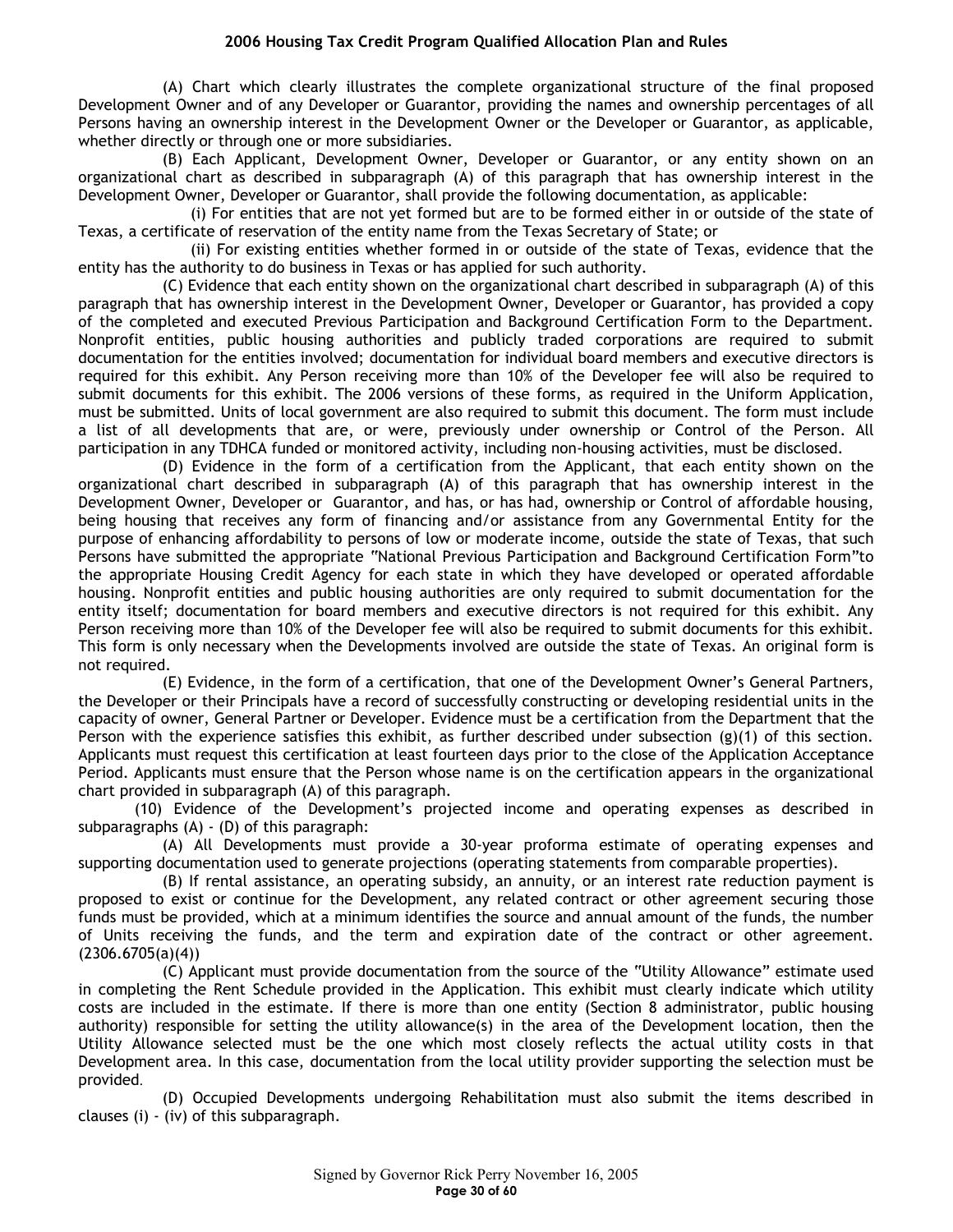(i) The items in subclauses (I) and (II) of this clause are required unless the current property owner is unwilling to provide the required documentation. In that case, submit a signed statement as to its inability to provide all documentation as described.

(I) Submit at least one of the following:

(-a-) historical monthly operating statements of the subject Development for 12 consecutive months ending not more than 3 months from the first day of the Application Acceptance Period;

(-b-) The two most recent consecutive annual operating statement summaries;

(-c-) the most recent consecutive six months of operating statements and the most recent available annual operating summary;

(-d-) all monthly or annual operating summaries available and a written statement from the seller refusing to supply any other summaries or expressing the inability to supply any other summaries, and any other supporting documentation used to generate projections may be provided; and

(II) a rent roll not more than 6 months old as of the first day the Application Acceptance Period, that discloses the terms and rate of the lease, rental rates offered at the date of the rent roll, Unit mix, tenant names or vacancy, and dates of first occupancy and expiration of lease.

(ii) a written explanation of the process used to notify and consult with the tenants in preparing the Application; (2306.6705(a)(6))

(iii) a relocation plan outlining relocation requirements and a budget with an identified funding source; and (2306.6705(a)(6))

(iv) if applicable, evidence that the relocation plan has been submitted to the appropriate legal agency. (2306.6705(a)(6))

(11) Applications involving Nonprofit General Partners and Qualified Nonprofit Developments.

(A) All Applications involving a nonprofit General Partner, regardless of the Set-Aside applied under, must submit all of the documents described in clauses (i) and (ii) of this subparagraph: (2306.6706)

(i) an IRS determination letter which states that the nonprofit organization is a 501(c)(3) or (4) entity; and

(ii) the "Nonprofit Participation Exhibit."

(B) Additionally, all Applications applying under the Nonprofit Set-Aside, established under §50.7(b)(1) of this title, must also provide the following information with respect to the Qualified Nonprofit Organization as described in clauses (i) - (vi) of this subparagraph.

(i) copy of the page from the articles of incorporation or bylaws indicating that one of the exempt purposes of the nonprofit organization is to provide low-income housing;

(ii) copy of the page from the articles of incorporation or bylaws indicating that the nonprofit organization prohibits a member of its board of directors, other than a chief staff member serving concurrently as a member of the board, from receiving material compensation for service on the board;

(iii) a Third Party legal opinion stating:

(I) that the nonprofit organization is not affiliated with or Controlled by a for-profit organization and the basis for that opinion, and

(II) that the nonprofit organization is eligible, as further described, for a Housing Credit Allocation from the Nonprofit Set-Aside and the basis for that opinion. Eligibility is contingent upon the nonprofit organization Controlling the Development, or if the organization's Application is filed on behalf of a limited partnership, or limited liability company, the Qualified Nonprofit Organization must be the controlling Managing Member; and otherwise meet the requirements of the Code, §42(h)(5);

(iv) a copy of the nonprofit organization's most recent audited financial statement; and

(v) a certification that the Qualified Nonprofit Development will have the nonprofit entity or its nonprofit affiliate or subsidiary be the Developer or co-Developer as evidenced in the development agreement.

(vi) evidence in the form of a certification that a majority of the members of the nonprofit organization's board of directors principally reside:

(I) in this state, if the Development is located in a rural area; or

(II) not more than 90 miles from the Development, if the Development is not located in a rural area.

(12) Applicants applying for acquisition credits must provide must provide

(A) an appraisal meeting the requirements of subparagraph (14)(D) of this subsection, and

(B) an "Acquisition of Existing Buildings Form."

(13) Evidence of Financial Statement and Authorization to Release Credit Information. The financial statements and authorization to release credit information must be unbound and clearly labeled. A "Financial Statement and Authorization to Release Credit Information" must be completed and signed for any General Partner, Developer or Guarantor and any Person that has ownership interest in the Development Owner, General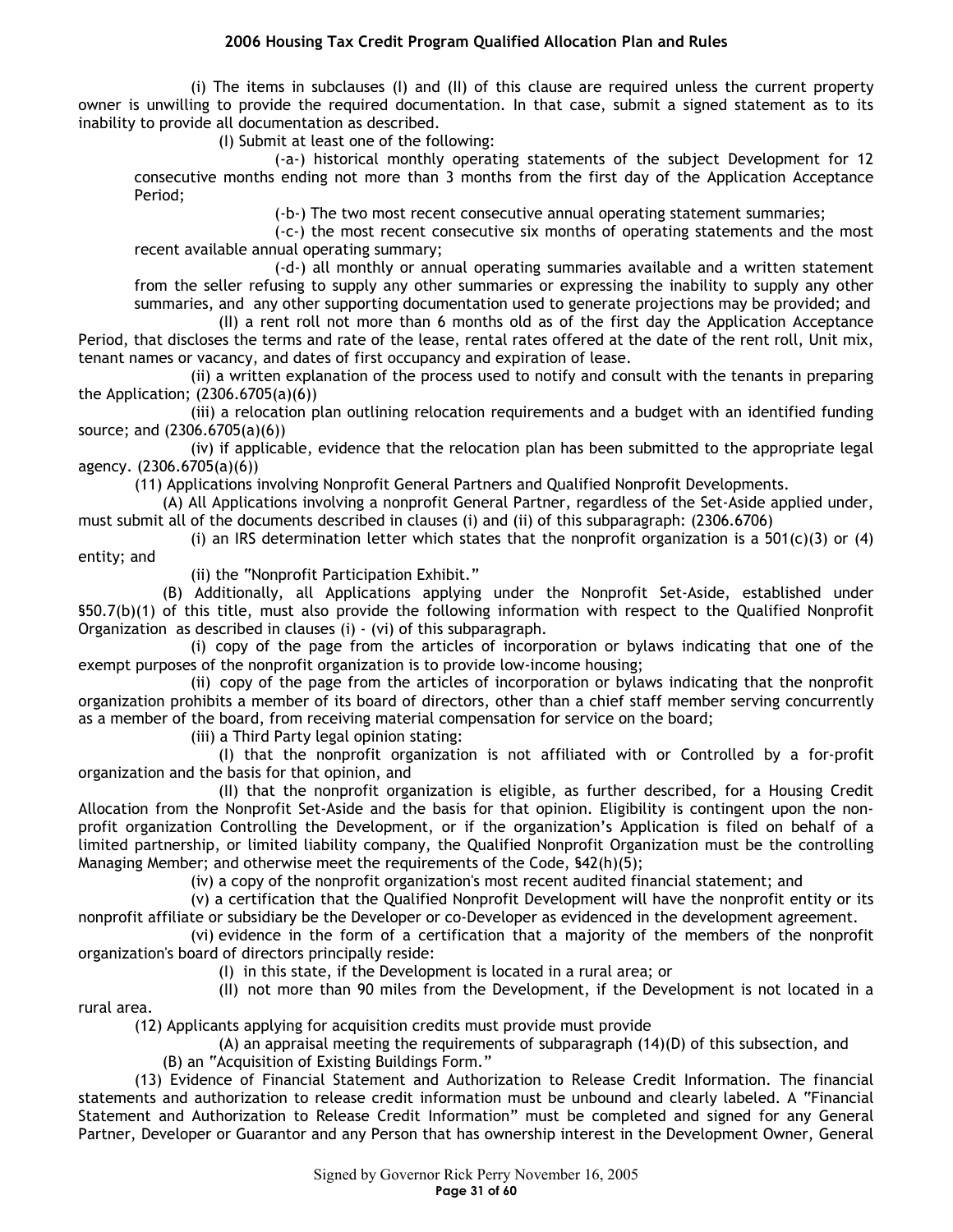Partner, Developer, or Guarantor. Nonprofit entities, public housing authorities and publicly traded corporations are only required to submit documentation for the entities involved; documentation for individual board members and executive directors is not required for this exhibit.

(A) Financial statements for an individual must not be older than 90 days from the date of Application submission.

(B) Financial statements for partnerships or corporations should be for the most recent fiscal year ended 90 days prior to the date of Application submission. An audited financial statement should be provided, if available, and all partnership or corporate financials must be certified. Financial statements are required for an entity even if the entity is wholly-owned by a Person who has submitted this document as an individual.

(C) Entities that have not yet been formed and entities that have been formed recently but have no assets, liabilities, or net worth are not required to submit this documentation, but must submit a statement with their Application that this is the case.

(14) Supplemental Threshold Reports. All Applications must include documents under subparagraph (A) and (B) of this paragraph. If required under paragraph (6) of this subsection, a Property Condition Assessment as described in subparagraph (C) of this paragraph must be submitted. If required under paragraph (7) or (12) of this subsection, an appraisal as described in subparagraph (D) of this paragraph must be submitted. All submissions must meet the requirements stated in subparagraphs (E) – (G) of this paragraph.

(A) A Phase I Environmental Site Assessment (ESA) report:

(i) prepared by a qualified Third Party;

(ii) dated not more than 12 months prior to the first day of the Application Acceptance Period. In the event that a Phase I Environmental Site Assessment on the Development is more than 12 months old prior to the first day of the Application Acceptance Period, the Applicant must supply the Department with an updated letter or updated report dated not more than three months prior to the first day of the Application Acceptance Period from the Person or organization which prepared the initial assessment confirming that the site has been re-inspected and reaffirming the conclusions of the initial report or identifying the changes since the initial report; and

(iii) prepared in accordance with the Department's Environmental Site Assessment Rules and Guidelines, §1.35 of this title.

(iv) Developments whose funds have been obligated by TX-USDA-RHS will not be required to supply this information; however, the Applicants of such Developments are hereby notified that it is their responsibility to ensure that the Development is maintained in compliance with all state and federal environmental hazard requirements.

(B) A comprehensive Market Analysis report:

(i) prepared by a Third Party Qualified Market Analyst approved by the Department in accordance with the approval process outlined in the Market Analysis Rules and Guidelines, §1.33 of this title;

(ii) dated not more than 6 months prior to the first day of the Application Acceptance Period. In the event that a Market Analysis is more than 6 months old prior to the first day of the Application Acceptance Period, the Applicant must supply the Department with an updated Market Analysis from the Person or organization which prepared the initial report; however the Department will not accept any Market Analysis which is more than 12 months old as of the first day of the Application Acceptance Period; and

(iii) prepared in accordance with the methodology prescribed in the Department's Market Analysis Rules and Guidelines, §1.33 of this title.

(iv) For Applications in the TX-USDA-RHS Set-Aside, the appraisal, required under paragraph (7) or (12) of this subsection, will satisfy the requirement for a Market Analysis; however the Department may request additional information as needed. (2306.67055) (§42(m)(1)(A)(iii))

(C) A Property Condition Assessment (PCA) report:

(i) prepared by a qualified Third Party;

(ii) dated not more than 6 months prior to the first day of the Application Acceptance Period;

and

(iii) prepared in accordance with the Department's Property Condition and Assessment Rules and Guidelines, §1.36 of this title.

(iv) For Developments which require a capital needs assessment from TX-USDA-RHS, the capital needs assessment may be substituted and may be more than 6 months old, as long as TX-USDA-RHS has confirmed in writing that the existing capital needs assessment is still acceptable.

(D) An appraisal report:

(i) prepared by a qualified Third Party;

(ii) dated not more than 6 months prior to the first day of the Application Acceptance Period;

and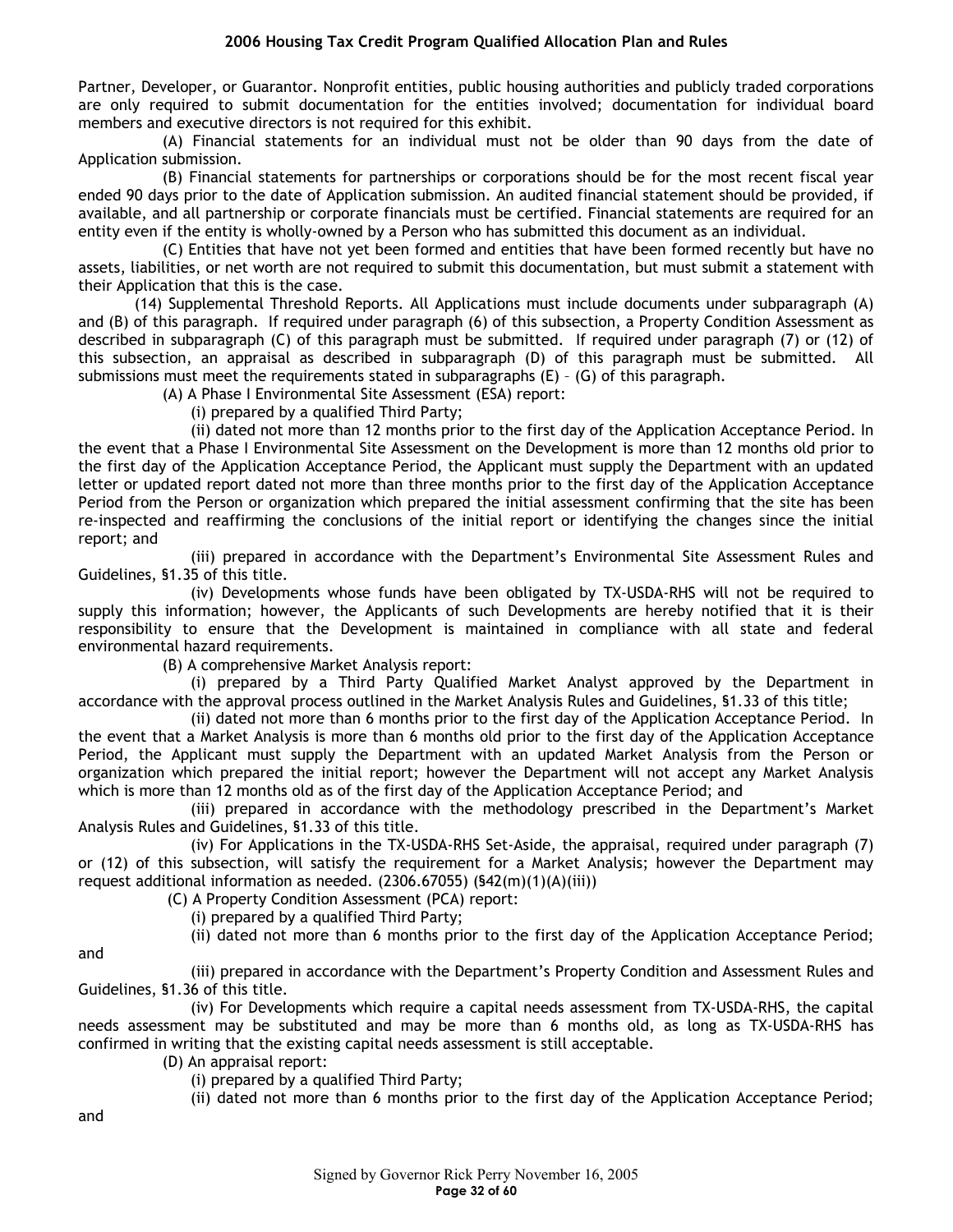(iii) prepared in accordance with the Uniform Standards of Professional Appraisal Practice and the Department's Appraisal Rules and Guidelines, §1.34 of this title.

(iv) For Developments which require an appraisal from TX-USDA-RHS, the appraisal may be more than 6 months old, as long as TX-USDA-RHS has confirmed in writing that the existing appraisal is still acceptable.

(E) Inserted at the front of each of these reports must be a transmittal letter from the individual preparing the report that states that the Department is granted full authority to rely on the findings and conclusions of the report.

(F) All Applicants acknowledge by virtue of filing an Application that the Department is not bound by any opinion expressed in the report. The Department may determine from time to time that information not required in the Department's Rules and Guidelines will be relevant to the Department's evaluation of the need for the Development and the allocation of the requested Housing Credit Allocation Amount. The Department may request additional information from the report provider or revisions to the report to meet this need. In instances of non-response by the report provider, the Department may substitute in-house analysis.

(G) The requirements for each of the reports identified in subparagraphs (A) – (C) of this paragraph can be satisfied in either of the methods identified in clauses (i) or (ii) of this subparagraph and meet the requirements of clause (iii) of this subparagraph.

(i) Upon Application submission, the documentation for each of these exhibits may be submitted in its entirety; or

(ii) Upon Application submission, the Applicant may provide evidence in the form of an executed engagement letter with the party performing each of the individual reports that the required exhibit has been commissioned to be performed and that the delivery date will be no later than April 1, 2006. In addition to the submission of the engagement letter with the Application, a map must be provided that reflects the Qualified Market Analyst's intended market area. Subsequently, the entire exhibit must be submitted on or before 5:00 p.m. CST, April 1, 2006. If the entire exhibit is not received by that time, the Application will be terminated and will be removed from consideration.

(iii) A single hard copy of the report and a searchable soft copy in the format of a single file containing all information and exhibits in the hard copy report, presented in the order they appear in the hard copy report on a CD-R clearly labeled with the report type, Development name, and Development location are required.

(15) Self-Scoring. Applicant's self-score must be completed on the "Application Self-Scoring Form." An Applicant may not adjust the Application Self Scoring Form without a request from the Department as a result of an Administrative Deficiency.

(i) **Selection Criteria.** All Applications will be scored and ranked using the point system identified in this subsection. When applicable, use normal rounding. All Applications, with the exception of TX-USDA-RHS Applications, must score a minimum of 125 points to be eligible for an allocation of Housing Tax Credits. Maximum Total Points: 209.

(1) **Financial Feasibility of the Development.** Financial Feasibility of the Development based on the supporting financial data required in the Application that will include a Development underwriting pro forma from the permanent or construction lender.  $(2306.6710(b)(1)(A))$  Applications may qualify to receive 28 points for this item. Evidence will include the documentation required for this exhibit in addition to the commitment letter required under subsection (h)(7)(C) of this section. The supporting financial data shall include a thirty year pro forma prepared by the permanent or construction lender specifically identifying each of the first ten years and every fifth year thereafter. The pro forma must indicate that the development pro forma maintains a 1.10 debt coverage ratio throughout the initial thirty years proposed for all third party lenders that require scheduled repayment. In addition, the commitment letter must state that the lender's assessment finds that the Development will be feasible for thirty years. Points will be awarded if these criteria are met. No partial points will be awarded. For Developments receiving financing from TX-USDA-RHS, the form entitled "Sources and Uses Comprehensive Evaluation for Multi-Family Housing Loans" or other form deemed acceptable by the Department shall meet the requirements of this section.

(2) **Quantifiable Community Participation from Neighborhood Organizations on Record with the State or County and Whose Boundaries Contain the Proposed Development Site.** Points will be awarded based on written statements of support or opposition from neighborhood organizations on record with the state or county in which the Development is to be located and whose boundaries contain the proposed Development site.  $(S2306.6710(b)(1)(B); S2306.6725(a)(2))$ . It is possible for points to be awarded or deducted based on written statements from organizations that were not identified by the process utilized for notification purposes under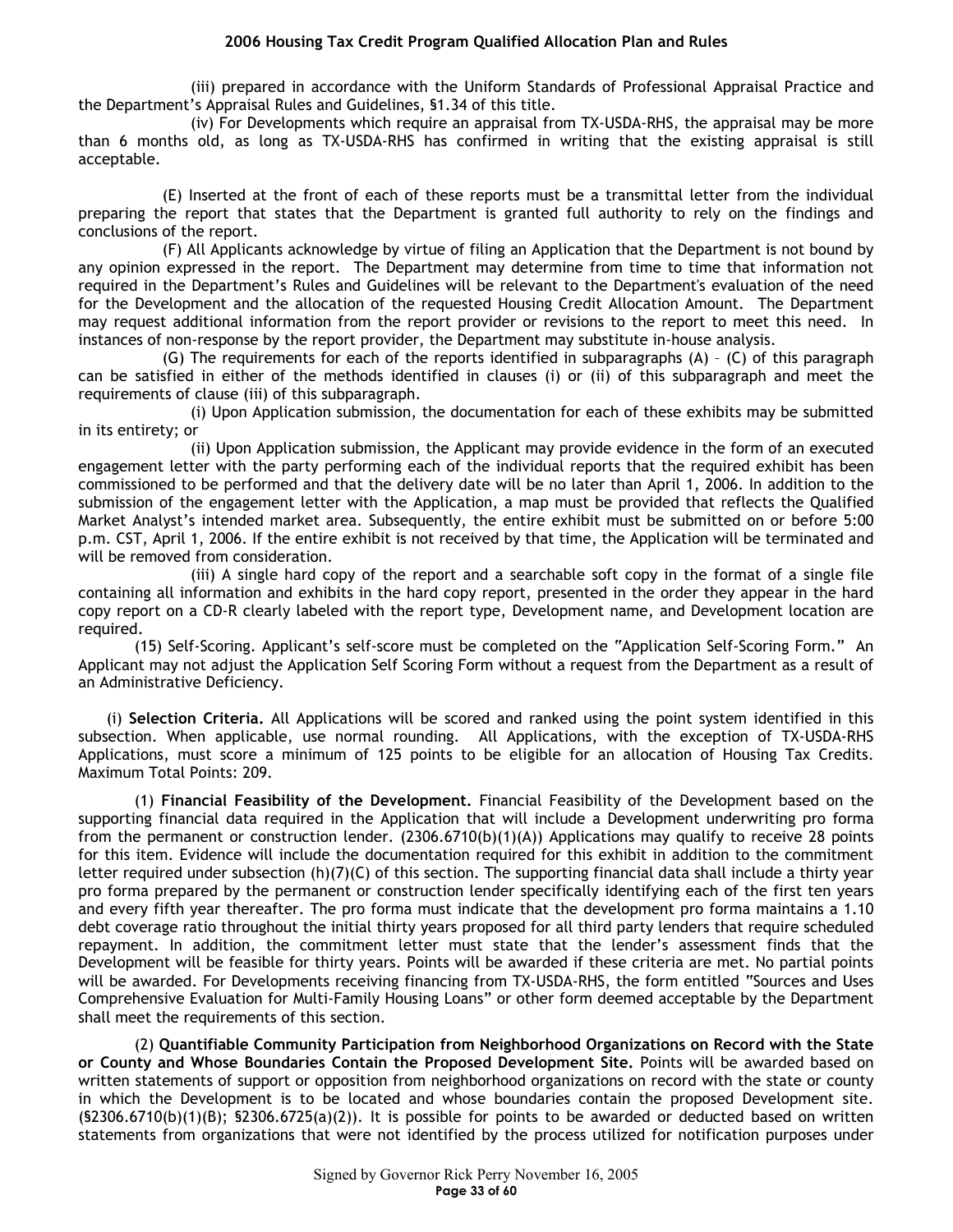subsection (h)(8)(A)(ii)(I) of this section if the organization provides the information and documentation required below. It is also possible that neighborhood organizations that were initially identified as appropriate organizations for purposes of the notification requirements will subsequently be determined by the Department not to meet the requirements for scoring.

(A) Basic Submission Requirements for Scoring. Each neighborhood organization may submit one letter (and enclosures) that represents the organization's input. In order to receive a point score, the letter (and enclosures) must be received by the Department no later than April 1, 2006. Letters should be addressed to the Texas Department of Housing and Community Affairs, "Attention: Executive Director (Neighborhood Input)." Letters received after April 1, 2006 will be summarized for the Board's information and consideration, but will not affect the score for the Application. The organization's letter (and enclosures) must:

(i) state the name and location of the proposed Development on which input is provided. A letter may provide input on only one proposed Development; if an organization is eligible to provide input on additional Developments, each Development must be addressed in a separate letter;

(ii) be signed by the chairman of the board, chief executive officer, or comparable head of the organization, and provide the street and/or mailing addresses, phone numbers, and e-mail addresses and/or facsimile numbers for the signer of the letter and for one additional contact for the organization;

(iii) establish that the organization has boundaries, state what the boundaries are, and establish that the boundaries contain the proposed development site. A map must be provided with the geographic boundaries of the organization and the proposed Development site clearly marked within those boundaries;

(iv) establish that the organization is a "neighborhood organization." A "neighborhood organization" is defined as an organization of persons living near one another within the organization's defined boundaries that contain the proposed Development site and that has a primary purpose of working to maintain or improve the general welfare of the neighborhood. "Neighborhood organizations" include homeowners associations, property owners associations, and resident councils (only for Rehabilitation or demolition with New Construction applications in which the council is commenting on the rehabilitation or demolition/ New Construction of the property occupied by the residents). "Neighborhood organizations" do not include broader based "community" organizations; organizations that have no members other than board members; chambers of commerce; community development corporations; churches; school related organizations; Lions, Rotary, Kiwanis, and similar organizations; Habitat for Humanity; Boys and Girls Clubs; charities; public housing authorities; or any governmental entity. Organizations whose boundaries include an entire county or larger area are not "neighborhood organizations." Organizations whose boundaries include an entire city are generally not "neighborhood organizations."

(v) include documentation showing that the organization is on record as of March 1, 2006 with the state or county in which the Development is proposed to be located. A record from the Secretary of State showing that the organization is incorporated or from the county clerk showing that the organization is on record with the county is sufficient. For a property owners association, a record from the county showing that the organization's management certificate is on record is sufficient. The documentation must be from the state or county and be current. If an organization's status with the Secretary of State is shown as "forfeited," "dissolved," or any similar status in the documentation provided by the organization, the organization will not be considered on record with the state. It is insufficient to be "on record" to provide only a request to the county or a state entity to be placed on record or to show that the organization has corresponded with such an entity or used its services or programs. It is insufficient to show that the organization is on record with a city. As an option to be considered on record with the state, a letter including a contact name with a mailing address and phone number; name and position of officers; and a written description and map of the organization's geographical boundaries must be received by the Department no later than March 1, 2006 to place the organization on record with the state. The letter should be addressed to the Texas Department of Housing and Community Affairs, "Attention: Executive Director (Recording of Neighborhood Organization)". Acceptance of this documentation by the Department will satisfy the "on record with the state" requirement, but is not a determination that the organization is a "neighborhood organization" or that other requirements are met. The Department is permitted to issue a deficiency notice for this registration process and if satisfied, the organization will still be deemed to be timely placed on record with the state.

(vi) accurately state that the neighborhood organization was not formed by any Applicant, Developer, or any employee or agent of any Applicant in the 2006 tax credit Application Round, that the organization and any member did not accept money or a gift to cause the neighborhood organization to take its position of support or opposition, and has not provided any assistance other than education and information sharing to the neighborhood organization to meet the requirements of this subparagraph for any application in the Application Round (i.e. hosting a public meeting, providing the "TDHCA Information Packet for Neighborhoods" to the neighborhood organization, or referring the neighborhood organization to TDHCA staff for guidance). Applicants may not provide any "production" assistance to meet these requirements for any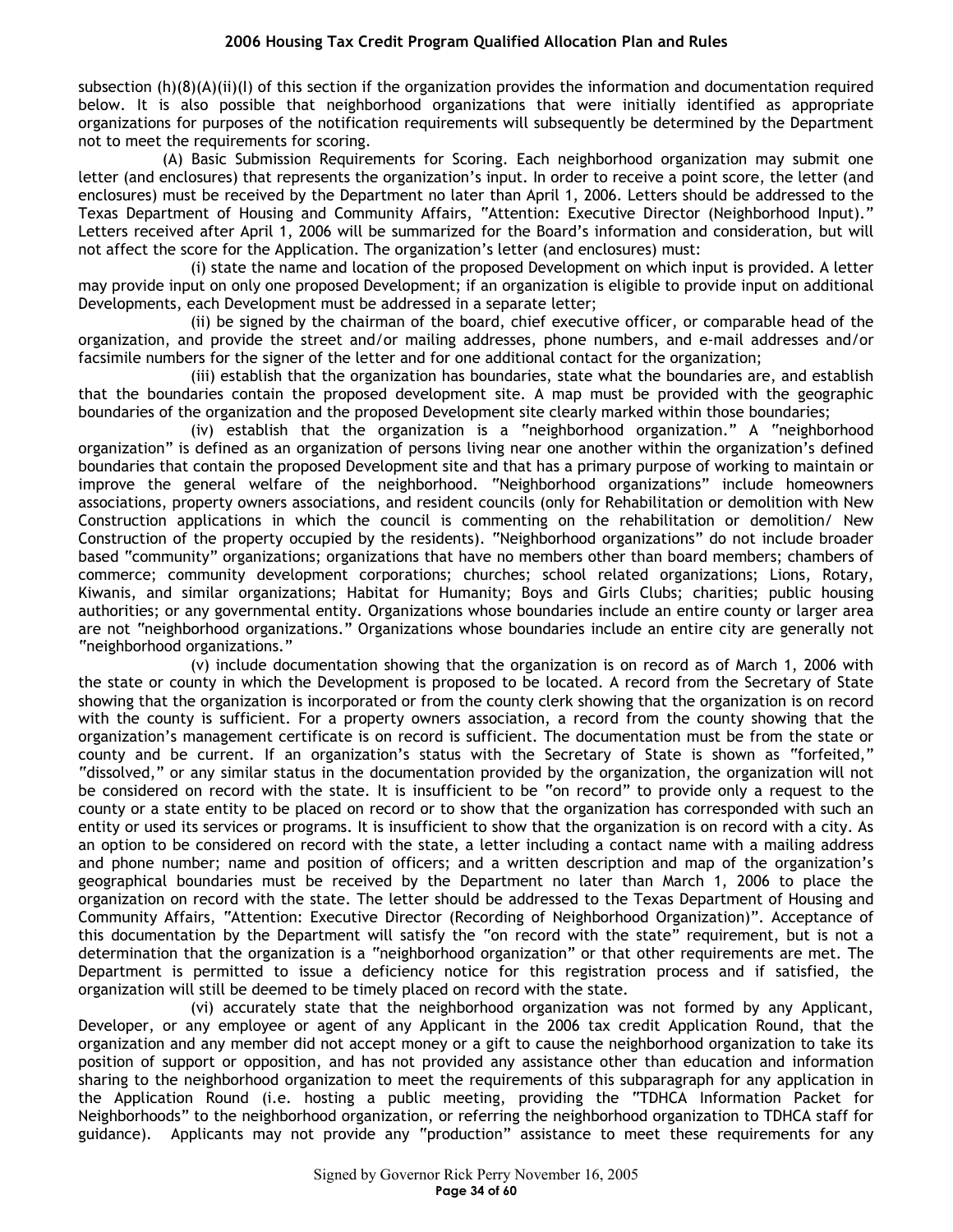application in the Application Round (i.e. use of fax machines owned by the Applicant, use of legal counsel related to the Applicant, or assistance drafting a letter for the purposes of this subparagraph).

(vii) state the total number of members of the organization and provide a brief description of the process used to determine the members' position of support or opposition. The organization is encouraged to hold a meeting to which all the members of the organization are invited to consider whether the organization should support, oppose, or be neutral on the proposed Development, and to have the membership vote on whether the organization should support, oppose, or be neutral on the proposed Development. The organization is also encouraged to invite the developer to this meeting.

(viii) include the organization's articles of incorporation and/or bylaws and/or organizational documents created on or before March 1, 2006, that, at a minimum, identify the boundaries of the organization, identify the officers of the organization and clearly indicate the purpose of the organization.

(ix) The boundaries in effect for the organization on March 1, 2006, will be those boundaries utilized for the purposes of evaluating these letters and determining eligibility. Annexations occurring after that time to include a Development site will not be considered eligible. A Development site must be entirely contained within the boundaries of the organization to satisfy eligibility for this item; a site that is only partially within the boundaries will not satisfy the requirement that the boundaries contain the proposed Development site.

(x) Letters from organizations, and subsequent correspondence from organizations, may not be provided via the Applicant which includes facsimile and email communication.

(B) Scoring of Letters (and Enclosures). The input must clearly and concisely state each reason for the organization's support for or opposition to the proposed Development.

(i) The score awarded for each letter for this exhibit will range from a maximum of +24 for the strongest position of support to +12 for the neutral position to 0 for the strongest position of opposition. The number of points to be allocated to each organization's letter will be based on the organization's letter and evidence enclosed with the letter. The final score will be determined by the Executive Director. The Department may investigate a matter and contact the Applicant and neighborhood organizations for more information. The Department may consider any relevant information specified in letters from other neighborhood organizations regarding a development in determining a score.

(ii) The Department highly values quality public input addressed to the merits of a Development. Input that points out matters that are specific to the neighborhood, the proposed site, the proposed Development, or Developer are valued. If a proposed Development is permitted by the existing or pending zoning or absence of zoning, concerns addressed by the allowable land use that are related to any multifamily development may generally be considered to have been addressed at the local level through the land use planning process. Input concerning positive efforts or the lack of efforts by the Applicant to inform and communicate with the neighborhood about the proposed Development is highly valued. If the neighborhood organization refuses to communicate with the Applicant the efforts of the Applicant will not be considered negative. Input that evidences unlawful discrimination against classes of persons protected by Fair Housing law or the scoring of which the Department determines to be contrary to the Department's efforts to affirmatively further fair housing will not be considered.

(iii) In general, letters that meet the requirements of this paragraph and

(I) establish three or more reasons for support or opposition will be scored the maximum points for either support (+24 points) or opposition (zero);

(II) establish two reasons for support or opposition will be scored up to +18 points for support or +6 points for opposition;

(III) establish one reason for support or opposition will be scored +13 points for support or +11 points for opposition;

(IV) that do not establish a reason for support or opposition or that are unclear will be scored as neutral (+12 points).

(iv) Applications for which no letters from neighborhood organizations are scored will receive a neutral score of +12 points.

(C) Basic Submission Deficiencies. The Department is authorized but not required to request that the neighborhood organization provide additional information or documentation the Department deems relevant to clarify information contained in the organization's letter (and enclosures). If the Department determines to request additional information from an organization, it will do so by e-mail or facsimile to the e-mail address or facsimile number provided with the organization's letter. If the deficiencies are not clarified or corrected in the Department's determination within seven business days from the date the e-mail or facsimile is sent to the organization, the organization's letter will not be considered further for scoring and the organization will be so advised. This potential deficiency process does not extend any deadline required above for the "Quantifiable Community Participation" process. An organization may not submit additional information or documentation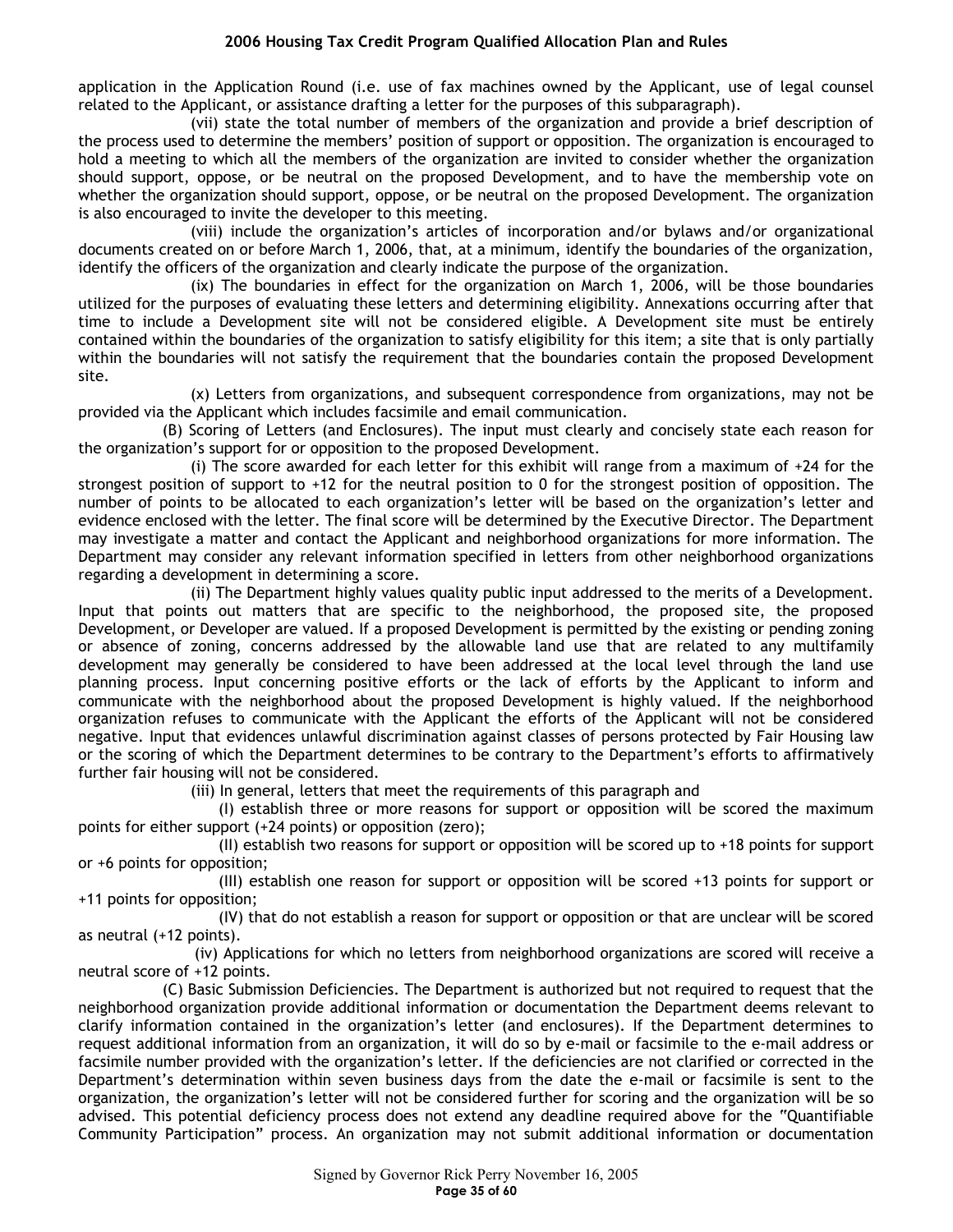after the April 1, 2006 deadline except in response to an e-mail or facsimile from the Department specifically requesting additional information.

(3) **The Income Levels of Tenants of the Development.** Applications may qualify to receive up to 22 points for qualifying under only one of subparagraphs (A) - (F) of this paragraph. To qualify for these points, the tenant incomes must not be higher than permitted by the AMGI level. The Development Owner, upon making selections for this exhibit, will set aside Units at the levels of AMGI and will maintain the percentage of such Units continuously over the compliance and extended use period as specified in the LURA. These income levels require corresponding rent levels that do not exceed 30% of the income limitation in accordance with §42(g), Internal Revenue Code. (2306.6710(b)(1)(C); 2306.111(g)(3)(B); 2306.6710(e); 42(m)(1)(B)(ii)(I); 2306.111(g)(3)(E))

(A) 22 points if at least 80% of the Total Units in the Development are set-aside with incomes at or below 50% of AMGI; or

(B) 22 points if at least 10% of the Total Units in the Development are set-aside with incomes at or below 30% of AMGI; or

(C) 20 points if at least 60% of the Total Units in the Development are set-aside with incomes at or below 50% of AMGI; or

(D) 18 points if at least 40% of the Total Units in the Development are set-aside with incomes at or below a combination of 50% and 30% of AMGI in which at least 5% of the Total Units are at or below 30% of AMGI; or

(E) 16 points if at least 40% of the Total Units in the Development are set-aside with incomes at or below 50% of AMGI; or

(F) 14 points if at least 35% of the Total Units in the Development are set-aside with incomes at or below 50% of AMGI.

(4) **The Size and Quality of the Units (Development Characteristics).** Applications may qualify to receive up to 20 points. Applications may qualify for points under both subparagraphs (A) and (B) of this paragraph. (2306.6710(b)(1)(D); 42(m)(1)(C)(iii))

(A) Size of the Units. Applications may qualify to receive 6 points. The Development must meet the minimum requirements identified in this subparagraph to qualify for points. Six points for this item will be automatically granted for Applications involving Rehabilitation, Developments receiving funding from TX-USDA-RHS, or Developments proposing single room occupancy without meeting these square footage minimums. The square feet of all of the Units in the Development, for each type of Unit, must be at least the minimum noted below.

(i) 500 square feet for an efficiency unit;

(ii) 650 square feet for a non-elderly one bedroom unit; 550 square feet for an elderly one bedroom unit;

(iii) 900 square feet for a non-elderly two bedroom unit; 750 square feet for an elderly two bedroom unit;

(iv) 1,000 square feet for a three bedroom unit; and

(v) 1,200 square feet for a four bedroom unit.

(B) Quality of the Units. Applications may qualify to receive up to 14 points. Applications in which Developments provide specific amenity and quality features in every Unit at no extra charge to the tenant will be awarded points based on the point structure provided in clauses (i) - (xx) of this subparagraph, not to exceed 14 points in total. Applications involving scattered site Developments must have at least half of the Units located with a specific amenity to count for points. Applications involving Rehabilitation or single room occupancy may double the points listed for each item, not to exceed 14 points in total.

(i) Covered entries (1 point);

(ii) Nine foot ceilings (1 point);

(iii) Microwave ovens (1 point);

(iv) Self-cleaning or continuous cleaning ovens (1 point);

(v) Ceiling fixtures in all rooms (light with ceiling fan in all bedrooms) (1 point);

(vi) Refrigerator with icemaker (1 point);

(vii) Laundry connections (2 points);

(viii) Storage room or closet, of approximately 9 square feet or greater, which does not include bedroom, entryway or linen closets – does not need to be in the Unit but must be on the property site (1 point);

(ix) Laundry equipment (washers and dryers) for each individual unit (3 points);

(x) Thirty year architectural shingle roofing (1 point);

(xi) Covered patios or covered balconies (1 point);

(xii) Covered parking (including garages) of at least one covered space per Unit (2 points);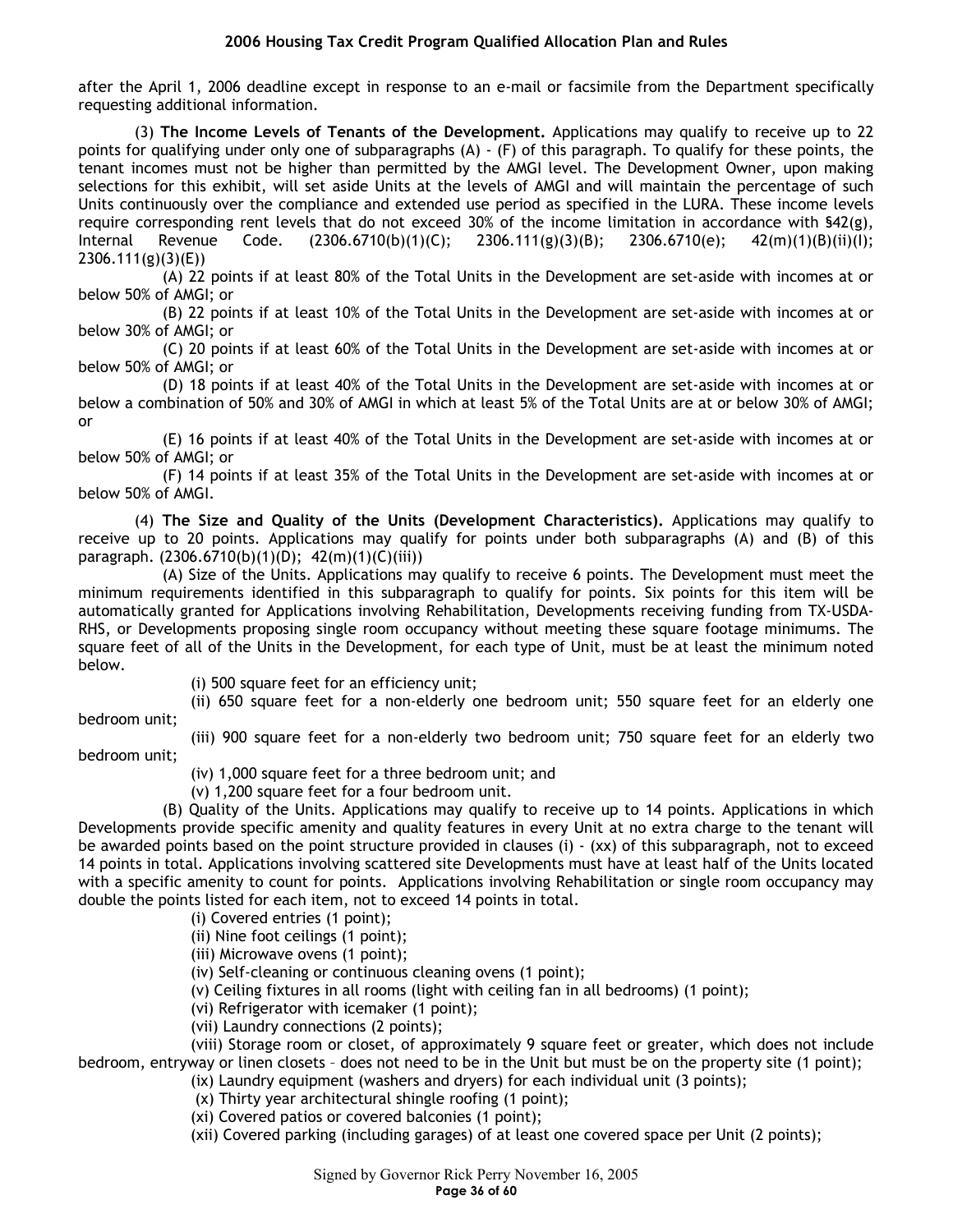(xiii) 100% masonry on exterior, which can include stucco, cementitious board products, concrete brick and mortarless concrete masonry, but not EIFS or synthetic stucco (3 points);

(xiv) Greater than 75% masonry on exterior, which can include stucco and cementitious board products, concrete brick and mortarless concrete masonry, but not EIFS or synthetic stucco EFIS (1 points);

(xv) Use of energy efficient alternative construction materials (for example, Structural Insulated Panel construction) with wall insulation at a minimum of R-20 (3 points).

(xvi) R-15 Walls / R-30 Ceilings (rating of wall system) (3 points);

(xvii) 14 SEER HVAC for New Construction or radiant barrier in the attic for Rehabilitation (3

points);(WG)

(xviii) Energy Star or equivalently rated refrigerators and dishwashers (2 points); or (xix) High Speed Internet service to all Units at no cost to residents (2 points). (xx) Fire sprinklers in all Units (2 points).

(5) **The Commitment of Development Funding by Local Political Subdivisions**. Applications may qualify to receive up to 18 points for qualifying under this paragraph. An Applicant may submit several sources to substantiate points for this section in the Application, but may not substitute any source after the Application has been submitted to the Department. Use normal rounding  $(2306.6710(b)(1)(E))$ 

Evidence that the proposed Development has received an allocation of funds for on-site development costs from a Local Political Subdivision or a properly-created governmental instrumentality thereof. An Applicant may receive points under this subparagraph even if the government instrumentality's creating statute states that the entity is not itself a "political subdivision." An Applicant whose Development receives a commitment from a governmental instrumentality with the legal authority to act on behalf of a Local Political Subdivision is also eligible for such points. In addition to loans or grants, in-kind contributions such as donation of land or waivers of fees such as building permits, water and sewer tap fees, or similar contributions that benefit the Development will be acceptable to qualify for these points. Points will be determined on a sliding scale based on the amount per Unit. Evidence to be submitted with the Application must include a copy of the commitment of funds; a copy of the application to the funding entity and a letter from the funding entity indicating that the application was received; or a certification of intent to apply for funding that indicates the funding entity and program to which the application will be submitted, the loan amount to be applied for and the specific proposed terms. For in-kind contributions, evidence must be submitted to substantiate the value claimed for points as well as a statement of how the contribution will benefit the Development. At the time the executed Commitment Notice is required to be submitted, the Applicant or Development Owner must provide evidence of a commitment approved by the governing body of the local political subdivision for the sufficient local funding to the Department. If the funding commitment from the local political subdivision has not been received by the date the Department's Commitment Notice is to be submitted, the Application will be evaluated to determine if the loss of these points would have resulted in the Department's not committing the tax credits. If the loss of points would have made the Application noncompetitive, the Commitment Notice will be rescinded and the credits reallocated. If the Application would still be competitive even with the loss of points and the loss would not have impacted the recommendation for an award, the Application will be reevaluated for financial feasibility. If the Application is infeasible without the local political subdivision's funds, the Commitment Notice will be rescinded and the credits reallocated. No funds from TDHCA's HOME (with the exception of Developments located in non-Participating Jurisdictions) or Housing Trust Fund sources will qualify under this category unless a resolution is submitted with the application from the Local Political Subdivision authorizing that the Applicant act on behalf of the Local Political Subdivision in applying for HOME or Housing Trust Funds from TDHCA for the particular application. The Local Political Subdivision must attest to the fact that any funds committed were not first provided to the Local Political Subdivision by the Applicant, the Developer, Consultant, Related Party or any individual or entity acting on behalf of the proposed Application, unless the Applicant itself is a Local Political Subdivision or subsidiary.

(A) A contribution of \$500 to \$1,000 per Low-income Unit receives 6 points; or

(B) A contribution of \$1,001 to \$3,500 per Low-income Unit receives 12 points; or

(C) A contribution of \$3,501 or more per Low-income Unit receives 18 points; or

 (6) **The Level of Community Support from State Elected Officials.** The level of community support for the application, evaluated on the basis of written statements from state elected officials. (2306.6710(b)(1)(F) and (f) and (g); 2306.6725(a)(2)) Applications may qualify to receive up to 14 points for this item. Points will be awarded based on the written statements of support or opposition from state elected officials representing constituents in areas that include the location of the Development. Letters of support must identify the specific Development and must clearly state support for or opposition to the specific Development. This documentation will be accepted with the Application or through delivery to the Department from the Applicant or official by April 1, 2005. Officials to be considered are those officials in office at the time the Application is submitted.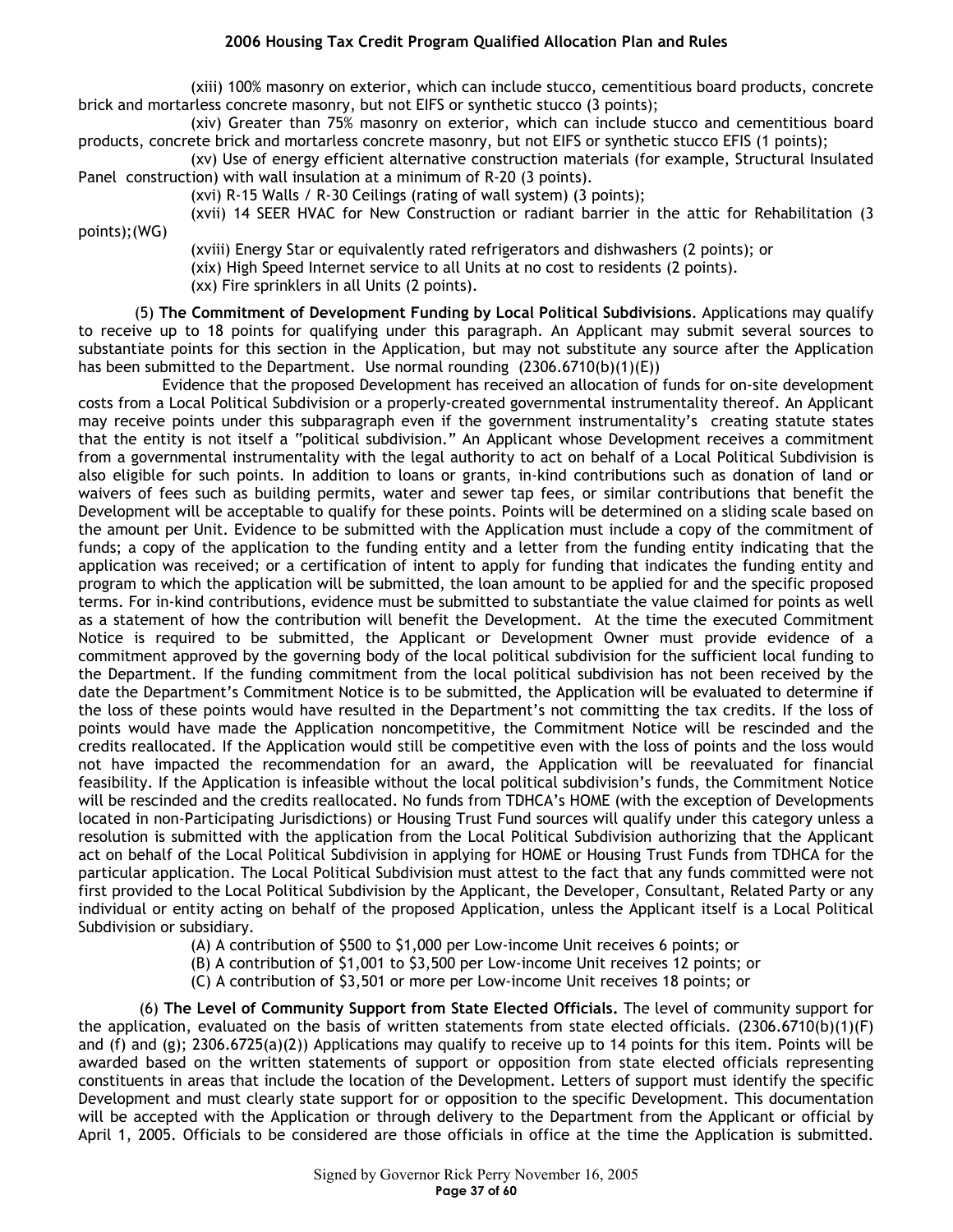Letters of support from state officials that do not represent constituents in areas that include the location of the Development will not qualify for points under this Exhibit. Neutral letters, or letters that do not specifically refer to the Development, will receive neither positive nor negative points. Letters from State of Texas Representative or Senator: support letters are 7 points each for a maximum of 14 points; opposition letters are - 7 points each for a maximum of -14 points.

(7) **The Rent Levels of the Units.** Applications may qualify to receive up to 12 points for qualifying under this exhibit. (2306.6710(b)(1)(G)) If 80% or fewer of the Units in the Development (excluding any Units reserved for a manager) are restricted to having rents plus the allowance for utilities equal to or below the maximum tax credit rent, then the Development shall be awarded 7 points. If between 81% and 85% of the Units in the Development (excluding any Units reserved for a manager) are restricted to having rents plus the allowance for utilities equal to or below the maximum tax credit rent, then the Development shall be awarded 8 points. If between 86% and 90% of the Units in the Development (excluding any Units reserved for a manager) are restricted to having rents plus the allowance for utilities equal to or below the maximum tax credit rent, then the Development shall be awarded 9 points. If between 91% and 95% of the Units in the Development (excluding any Units reserved for a manager) are restricted to having rents plus the allowance for utilities equal to or below the maximum tax credit rent, then the Development shall be awarded 10 points. If greater than 95% of the Units in the Development (excluding any Units reserved for a manager) are restricted to having rents plus the allowance for utilities equal to or below the maximum tax credit rent, then the Development shall be awarded 12 points. Developments that are scattered site will receive the full 12 points provided that they have received points under paragraph (3) of this subsection.

 (8) **The Cost of the Development by Square Foot (Development Characteristics).** Applications may qualify to receive 10 points for this item.  $(2306.6710(b)(1)(H); 42(m)(1)(C)(iii))$  For this exhibit, costs shall be defined as construction costs, including site work, contingency, contractor profit, overhead and general requirements, as represented in the Development Cost Schedule. This calculation does not include indirect construction costs. The calculation will be costs per square foot of net rentable area (NRA). The calculations will be based on the cost listed in the Development Cost Schedule and NRA shown in the Rent Schedule of the Application. Developments qualify for 10 points if their costs do not exceed \$80 per square foot for Qualified Elderly, transitional, and single room occupancy Developments (transitional housing for the homeless and single room occupancy units as provided in the Code,  $\frac{642(i)(3)(B(iii))}{2}$  and (iv)), unless located in a "First Tier County" in which case their costs do not exceed \$82 per square foot; and \$70 for all other Developments, unless located in a "First Tier County" in which case their costs do not exceed \$72 per square foot. For 2005, the First Tier Counties are Aransas, Calhoun, Chambers, Jefferson, Kleberg, Nueces, San Patricio, Brazoria, Cameron, Galveston, Kennedy, Matagorda, Refugio and Willacy. (10 points)

(9) **The Services to be Provided to Tenants of the Development.** Applications may qualify to receive up to 8 points. Applications may qualify for points under both subparagraphs (A) and (B) of this paragraph. (2306.6710(b)(1)(I); 2306.254; 2306.6725(a)(1); General Appropriation Act, Article VII, Rider 7)

(A) Applicants will receive points for coordinating their tenant services with those services provided through state workforce development and welfare programs as evidenced by execution of a Tenant Supportive Services Certification (2 points).

(B) The Applicant must certify that the Development will provide a combination of special supportive services appropriate for the proposed tenants. The provision of supportive services will be included in the LURA as selected from the list of services identified in this subparagraph. No fees may be charged to the tenants for any of the services. Services must be provided on-site or transportation to off-site services must be provided (maximum of 6 points).

(i) Applications will be awarded points for selecting services listed in clause (ii) of this subparagraph based on the following scoring range:

- (I) Two points will be awarded for providing two of the services; or
- (II) Four points will be awarded for providing four of the services; or
- (III) Six points will be awarded for providing six of the services.

(ii) Service options include child care; transportation; basic adult education; legal assistance; counseling services; GED preparation; English as a second language classes; vocational training; home buyer education; credit counseling; financial planning assistance or courses; health screening services; health and nutritional courses; organized team sports programs or youth programs; scholastic tutoring; any other programs described under Title IV-A of the Social Security Act (42 U.S.C. §§601 et seq.) which enables children to be cared for in their homes or the homes of relatives; ends the dependence of needy families on government benefits by promoting job preparation, work and marriage; prevents and reduces the incidence of out-of wedlock pregnancies; and encourages the formation and maintenance of two-parent families; any services addressed by §2306.254 Texas Government Code; or any other services approved in writing by the Department.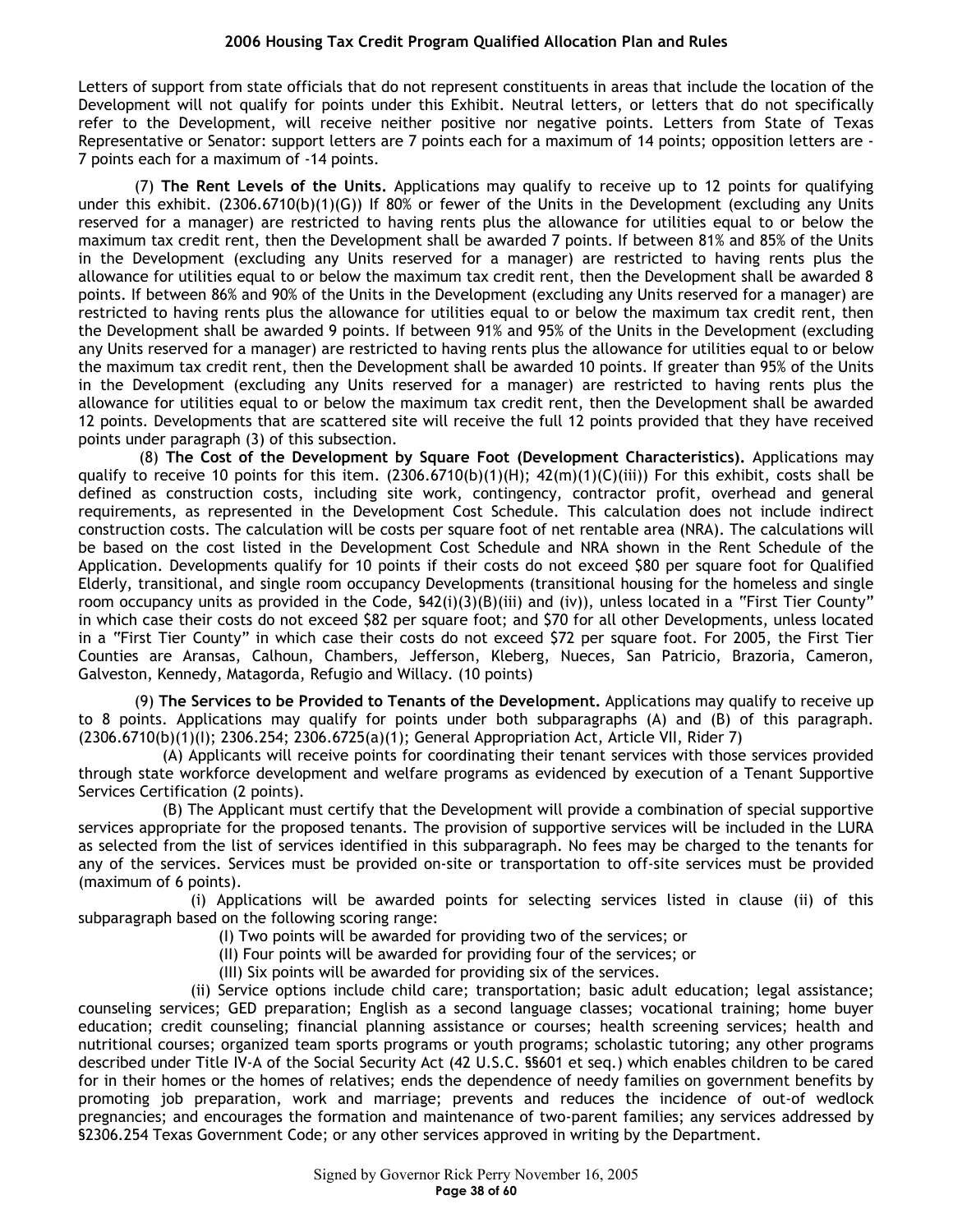(10) **Housing Needs Characteristics.** (42(m)(1)(C)(ii)) Applications may qualify to receive up to 7 points. Each Application, based on the Area or county where the Development is located, will receive a score based on the Uniform Housing Needs Scoring Component. If a Development is in a place, the Area score will be used. If a Development is not within a place, then the county score will be used. The Uniform Housing Needs Scoring Component scores for each Area and county will be published in the Reference Manual.

(11) **Development Includes the Use of Existing Housing as part of a Community Revitalization Plan (Development Characteristics).** Applications may qualify to receive 7 points for this item. (42(m)(1)(C)(iii)) The Development is an existing Residential Development and the proposed Rehabilitation or demolition and reconstruction is part of a Community Revitalization Plan. Evidence of the Community Revitalization Plan and a map showing the boundaries of the Community Revitalization Plan and the location of the Development site within the boundaries must be submitted.

(12) **Pre-Application Participation Incentive Points.** (2306.6704) Applications which submitted a Pre-Application during the Pre-Application Acceptance Period and meet the requirements of this paragraph will qualify to receive 6 points for this item. To be eligible for these points, the Application must:

(A) be for the identical site as the proposed Development in the Pre-Application;

(B) have met the Pre-Application Threshold Criteria;

(C) be serving the same target population (family, Intergenerational Housing, or elderly) as in the Pre-Application;

(D) be serving the same target Set-Asides as indicated in the Pre-Application (Set-Asides can be dropped between Pre-Application and Application, but no Set-Asides can be added); and

(E) be awarded by the Department an Application score that is not more than 5% greater or less than the number of points awarded by the Department at Pre-Application, with the exclusion of points for support and opposition under subsections (i)(2) and (i)(6) of this title. An Applicant must choose, at the time of Application either clause (i) or (ii) of this subparagraph:

(i) to request the Pre-Application points and have the Department cap the Application score at no greater than the 5% increase regardless of the total points accumulated in the scoring evaluation. This allows an Applicant to avoid penalty for increasing the point structure outside the 5% range from Pre-Application to Application; or

(ii) to request that the Pre-Application points be forfeited and that the Department evaluate the Application as requested in the self-scoring sheet.

(13) **Development Location.** (2306.6725(a)(4)); 42(m)(1)(C)(i)) Applications may qualify to receive 4 points. Evidence, not more than 6 months old from the date of the close of the Application Acceptance Period, that the subject Property is located within one of the geographical areas described in subparagraphs (A) - (H) of this paragraph. Areas qualifying under any one of the subparagraphs (A) - (H) of this paragraph will receive 4 points. An Application may only receive points under one of the subparagraphs (A) - (H) of this paragraph.

(A) A geographical Area which is an Economically Distressed Area; a Colonia; or a Difficult Development Area (DDA) as specifically designated by the Secretary of HUD (2306.1273).

(B) a designated state or federal empowerment/enterprise zone, urban enterprise community, or urban enhanced enterprise community. Such Developments must submit a letter and a map from a city/county official verifying that the proposed Development is located within such a designated zone. Letter should be no older than 6 months from the first day of the Application Acceptance Period. (General Appropriation Act, Article VII, Rider 6; 2306.127)

(C) a city or county-sponsored area or zone where a city or county has, through a local government initiative, specifically encouraged or channeled growth, neighborhood preservation, or redevelopment. Such Developments must submit all of the following documentation: a letter from a city/county official verifying that the proposed Development is located within the city or county-sponsored zone or district; a map from the city/county official which clearly delineates the boundaries of the district; and a certified copy of the appropriate resolution or documentation from the mayor, local city council, county judge, or county commissioners court which documents that the designated Area was created by the local city council/county commission, and targets a specific geographic Area which was not created solely for the benefit of the Applicant.

(D) the Development is located in a county that has received an award as of November 15, 2005, within the past three years, from the Texas Department of Agriculture's Rural Municipal Finance Program or Real Estate Development and Infrastructure Program. Cities which have received one of these awards are categorized as awards to the county as a whole so Developments located in a different city than the city awarded, but in the same county, will still be eligible for these points.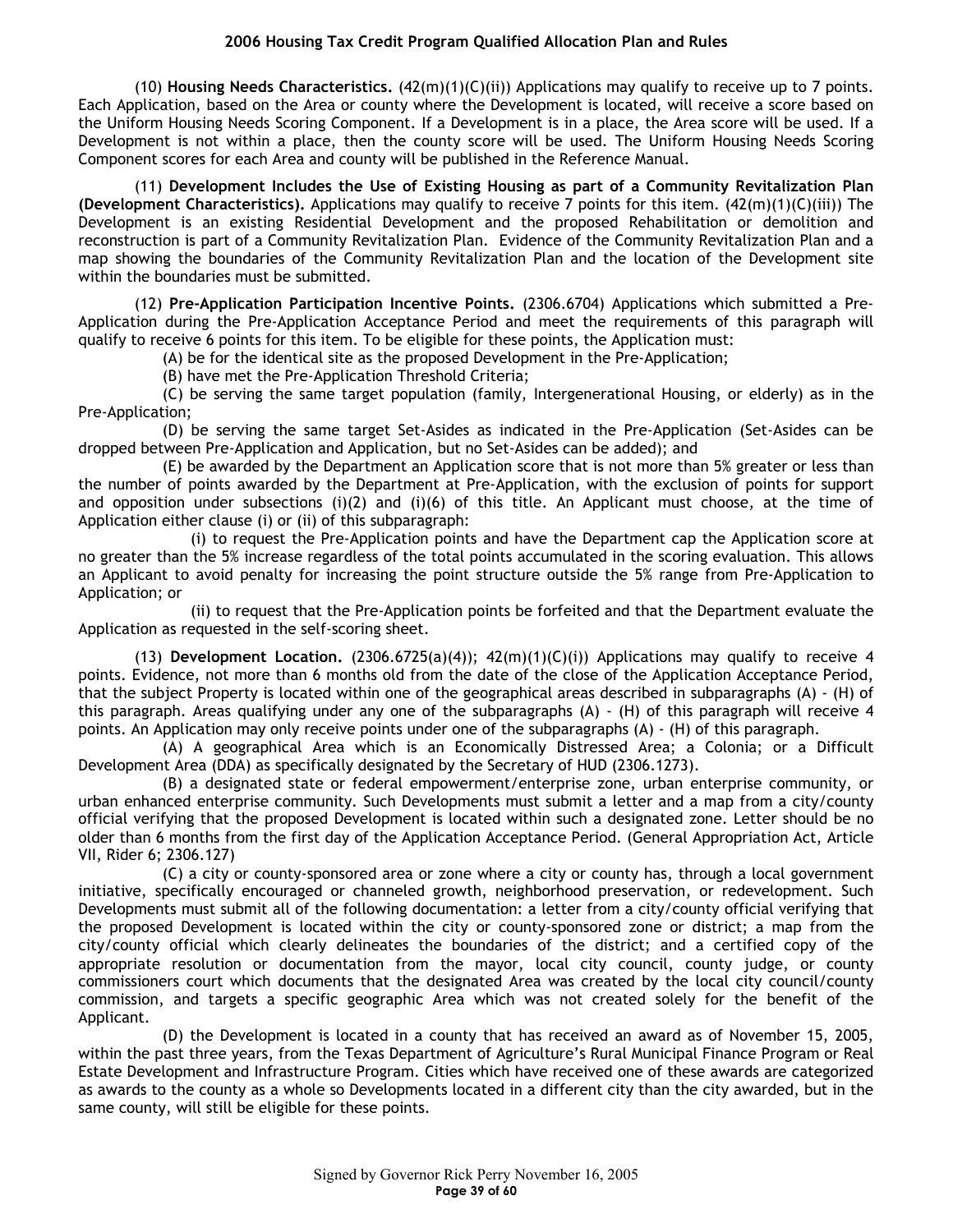(E) the Development is located in a census tract in which there are no other existing developments supported by housing tax credits. Applicant must provide evidence. (2306.6725(b)(2))

(F) the Development is located in a census tract which has a median family income (MFI), as published by the United States Bureau of the Census (U.S. Census), that is higher than the median family income for the county in which the census tract is located. This comparison shall be made using the most recent data available as of the date the Application Round opens the year preceding the applicable program year. Developments eligible for these points must submit evidence documenting the median income for both the census tract and the county.

(G) the proposed Development will serve families with children (at least 70% of the Units must have an eligible bedroom mix of two bedrooms or more) and is proposed to be located in an elementary school attendance zone of an elementary school that has an academic rating of "Exemplary" or "Recognized," or comparable rating if the rating system changes. The date for consideration of the attendance zone is that in existence as of the opening date of the Application Round and the academic rating is the most current rating determined by the Texas Education Agency as of that same date.  $(42(m)(1)(C)(\tilde{v}i))$ 

(H) the proposed Development will expand affordable housing opportunities for low-income families with children outside of poverty areas. This must be demonstrated by showing that the Development will serve families with children (at least 70% of the Units must have an eligible bedroom mix of two bedrooms or more) and that the census tract in which the Development is proposed to be located has no greater than 10% poverty population according to the most recent census data.  $(42(m)(1)(C)(vi))$ 

(14) **Exurban Developments or Reconstruction or Rehabilitation of Developments (Development characteristics).** (2306.6725(a)(4) and (b)(2); 2306.127;  $42(m)(1)(C)(i)$ ) Applications may qualify to receive 7 points if the Development is located in an incorporated place or census designated place that is not a Rural Area but has a population no greater than 100,000 based on the most current available information published by the United States Bureau of the Census as of October 1 of the year preceding the applicable program year, or if a Development is proposed for reconstruction or rehabilitation (in whole or in part, on-site or off-site) that will be financed, in part, with HOPE VI financing or HUD capital grant financing provided that the Application is a joint venture partnership between the public housing authority or an entity formed by the public housing authority and private market interests (either for profit or nonprofit).

(15) **Tenant Populations with Special Housing Needs.** Applications may qualify to receive 4 points for this item.  $(42(m)(1)(C)(v))$  The Department will award these points to Applications in which at least 10% of the Units are set aside for Persons with Special Needs. Throughout the Compliance Period, unless otherwise permitted by the Department, the Development owner agrees to affirmatively market Units to Persons with Special needs. In addition, the Department will require a minimum 12 month period during which units must either be occupied by persons with Special Needs or held vacant. The 12 month period will begin on the date each building receives its certificate of occupancy. For buildings that do not receive a Certificate of Occupancy, the 12 month period will begin on the placed in service date as provided in the Cost Certification manual. After the 12 month period, the owner will no longer be required to hold units vacant for households with special needs, but will be required to continue to affirmatively market units to household with special needs.

(16) **Length of Affordability Period.** Applications may qualify to receive up to 4 points.  $(2306.6725(a)(5); 2306.111(g)(3)(C); 2306.185(a)(1)$  and (c);  $2306.6710(e)(2); 42(m)(1)(B)(ii)(II))$  In accordance with the Code, each Development is required to maintain its affordability for a 15-year compliance period and, subject to certain exceptions, an additional 15-year extended use period. Development Owners that are willing to extend the affordability period for a Development beyond the 30 years required in the Code may receive points as follows:

(A) Add 5 years of affordability after the extended use period for a total affordability period of 35 years (2 points); or

(B) Add 10 years of affordability after the extended use period for a total affordability period of 40 years (4 points)

(17) **Site Characteristics.** Sites will be evaluated based on proximity to amenities, the presence of positive site features and the absence of negative site features. Sites will be rated based on the criteria below.

(A) Proximity of site to amenities. Developments located on sites within a one mile radius (two-mile radius for Developments competing for a Rural Regional Allocation) of at least three services appropriate to the target population will receive four points. A site located within one-quarter mile of public transportation that is accessible to persons with disabilities and/or located within a community that has "on demand" transportation, special transit service, or specialized elderly transportation for Qualified Elderly Developments, will receive full points regardless of the proximity to amenities, as long as the Applicant provides appropriate evidence of the transportation services used to satisfy this requirement. If a Development is providing its own specialized van or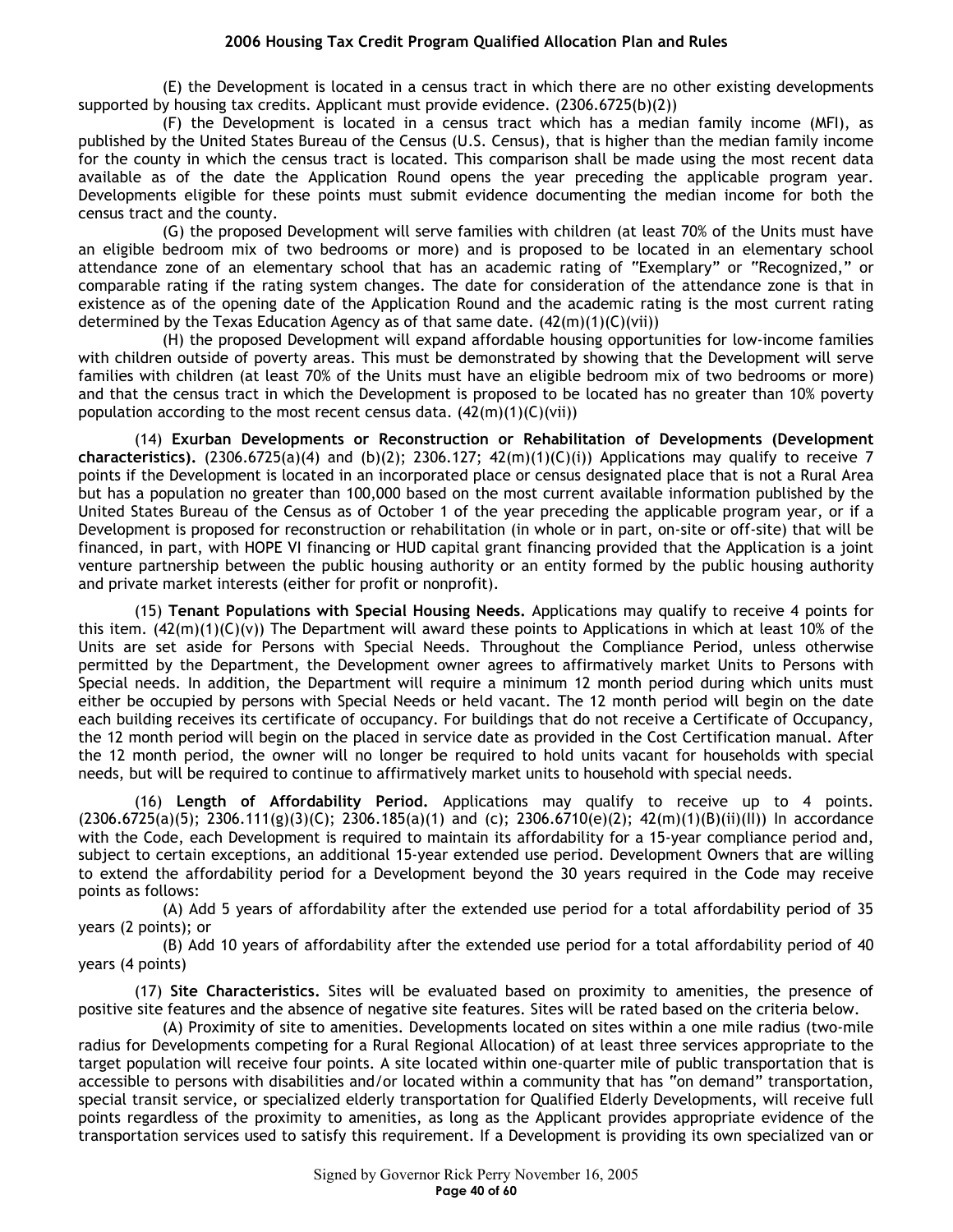on demand service, then this will be a requirement of the LURA. Only one service of each type listed below will count towards the points. A map must be included identifying the development site and the location of the services. The services must be identified by name on the map. If the services are not identified by name, points will not be awarded. All services must exist or, if under construction, must be at least 50% complete by the date the Application is submitted. (4 points)

(i) Full service grocery store or supermarket

(ii) Pharmacy

(iii) Convenience Store/Mini-market

(iv) Department or Retail Merchandise Store

(v) Bank/Credit Union

(vi) Restaurant (including fast food)

(vii) Indoor public recreation facilities, such as civic centers, community centers, and libraries

(viii) Outdoor public recreation facilities such as parks, golf courses, and swimming pools

(ix) Hospital/medical clinic

(x) Doctor's offices (medical, dentistry, optometry)

(xi) Public Schools (only eligible for Developments that are not Qualified Elderly Developments) (xii) Senior Center (only eligible for Qualified Elderly Developments)

(B) Negative Site Features. Sites with the following negative characteristics will have points deducted from their score. For purpose of this exhibit, the term 'adjacent' is interpreted as sharing a boundary with the Development site. The distances are to be measured from all boundaries of the Development site. If an Applicant negligently fails to note a negative feature, double points will be deducted from the score or the Application may be terminated. If none of these negative features exist, the Applicant must sign a certification to that effect. (-5 points)

(i) Developments located adjacent to or within 300 feet of junkyards will have 1 point deducted from their score.

(ii) Developments located adjacent to or within 300 feet of active railroad tracks will have 1 point deducted from their score. Rural Developments funded through TX-USDA-RHS are exempt from this point deduction.

(iii) Developments located adjacent to or within 300 feet of heavy industrial uses such as manufacturing plants will have 1 point deducted from their score.

(iv) Developments located adjacent to or within 300 feet of a solid waste or sanitary landfills will have 1 point deducted from their score.

(v) Developments located adjacent to or within 100 feet of high voltage transmission power lines will have 1 point deducted from their score.

(18) **Development Size.** The Development consists of not more than 36 Units and is not a part of, or contiguous to, a larger existing tax credit development (3 points).

(19) **Qualified Census Tracts with Revitalization.** Applications may qualify to receive 2 points for this item.  $(42(m)(1)(B)(ii)(III))$  Applications will receive the points for this item if the Development is located within a Qualified Census Tract and contributes to a concerted Community Revitalization Plan. Evidence of the Community Revitalization Plan and a map showing boundaries of the Community Revitalization Plan and the location of the Development site within the boundaries must be submitted.

(20) **Sponsor Characteristics.** Applications may qualify to receive a maximum of 2 points for this item for qualifying under either subparagraph (A) or (B) of this paragraph.  $(42(m)(1)(C)(iv))$ 

 (A) An Application will receive these two points for submitting a plan to use Historically Underutilized Businesses in the development process consistent with the Historically Underutilized Business Guidelines for contracting with the State of Texas.

(B) An Application will receive these points if there is evidence that a HUB that does not meet the experience requirements under §50.9(g) of this title, as certified by the Texas Building and Procurement Commission, has at least 51% ownership interest in the General Partner and materially participates in the development and operation of the Development throughout the Compliance Period. To qualify for these points, the Applicant must submit a certification from the Texas Building and Procurement Commission that the Person is a HUB at the close of the Application Acceptance Period. The HUB will be disqualified from receiving these points if any Principal of the HUB has developed, and received 8609's for, more than two Developments involving tax credits. Additionally, to qualify for these points, the HUB must partner with an experienced developer (as defined by §50.9 of this title); the experienced developer, as an Affiliate, will not be subject to the credit limit described under §50.6(d) of this title for one application per Application Round. For purposes of this section the experienced developer may not be a Related Party to the HUB.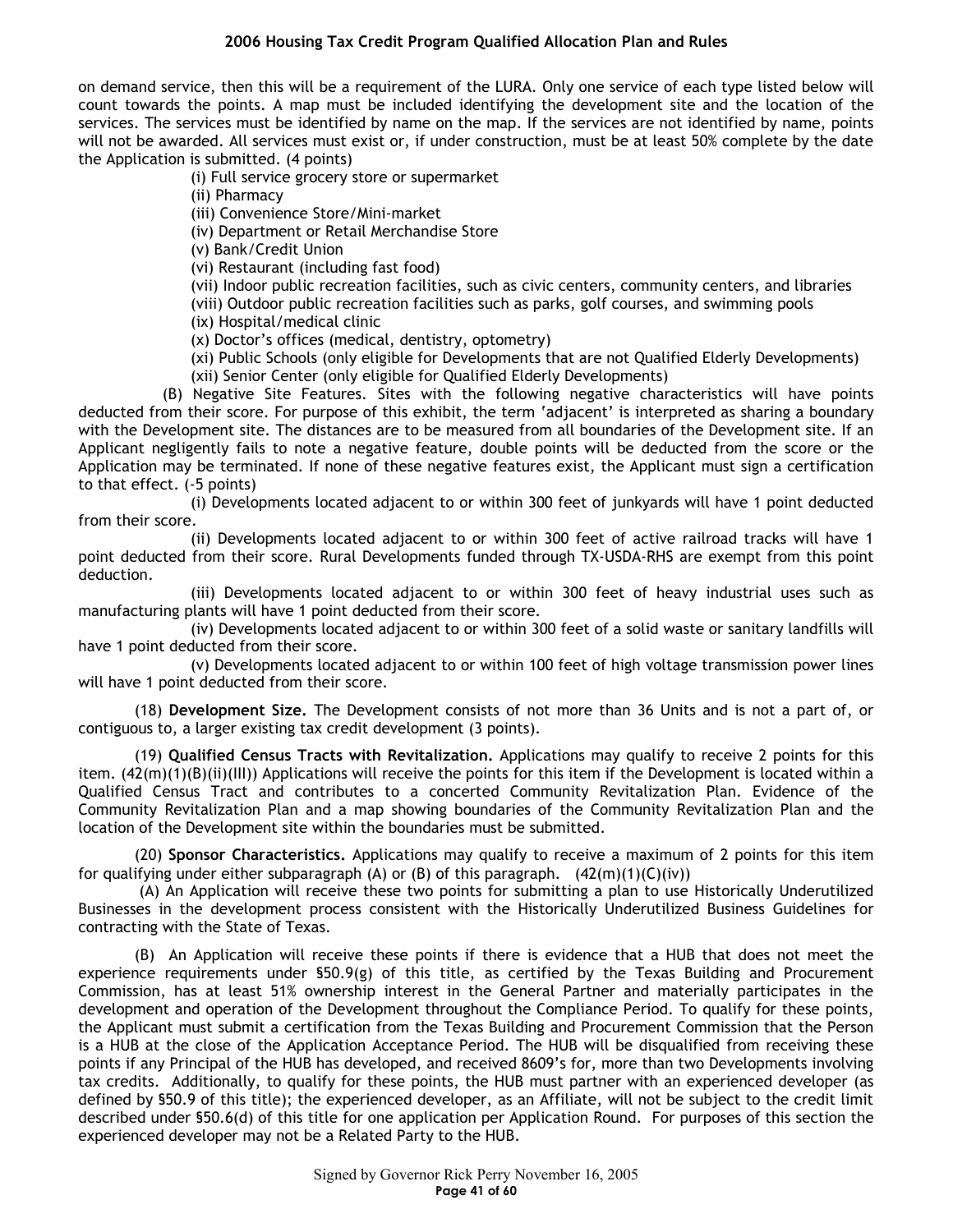(21) **Developments Intended for Eventual Tenant Ownership – Right of First Refusal.** Applications may qualify to receive 1 point for this item.  $(2306.6725(b)(1))$   $(42(m)(1)(C)(viii))$  Evidence that Development Owner agrees to provide a right of first refusal to purchase the Development upon or following the end of the Compliance Period for the minimum purchase price provided in, and in accordance with the requirements of, §42(i)(7) of the Code (the "Minimum Purchase Price"), to a Qualified Nonprofit Organization, the Department, or either an individual tenant with respect to a single family building, or a tenant cooperative, a resident management corporation in the Development or other association of tenants in the Development with respect to multifamily developments (together, in all such cases, including the tenants of a single family building, a "Tenant Organization"). Development Owner may qualify for these points by providing the right of first refusal in the following terms.

(A) Upon the earlier to occur of:

(i) the Development Owner's determination to sell the Development; or

(ii) the Development Owner's request to the Department, pursuant to  $$42(h)(6)(E)(II)$  of the Code, to find a buyer who will purchase the Development pursuant to a "qualified contract" within the meaning of §42(h)(6)(F) of the Code, the Development Owner shall provide a notice of intent to sell the Development ("Notice of Intent") to the Department and to such other parties as the Department may direct at that time. If the Development Owner determines that it will sell the Development at the end of the Compliance Period, the Notice of Intent shall be given no later than two years prior to expiration of the Compliance Period. If the Development Owner determines that it will sell the Development at some point later than the end of the Compliance Period, the Notice of Intent shall be given no later than two years prior to date upon which the Development Owner intends to sell the Development.

(B) During the two years following the giving of Notice of Intent, the Sponsor may enter into an agreement to sell the Development only in accordance with a right of first refusal for sale at the Minimum Purchase Price with parties in the following order of priority:

(i) during the first six-month period after the Notice of Intent, only with a Qualified Nonprofit Organization that is also a community housing development organization, as defined for purposes of the federal HOME Investment Partnerships Program at 24 C.F.R. §92.1 (a "CHDO") and is approved by the Department,

(ii) during the second six-month period after the Notice of Intent, only with a Qualified Nonprofit Organization or a Tenant Organization; and

(iii) during the second year after the Notice of Intent, only with the Department or with a Qualified Nonprofit Organization approved by the Department or a Tenant Organization approved by the Department.

(iv) If, during such two-year period, the Development Owner shall receive an offer to purchase the Development at the Minimum Purchase Price from one of the organizations designated in clauses (i) - (iii) of this subparagraph (within the period(s) appropriate to such organization), the Development Owner shall sell the Development at the Minimum Purchase Price to such organization. If, during such period, the Development Owner shall receive more than one offer to purchase the Development at the Minimum Purchase Price from one or more of the organizations designated in clauses (i) - (iii) of this subparagraph (within the period(s) appropriate to such organizations), the Development Owner shall sell the Development at the Minimum Purchase Price to whichever of such organizations it shall choose.

(C) After whichever occurs the later of:

(i) the end of the Compliance Period; or

(ii) two years from delivery of a Notice of Intent,

the Development Owner may sell the Development without regard to any right of first refusal established by the LURA if no offer to purchase the Development at or above the Minimum Purchase Price has been made by a Qualified Nonprofit Organization, a Tenant Organization or the Department, or a period of 120 days has expired from the date of acceptance of all such offers as shall have been received without the sale having occurred, provided that the failure(s) to close within any such 120-day period shall not have been caused by the Development Owner or matters related to the title for the Development.

(D) At any time prior to the giving of the Notice of Intent, the Development Owner may enter into an agreement with one or more specific Qualified Nonprofit Organizations and/or Tenant Organizations to provide a right of first refusal to purchase the Development for the Minimum Purchase Price, but any such agreement shall only permit purchase of the Development by such organization in accordance with and subject to the priorities set forth in subparagraph (B) of this paragraph.

(E) The Department shall, at the request of the Development Owner, identify in the LURA a Qualified Nonprofit Organization or Tenant Organization which shall hold a limited priority in exercising a right of first refusal to purchase the Development at the Minimum Purchase Price, in accordance with and subject to the priorities set forth in subparagraph (B) of this paragraph.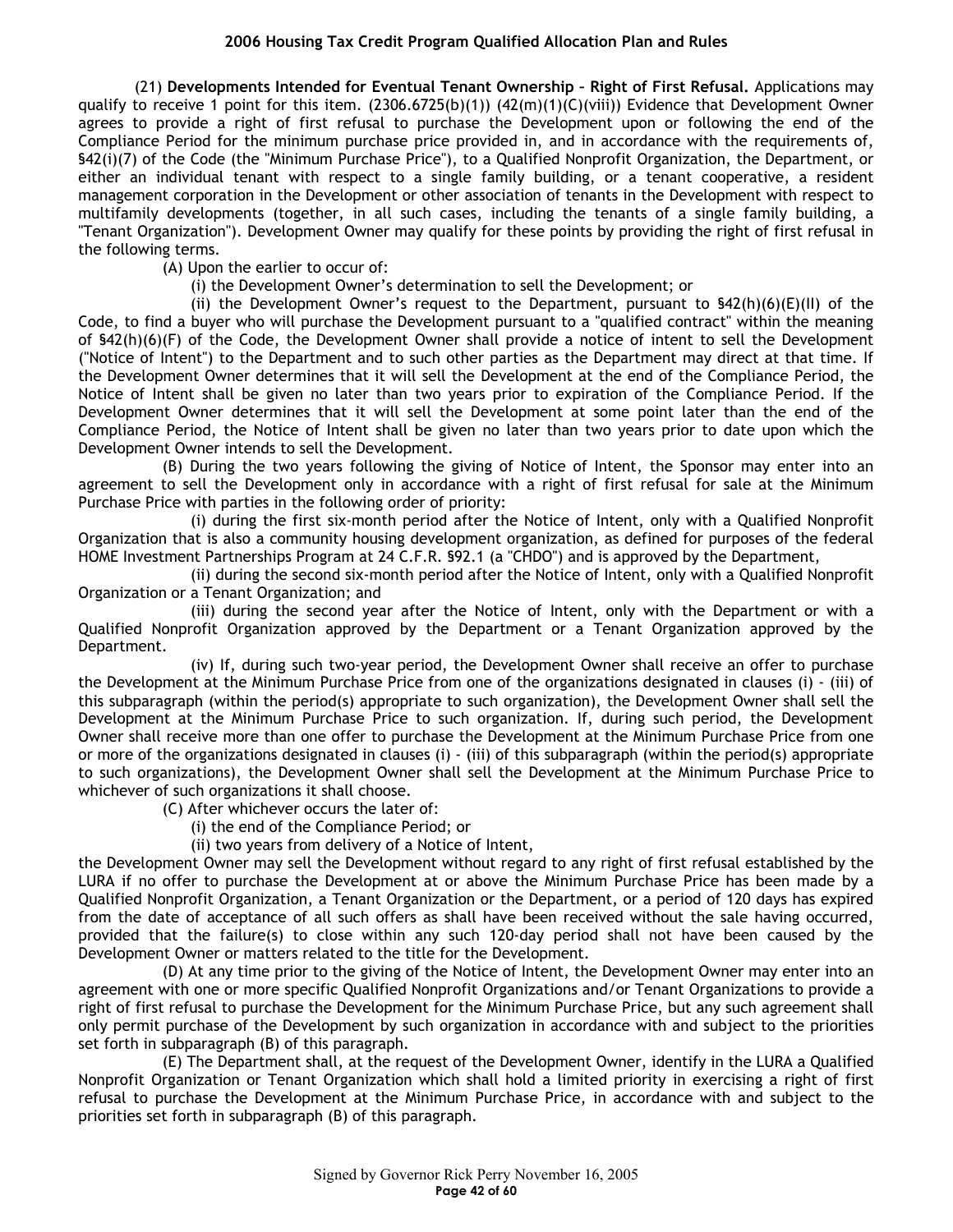(F) The Department shall have the right to enforce the Development Owner's obligation to sell the Development as herein contemplated by obtaining a power-of-attorney from the Development Owner to execute such a sale or by obtaining an order for specific performance of such obligation or by such other means or remedy as shall be, in the Department's discretion, appropriate.

(22) **Leveraging of Private, State, and Federal Resources.** Applications may qualify to receive 1 point for this item. (2306.6725(a)(3)) Evidence that the proposed Development has received an allocation of private, state or federal resources, including HOPE VI funds, that is equal to or greater than 2% of the Total Development costs reflected in the Application. The provider of the funds must attest to the fact that they are not the Applicant, the Developer, Consultant, Related Party or any individual or entity acting on behalf of the proposed Application and attest that none of the funds committed were first provided to the entity by the Applicant, the Developer, Consultant, Related Party or any individual or entity acting on behalf of the proposed Application. The Development must have already applied for funding from the funding entity. Evidence to be submitted with the Application must include a copy of the commitment of funds or a copy of the application to the funding entity and a letter from the funding entity indicating that the application was received. At the time the executed Commitment Notice is required to be submitted, the Applicant or Development Owner must provide evidence of a commitment approved by the governing body of the entity for the sufficient financing to the Department. If the funding commitment from the private, state or federal source has not been received by the date the Department's Commitment Notice is to be submitted, the Application will be evaluated to determine if the loss of these points would have resulted in the Department's not committing the tax credits. If the loss of points would have made the Application noncompetitive, the Commitment Notice will be rescinded and the credits reallocated. If the Application would still be competitive even with the loss of points and the loss would not have impacted the recommendation for an award, the Application will be reevaluated for financial feasibility. If the Application is infeasible without the commitment from the private, state or federal source, the Commitment Notice will be rescinded and the credits reallocated. Use normal rounding. Funds from the Department's HOME and Housing Trust Fund sources will only qualify under this category if there is a Notice of Funding Availability (NOFA) out for available funds and the Applicant is eligible under that NOFA. To qualify for this point, the Rent Schedule must show that at least 3% of all low-income Units are designated to serve individuals or families with incomes at or below 30% of AMGI.

(23) **Third-Party Funding Commitment Outside of Qualified Census Tracts.** Applications may qualify to receive 1 point for this item. (2306.6710(e)(1)) Evidence that the proposed Development has documented and committed third-party funding sources and the Development is located outside of a Qualified Census Tract. The provider of the funds must attest to the fact that they are not the Applicant, the Developer, Consultant, Related Party or any individual or entity acting on behalf of the proposed Application and attest that none of the funds committed were first provided to the entity by the Applicant, the Developer, Consultant, Related Party or any individual or entity acting on behalf of the proposed Application. The commitment of funds (an application alone will not suffice) must already have been received from the third-party funding source and must be equal to or greater than 2% of the Total Development costs reflected in the Application. Funds from the Department's HOME and Housing Trust Fund sources will not qualify under this category. The third-party funding source cannot be a loan from a commercial lender.

#### (24) **Scoring Criteria Imposing Penalties.** (2306.6710(b)(2))

(A) Penalties will be imposed on an Application if the Applicant has requested an extension of a Department deadline, and did not meet the original submission deadline, relating to developments receiving a housing tax credit commitment made in the application round preceding the current round. The extension that will receive a penalty is an extension related to the submission of the carryover. For each extension request made, the Applicant will receive a 5 point deduction for not meeting the Carryover deadline. Subsequent extension requests for carryover after the first extension request made for each development from the preceding round will not result in a further point reduction than already described. No penalty points or fees will be deducted for extensions that were requested on Developments that involved Rehabilitation when the Department is the primary lender, or for Developments that involve TX-USDA-RHS as a lender if TX-USDA-RHS or the Department is the cause for the Applicant not meeting the deadline.

(B) Penalties will be imposed on an Application if the Developer or Principal of the Applicant has been removed by the lender, equity provider, or limited partners in the past five years for failure to perform its obligations under the loan documents or limited partnership agreement. An affidavit will be provided by the Applicant and the Developer certifying that they have not been removed as described, or requiring that they disclose each instance of removal with a detailed description of the situation. If an Applicant or Developer submits the affidavit, and the Department learns at a later date that a removal did take place as described, then the Application will be terminated and any Allocation made will be rescinded. The Applicant, Developers or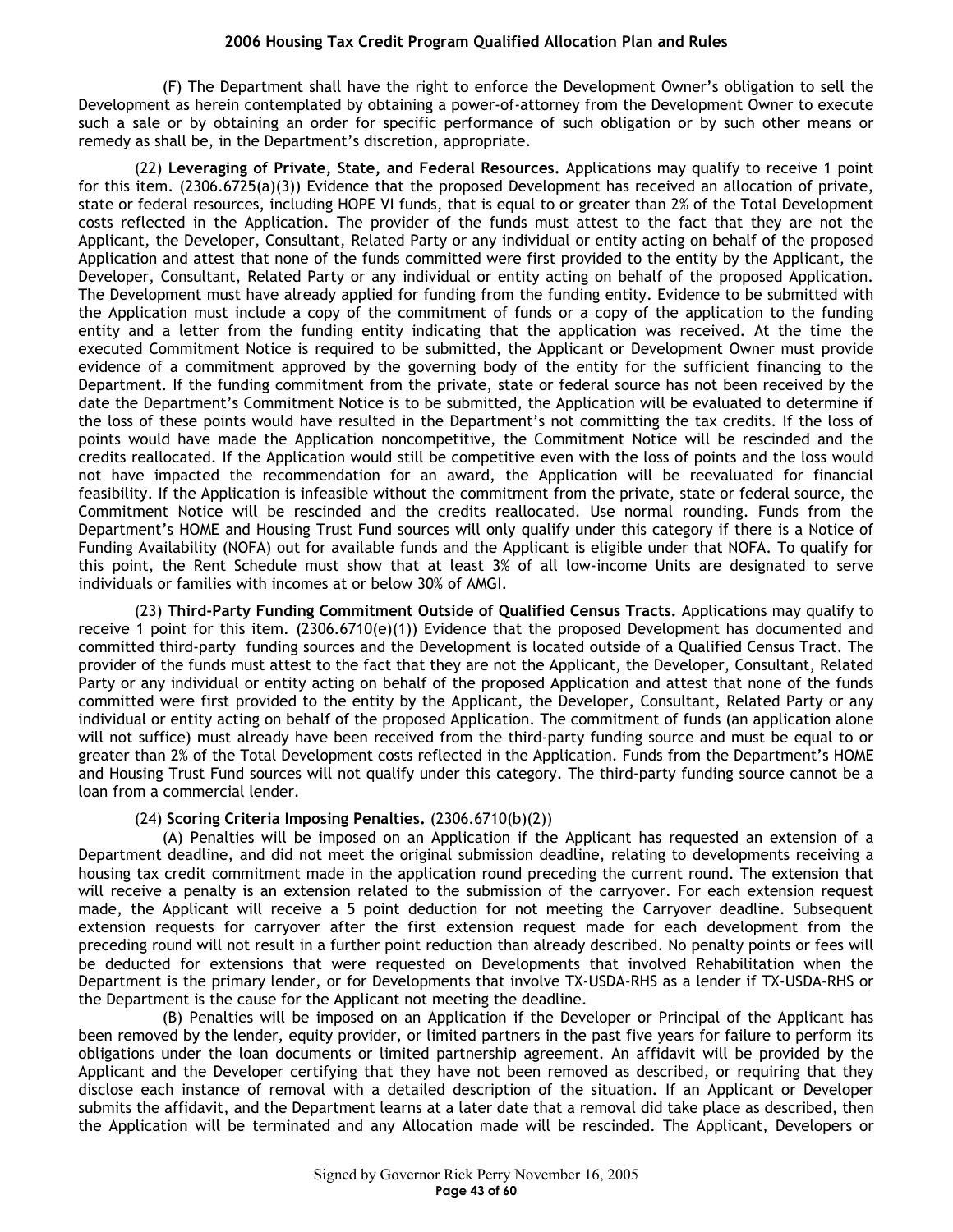Principals of the Applicant that are in court proceedings at the time of Application must disclose this information and the situation will be evaluated on a case-by-case basis. 3 points will be deducted for each instance of removal.

# (j) **Tie Breaker Factors.**

(1) In the event that two or more Applications receive the same number of points in any given Set-Aside category, Rural Regional Allocation or Urban/Exurban Regional Allocation, or Uniform State Service Region, and are both practicable and economically feasible, the Department will utilize the factors in this paragraph, in the order they are presented, to determine which Development will receive a preference in consideration for a tax credit commitment.

(A) Applications involving any Rehabilitation of existing Units will win this first tier tie breaker over Applications involving solely New Construction.

(B) The Application located in the municipality or, if located outside a municipality, the county, that has the lowest state average of units per capita supported by Housing Tax Credits or private activity bonds at the time the Application Round begins as reflected in the Reference Manual will win this second tier tie breaker.

 (C) The amount of requested tax credits per net rentable square foot requested (the lower credits per square foot has preference)

 (2) This clause identifies how ties will be handled when dealing with the restrictions on location identified in §50.5(a)(8) of this title, and in dealing with any issues relating to capture rate calculation. When two Tax-Exempt Bond Developments would violate one of these restrictions, and only one Development can be selected, the Department will utilize the reservation docket number issued by the Texas Bond Review Board in making its determination. When two competitive Housing Tax Credits Applications in the Application Round would violate one of these restrictions, and only one Development can be selected, the Department will utilize the tie breakers identified in paragraph (1) of this subsection. When a Tax-Exempt Bond Development and a competitive Housing Tax Credit Application in the Application Round would both violate a restriction, the following determination will be used:

(A) Tax-Exempt Bond Developments that receive their reservation from the Bond Review Board on or before April 30, 2006 will take precedence over the Housing Tax Credit Applications in the 2006 Application Round;

(B) Housing Tax Credit Applications approved by the Board for tax credits in July 2006 will take precedence over the Tax-Exempt Bond Developments that received their reservation from the Bond Review Board on or between May 1, 2006 and July 31, 2006; and

(C) After July 31, 2006, a Tax-Exempt Bond Development with a reservation from the Bond Review Board will take precedence over any Housing Tax Credit Application from the 2006 Application Round on the Waiting List. However, if no reservation has been issued by the date the Board approves an allocation to a Development from the Waiting List of Applications in the 2006 Application Round or a forward commitment, then the Waiting List Application or forward commitment will be eligible for its allocation.

(k) **Staff Recommendations**. (2306.1112 and 2306.6731) After eligible Applications have been evaluated, ranked and underwritten in accordance with the QAP and the Rules, the Department staff shall make its recommendations to the Executive Award and Review Advisory Committee. The Committee will develop funding priorities and shall make commitment recommendations to the Board. Such recommendations and supporting documentation shall be made in advance of the meeting at which the issuance of Commitment Notices or Determination Notices shall be discussed. The Committee will provide written, documented recommendations to the Board which will address at a minimum the financial or programmatic viability of each Application and a list of all submitted Applications which enumerates the reason(s) for the Development's proposed selection or denial, including all factors provided in subsection §50.10(a) of this section that were used in making this determination.

## **§50.10 Board Decisions; Waiting List; Forward Commitments**

(a) **Board Decisions.** The Board's decisions shall be based upon the Department's and the Board's evaluation of the proposed Developments' consistency with the criteria and requirements set forth in this QAP and Rules.

(1) On awarding tax credits, the Board shall document the reasons for each Application's selection, including any discretionary factors used in making its determination, and the reasons for any decision that conflicts with the recommendations made by Department staff. The Board may not make, without good cause, a commitment decision that conflicts with the recommendations of Department staff. Good cause includes the Board's decision to apply discretionary factors.  $(2306.6725(c); 42(m)(1)(A)(iv); 2306.6731)$ 

(2) In making a determination to allocate tax credits, the Board shall be authorized to not rely solely on the number of points scored by an Application. It shall in addition, be entitled to take into account, as it deems appropriate, the discretionary factors listed in this paragraph. The Board may also apply these discretionary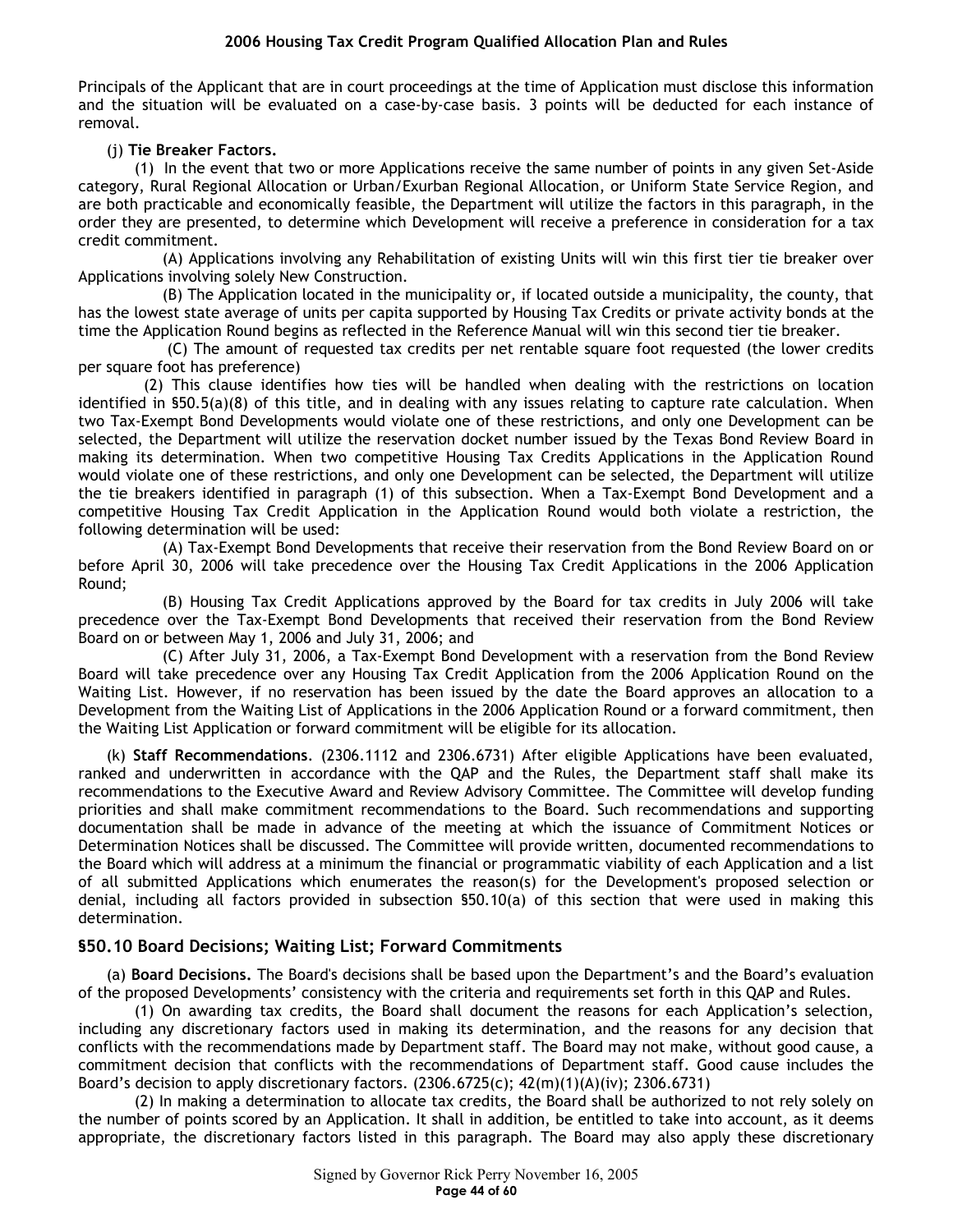factors to its consideration of Tax-Exempt Bond Developments. If the Board disapproves or fails to act upon an Application, the Department shall issue to the Applicant a written notice stating the reason(s) for the Board's disapproval or failure to act. In making tax credit decisions (including those related to Tax-Exempt Bond Developments), the Board, in its discretion, may evaluate, consider and apply any one or more of the following discretionary factors: (2306.111(g)(3); 2306.0661(f))

(A) the developer market study;

(B) the location;

(C) the compliance history of the Developer;

(D) the Applicant and/or Developer's efforts to engage the neighborhood;

(E) the financial feasibility;

(F) the appropriateness of the Development's size and configuration in relation to the housing needs of the community in which the Development is located;

(G) the housing needs of the community, area, region and state;

(H) the Development's proximity to other low-income housing developments;

(I) the availability of adequate public facilities and services;

(J) the anticipated impact on local school districts;

(K) zoning and other land use considerations;

(L) laws relating to fair housing including affirmatively furthering fair housing;

(M) the efficient use of the tax credits;

(N) consistency with local needs, including consideration of revitalization or preservation needs;

(O) the allocation of credits among many different entities without diminishing the quality of the housing; (General Appropriation Act, Article VII, Rider 8(e))

(P) meeting a compelling housing need;

(Q) providing integrated, affordable housing for individuals and families with different levels of

income;

(R) the inclusive capture rate as described under  $$1.32(g)(2);$ 

(S) any matter considered by the Board to be relevant to the approval decision and in furtherance of the Department's purposes and the policies of Chapter 2306, Texas Government Code; or

(T) other good cause as determined by the Board.

(3) Before the Board approves any Application, the Department shall assess the compliance history of the Applicant with respect to all applicable requirements; and the compliance issues associated with the proposed Development, including compliance information provided by the Texas State Affordable Housing Corporation. The Committee shall provide to the Board a written report regarding the results of the assessments. The written report will be included in the appropriate Development file for Board and Department review. The Board shall fully document and disclose any instances in which the Board approves a Development Application despite any noncompliance associated with the Development or Applicant. (2306.057)

 (b) **Waiting List.** (2306.6711(c) and (d)) If the entire State Housing Credit Ceiling for the applicable calendar year has been committed or allocated in accordance with this chapter, the Board shall generate, concurrently with the issuance of commitments, a waiting list of additional Applications ranked by score in descending order of priority based on Set-Aside categories and regional allocation goals. The Board may also apply discretionary factors in determining the Waiting List. If at any time prior to the end of the Application Round, one or more Commitment Notices expire and a sufficient amount of the State Housing Credit Ceiling becomes available, the Board shall issue a Commitment Notice to Applications on the waiting list subject to the amount of returned credits, the regional allocation goals and the Set-Aside categories, including the 10% Nonprofit Set-Aside allocation required under the Code, §42(h)(5). At the end of each calendar year, all Applications which have not received a Commitment Notice shall be deemed terminated. The Applicant may re-apply to the Department during the next Application Acceptance Period.

(c) **Forward Commitments.** The Board may determine to issue commitments of tax credit authority with respect to Applications from the State Housing Credit Ceiling for the calendar year following the year of issuance (each a "forward commitment") to Applications submitted in accordance with the rules and timelines required under this rule and the Application Submission Procedures Manual. The Board will utilize its discretion in determining the amount of credits to be allocated as forward commitments and the reasons for those commitments considering score and discretionary factors. The Board may utilize the forward commitment authority to allocate credits to TX-USDA-RHS Developments which are experiencing foreclosure or loan acceleration at any time during the 2006 calendar year, also referred to as Rural Rescue Developments. Applications that are submitted under the 2006 QAP and granted a Forward Commitment of 2007 Housing Tax Credits are considered by the Board to comply with the 2007 QAP by having satisfied the requirements of this 2006 QAP, except for statutorily required QAP changes.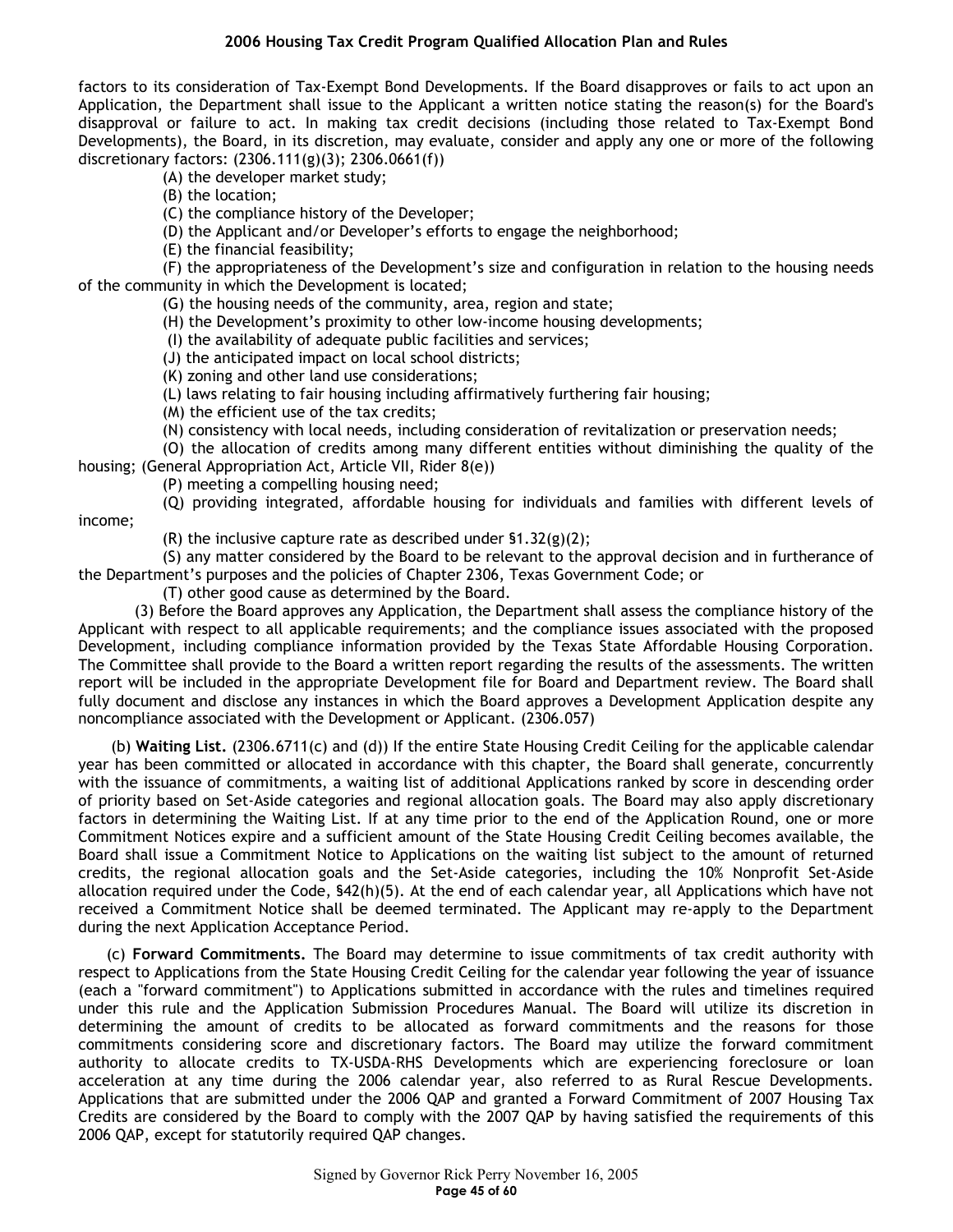(1) Unless otherwise provided in the Commitment Notice with respect to a Development selected to receive a forward commitment, actions which are required to be performed under this chapter by a particular date within a calendar year shall be performed by such date in the calendar year of the Credit Ceiling from which the credits are allocated.

(2) Any forward commitment made pursuant to this section shall be made subject to the availability of State Housing Credit Ceiling in the calendar year with respect to which the forward commitment is made. If a forward commitment shall be made with respect to a Development placed in service in the year of such commitment, the forward commitment shall be a "binding commitment" to allocate the applicable credit dollar amount within the meaning of the Code, §42(h)(1)(C).

(3) If tax credit authority shall become available to the Department in a calendar year in which forward commitments have been awarded, the Department may allocate such tax credit authority to any eligible Development which received a forward commitment, in which event the forward commitment shall be canceled with respect to such Development.

## **§50.11. Required Application Notifications, Receipt of Public Comment, and Meetings with Applicants; Viewing of Pre-Applications and Applications; Confidential Information.**

#### (a) **Required Application Notifications, Receipt of Public Comment, and Meetings with Applicants.**

(1) Within approximately seven business days after the close of the Pre-Application Acceptance Period, the Department shall publish a Pre-Application Submission Log on its web site. Such log shall contain the Development name, address, Set-Aside, number of units, requested credits, owner contact name and phone number. (2306.6717(a)(1))

(2) Approximately 30 days before the close of the Application Acceptance Period, the Department will release the evaluation and assessment of the Pre-Applications on its web site.

(3) Not later than 14 days after the close of the Pre-Application Acceptance Period, or Application Acceptance Period for Applications for which no Pre-Application was submitted, the Department shall: (2306.1114)

(A) publish an Application submission log on its web site.

(B) give notice of a proposed Development in writing that provides the information required under clause (i) of this subparagraph to all of the individuals and entities described in clauses (ii) - (x) of this subparagraph. (2306.6718(a) - (c))

(i) The following information will be provided in these notifications:

(I) The relevant dates affecting the Application including the date on which the Application was filed, the date or dates on which any hearings on the Application will be held and the date by which a decision on the Application will be made;

(II) A summary of relevant facts associated with the Development;

(III) A summary of any public benefits provided as a result of the Development, including rent subsidies and tenant services; and

(IV) The name and contact information of the employee of the Department designated by the director to act as the information officer and liaison with the public regarding the Application.

(ii) Presiding officer of the governing body of the political subdivision containing the Development (mayor or county judge) to advise such individual that the Development, or a part thereof, will be located in his/her jurisdiction and request any comments which such individual may have concerning such Development.

(iii) If the Department receives a letter from the mayor or county judge of an affected city or county that expresses opposition to the Development, the Department will give consideration to the objections raised and will offer to visit the proposed site or Development with the mayor or county judge or their designated representative within 30 days of notification. The site visit must occur before the Housing Tax Credit can be approved by the Board. The Department will obtain reimbursement from the Applicant for the necessary travel and expenses at rates consistent with the state authorized rate (General Appropriation Act, Article VII, Rider 5) (§42(m)(1));

(iv) Any member of the governing body of a political subdivision who represents the Area containing the Development. If the governing body has single-member districts, then only that member of the governing body for that district will be notified, however if the governing body has at-large districts, then all members of the governing body will be notified;

(v) state representative and state senator who represent the community where the Development is proposed to be located. If the state representative or senator host a community meeting, the Department, if timely notified, will ensure staff are in attendance to provide information regarding the Housing Tax Credit Program; (General Appropriation Act, Article VII, Rider 8(d))

(vi) United States representative who represents the community containing the Development;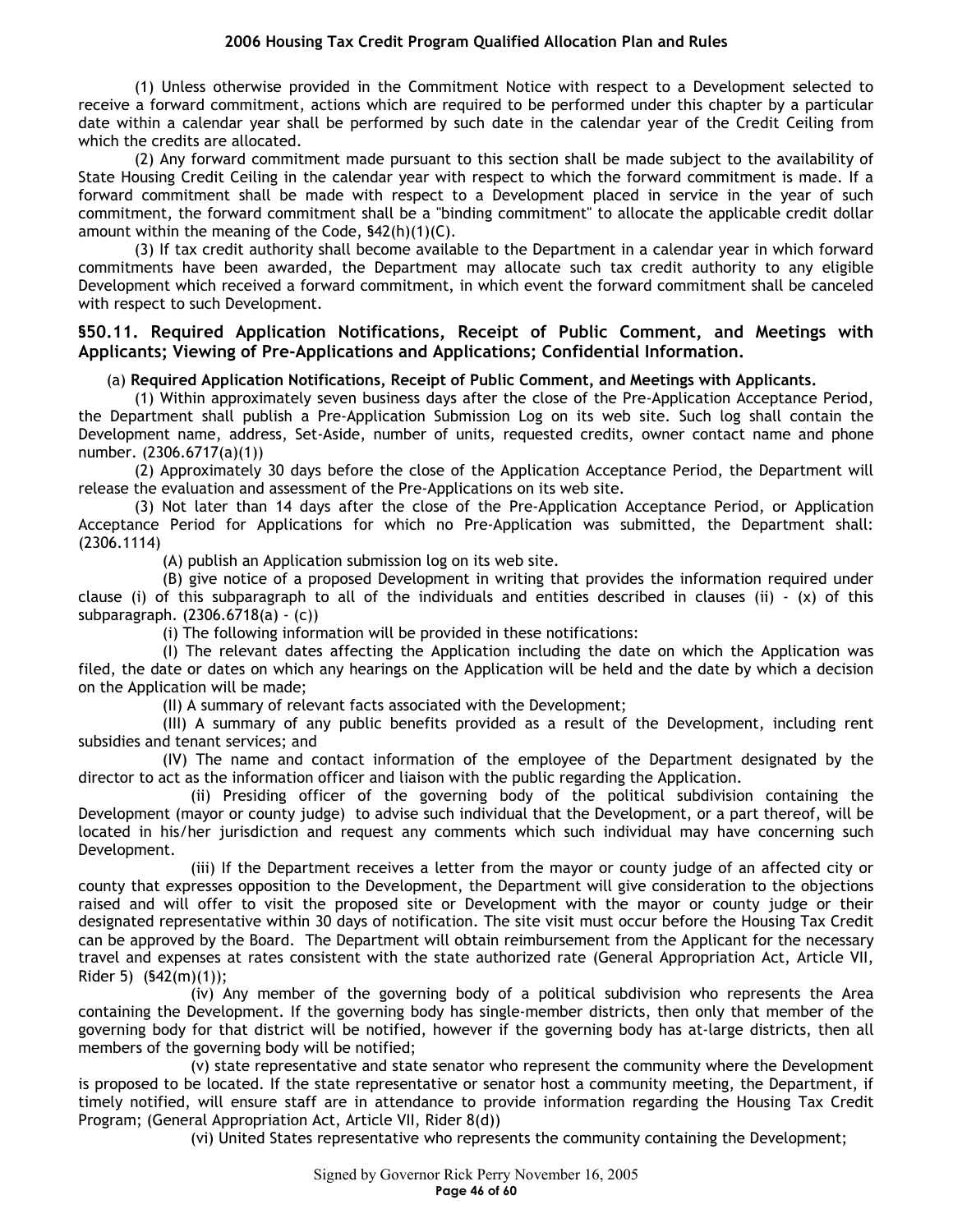(vii) Superintendent of the school district containing the Development;

(viii) Presiding officer of the board of trustees of the school district containing the Development;

(ix) Any Neighborhood Organizations on record with the city or county in which the Development is to be located and whose boundaries contain the proposed Development site or otherwise known to the Applicant or Department and on record with the state or county; and

(x) Advocacy organizations, social service agencies, civil rights organizations, tenant organizations, or others who may have an interest in securing the development of affordable housing that are registered on the Department's email list service.

(C) The elected officials identified in subparagraph (B) of this paragraph will be provided an opportunity to comment on the Application during the Application evaluation process.  $(542(m)(1))$ 

(4) The Department shall hold at least three public hearings in different Uniform State Service Regions of the state to receive comment on the submitted Applications and on other issues relating to the Housing Tax Credit Program for competitive Applications under the State Housing Credit Ceiling. (2306.6717(c))

(5) The Department shall make available on the Department's website information regarding the Housing Tax Credit Program including notice of public hearings, meetings, Application Round opening and closing dates, submitted Applications, and Applications approved for underwriting and recommended to the Board, and shall provide that information to locally affected community groups, local and state elected officials, local housing departments, any appropriate newspapers of general or limited circulation that serve the community in which a proposed Development is to be located, nonprofit and for-profit organizations, on-site property managers of occupied Developments that are the subject of Applications for posting in prominent locations at those Developments, and any other interested persons including community groups, who request the information.  $(2306.6717(b))$ ;

(6) Approximately forty days prior to the date of the July Board meeting at which the issuance of Commitment Notices shall be discussed, the Department will notify each Applicant of the receipt of any opposition received by the Department relating to his or her Development at that time.

(7) Not later than the third working day after the date of completion of each stage of the Application process, including the results of the Application scoring and underwriting phases and the commitment phase, the results will be posted to the Department's web site. (2306.6717(a)(3))

(8) At least thirty days prior to the date of the July Board meeting at which the issuance of Commitment Notices shall be discussed, the Department will:

(A) provide the Application scores to the Board; (2306.6711(a)

(B) if feasible, post to the Department's web site the entire Application, including all supporting documents and exhibits, the Application Log as further described in §50.19(b) of this title, a scoring sheet providing details of the Application score, and any other documents relating to the processing of the Application.  $(2306.6717(a)(1)$  and  $(2))$ 

(9) A summary of comments received by the Department on specific Applications shall be part of the documents required to be reviewed by the Board under this subsection if it is received 30 business days prior to the date of the Board Meeting at which the issuance of Commitment Notices or Determination Notices shall be discussed. Comments received after this deadline will not be part of the documentation submitted to the Board. However, a public comment period will be available prior to the Board's decision, at the Board meeting where tax credit commitment decisions will be made.

(10) Not later than the 120<sup>th</sup> day after the date of the initial issuance of Commitment Notices for housing tax credits, the Department shall provide an Applicant who did not receive a commitment for housing tax credits with an opportunity to meet and discuss with the Department the Application's deficiencies, scoring and underwriting. (2306.6711(e))

(b) **Viewing of Pre-Applications and Applications.** Pre-Applications and Applications for tax credits are public information and are available upon request after the Pre-Application and Application Acceptance Periods close, respectively. All Pre-Applications and Applications, including all exhibits and other supporting materials, except Personal Financial Statements and Social Security numbers, will be made available for public disclosure after the Pre-Application and Application periods close, respectively. The content of Personal Financial Statements may still be made available for public disclosure upon request if the Attorney General's office deems it is not protected from disclosure by the Texas Public Information Act*.*

(c) **Confidential Information.** The Department may treat the financial statements of any Applicant as confidential and may elect not to disclose those statements to the public. A request for such information shall be processed in accordance with §552.305 of the Government Code. (2306.6717(d))

**§50.12. Tax-Exempt Bond Developments: Filing of Applications; Applicability of Rules; Supportive Services; Financial Feasibility Evaluation; Satisfaction of Requirements.**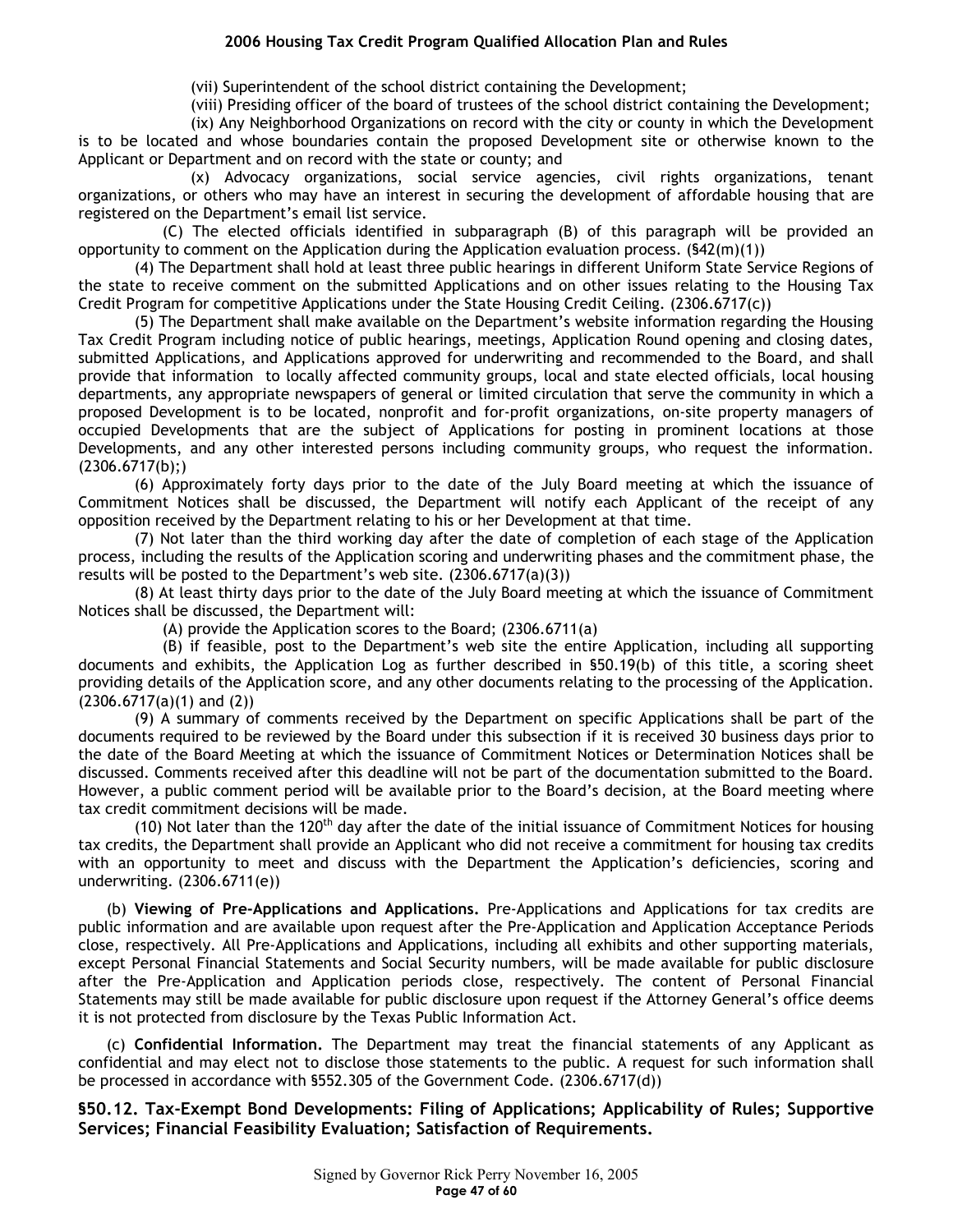(a) **Filing of Applications for Tax-Exempt Bond Developments.** Applications for a Tax-Exempt Bond Development may be submitted to the Department as described in paragraphs (1) and (2) of this subsection:

 (1) Applicants which receive advance notice of a Program Year 2006 reservation as a result of the Texas Bond Review Board's (TBRB) lottery for the private activity volume cap must file a complete Application not later than 12:00 p.m. on December 29, 2005. Such filing must be accompanied by the Application fee described in §50.20 of this title.

(2) Applicants which receive advance notice of a Program Year 2006 reservation after being placed on the waiting list as a result of the TBRB lottery for private activity volume cap must submit Volume 1 and Volume 2 of the Application and the Application fee described in §50.20 of this title prior to the Applicant's bond reservation date as assigned by the TBRB. Any outstanding documentation required under this section must be submitted to the Department at least 60 days prior to the Board meeting at which the decision to issue a Determination Notice would be made unless a waiver is being requested.

(b) **Applicability of Rules for Tax-Exempt Bond Developments.** Tax-Exempt Bond Development Applications are subject to all rules in this title, with the only exceptions being the following sections: §50.4 of this title (regarding State Housing Credit Ceiling), §50.7 of this title (regarding Regional Allocation and Set-Asides), §50.8 of this title (regarding Pre-Application), §50.9(d) and (f) of this title (regarding Evaluation Processes for Competitive Applications and Rural Rescue Applications), §50.9(i) of this title (regarding Selection Criteria), §50.10(b) and (c) of this title (regarding Waiting List and Forward Commitments), and §50.14(a) and (b) of this title (regarding Carryover and 10% Test). Such Developments requesting a Determination Notice in the current calendar year must meet all Threshold Criteria requirements stipulated in §50.9(h) of this title. Such Developments which received a Determination Notice in a prior calendar year must meet all Threshold Criteria requirements stipulated in the QAP and Rules in effect for the calendar year in which the Determination Notice was issued; provided, however, that such Developments shall comply with all procedural requirements for obtaining Department action in the current QAP and Rules; and such other requirements of the QAP and Rules as the Department determines applicable. Consistency with the local municipality's consolidated plan or similar planning document must be demonstrated in those instances where the city or county has a consolidated plan. Applicants will be required to meet all conditions of the Determination Notice by the time the construction loan is closed unless otherwise specified in the Determination Notice. Applicants must meet the requirements identified in §50.15 of this title. No later than 60 days following closing of the bonds, the Development Owner must also submit a Management Plan and an Affirmative Marketing Plan ( as further described in the Carryover Allocation Procedures Manual), and evidence must be provided at this time of attendance of the Development Owner or management company at Department-approved Fair Housing training relating to leasing and management issues for at least five hours and the Development architect at Department-approved Fair Housing training relating to design issues for at least five hours. Certifications must not be older than two years. Applications that receive a reservation from the Bond Review Board on or before December 31, 2005 will be required to satisfy the requirements of the 2005 QAP; Applications that receive a reservation from the Bond Review Board on or after January 1, 2006 will be required to satisfy the requirements of the 2006 QAP.

(c) **Supportive Services for Tax-Exempt Bond Developments.** (2306.254) Tax-Exempt Bond Development Applications must provide an executed agreement with a qualified service provider for the provision of special supportive services that would otherwise not be available for the tenants. The provision of these services will be included in the LURA. Acceptable services as described in paragraphs  $(1) - (3)$  of this subsection include:

(1) the services must be in at least one of the following categories: child care, transportation, basic adult education, legal assistance, counseling services, GED preparation, English as a second language classes, vocational training, home buyer education, credit counseling, financial planning assistance or courses, health screening services, health and nutritional courses, organized team sports programs, youth programs, scholastic tutoring, social events and activities, community gardens or computer facilities;

(2) any other program described under Title IV-A of the Social Security Act (42 U.S.C. §§601 et seq.) which enables children to be cared for in their homes or the homes of relatives; ends the dependence of needy families on government benefits by promoting job preparation, work and marriage; prevents and reduces the incidence of out-of wedlock pregnancies; and encourages the formation and maintenance of two-parent families, or

(3) any other services approved in writing by the Issuer. The plan for tenant supportive services submitted for review and approval of the Issuer must contain a plan for coordination of services with state workforce development and welfare programs. The coordinated effort will vary depending upon the needs of the tenant profile at any given time as outlined in the plan.

(d) **Financial Feasibility Evaluation for Tax-Exempt Bond Developments.** Code §42(m)(2)(D) requires the bond issuer (if other than the Department) to ensure that a Tax-Exempt Bond Development does not receive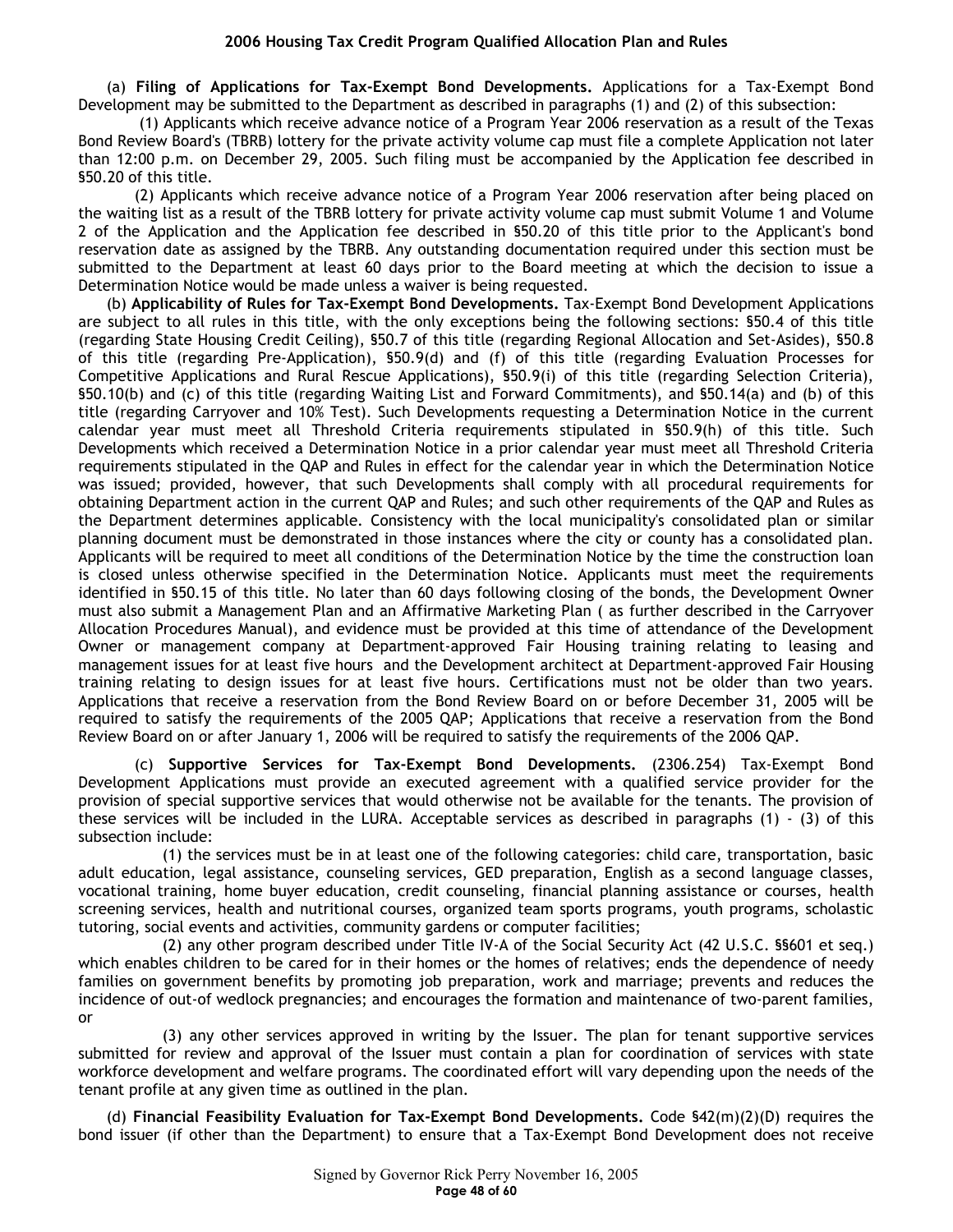more tax credits than the amount needed for the financial feasibility and viability of a Development throughout the Compliance Period. Treasury Regulations prescribe the occasions upon which this determination must be made. In light of the requirement, issuers may either elect to underwrite the Development for this purpose in accordance with the QAP and the Underwriting Rules and Guidelines, §1.32 of this title or request that the Department perform the function. If the issuer underwrites the Development, the Department will, nonetheless, review the underwriting report and may make such changes in the amount of credits which the Development may be allowed as are appropriate under the Department's guidelines. The Determination Notice issued by the Department and any subsequent IRS Form(s) 8609 will reflect the amount of tax credits for which the Development is determined to be eligible in accordance with this subsection, and the amount of tax credits reflected in the IRS Form 8609 may be greater or less than the amount set forth in the Determination Notice, based upon the Department's and the bond issuer's determination as of each building's placement in service. Any increase of tax credits, from the amount specified in the Determination Notice, at the time of each building's placement in service will only be permitted if it is determined by the Department, as required by Code §42(m)(2)(D), that the Tax-Exempt Bond Development does not receive more tax credits than the amount needed for the financial feasibility and viability of a Development throughout the Compliance Period. Increases to the amount of tax credits that exceed 110% of the amount of credits reflected in the Determination Notice are contingent upon approval by the Board. Increases to the amount of tax credits that do not exceed 110% of the amount of credits reflected in the Determination Notice may be approved administratively by the Executive Director.

(e) **Satisfaction of Requirements for Tax-Exempt Bond Developments.** If the Department staff determines that all requirements of this QAP and Rules have been met, the Department will recommend that the Board authorize the issuance of a Determination Notice. The Board, however, may utilize the discretionary factors identified in §50.10(a) of this title in determining if they will authorize the Department to issue a Determination Notice to the Development Owner. The Determination Notice, if authorized by the Board, will confirm that the Development satisfies the requirements of the QAP and Rules in accordance with the Code,  $$42(m)(1)(D).$ 

## **§50.13 Commitment and Determination Notices; Agreement and Election Statement; Documentation Submission Requirements.**

(a) **Commitment and Determination Notices.** If the Board approves an Application, within ten days of approval the Department will:

(1) if the Application is for a commitment from the State Housing Credit Ceiling, issue a Commitment Notice to the Development Owner which shall:

(A) confirm that the Board has approved the Application; and

(B) state the Department's commitment to make a Housing Credit Allocation to the Development Owner in a specified amount, subject to the feasibility determination described at § 50.16 of this title, and compliance by the Development Owner with the remaining requirements of this chapter and any other terms and conditions set forth therein by the Department. This commitment shall expire on the date specified therein unless the Development Owner indicates acceptance of the commitment by executing the Commitment Notice or Determination Notice, pays the required fee specified in §50.20 of this title, and satisfies any other conditions set forth therein by the Department. A Development Owner may request an extension of the Commitment Notice expiration date by submitting an extension request and associated extension fee as described in §50.20 of this title. Any such extension must be approved by the Board. In no event shall the expiration date of a Commitment Notice be extended beyond the last business day of the applicable calendar year.

(2) if the Application regards a Tax-Exempt Bond Development, issue a Determination Notice to the Development Owner which shall:

(A) confirm the Board's determination that the Development satisfies the requirements of this QAP; and

(B) state the Department's commitment to issue IRS Form(s) 8609 to the Development Owner in a specified amount, subject to the requirements set forth at §50.12 of this title and compliance by the Development Owner with all applicable requirements of this title and any other terms and conditions set forth therein by the Department. The Determination Notice shall expire on the date specified therein unless the Development Owner indicates acceptance by executing the Determination Notice and paying the required fee specified in §50.20 of this title. The Determination Notice shall also expire unless the Development Owner satisfies any conditions set forth therein by the Department within the applicable time period.

(3) notify, in writing, the mayor or other equivalent chief executive officer of the municipality in which the Property is located informing him/her of the Board's issuance of a Commitment Notice or Determination Notice, as applicable.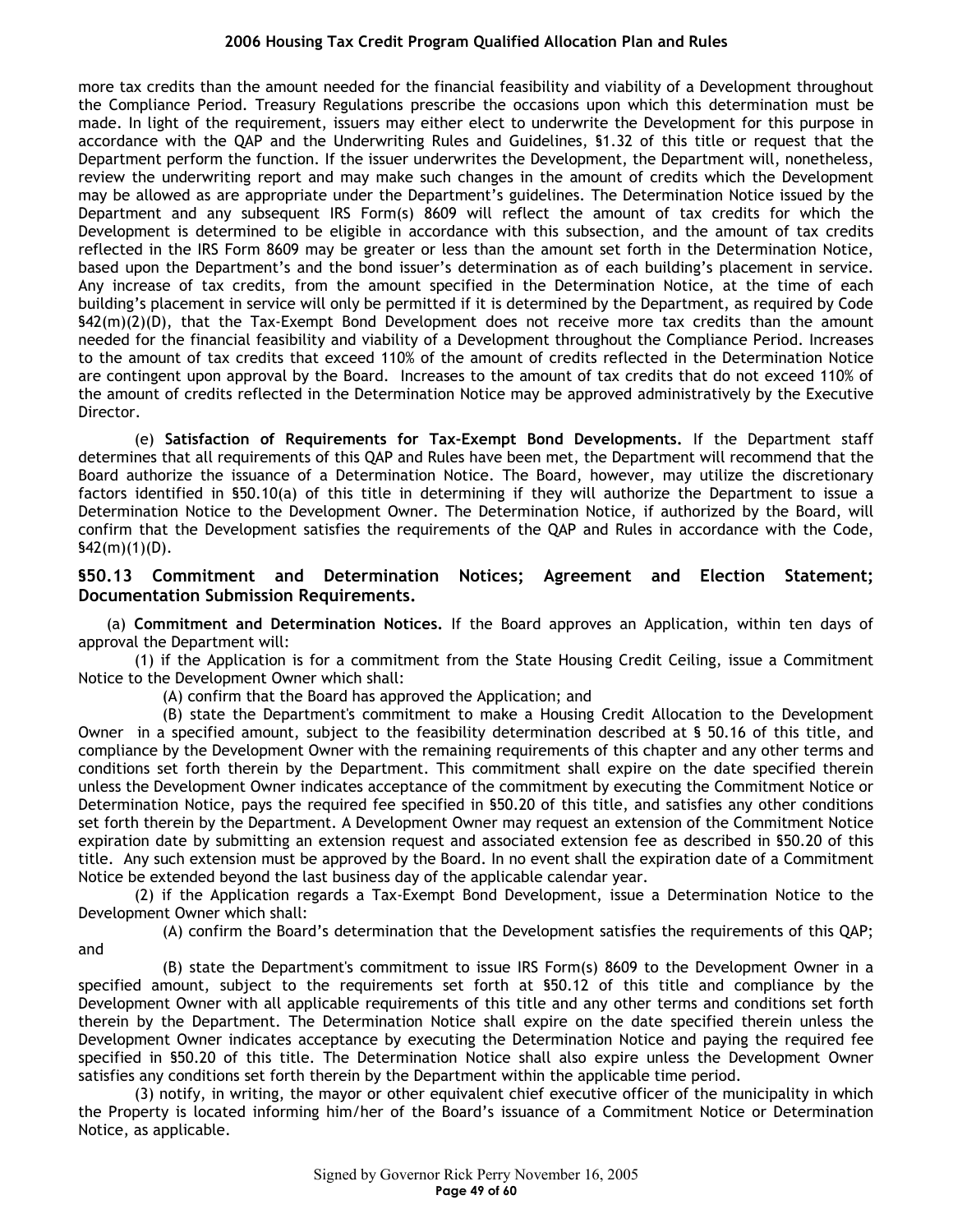(4) A Commitment or Determination Notice shall not be issued with respect to any Development for an unnecessary amount or where the cost for the total development, acquisition, construction or Rehabilitation exceeds the limitations established from time to time by the Department and the Board, unless the Department staff make a recommendation to the Board based on the need to fulfill the goals of the Housing Tax Credit Program as expressed in this QAP and Rules, and the Board accepts the recommendation. The Department's recommendation to the Board shall be clearly documented.

 (5) A Commitment or Determination Notice shall not be issued with respect to the Applicant, the Development Owner, the General Contractor, or any Affiliate of the General Contractor that is active in the ownership or Control of one or more other low-income rental housing properties in the state of Texas administered by the Department, or outside the state of Texas, that is in Material Noncompliance with the LURA (or any other document containing an Extended Low-income Housing Commitment) or the program rules in effect for such property, as described in §60.1 of this title.

(6) The executed Commitment or Determination Notice must be returned to the Department within ten days of the effective date of the Notice.

(b) **Agreement and Election Statement.** Together with the Development Owner's acceptance of the Carryover Allocation, the Development Owner may execute an Agreement and Election Statement, in the form prescribed by the Department, for the purpose of fixing the Applicable Percentage for the Development as that for the month in which the Carryover Allocation was accepted (or the month the bonds were issued for Tax-Exempt Bond Developments), as provided in the Code,  $$42(b)(2)$ . Current Treasury Regulations,  $$1.42-8(a)(1)(v)$ , suggest that in order to permit a Development Owner to make an effective election to fix the Applicable Percentage for a Development, the Carryover Allocation Document must be executed by the Department and the Development Owner within the same month. The Department staff will cooperate with a Development Owner, as possible or reasonable, to assure that the Carryover Allocation Document can be so executed.

(c) **Documentation Submission Requirements at Commitment of Funds.** No later than the date the Commitment Notice or Determination Notice is executed by the Applicant and returned to the Department with the appropriate Commitment Fee as further described in §50.20(f) of this title, the following documents must also be provided to the Department. Failure to provide these documents may cause the Commitment to be rescinded. For each Applicant all of the following must be provided:

(1) Evidence that the entity has the authority to do business in Texas;

(2) A Certificate of Account Status from the Texas Comptroller of Public Accounts or, if such a Certificate is not available because the entity is newly formed, a statement to such effect; and a Certificate of Organization from the Secretary of State;

(3) Copies of the entity's governing documents, including, but not limited to, its Articles of Incorporation, Articles of Organization, Certificate of Limited Partnership, Bylaws, Regulations and/or Partnership Agreement; and

(4) Evidence that the signer(s) of the Application have the authority to sign on behalf of the Applicant in the form of a corporate resolution or by-laws which indicate same from the sub-entity in Control and that those Persons signing the Application constitute all Persons required to sign or submit such documents.

## **§50.14. Carryover; 10% Test; Commencement of Substantial Construction.**

(a) **Carryover.** All Developments which received a Commitment Notice, and will not be placed in service and receive IRS Form 8609 in the year the Commitment Notice was issued, must submit the Carryover documentation to the Department no later than November 1 of the year in which the Commitment Notice is issued. Commitments for credits will be terminated if the Carryover documentation, or an approved extension, has not been received by this deadline. In the event that a Development Owner intends to submit the Carryover documentation in any month preceding November of the year in which the Commitment Notice is issued, in order to fix the Applicable Percentage for the Development in that month, it must be submitted no later than the first Friday in the preceding month. If the financing structure, syndication rate, amount of debt or syndication proceeds are revised at the time of Carryover from what was proposed in the original Application, applicable documentation of such changes must be provided and the Development may be reevaluated by the Department. The Carryover Allocation format must be properly completed and delivered to the Department as prescribed by the Carryover Allocation Procedures Manual. All Carryover Allocations will be contingent upon the following, in addition to all other conditions placed upon the Application in the Commitment Notice:

(1) The Development Owner for all New Construction Developments must have purchased the property for the Development.

(2) A current original plat or survey of the land, prepared by a duly licensed Texas Registered Professional Land Surveyor. Such survey shall conform to standards prescribed in the Manual of Practice for Land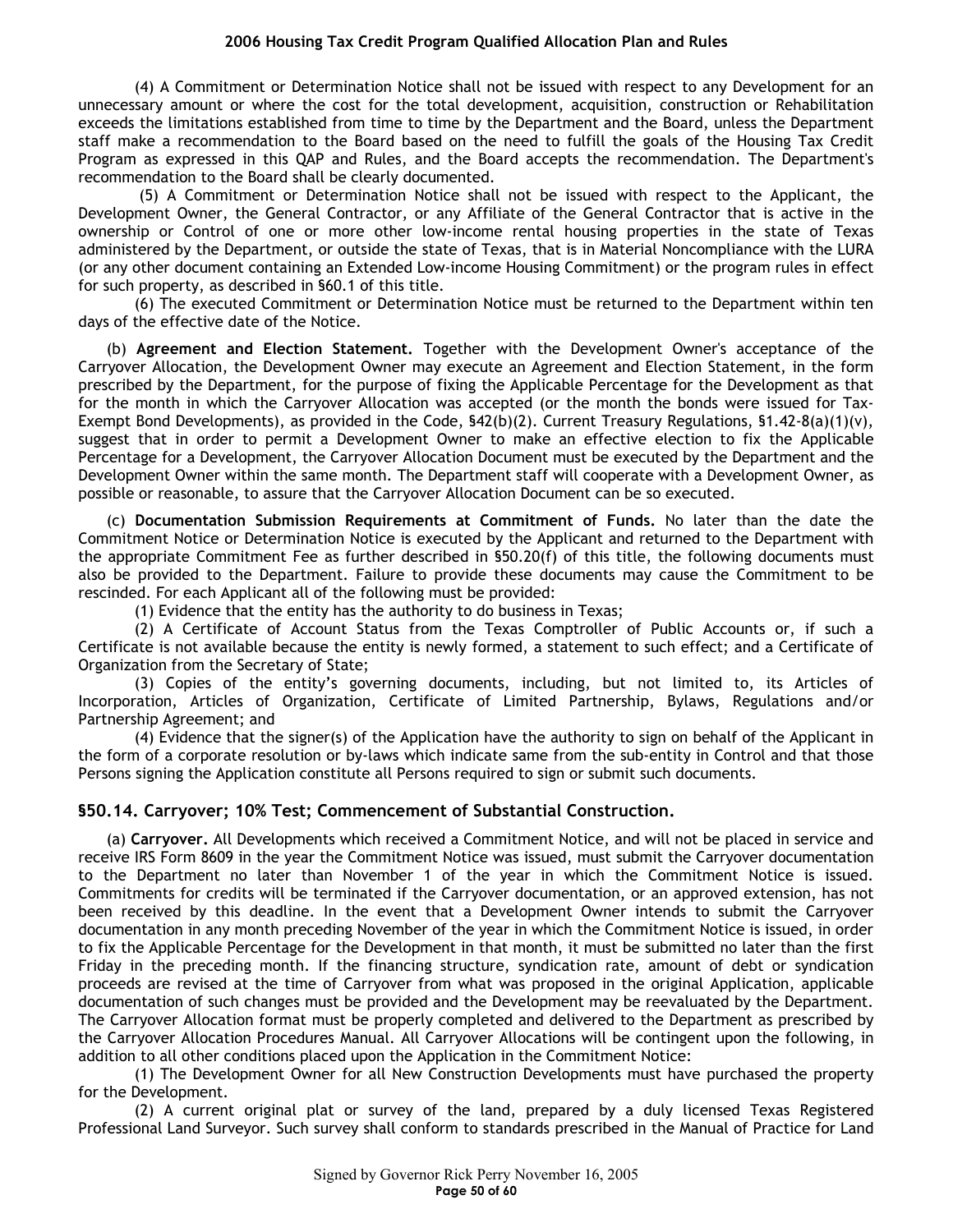Surveying in Texas as promulgated and amended from time to time by the Texas Surveyors Association as more fully described in the Carryover Procedures Manual.

(3) For all Developments involving New Construction, evidence of the availability of all necessary utilities/services to the Development site must be provided. Necessary utilities include natural gas (if applicable), electric, trash, water, and sewer. Such evidence must be a letter or a monthly utility bill from the appropriate municipal/local service provider. If utilities are not already accessible, then the letter must clearly state: an estimated time frame for provision of the utilities, an estimate of the infrastructure cost, and an estimate of any portion of that cost that will be borne by the Development Owner. Letters must be from an authorized individual representing the organization which actually provides the services. Such documentation should clearly indicate the Development property. If utilities are not already accessible (undeveloped areas), then the letter should not be older than three months from the first day of the Application Acceptance Period.

(4) The Department will not execute a Carryover Allocation Agreement with any Owner in Material Noncompliance on October 1, 2006.

(b) **10% Test.** No later than six months from the date the Carryover Allocation Document is executed by the Department and the Development Owner, more than 10% of the Development Owner's reasonably expected basis must have been incurred pursuant to  $$42(h)(1)(E)(i)$  and (ii) of the Internal Revenue Code and Treasury Regulations, §1.42-6. The evidence to support the satisfaction of this requirement must be submitted to the Department no later than June 30 of the year following the execution of the Carryover Allocation Document in a format prescribed by the Department. At the time of submission of the documentation, the Development Owner must also submit a Management Plan and an Affirmative Marketing Plan as further described in the Carryover Allocation Procedures Manual. Evidence must be provided at this time of attendance of the Development Owner or management company at Department-approved Fair Housing training relating to leasing and management issues for at least five hours and the Development architect at Department-approved Fair Housing training relating to design issues for at least five hours on or before the time the 10% Test Documentation is submitted. Certifications must not be older than two years.

(c) **Commencement of Substantial Construction.** The Development Owner must submit evidence of having commenced and continued substantial construction activities. The evidence must be submitted not later than December 1 of the year after the execution of the Carryover Allocation Document with the possibility of an extension as described in §50.20 of this title.

#### **§50.15. LURA, Cost Certification.**

(a) **Land Use Restriction Agreement (LURA).** The Development Owner must request a LURA from the Department no later than the date specified in §60.1(p)(6), the Department's Compliance Monitoring Policies and Procedures. The Development Owner must date, sign and acknowledge before a notary public the LURA and send the original to the Department for execution. The initial compliance and monitoring fee must be accompanied by a statement, signed by the Owner, indicating the start of the Development's Credit Period and the earliest placed in service date for the Development buildings. After receipt of the signed LURA from the Department, the Development Owner shall then record the LURA, along with any and all exhibits attached thereto, in the real property records of the county where the Development is located and return the original document, duly certified as to recordation by the appropriate county official, to the Department no later than the date that the Cost Certification Documentation is submitted to the Department. If any liens (other than mechanics' or materialmen's liens) shall have been recorded against the Development and/or the Property prior to the recording of the LURA, the Development Owner shall obtain the subordination of the rights of any such lienholder, or other effective consent, to the survival of certain obligations contained in the LURA, which are required by §42(h)(6)(E)(ii) of the Code to remain in effect following the foreclosure of any such lien. Receipt of such certified recorded original LURA by the Department is required prior to issuance of IRS Form 8609. A representative of the Department, or assigns, shall physically inspect the Development for compliance with the Application and the representations, warranties, covenants, agreements and undertakings contained therein. Such inspection will be conducted before the IRS Form 8609 is issued for a building, but it shall be conducted in no event later than the end of the second calendar year following the year the last building in the Development is placed in service. The Development Owner for Tax-Exempt Bond Developments shall obtain a subordination agreement wherein the lien of the mortgage is subordinated to the LURA.

(b) **Cost Certification**. The Cost Certification Procedures Manual sets forth the documentation required for the Department to perform a feasibility analysis in accordance with §42(m)(2)(C)(i)(II), Internal Revenue Code, and determine the final Credit to be allocated to the Development.

(1) To request IRS Forms 8609, Developments must have: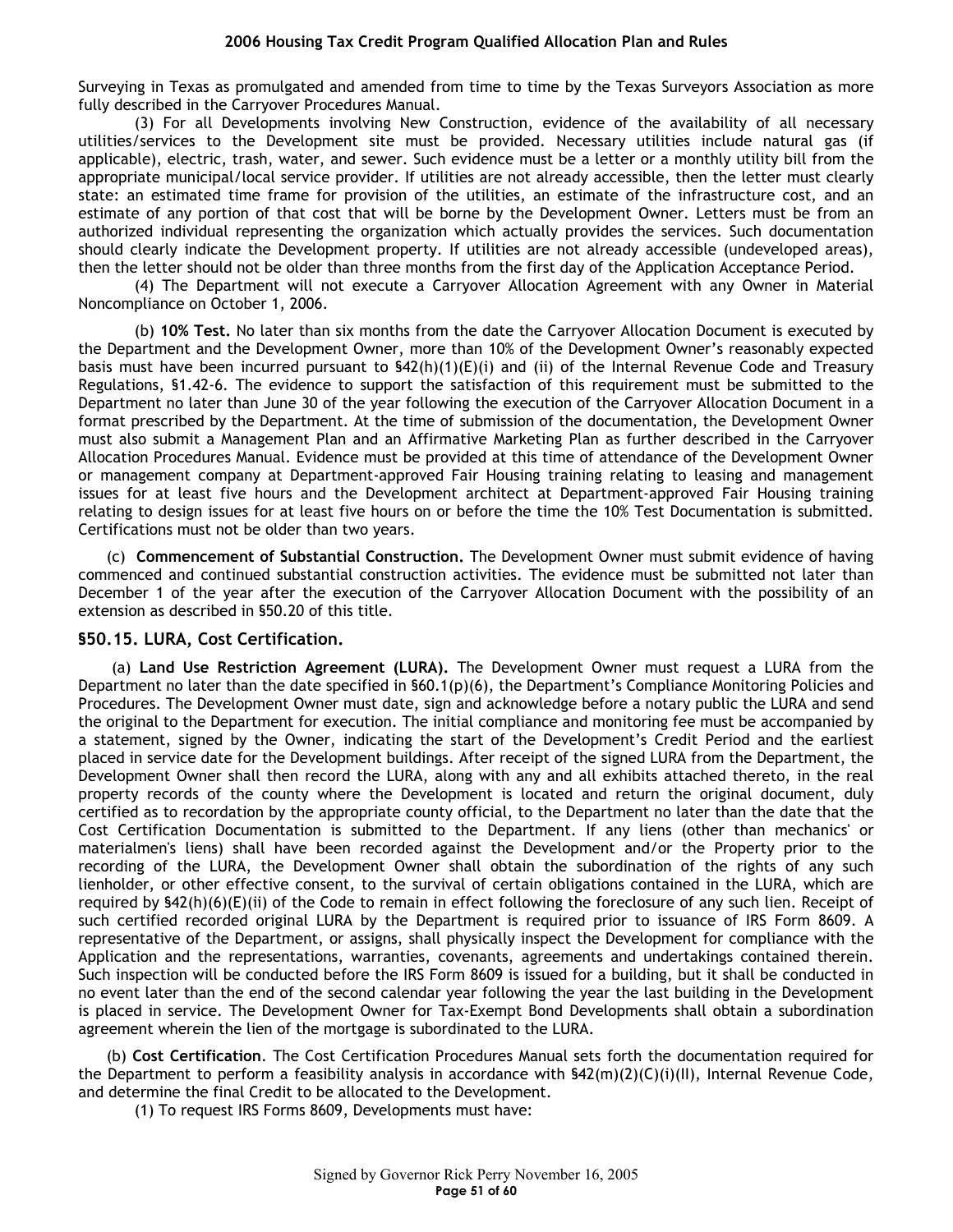(A) Placed in Service by December 31 of the year the Commitment Notice was issued if a Carryover Allocation was not requested and received; or December 31 of the second year following the year the Carryover Allocation Agreement was executed;

(B) Scheduled a final construction inspection in accordance with  $$60.1(c)$  of this title;

(C) Informed the Department of and received written approval for all Development amendments in accordance with §50.17(c) of this title;

(D) Submitted to the Department the LURA in accordance with §50.15(a) of this title;

(E) Paid all applicable Department fees; and

(F) Prepared all Cost Certification documentation in the format prescribed by the Cost Certification Procedures Manual.

(2) Required Cost Certification documentation must be received by the Department no later than January 15 following the year the Credit Period begins. Any Developments issued a Commitment Notice or Determination Notice that fails to submit its Cost Certification documentation by this deadline will be reported to the IRS and the Owner will be required to submit a request for extension consistent with §50.20(l) of this title.

(3) The Department will perform an initial evaluation of the Cost Certification documentation within 45 days from the date of receipt and notify the Owner in a deficiency letter of all additional required documentation. Any deficiency letters issued to the Owner pertaining to the Cost Certification documentation will also be copied to the syndicator. The Department will issue IRS Forms 8609 no later than 90 days from the date that all required documents have been received.

#### **§50.16. Housing Credit Allocations.**

(a) In making a commitment of a Housing Credit Allocation under this chapter, the Department shall rely upon information contained in the Application to determine whether a building is eligible for the credit under the Code, §42. The Development Owner shall bear full responsibility for claiming the credit and assuring that the Development complies with the requirements of the Code, §42. The Department shall have no responsibility for ensuring that a Development Owner who receives a Housing Credit Allocation from the Department will qualify for the housing credit.

(b) The Housing Credit Allocation Amount shall not exceed the dollar amount the Department determines is necessary for the financial feasibility and the long term viability of the Development throughout the affordability period. (2306.6711(b)) Such determination shall be made by the Department at the time of issuance of the Commitment Notice or Determination Notice; at the time the Department makes a Housing Credit Allocation; and as of the date each building in a Development is placed in service. Any Housing Credit Allocation Amount specified in a Commitment Notice, Determination Notice or Carryover Allocation Document is subject to change by the Department based upon such determination. Such a determination shall be made by the Department based on its evaluation and procedures, considering the items specified in the Code, §42(m)(2)(B), and the department in no way or manner represents or warrants to any Applicant, sponsor, investor, lender or other entity that the Development is, in fact, feasible or viable.

(c) The General Contractor hired by the Development Owner must meet specific criteria as defined by the General Appropriation Act, Article VII, Rider 8(c). A General Contractor hired by a Development Owner or a Development Owner, if the Development Owner serves as General Contractor must demonstrate a history of constructing similar types of housing without the use of federal tax credits. Evidence must be submitted to the Department, in accordance with §50.9(h)(4)(H) of this title, which sufficiently documents that the General Contractor has constructed some housing without the use of Housing Tax Credits. This documentation will be required as a condition of the commitment notice or carryover agreement, and must be complied with prior to commencement of construction and at cost certification and final allocation of credits.

(d) An allocation will be made in the name of the Development Owner identified in the related Commitment Notice or Determination Notice. If an allocation is made to a member or Affiliate of the ownership entity proposed at the time of Application, the Department will transfer the allocation to the ownership entity as consistent with the intention of the Board when the Development was selected for an award of tax credits. Any other transfer of an allocation will be subject to review and approval by the Department consistent with §50.17(c) of this title. The approval of any such transfer does not constitute a representation to the effect that such transfer is permissible under §42 of the Code or without adverse consequences thereunder, and the Department may condition its approval upon receipt and approval of complete current documentation regarding the owner including documentation to show consistency with all the criteria for scoring, evaluation and underwriting, among others, which were applicable to the original Applicant.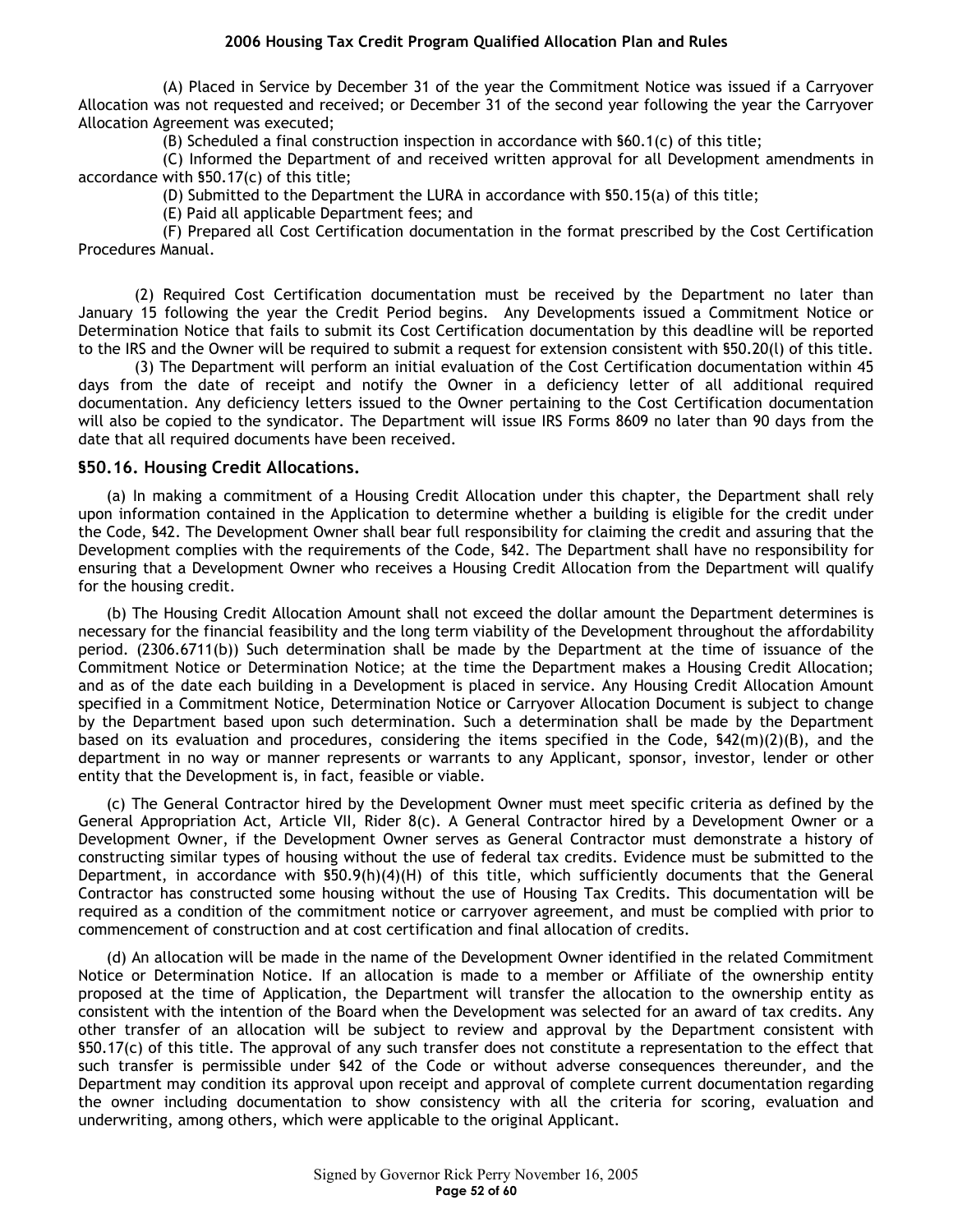(e) The Department shall make a Housing Credit Allocation, either in the form of IRS Form 8609, with respect to current year allocations for buildings placed in service, or in the Carryover Allocation Document, for buildings not yet placed in service, to any Development Owner who holds a Commitment Notice which has not expired, and for which all fees as specified in §50.20 of this title have been received by the Department and with respect to which all applicable requirements, terms and conditions have been met. For Tax-Exempt Bond Developments, the Housing Credit Allocation shall be made in the form of a Determination Notice. For an IRS Form 8609 to be issued with respect to a building in a Development with a Housing Credit Allocation, satisfactory evidence must be received by the Department that such building is completed and has been placed in service in accordance with the provisions of the Department's Cost Certification Procedures Manual. The Cost Certification documentation requirements will include a certification and inspection report prepared by a Third-Party accredited accessibility inspector to certify that the Development meets all required accessibility standards. IRS Form 8609 will not be issued until the certifications are received by the Department. The Department shall mail or deliver IRS Form 8609 (or any successor form adopted by the Internal Revenue Service) to the Development Owner, with Part I thereof completed in all respects and signed by an authorized official of the Department. The delivery of the IRS Form 8609 will occur only after the Development Owner has complied with all procedures and requirements listed within the Cost Certification Procedures Manual. Regardless of the year of Application to the Department for Housing Tax Credits, the current year's Cost Certification Procedures Manual must be utilized when filing all cost certification materials. A separate Housing Credit Allocation shall be made with respect to each building within a Development which is eligible for a housing credit; provided, however, that where an allocation is made pursuant to a Carryover Allocation Document on a Development basis in accordance with the Code, §42(h)(1)(F), a housing credit dollar amount shall not be assigned to particular buildings in the Development until the issuance of IRS Form 8609s with respect to such buildings. The Department may delay the issuance of IRS Form 8609 if any Development violates the representations of the Application.

(f) In making a Housing Credit Allocation, the Department shall specify a maximum Applicable Percentage, not to exceed the Applicable Percentage for the building permitted by the Code, §42(b), and a maximum Qualified Basis amount. In specifying the maximum Applicable Percentage and the maximum Qualified Basis amount, the Department shall disregard the first-year conventions described in the Code, §42(f)(2)(A) and §42(f)(3)(B). The Housing Credit Allocation made by the Department shall not exceed the amount necessary to support the extended low-income housing commitment as required by the Code,  $\frac{642(h)(6)(C(i))}{2}$ .

(g) Development inspections shall be required to show that the Development is built or rehabilitated according to construction threshold criteria and Development characteristics identified at application. At a minimum, all Development inspections must include an inspection for quality during the construction process while defects can reasonably be corrected and a final inspection at the time the Development is placed in service. All such Development inspections shall be performed by the Department or by an independent Third Party inspector acceptable to the Department. The Development Owner shall pay all fees and costs of said inspections as described in §50.20 of this title. For properties receiving financing through TX-USDA-RHS, the Department shall accept the inspections performed by TX-USDA-RHS in lieu of having other Third party Inspections. Details regarding the construction inspection process are set forth in the Department Rule §60.1 of this title (2306.081; General Appropriation Act, Article VII, Rider 8(b)).

(h) After the entire Development is placed in service, which must occur prior to the deadline specified in the Carryover Allocation Document and as further outlined in §50.15 of this title, the Development Owner shall be responsible for furnishing the Department with documentation which satisfies the requirements set forth in the Cost Certification Procedures Manual. For purposes of this title, and consistent with IRS Notice 88-116, the placed in service date for a new or existing building used as residential rental property is the date on which the building is ready and available for its specifically assigned function and more specifically when the first Unit in the building is certified as being suitable for occupancy in accordance with state and local law and as certified by the appropriate local authority or registered architect as ready for occupancy. The Cost Certification must be submitted for the entire Development; therefore partial Cost Certifications are not allowed. The Department may require copies of invoices and receipts and statements for materials and labor utilized for the New Construction or Rehabilitation and, if applicable, a closing statement for the acquisition of the Development as well as for the closing of all interim and permanent financing for the Development. If the Development Owner does not fulfill all representations and commitments made in the Application, the Department may make reasonable reductions to the tax credit amount allocated via the IRS Form 8609, may withhold issuance of the IRS Form 8609s until these representations and commitments are met, and/or may terminate the allocation, if appropriate corrective action is not taken by the Development Owner.

(i) The Board at its sole discretion may allocate credits to a Development Owner in addition to those awarded at the time of the initial Carryover Allocation in instances where there is bona fide substantiation of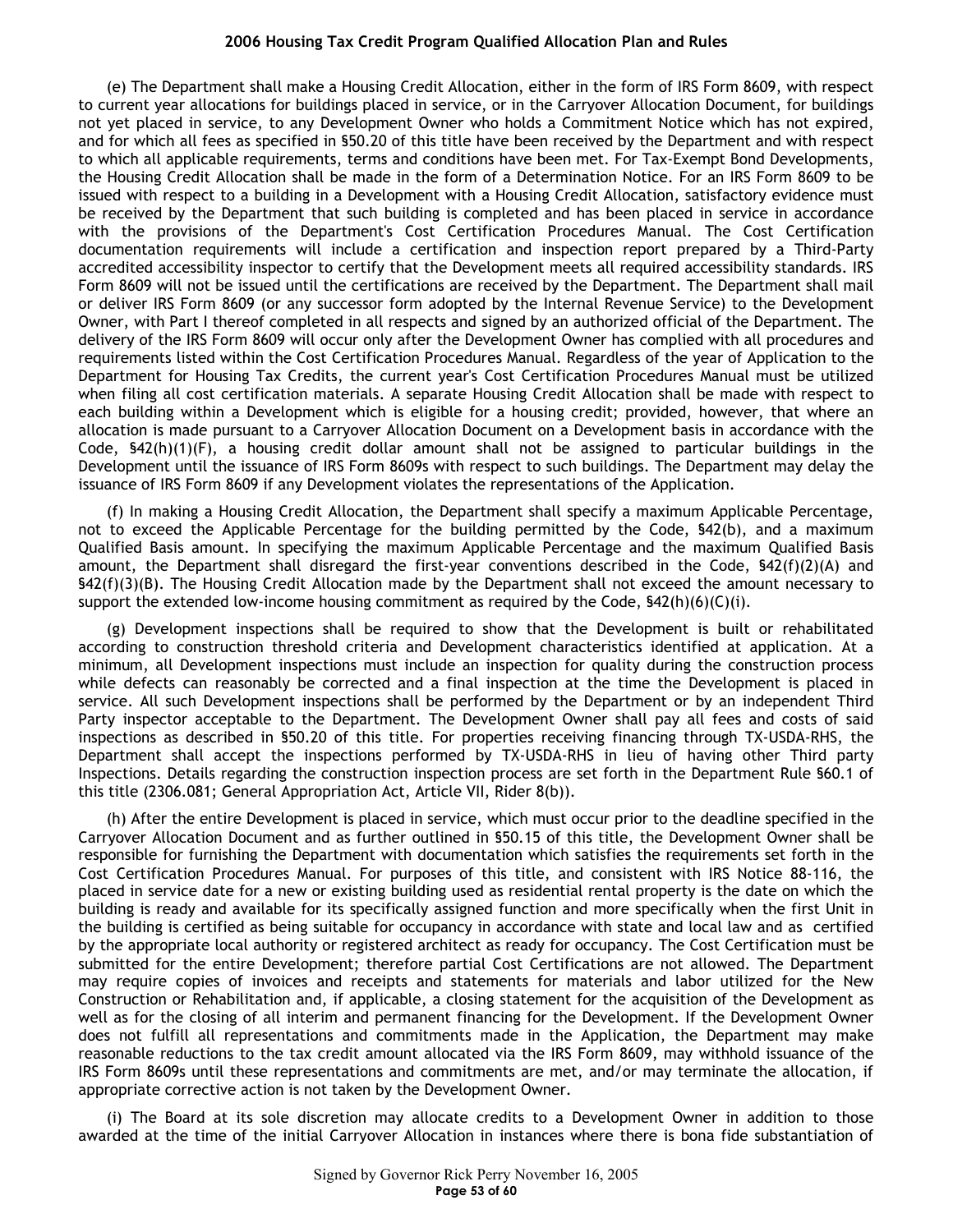cost overruns and the Department has made a determination that the allocation is needed to maintain the Development's financial viability.

(j) The Department may, at any time and without additional administrative process, determine to award credits to Developments previously evaluated and awarded credits if it determines that such previously awarded credits are or may be invalid and the owner was not responsible for such invalidity.

# **§50.17 Board Reevaluation, Appeals Process; Provision of Information or Challenges Regarding Applications; Amendments; Housing Tax Credit and Ownership Transfers; Sale of Tax Credit Properties; Withdrawals; Cancellations; Alternative Dispute Resolution.**

(a) **Board Reevaluation.** (2306.6731(b)) Regardless of development stage, the Board shall reevaluate a Development that undergoes a substantial change between the time of initial Board approval of the Development and the time of issuance of a Commitment Notice or Determination Notice for the Development. For the purposes of this subsection, substantial change shall be those items identified in subsection (d)(4) of this section. The Board may revoke any Commitment Notice or Determination Notice issued for a Development that has been unfavorably reevaluated by the Board.

- (b) **Appeals Process.** (2306.6715) An Applicant may appeal decisions made by the Department as follows.
	- (1) The decisions that may be appealed are identified in subparagraphs  $(A) (D)$  of this paragraph.
		- (A) a determination regarding the Application's satisfaction of:
			- (i) Eligibility Requirements;
			- (ii) Disqualification or debarment criteria;
			- (iii) Pre-Application or Application Threshold Criteria;
			- (iv) Underwriting Criteria;
		- (B) the scoring of the Application under the Application Selection Criteria; and
		- (C) a recommendation as to the amount of housing tax credits to be allocated to the Application.
		- (D) Any Department decision that results in termination of an Application.
	- (2) An Applicant may not appeal a decision made regarding an Application filed by another Applicant.

(3) An Applicant must file its appeal in writing with the Department not later than the seventh day after the date the Department publishes the results of any stage of the Application evaluation process identified in §50.9 of this title. In the appeal, the Applicant must specifically identify the Applicant's grounds for appeal, based on the original Application and additional documentation filed with the original Application. If the appeal relates to the amount of housing tax credits recommended to be allocated, the Department will provide the Applicant with the underwriting report upon request.

(4) The Executive Director of the Department shall respond in writing to the appeal not later than the 14th day after the date of receipt of the appeal. If the Applicant is not satisfied with the Executive Director's response to the appeal, the Applicant may appeal directly in writing to the Board, provided that an appeal filed with the Board under this subsection must be received by the Board before:

(A) the seventh day preceding the date of the Board meeting at which the relevant commitment decision is expected to be made; or

(B) the third day preceding the date of the Board meeting described by subparagraph (A) of this paragraph, if the Executive Director does not respond to the appeal before the date described by subparagraph (A) of this paragraph.

(5) Board review of an appeal under paragraph (4) of this subsection is based on the original Application and additional documentation filed with the original Application. The Board may not review any information not contained in or filed with the original Application. The decision of the Board regarding the appeal is final.

(6) The Department will post to its web site an appeal filed with the Department or Board and any other document relating to the processing of the appeal. (2306.6717(a)(5))

(c) **Provision of Information or Challenges Regarding Applications from Unrelated Entities to the Application**. The Department will address information or challenges received from unrelated entities to a 2006 Application, utilizing a preponderance of the evidence standard, in the following manner.

(1) Within seven days of the receipt of the information or challenge, the Department will post all information and challenges received (including any identifying information) to the Department's website.

(2) Within seven days of the receipt of the information or challenge, the Department will notify the Applicant related to the information or challenge. The Applicant will then have seven days to respond to all information and challenges provided to the Department.

(3) Within 14 days of the receipt of the response from the Applicant, the Department will evaluate all information submitted and other relevant documentation related to the investigation. This information may include information requested by the Department relating to this evaluation. The Department will post its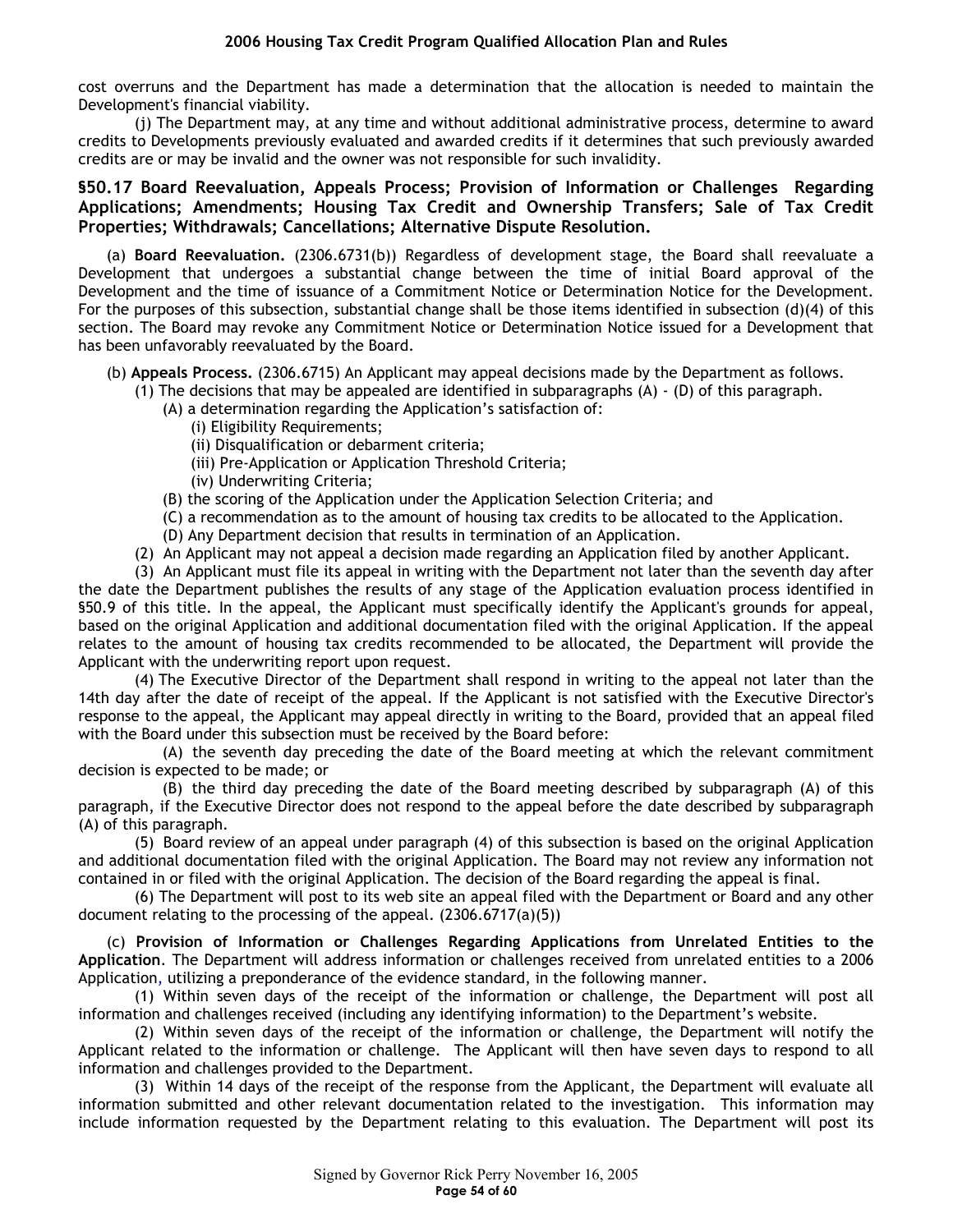determination to its website. Any determinations made by the Department cannot be appealed by any party unrelated to the Applicant.

#### **(d) Amendment of Application Subsequent to Allocation by Board.** (2306.6712 and 2306.6717(a)(4))

(1) If a proposed modification would materially alter a Development approved for an allocation of a housing tax credit, or if the Applicant has altered any selection criteria item for which it received points, the Department shall require the Applicant to file a formal, written request for an amendment to the Application.

(2) The Executive Director of the Department shall require the Department staff assigned to underwrite Applications to evaluate the amendment and provide an analysis and written recommendation to the Board. The appropriate party monitoring compliance during construction in accordance with §50.18 of this title shall also provide to the Board an analysis and written recommendation regarding the amendment. For amendments which require Board approval, the amendment request must be received by the Department at least 30 days prior to the Board meeting where the amendment will be considered.

(3) The Board must vote on whether to approve an amendment. The Board by vote may reject an amendment and, if appropriate, rescind a Commitment Notice or terminate the allocation of housing tax credits and reallocate the credits to other Applicants on the Waiting List if the Board determines that the modification proposed in the amendment:

- (A) would materially alter the Development in a negative manner; or
- (B) would have adversely affected the selection of the Application in the Application Round.
- (4) Material alteration of a Development includes, but is not limited to:
	- (A) a significant modification of the site plan;
	- (B) a modification of the number of units or bedroom mix of units;
	- (C) a substantive modification of the scope of tenant services;
	- (D) a reduction of three percent or more in the square footage of the units or common areas;
	- (E) a significant modification of the architectural design of the Development;
	- (F) a modification of the residential density of the Development of at least five percent;

(G) an increase or decrease in the site acreage of greater than 10% from the original site under control and proposed in the Application; and

(H) any other modification considered significant by the Board.

(5) In evaluating the amendment under this subsection, the Department staff shall consider whether the need for the modification proposed in the amendment was:

- (A) reasonably foreseeable by the Applicant at the time the Application was submitted; or
- (B) preventable by the Applicant.
- (6) This section shall be administered in a manner that is consistent with the Code, §42.

(7) Before the 15<sup>th</sup> day preceding the date of Board action on the amendment, notice of an amendment and the recommendation of the Executive Director and monitor regarding the amendment will be posted to the Department's web site.

(8) In the event that an Applicant or Developer seeks to be released from the commitment to serve the income level of tenants targeted in the original Application, the following procedure will apply. For amendments that involve a reduction in the total number of low-income Units being served, or a reduction in the number of low-income Units at any level of AMGI represented at the time of Application, evidence must be presented to the Department that includes written confirmation from the lender and syndicator that the Development is infeasible without the adjustment in Units. The Board may or may not approve the amendment request, however, any affirmative recommendation to the Board is contingent upon concurrence from the Real Estate Analysis Division that the Unit adjustment (or an alternative Unit adjustment) is necessary for the continued feasibility of the Development. Additionally, if it is determined by the Department that the allocation of credits would not have been made in the year of allocation because the loss of low-income targeting points would have resulted in the Application not receiving an allocation, and the amendment is approved by the Board, the approved amendment will carry a penalty that prohibits the Applicant and all persons or entities with any ownership interest in the Application (excluding any tax credit purchaser/syndicator), from participation in the Housing Tax Credit Program (4% or 9%) for 24 months from the time that the amendment is approved.

(e) **Housing Tax Credit and Ownership Transfers.** (2306.6713) A Development Owner may not transfer an allocation of housing tax credits or ownership of a Development supported with an allocation of housing tax credits to any Person other than an Affiliate of the Development Owner unless the Development Owner obtains the Executive Director's prior, written approval of the transfer. The Executive Director may not unreasonably withhold approval of the transfer.

(1) Transfers will not be approved prior to the issuance of IRS Forms 8609 unless the Development Owner can provide evidence that a hardship is creating the need for the transfer (potential bankruptcy, removal by a partner, etc.). A Development Owner seeking Executive Director approval of a transfer and the proposed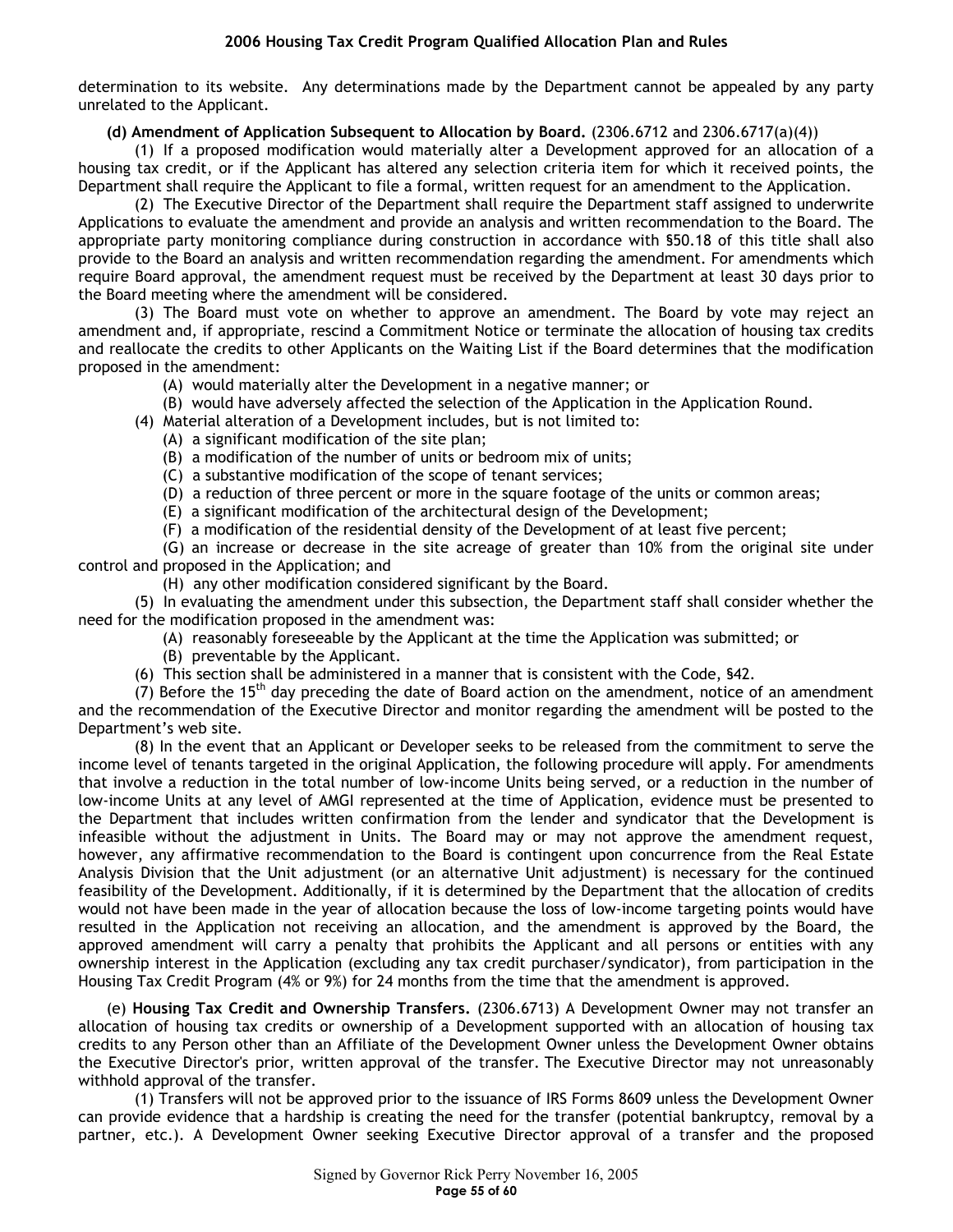transferee must provide to the Department a copy of any applicable agreement between the parties to the transfer, including any third-party agreement with the Department.

(2) A Development Owner seeking Executive Director approval of a transfer must provide the Department with documentation requested by the Department, including but not limited to, a list of the names of transferees and Related Parties; and detailed information describing the experience and financial capacity of transferees and related parties. All transfer requests must disclose the reason for the request. The Development Owner shall certify to the Executive Director that the tenants in the Development have been notified in writing of the transfer before the 30th day preceding the date of submission of the transfer request to the Department. Not later than the fifth working day after the date the Department receives all necessary information under this section, the Department shall conduct a qualifications review of a transferee to determine the transferee's past compliance with all aspects of the Housing Tax Credit Program, LURAs; and the sufficiency of the transferee's experience with Developments supported with Housing Credit Allocations. If the viable operation of the Development is deemed to be in jeopardy by the Department, the Department may authorize changes that were not contemplated in the Application.

(3) As it relates to the Credit Cap further described in §50.6(d) of this section, the credit cap will not be applied in the following circumstances:

(A) in cases of transfers in which the syndicator, investor or limited partner is taking over ownership of the Development and not merely replacing the general partner; or

(B) in cases where the general partner is being replaced if the award of credits was made at least five years prior to the transfer request date.

(f) **Sale of Certain Tax Credit Properties**. Consistent with 2306.6726, Texas Government Code, not later than two years before the expiration of the Compliance Period, a Development Owner who agreed to provide a right of first refusal under 2306.6725(b)(1), Texas Government Code and who intends to sell the property shall notify the Department of its intent to sell.

(1) The Development Owner shall notify Qualified Nonprofit Organizations and tenant organizations of the opportunity to purchase the Development. The Development Owner may:

(A) during the first six-month period after notifying the Department, negotiate or enter into a purchase agreement only with a Qualified Nonprofit Organization that is also a community housing development organization as defined by the federal home investment partnership program;

(B) during the second six-month period after notifying the Department, negotiate or enter into a purchase agreement with any Qualified Nonprofit Organization or tenant organization; and

(C) during the year before the expiration of the compliance period, negotiate or enter into a purchase agreement with the Department or any Qualified Nonprofit Organization or tenant organization approved by the Department.

(2) Notwithstanding items for which points were received consistent with §50.9(i) of this title, a Development Owner may sell the Development to any purchaser after the expiration of the compliance period if a Qualified Nonprofit Organization or tenant organization does not offer to purchase the Development at the minimum price provided by §42(i)(7), Internal Revenue Code of 1986 (26 U.S.C. Section 42(i)(7)), and the Department declines to purchase the Development.

(g) **Withdrawals.** An Applicant may withdraw an Application prior to receiving a Commitment Notice, Determination Notice, Carryover Allocation Document or Housing Credit Allocation, or may cancel a Commitment Notice or Determination Notice by submitting to the Department a notice, as applicable, of withdrawal or cancellation, and making any required statements as to the return of any tax credits allocated to the Development at issue.

(h) **Cancellations.** The Department may cancel a Commitment Notice, Determination Notice or Carryover Allocation prior to the issuance of IRS Form 8609 with respect to a Development if:

(1) The Applicant or the Development Owner, or the Development, as applicable, fails to meet any of the conditions of such Commitment Notice or Carryover Allocation or any of the undertakings and commitments made by the Development Owner in the Applications process for the Development;

(2) Any statement or representation made by the Development Owner or made with respect to the Development Owner or the Development is untrue or misleading;

(3) An event occurs with respect to the Applicant or the Development Owner which would have made the Development's Application ineligible for funding pursuant to §50.5 of this title if such event had occurred prior to issuance of the Commitment Notice or Carryover Allocation; or

(4) The Applicant or the Development Owner or the Development, as applicable, fails to comply with these Rules or the procedures or requirements of the Department.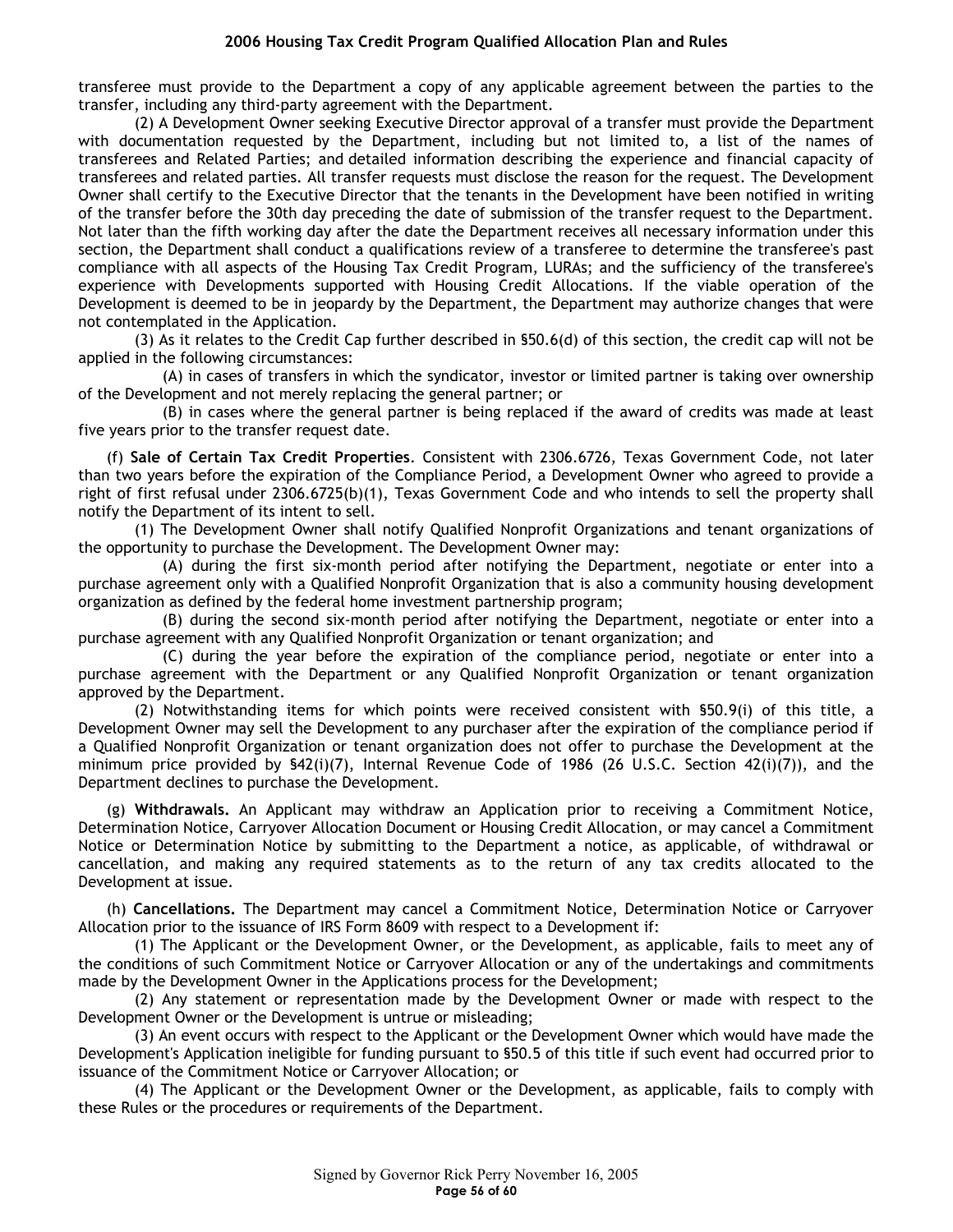(i) **Alternative Dispute Resolution Policy.** In accordance with §2306.082, Texas Government Code, it is the Department's policy to encourage the use of appropriate alternative dispute resolution procedures ("ADR") under the Governmental Dispute Resolution Act, Chapter 2009, Texas Government Code, to assist in resolving disputes under the Department's jurisdiction. As described in Chapter 154, Civil Practices and Remedies Code, ADR procedures include mediation. Except as prohibited by the Department's ex parte communications policy, the Department encourages informal communications between Department staff and Applicants, and other interested persons, to exchange information and informally resolve disputes. The Department also has administrative appeals processes to fairly and expeditiously resolve disputes. If at anytime an Applicant or other person would like to engage the Department in an ADR procedure, the person may send a proposal to the Department's Dispute Resolution Coordinator. For additional information on the Department's ADR Policy, see the Department's General Administrative Rule on ADR at §1.17 of this title.

# **§50.18. Compliance Monitoring and Material Noncompliance.**

The Code,  $\frac{642(m)(1)(B)}{i^2}$ , requires the Department as the housing credit agency to include in its QAP a procedure that the Department will follow in monitoring Developments for compliance with the provisions of the Code, §42 and in notifying the IRS of any noncompliance of which the Department becomes aware. Detailed compliance rules and procedures for monitoring are set forth in Department Rule §60.1 of this title.

# **§50.19. Department Records; Application Log; IRS Filings.**

(a) **Department Records.** At all times during each calendar year the Department shall maintain a record of the following:

 (1) the cumulative amount of the State Housing Credit Ceiling that has been committed pursuant to Commitment Notices during such calendar year;

(2) the cumulative amount of the State Housing Credit Ceiling that has been committed pursuant to Carryover Allocation Documents during such calendar year;

(3) the cumulative amount of Housing Credit Allocations made during such calendar year; and

(4) the remaining unused portion of the State Housing Credit Ceiling for such calendar year.

(b) **Application Log.** (2306.6702(a)(3) and 2306.6709) The Department shall maintain for each Application an Application Log that tracks the Application from the date of its submission. The Application Log will contain, at a minimum, the information identified in paragraphs (1) - (9) of this subsection.

(1) the names of the Applicant and all General Partners of the Development Owner, the owner contact name and phone number, and full contact information for all members of the Development Team;

(2) the name, physical location, and address of the Development, including the relevant Uniform State Service Region of the state;

(3) the number of Units and the amount of housing tax credits requested for allocation by the Department to the Applicant;

(4) any Set-Aside category under which the Application is filed;

(5) the requested and awarded score of the Application in each scoring category adopted by the Department under the Qualified Allocation Plan;

(6) any decision made by the Department or Board regarding the Application, including the Department's decision regarding whether to underwrite the Application and the Board's decision regarding whether to allocate housing tax credits to the Development;

(7) the names of individuals making the decisions described by paragraph (6) of this subsection, including the names of Department staff scoring and underwriting the Application, to be recorded next to the description of the applicable decision;

(8) the amount of housing tax credits allocated to the Development; and

(9) a dated record and summary of any contact between the Department staff, the Board, and the Applicant or any Related Parties.

(c) **IRS Filings.** The Department shall mail to the Internal Revenue Service, not later than the 28th day of the second calendar month after the close of each calendar year during which the Department makes Housing Credit Allocations, the original of each completed (as to Part I) IRS Form 8609, a copy of which was mailed or delivered by the Department to a Development Owner during such calendar year, along with a single completed IRS Form 8610, Annual Low-income Housing Credit Agencies Report. When a Carryover Allocation is made by the Department, a copy of the Carryover Allocation Agreement will be mailed or delivered to the Development Owner by the Department in the year in which the building(s) is placed in service, and thereafter the original will be mailed to the Internal Revenue Service in the time sequence in this subsection. The original of the Carryover Allocation Document will be filed by the Department with IRS Form 8610 for the year in which the allocation is made. The original of all executed Agreement and Election Statements shall be filed by the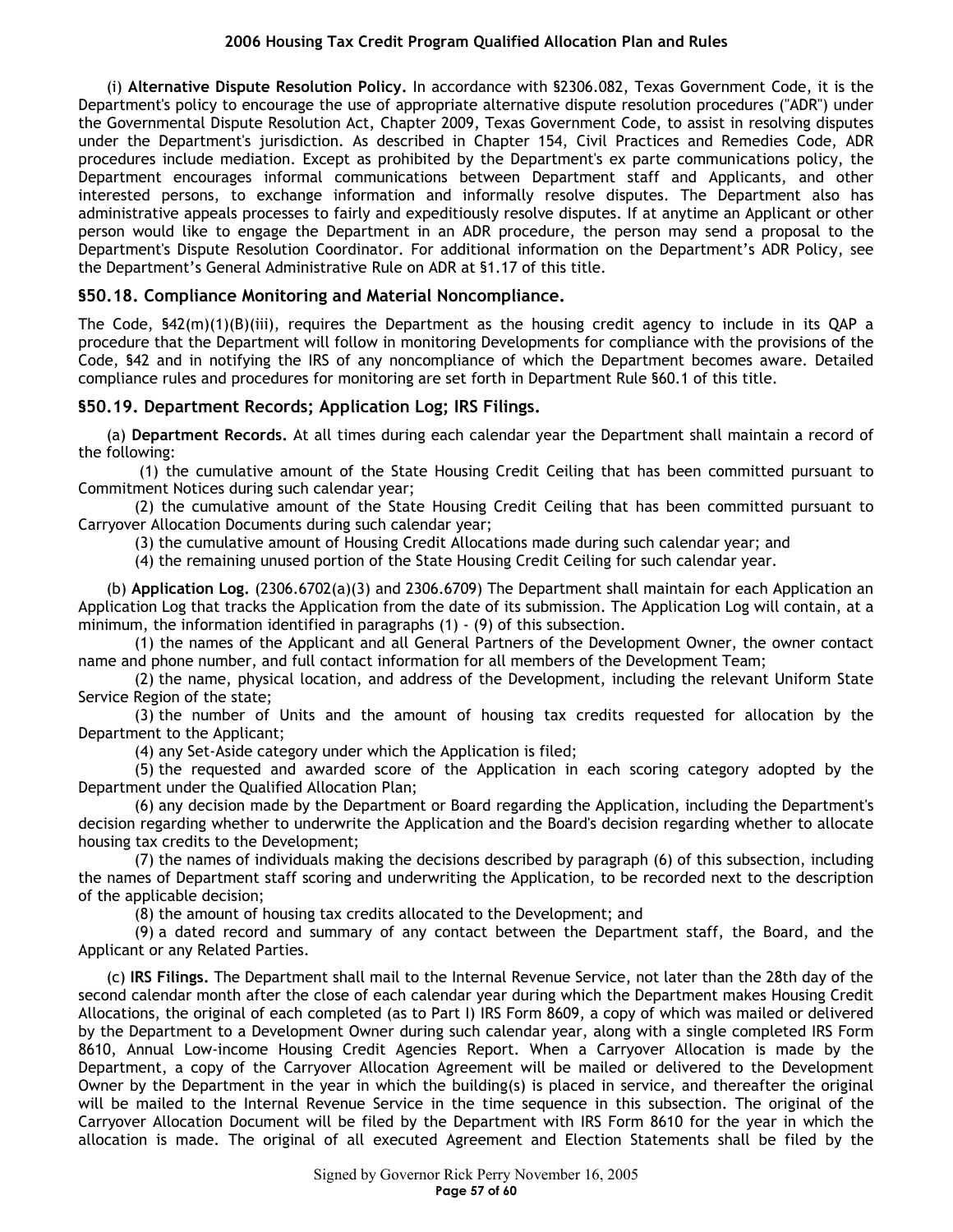Department with the Department's IRS Form 8610 for the year a Housing Credit Allocation is made as provided in this section. The Department shall be authorized to vary from the requirements of this section to the extent required to adapt to changes in IRS requirements.

## **§50.20. Program Fees; Refunds; Public Information Requests; Adjustments of Fees and Notification of Fees; Extensions; Penalties.**

(a) **Timely Payment of Fees.** All fees must be paid as stated in this section. Any fees, as further described in this section, that are not timely paid will cause an Applicant to be ineligible to apply for tax credits and additional tax credits and ineligible to submit extension requests, ownership changes and Application amendments. Payments made by check, for which insufficient funds are available, may cause the Application, commitment or allocation to be terminated.

(b) **Pre-Application Fee.** Each Applicant that submits a Pre-Application shall submit to the Department, along with such Pre-Application, a non refundable Pre-Application fee, in the amount of \$10 per Unit. Units for the calculation of the Pre-Application Fee include all Units within the Development, including tax credit, market rate and owner-occupied Units. Pre-Applications without the specified Pre-Application Fee in the form of a check will not be accepted. Pre-Applications in which a CHDO or Qualified Nonprofit Organization intends to serve as the managing General Partner of the Development Owner, or Control the managing General Partner of the Development Owner, will receive a discount of 10% off the calculated Pre-Application fee. (General Appropriation Act, Article VII, Rider 7; 2306.6716(d))

(c) **Application Fee.** Each Applicant that submits an Application shall submit to the Department, along with such Application, an Application fee. For Applicants having submitted a Pre-Application which met Pre-Application Threshold and for which a Pre-Application fee was paid, the Application fee will be \$20 per Unit. For Applicants not having submitted a Pre-Application, the Application fee will be \$30 per Unit. Units for the calculation of the Application Fee include all Units within the Development, including tax credit, market rate and owner-occupied Units. Applications without the specified Application Fee in the form of a check will not be accepted. Applications in which a CHDO or Qualified Nonprofit Organization intends to serve as the managing General Partner of the Development Owner, or Control the managing General Partner of the Development Owner, will receive a discount of 10% off the calculated Application fee. (General Appropriation Act, Article VII, Rider 7; 2306.6716(d))

(d) **Refunds of Pre-Application or Application Fees.** (2306.6716(c)) The Department shall refund the balance of any fees collected for a Pre-Application or Application that is withdrawn by the Applicant or that is not fully processed by the Department. The amount of refund on Applications not fully processed by the Department will be commensurate with the level of review completed. Intake and data entry will constitute 20% of the review, the site visit will constitute 20% of the review, Eligibility and Selection review will constitute 20%, and Threshold review will constitute 20% of the review, and underwriting review will constitute 20%. The Department must provide the refund to the Applicant not later than the  $30^{th}$  day after the date the last official action is taken with respect to the Application.

(e) **Third Party Underwriting Fee.** Applicants will be notified in writing prior to the evaluation of a Development by an independent external underwriter in accordance with §50.9(d)(6) of this title if such a review is required. The fee must be received by the Department prior to the engagement of the underwriter. The fees paid by the Development Owner to the Department for the external underwriting will be credited against the commitment fee established in subsection (f) of this section, in the event that a Commitment Notice or Determination Notice is issued by the Department to the Development Owner.

(f) **Commitment or Determination Notice Fee**. Each Development Owner that receives a Commitment Notice or Determination Notice shall submit to the Department, not later than the expiration date on the commitment notice, a non-refundable commitment fee equal to 5% of the annual Housing Credit Allocation amount. The commitment fee shall be paid by check.

(g) **Compliance Monitoring Fee**. Upon receipt of the cost certification, the Department will invoice the Development Owner for compliance monitoring fees. The amount due will equal \$40 per tax credit unit. The fee will be collected, retroactively if applicable, beginning with the first year of the credit period. The invoice must be paid prior to the issuance of form 8609. Subsequent anniversary dates on which the compliance monitoring fee payments are due shall be determined by the beginning month of the compliance period.

(h) **Building Inspection Fee**. The Building Inspection Fee must be paid at the time the Commitment Fee is paid. The Building Inspection Fee for all Developments is \$750. Inspection fees in excess of \$750 may be charged to the Development Owner not to exceed an additional \$250 per Development. Developments receiving financing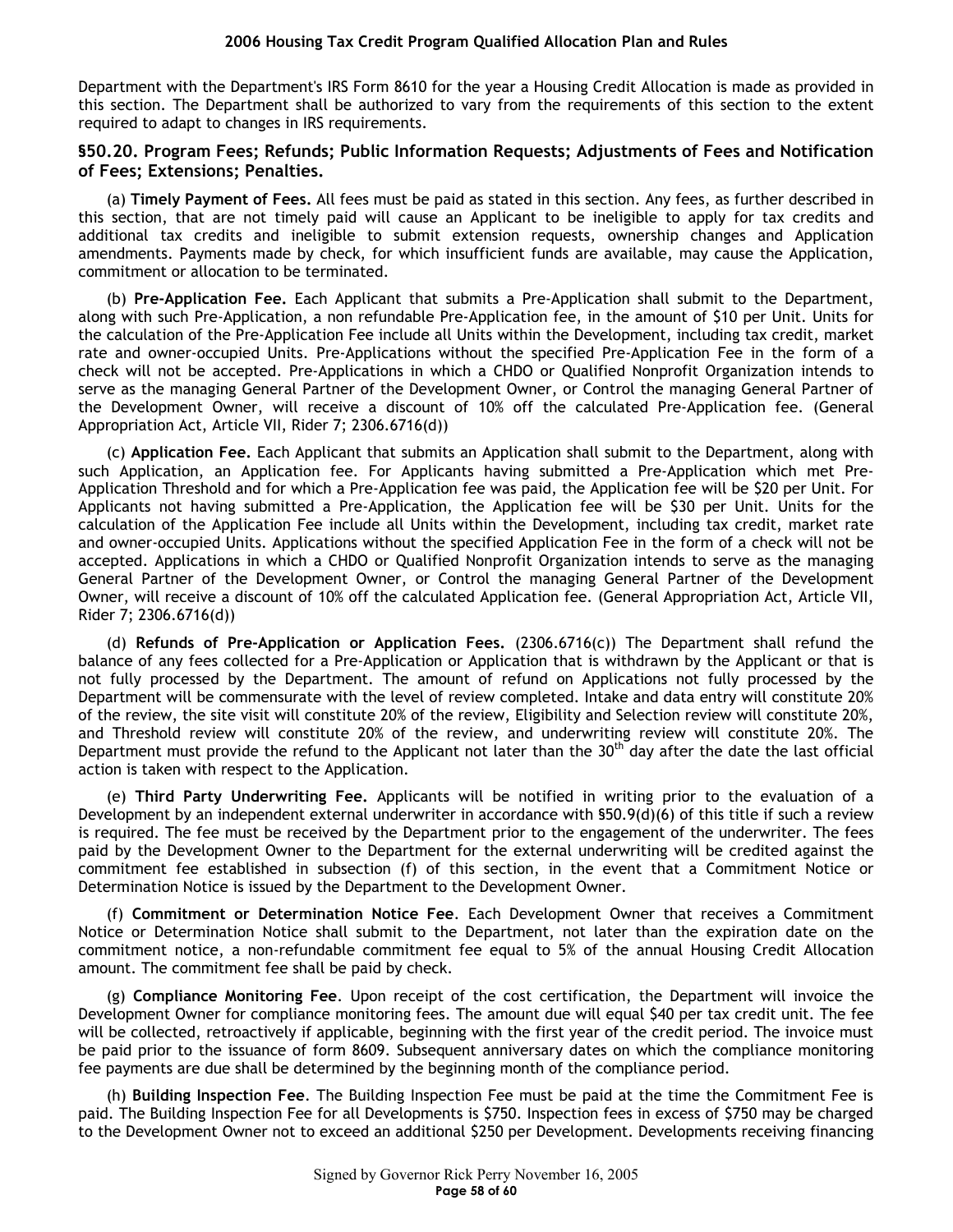through TX-USDA-RHS that will not have construction inspections performed through the Department will be exempt from the payment of an inspection fee.

(i) **Tax-Exempt Bond Credit Increase Request Fee.** As further described in §50.12 of this title, requests for increases to the credit amounts to be issued on IRS Forms 8609 for Tax-Exempt Bond Developments must be submitted with a request fee equal to one percent of the first year's credit amount.

(j) **Public Information Requests**. Public information requests are processed by the Department in accordance with the provisions of the Government Code, Chapter 552. The Department uses the guidelines promulgated by The Texas Building and Procurement Commission to determine the cost of copying, and other costs of production.

(k) **Periodic Adjustment of Fees by the Department and Notification of Fees**. (2306.6716(b)) All fees charged by the Department in the administration of the tax credit program will be revised by the Department from time to time as necessary to ensure that such fees compensate the Department for its administrative costs and expenses. The Department shall publish each year an updated schedule of Application fees that specifies the amount to be charged at each stage of the Application process. Unless otherwise determined by the Department, all revised fees shall apply to all Applications in process and all Developments in operation at the time of such revisions.

(l) **Extension and Amendment Requests**. All extension requests relating to the Commitment Notice, Carryover, Documentation for 10% Test, Substantial Construction Commencement, Placed in Service or Cost Certification requirements and amendment requests shall be submitted to the Department in writing and be accompanied by a non-refundable extension fee in the form of a check in the amount of \$2,500. Such requests must be submitted to the Department no later than the date for which an extension is being requested. For extensions which require Board approval, the extension request must be received by the Department at least 15 business days prior to the Board meeting where the extension will be considered. . The extension request shall specify a requested extension date and the reason why such an extension is required. Carryover extension requests shall not request an extended deadline later than December 1st of the year the Commitment Notice was issued. The Department, in its sole discretion, may consider and grant such extension requests for all items. If an extension is required at Cost Certification, the fee of \$2,500 must be received by the Department to qualify for issuance of Forms 8609. Amendment requests must be submitted consistent with §50.17(d) of this title. The Board may waive related fees for good cause.

(m) **Penalties.** Development Owners who have more tax credits allocated to them than they can substantiate through Cost Certification will return those excess tax credits prior to issuance of 8609's. For non tax-exempt bond funded developments, a penalty fee equal to the one year credit amount of the lost credits (10% of the total unused tax credit amount) will be required to be paid by the Owner prior to the issuance of form 8609's if the tax credits are not returned, and 8609's issued, within 60 days of the end of the first year of the credit period. This penalty fee may be waived without further Board action if the Department recaptures and re-issues the returned tax credits in accordance with Section 42, Internal Revenue Code.

#### **§50.21. Manner and Place of Filing All Required Documentation.**

(a) All Applications, letters, documents, or other papers filed with the Department must be received only between the hours of 8:00 a.m. and 5:00 p.m. on any day which is not a Saturday, Sunday or a holiday established by law for state employees.

(b) All notices, information, correspondence and other communications under this title shall be deemed to be duly given if delivered or sent and effective in accordance with this subsection. Such correspondence must reference that the subject matter is pursuant to the Tax Credit Program and must be addressed to the Housing Tax Credit Program, Texas Department of Housing and Community Affairs, P.O. Box 13941, Austin, TX 78711- 3941 or for hand delivery or courier to 507 Sabine, Suite 400, Austin, Texas 78701 or more current address of the Department as released on the Department's website. Every such correspondence required or contemplated by this title to be given, delivered or sent by any party may be delivered in person or may be sent by courier, telecopy, express mail, telex, telegraph or postage prepaid certified or registered air mail (or its equivalent under the laws of the country where mailed), addressed to the party for whom it is intended, at the address specified in this subsection. Regardless of method of delivery, documents must be received by the Department no later than 5:00 p.m. for the given deadline date. Notice by courier, express mail, certified mail, or registered mail will be considered received on the date it is officially recorded as delivered by return receipt or equivalent. Notice by telex or telegraph will be deemed given at the time it is recorded by the carrier in the ordinary course of business as having been delivered, but in any event not later than one business day after dispatch. Notice not given in writing will be effective only if acknowledged in writing by a duly authorized officer of the Department.